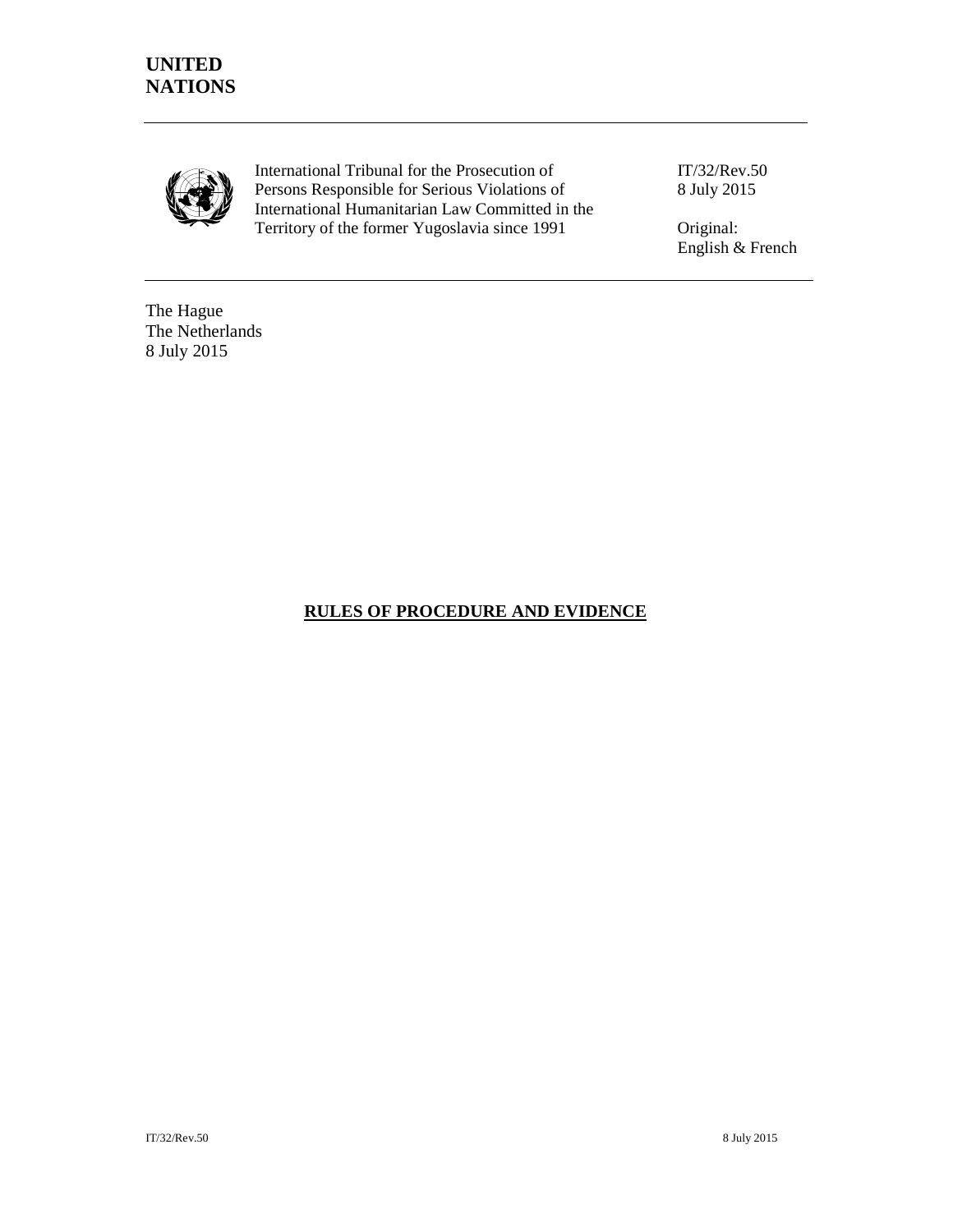#### **RULES OF PROCEDURE AND EVIDENCE**

(Adopted On 11 February 1994) (As Amended 5 May 1994) (As Further Amended 4 October 1994) (As Amended 30 January 1995) (As Amended 3 May 1995) (As Further Amended 15 June 1995) (As Amended 6 October 1995) (As Further Amended 18 January 1996) (As Amended 23 April 1996) (As Amended 25 June and 5 July 1996) (As Amended 3 December 1996) (As Further Amended 25 July 1997) (As Amended 12 November 1997) (As Amended 10 July 1998) (As Amended 4 December 1998) (As Amended 25 February 1999) (As Amended 2 July 1999) (As Amended 17 November 1999) (As Amended 14 July 2000) (As Amended 1 and 13 December 2000) (As Amended 12 April 2001) (As Amended 12 July 2001) (As Amended 13 December 2001) (Incorporating IT/32/Rev. 22/Corr.1) (As Amended 23 April 2002) (As Amended 12 July 2002) (As Amended 10 October 2002) (As Amended 12 December 2002) (As Amended 24 June 2003) (As Amended 17 July 2003) (As Amended 12 December 2003) (As Amended 6 April 2004) (As Amended 10 June 2004) (As Amended 28 July 2004) (As Amended 8 December 2004) (As Amended 11 February 2005) (As Amended 11 March 2005) (As Amended 21 July 2005) (As Amended 29 March 2006) (As Amended 30 May 2006) (As Amended 13 September 2006) (As Amended 12 July 2007) (As Amended 28 February 2008) (As Amended 4 November 2008) (As Amended 22 July 2009)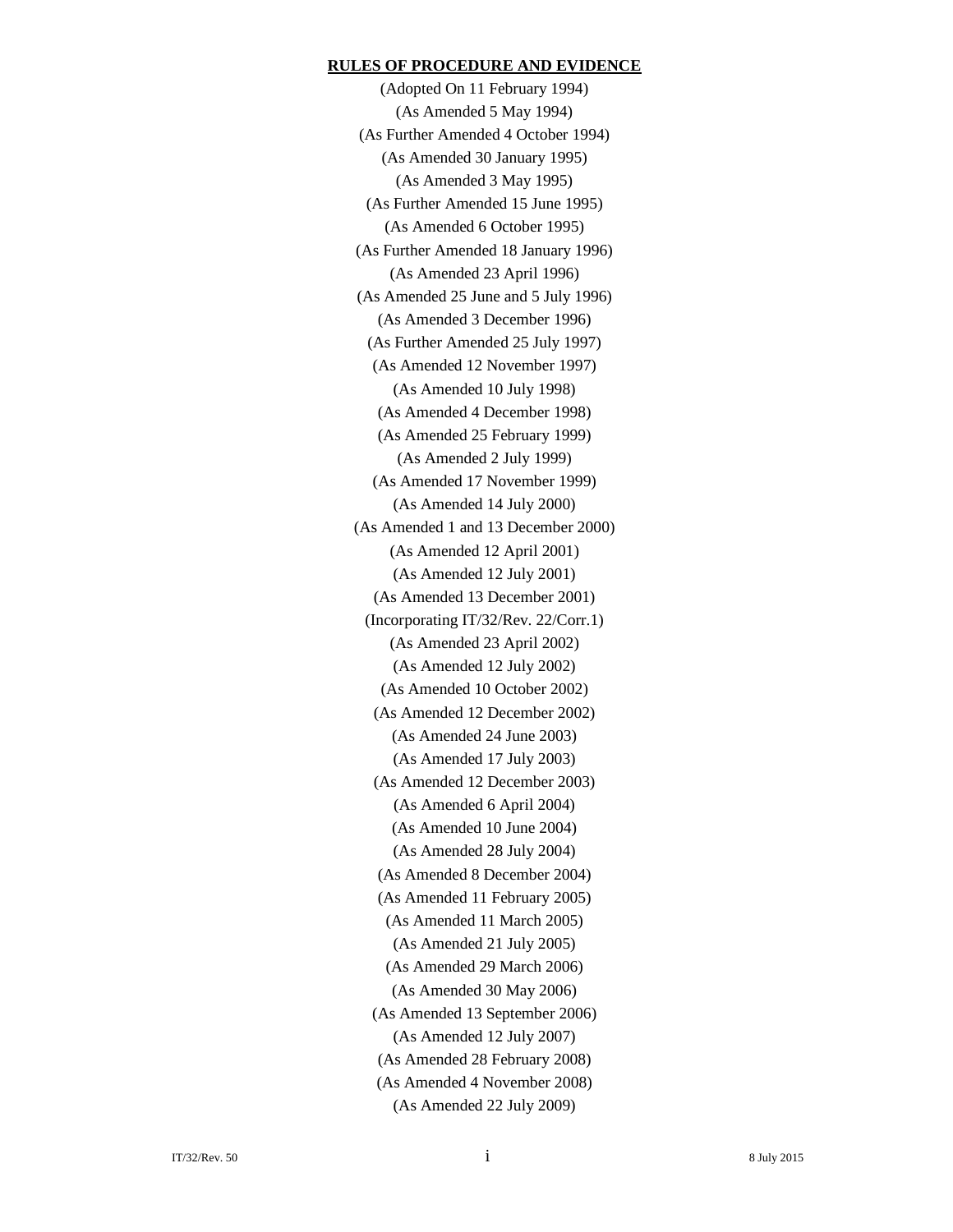(As Amended 10 December 2009) (As Amended 8 December 2010) (As Amended 20 October 2011) (As Amended 28 August 2012) (As Amended 19 November 2012) (As Amended 22 May 2013) (As Amended 8 July 2015)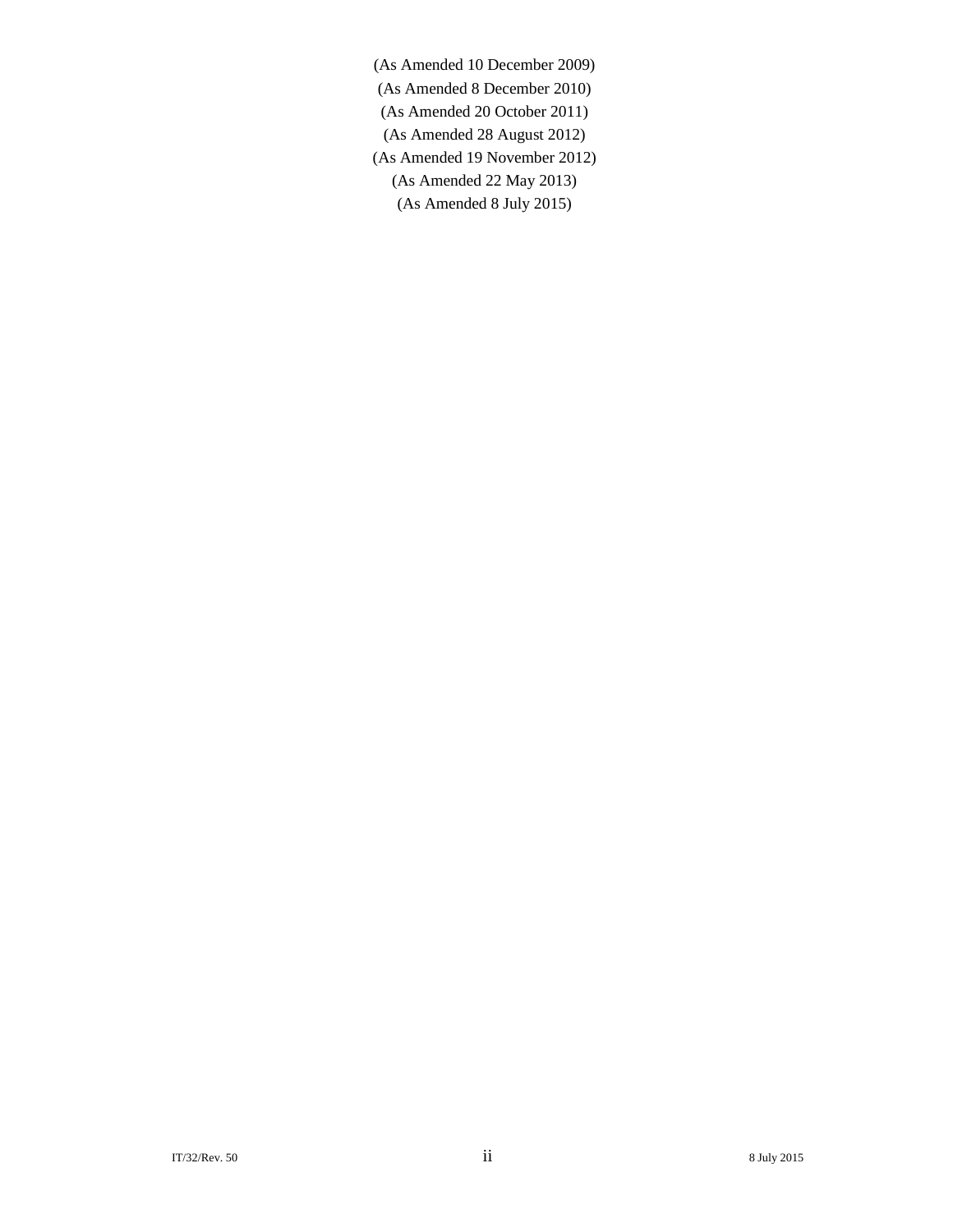## **C O N T E N T S**

**PART ONE GENERAL PROVISIONS** 1

### **CHAPTER** Page

 Rule 4 Meetings away from the Seat of the Tribunal ............................ 4 Rule 5 Non-compliance with Rules ...................................................... 4 Rule 6 Amendment of the Rules ........................................................... 5 Rule 7 Authentic Texts ......................................................................... 5

 Rule 1 Entry into Force ........................................................................ 1 Rule 2 Definitions ................................................................................ 1 Rule 3 Languages ................................................................................. 3

#### **PART TWO PRIMACY OF THE TRIBUNAL 6**

 Rule 7 *bis* Non-compliance with Obligations ............................................. 6 Rule 8 Request for Information ............................................................ 6 Rule 9 Prosecutor's Request for Deferral .............................................. 6 Rule 10 Formal Request for Deferral ...................................................... 7 Rule 11 Non-compliance with a Request for Deferral ............................. 7 Rule 11 *bis* Referral of the Indictment to Another Court .............................. 8 Rule 12 Determinations of Courts of any State ..................................... 10 Rule 13 Non Bis in Idem ...................................................................... 10

## **PART THREE ORGANIZATION OF THE TRIBUNAL 11**

| <b>Section 1</b>   |  |
|--------------------|--|
| Rule 14            |  |
| Rule 15            |  |
| Rule 15 <i>bis</i> |  |
| Rule 15 ter        |  |
| Rule 16            |  |
| Rule 17            |  |
| <b>Section 2</b>   |  |
| Rule 18            |  |
| Rule 19            |  |
| Rule 20            |  |
| Rule 21            |  |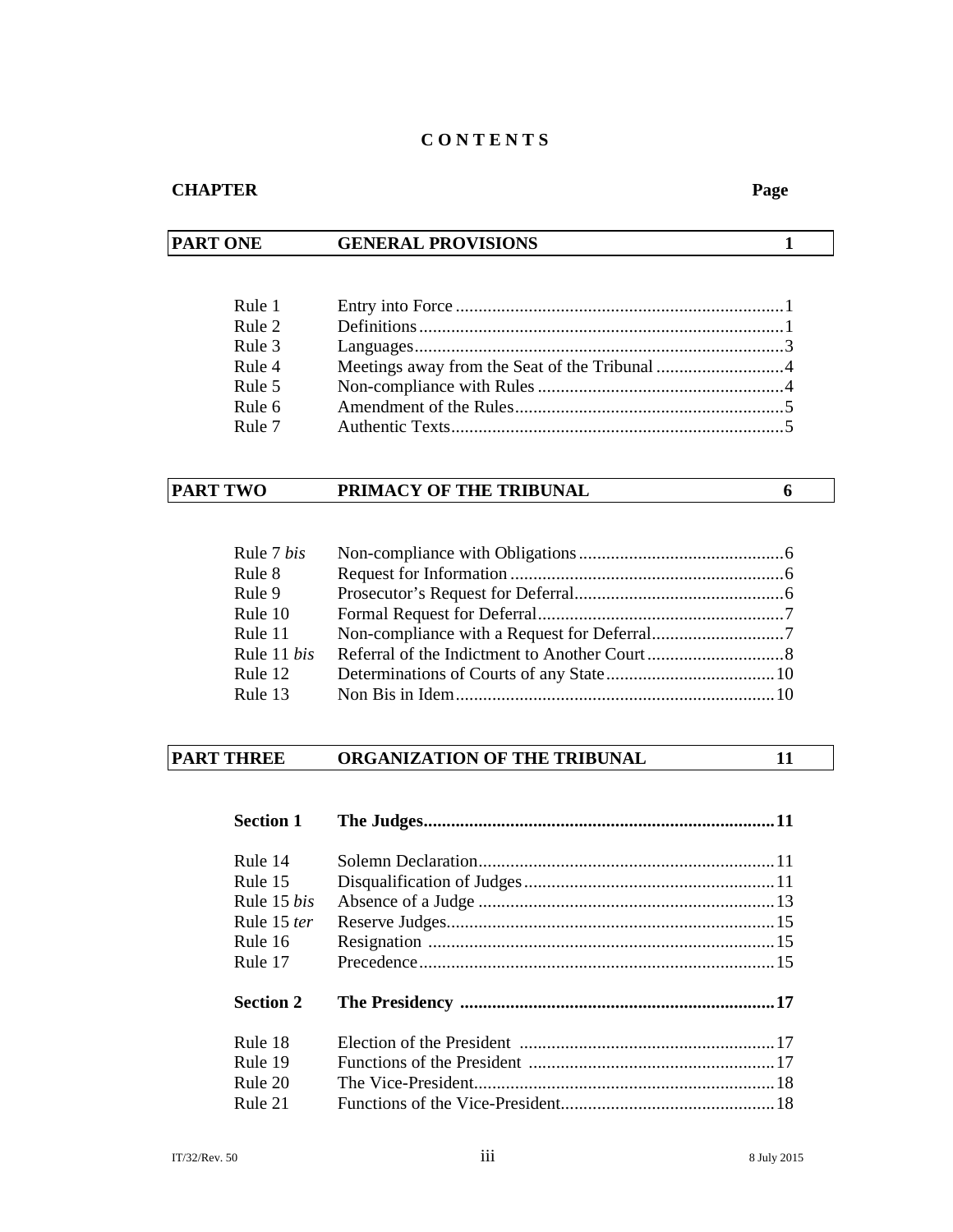| Rule 22          |                                                           |  |
|------------------|-----------------------------------------------------------|--|
| <b>Section 3</b> |                                                           |  |
| Rule 23          |                                                           |  |
| Rule 23 bis      |                                                           |  |
| Rule 23 ter      |                                                           |  |
| Rule 24          |                                                           |  |
| Rule 25          |                                                           |  |
| Rule 26          |                                                           |  |
| <b>Section 4</b> |                                                           |  |
| Rule 27          |                                                           |  |
| Rule 28          |                                                           |  |
| Rule 29          |                                                           |  |
|                  |                                                           |  |
| <b>Section 5</b> |                                                           |  |
| Rule 30          |                                                           |  |
| Rule 31          | Appointment of the Deputy Registrar and Registry Staff 25 |  |
| Rule 32          |                                                           |  |
| Rule 33          |                                                           |  |
| Rule 33 bis      |                                                           |  |
| Rule 33 ter      |                                                           |  |
| Rule 34          |                                                           |  |
| Rule 35          |                                                           |  |
| Rule 36          |                                                           |  |
| <b>Section 6</b> |                                                           |  |
| Rule 37          |                                                           |  |

# **PART FOUR INVESTIGATIONS AND RIGHTS** 30  **OF SUSPECTS**

| <b>Section 1</b>   |                                                      |  |
|--------------------|------------------------------------------------------|--|
| Rule 39            |                                                      |  |
| Rule 40            |                                                      |  |
| Rule 40 bis        | Transfer and Provisional Detention of Suspects 31    |  |
| Rule 41            |                                                      |  |
| Rule 42            |                                                      |  |
| Rule 43            |                                                      |  |
| <b>Section 2</b>   |                                                      |  |
| Rule 44<br>Rule 45 | Appointment, Qualifications and Duties of Counsel 35 |  |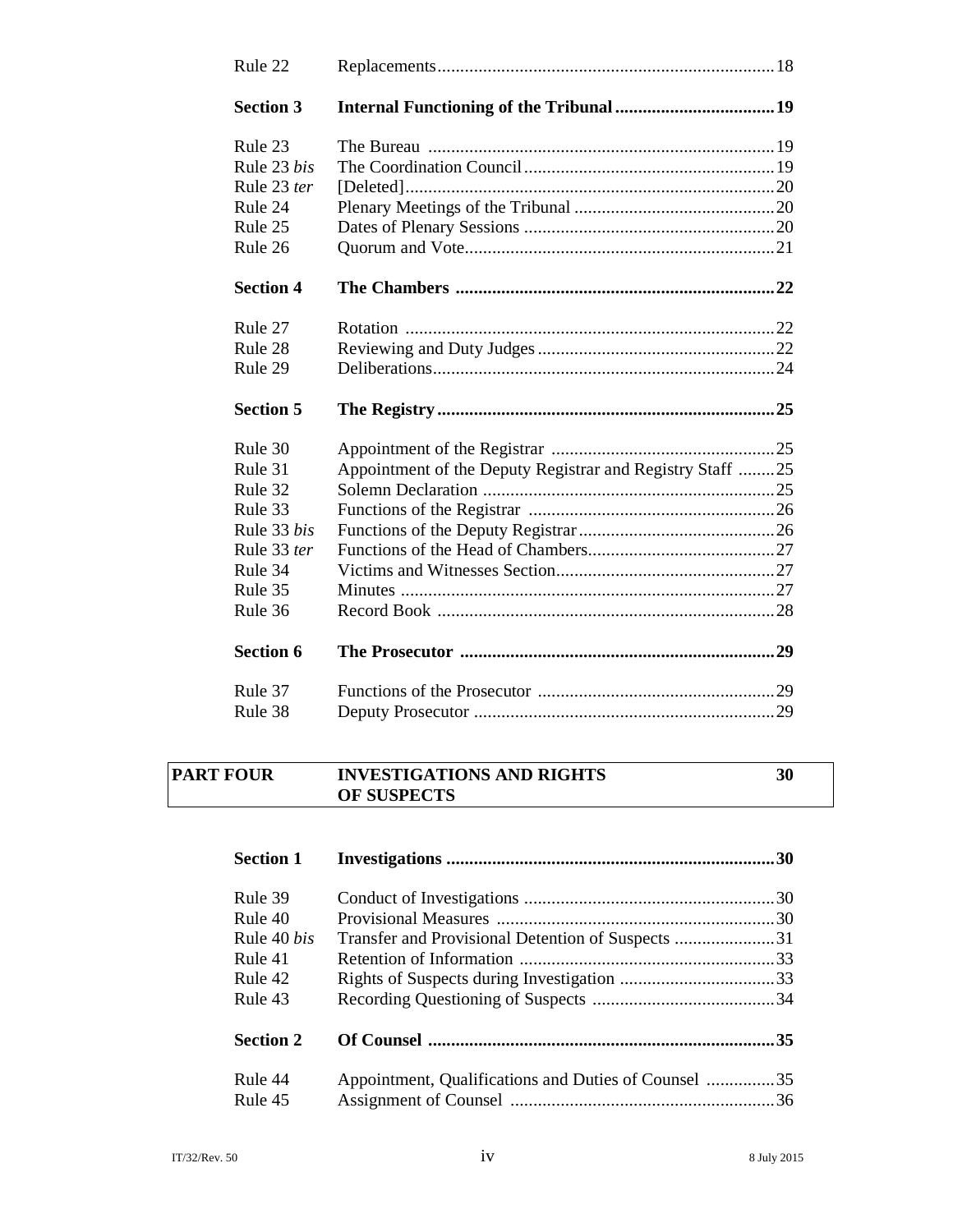|         | Rule 45 ter Assignment of Counsel in the Interests of Justice38 |  |
|---------|-----------------------------------------------------------------|--|
| Rule 46 |                                                                 |  |

# **PART FIVE PRE-TRIAL PROCEEDINGS** 39

| <b>Section 1</b> |                                                              |  |
|------------------|--------------------------------------------------------------|--|
| Rule 47          | Submission of Indictment by the Prosecutor39                 |  |
| Rule 48          |                                                              |  |
| Rule 49          |                                                              |  |
| Rule 50          |                                                              |  |
| Rule 51          |                                                              |  |
| Rule 52          |                                                              |  |
| Rule 53          |                                                              |  |
| Rule 53 bis      |                                                              |  |
| <b>Section 2</b> |                                                              |  |
| Rule 54          |                                                              |  |
| Rule 54 bis      | Orders Directed to States for the Production of Documents 44 |  |
| Rule 55          |                                                              |  |
| Rule 56          |                                                              |  |
| Rule 57          |                                                              |  |
| Rule 58          |                                                              |  |
| Rule 59          |                                                              |  |
| Rule 59 bis      |                                                              |  |
| Rule 60          |                                                              |  |
| Rule 61          |                                                              |  |
| <b>Section 3</b> |                                                              |  |
| Rule 62          |                                                              |  |
| Rule 62 bis      |                                                              |  |
| Rule 62 ter      |                                                              |  |
| Rule 63          |                                                              |  |
| Rule 64          |                                                              |  |
| Rule 65          |                                                              |  |
| Rule 65 bis      |                                                              |  |
| Rule 65 ter      |                                                              |  |
| <b>Section 4</b> |                                                              |  |
| Rule 66          |                                                              |  |
| Rule 67          |                                                              |  |
| Rule 68          | Disclosure of Exculpatory and Other Relevant Material 65     |  |
| Rule 68 bis      |                                                              |  |
| Rule 69          |                                                              |  |
| Rule 70          |                                                              |  |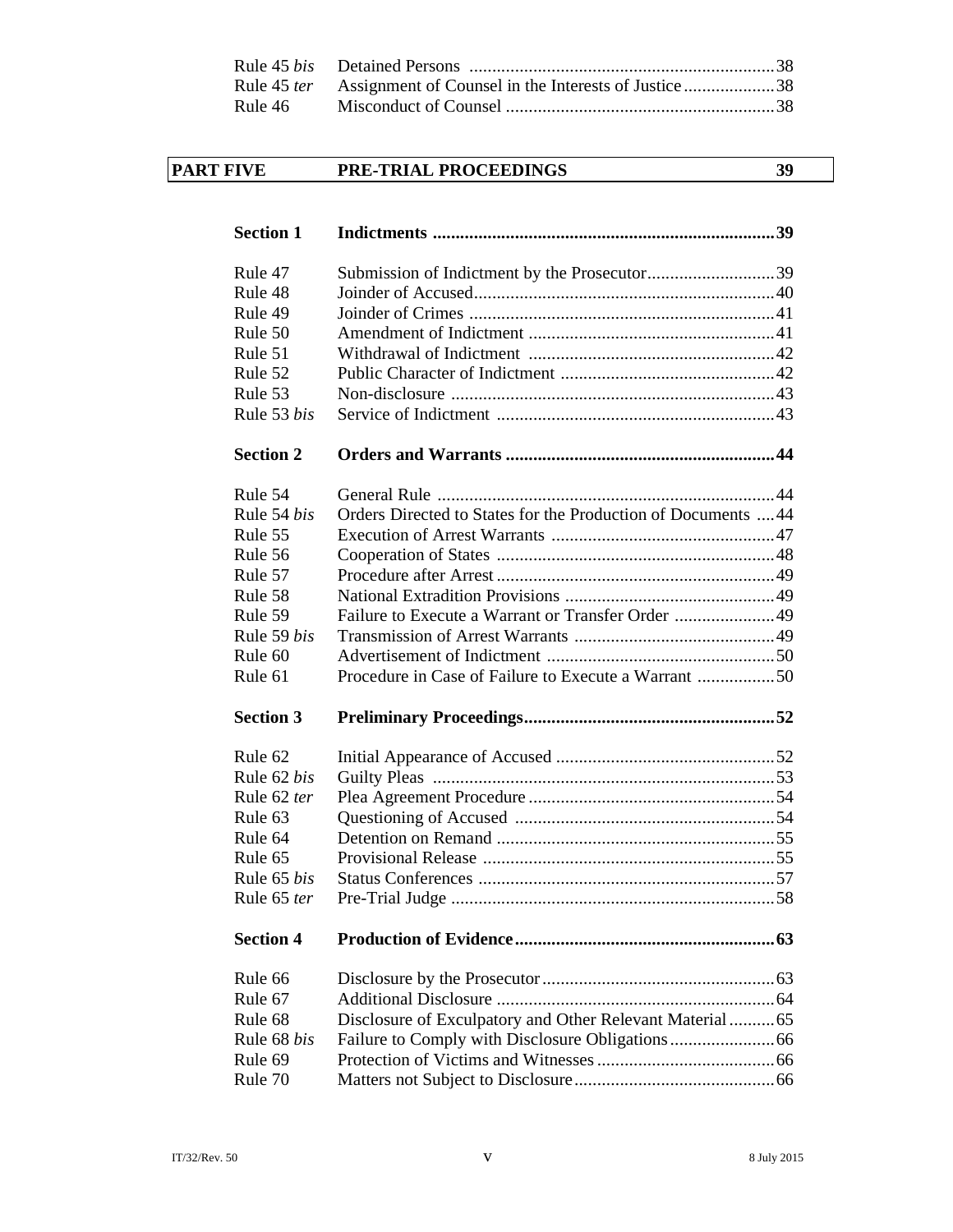| <b>Section 5</b>              |     |
|-------------------------------|-----|
| Rule 71<br>Rule 71 <i>bis</i> |     |
| <b>Section 6</b>              |     |
| Rule 72<br>Rule 73            |     |
| <b>Section 7</b>              |     |
|                               | .73 |

## **PART SIX PROCEEDINGS BEFORE TRIAL 74 CHAMBERS**

| <b>Section 1</b> |                                                         |  |
|------------------|---------------------------------------------------------|--|
| Rule 74          |                                                         |  |
| Rule 74 bis      |                                                         |  |
| Rule 75          | Measures for the Protection of Victims and Witnesses 74 |  |
| Rule 75 bis      | Requests for Assistance of the Tribunal in              |  |
|                  |                                                         |  |
| Rule 75 ter      | Transfer of Persons for the Purpose of Testimony in     |  |
|                  |                                                         |  |
| Rule 76          | Solemn Declaration by Interpreters and Translators  80  |  |
| Rule 77          |                                                         |  |
| Rule 77 bis      |                                                         |  |
| Rule 78          |                                                         |  |
| Rule 79          |                                                         |  |
| Rule 80          |                                                         |  |
| Rule 81          |                                                         |  |
| Rule 81 bis      |                                                         |  |
| <b>Section 2</b> |                                                         |  |
| Rule 82          |                                                         |  |
| Rule 83          |                                                         |  |
| Rule 84          |                                                         |  |
| Rule 84 bis      |                                                         |  |
| Rule 85          |                                                         |  |
| Rule 86          |                                                         |  |
| Rule 87          |                                                         |  |
| Rule 88          |                                                         |  |
| Rule 88 bis      |                                                         |  |
| <b>Section 3</b> |                                                         |  |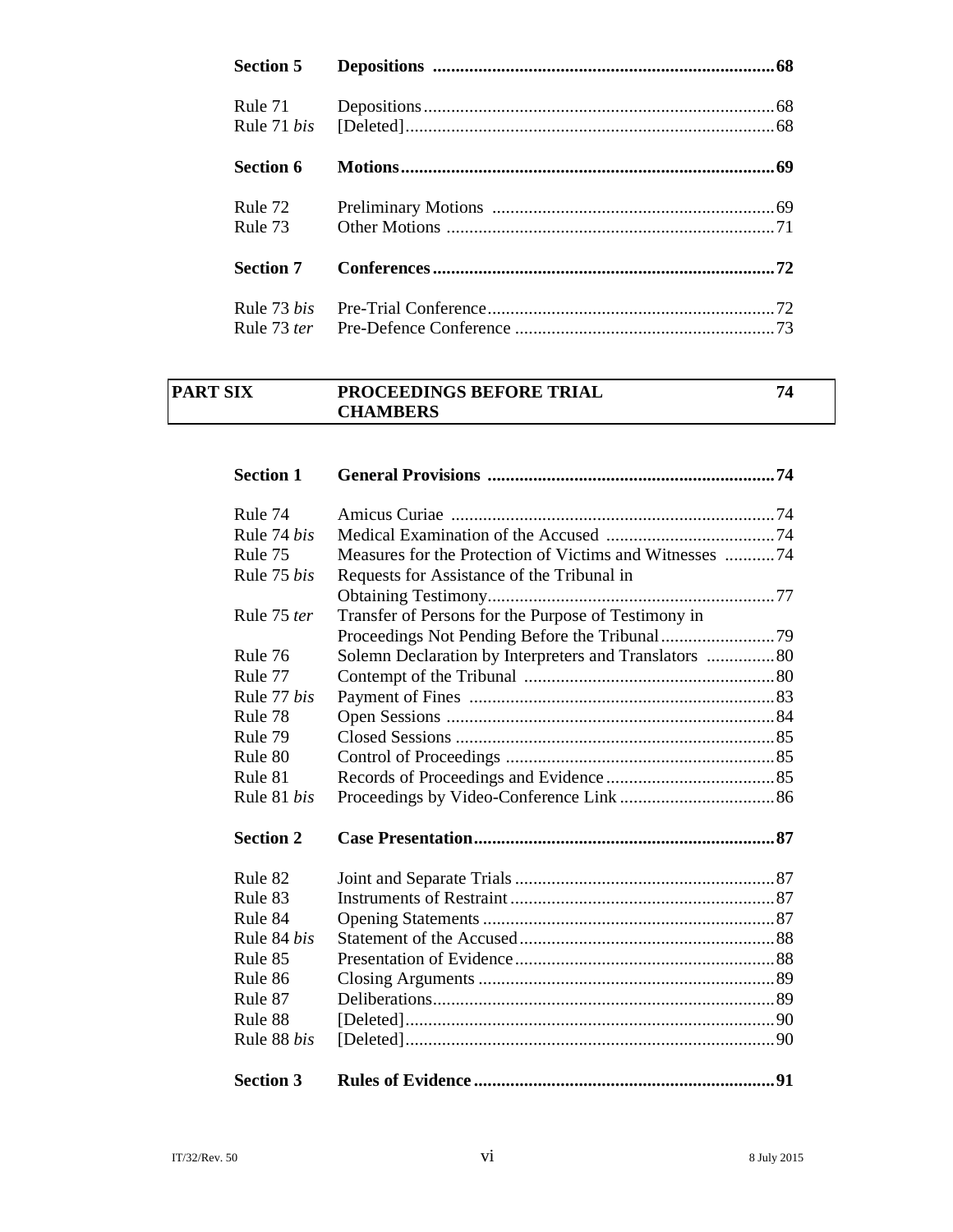| Rule 89<br>Rule 90 |                                                                      |  |
|--------------------|----------------------------------------------------------------------|--|
| Rule 90 bis        |                                                                      |  |
| Rule 91            |                                                                      |  |
| Rule 92            |                                                                      |  |
| Rule 92 bis        | Admission of Written Statements and Transcripts                      |  |
|                    |                                                                      |  |
| Rule 92 ter        | Other Admission of Written Statements and Transcripts  98            |  |
|                    |                                                                      |  |
|                    | Rule 92 quinquies Admission of Statements and Transcripts of Persons |  |
|                    |                                                                      |  |
| Rule 93            |                                                                      |  |
| Rule 94            |                                                                      |  |
| Rule 94 bis        |                                                                      |  |
| Rule 94 ter        |                                                                      |  |
| Rule 95            |                                                                      |  |
| Rule 96            |                                                                      |  |
| Rule 97            |                                                                      |  |
| Rule 98            | Power of Chambers to Order Production of                             |  |
|                    |                                                                      |  |
|                    |                                                                      |  |
| <b>Section 4</b>   |                                                                      |  |
| Rule 98 bis        |                                                                      |  |
| Rule 98 ter        |                                                                      |  |
| Rule 99            |                                                                      |  |
| <b>Section 5</b>   |                                                                      |  |
| Rule 100           |                                                                      |  |
| Rule 101           |                                                                      |  |
| Rule 102           |                                                                      |  |
| Rule 103           |                                                                      |  |
| Rule 104           |                                                                      |  |
| Rule 105           |                                                                      |  |
| Rule 106           |                                                                      |  |
|                    |                                                                      |  |

# **PART SEVEN APPELLATE PROCEEDINGS** 109

| Rule 107        |  |
|-----------------|--|
| Rule 108        |  |
| Rule 108 bis    |  |
| Rule 109        |  |
| Rule $110$      |  |
| <b>Rule 111</b> |  |
| <b>Rule 112</b> |  |
| Rule $113$      |  |
| Rule $114$      |  |
| <b>Rule 115</b> |  |
| <b>Rule 116</b> |  |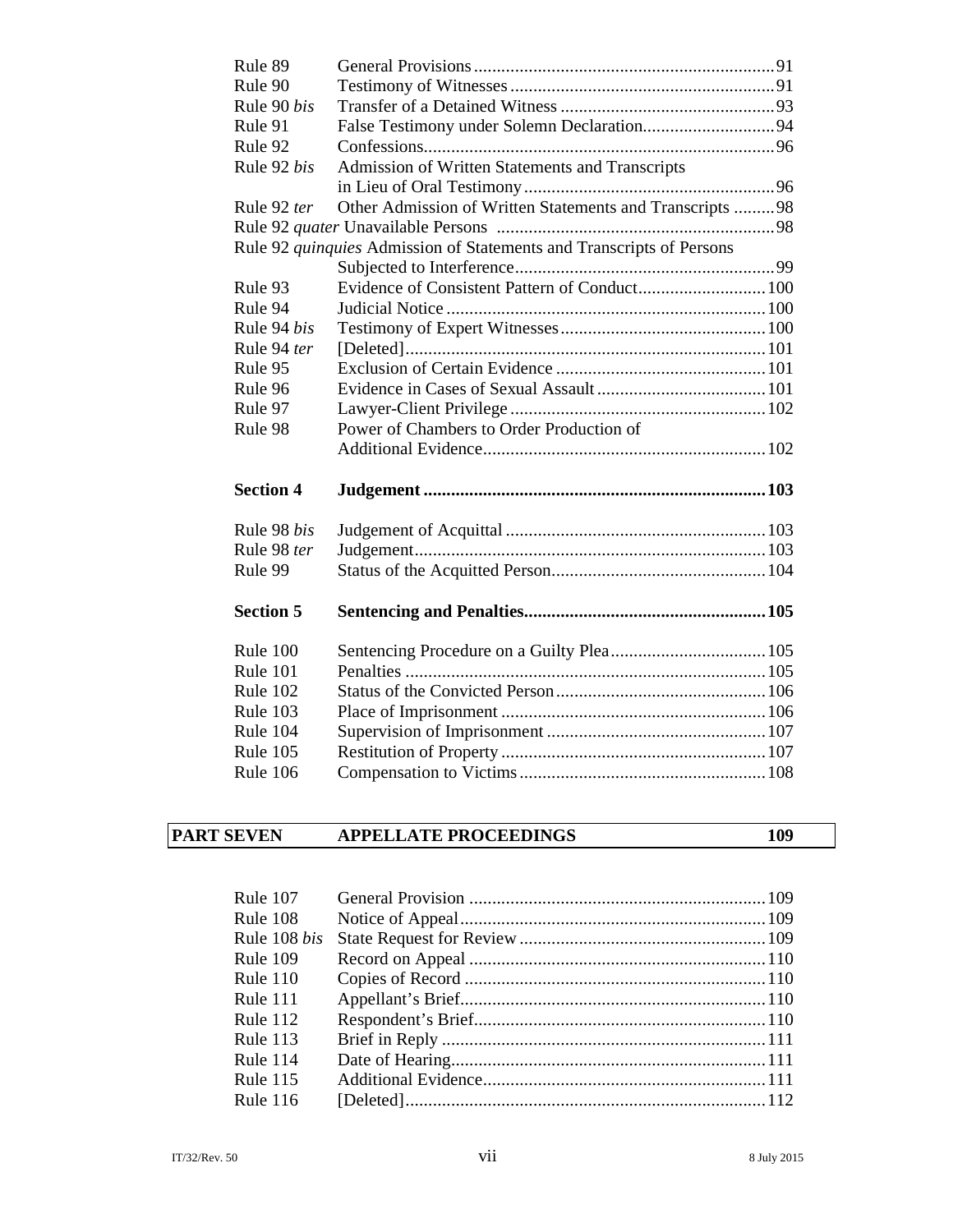| <b>Rule 117</b> |  |
|-----------------|--|
| Rule 118        |  |

## **PART EIGHT REVIEW PROCEEDINGS** 114

## **PART NINE PARDON AND COMMUTATION 116 OF SENTENCE**

| Rule $123$      |                                                          |  |
|-----------------|----------------------------------------------------------|--|
| <b>Rule 124</b> |                                                          |  |
| Rule 125        | General Standards for Granting Pardon or Commutation 116 |  |

| .<br>--<br>_ | . |
|--------------|---|
|              |   |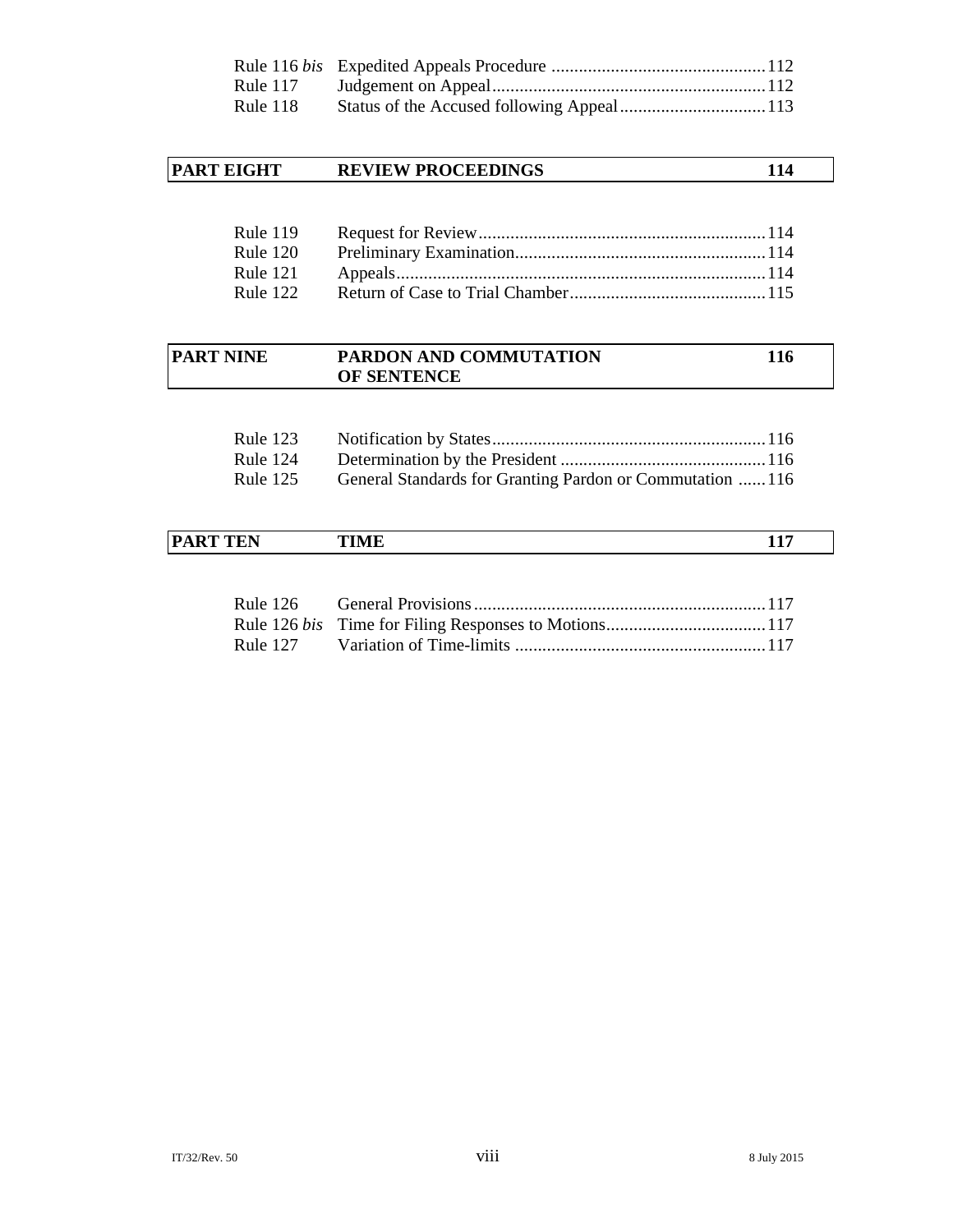## **PART ONE GENERAL PROVISIONS**

## **Rule 1 Entry into Force**  (Adopted 11 Feb 1994)

These Rules of Procedure and Evidence, adopted pursuant to Article 15 of the Statute of the Tribunal, shall come into force on 14 March 1994.

# **Rule 2**

# **Definitions**

## (Adopted 11 Feb 1994)

(A) In the Rules, unless the context otherwise requires, the following terms shall mean:

| Rules:    | The Rules of Procedure and Evidence in force;<br>(Amended 25 July 1997)                                                                                                                                                                                                      |
|-----------|------------------------------------------------------------------------------------------------------------------------------------------------------------------------------------------------------------------------------------------------------------------------------|
| Statute:  | The Statute of the Tribunal adopted by Security Council<br>resolution 827 of 25 May 1993;                                                                                                                                                                                    |
| Tribunal: | The International Tribunal for the Prosecution of<br>Persons Responsible for Serious Violations of<br>International Humanitarian Law Committed in the<br>Territory of the Former Yugoslavia since 1991,<br>established by Security Council resolution 827 of 25<br>May 1993. |

\* \* \*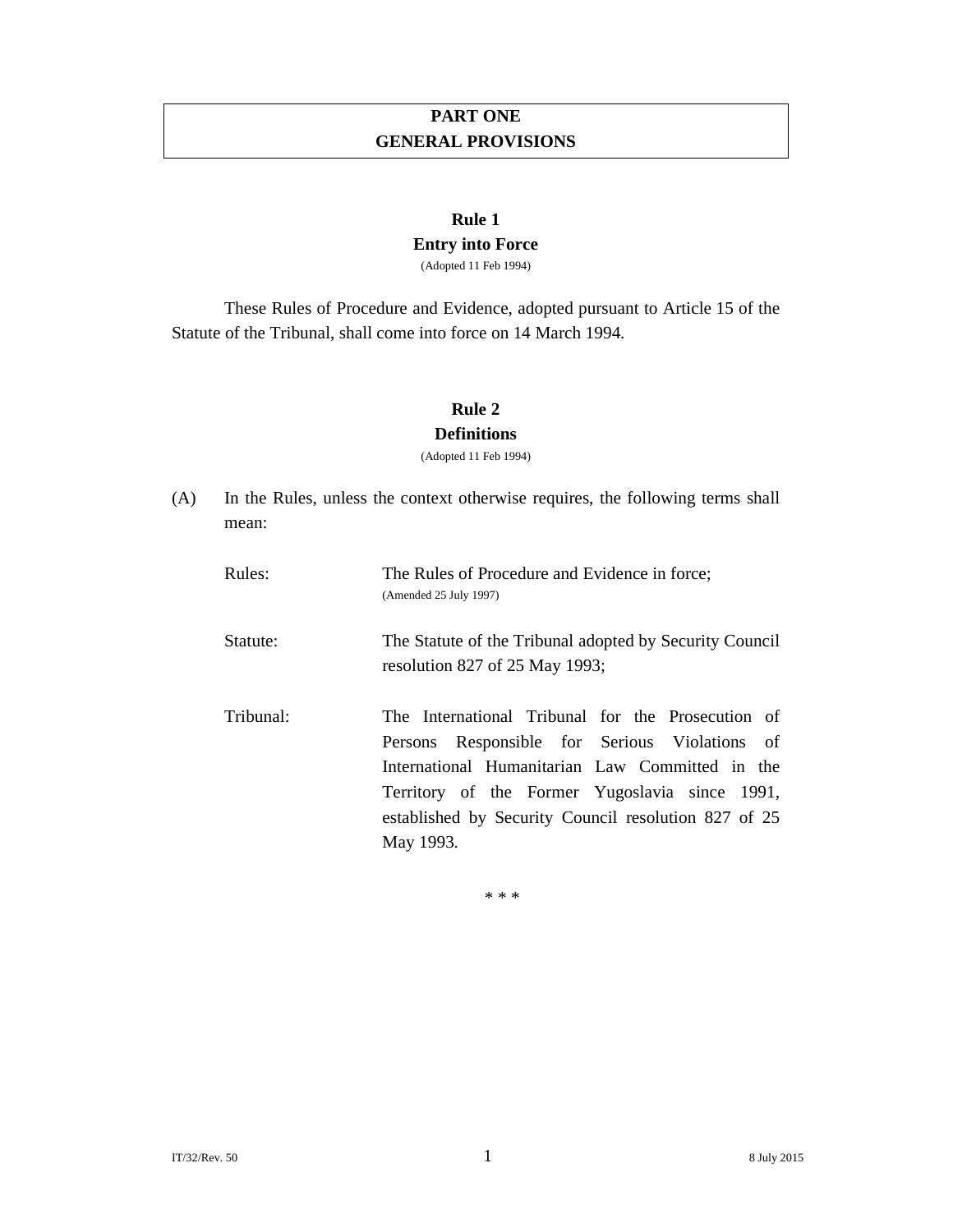| Accused:         | A person against whom one or more counts in an<br>indictment have been confirmed in accordance with<br>Rule 47; (Amended 25 July 1997)                                                                          |
|------------------|-----------------------------------------------------------------------------------------------------------------------------------------------------------------------------------------------------------------|
| Ad litem Judge:  | A Judge appointed pursuant to Article 13 ter of the<br>Statute; (Amended 12 Apr 2001)                                                                                                                           |
| Arrest:          | The act of taking a suspect or an accused into custody<br>pursuant to a warrant of arrest or under Rule 40;<br>(Amended 25 July 1997)                                                                           |
| Bureau:          | A body composed of the President, the Vice-President<br>and the Presiding Judges of the Trial Chambers;                                                                                                         |
| Defence:         | The accused, and/or the accused's counsel;<br>(Amended 17 Nov 1999)                                                                                                                                             |
| Investigation:   | All activities undertaken by the Prosecutor under the<br>Statute and the Rules for the collection of information<br>and evidence, whether before or after an indictment is<br>confirmed; (Amended 25 July 1997) |
| Parties:         | The Prosecutor and the Defence; (Amended 17 Nov 1999)                                                                                                                                                           |
| Permanent Judge: | A Judge elected or appointed pursuant to Article 13 bis<br>of the Statute; (Amended 12 Apr 2001)                                                                                                                |
| President:       | The President of the Tribunal;                                                                                                                                                                                  |
| Prosecutor:      | The Prosecutor appointed pursuant to Article 16 of the<br>Statute;                                                                                                                                              |
| Regulations:     | The provisions framed by the Prosecutor pursuant to<br>Rule $37(A)$ for the purpose of directing the functions of<br>the Office of the Prosecutor; (Amended 30 Jan 1995, amended 12<br>Nov 1997)                |
| State:           | (i) A State Member or non-Member of the United<br>Nations;                                                                                                                                                      |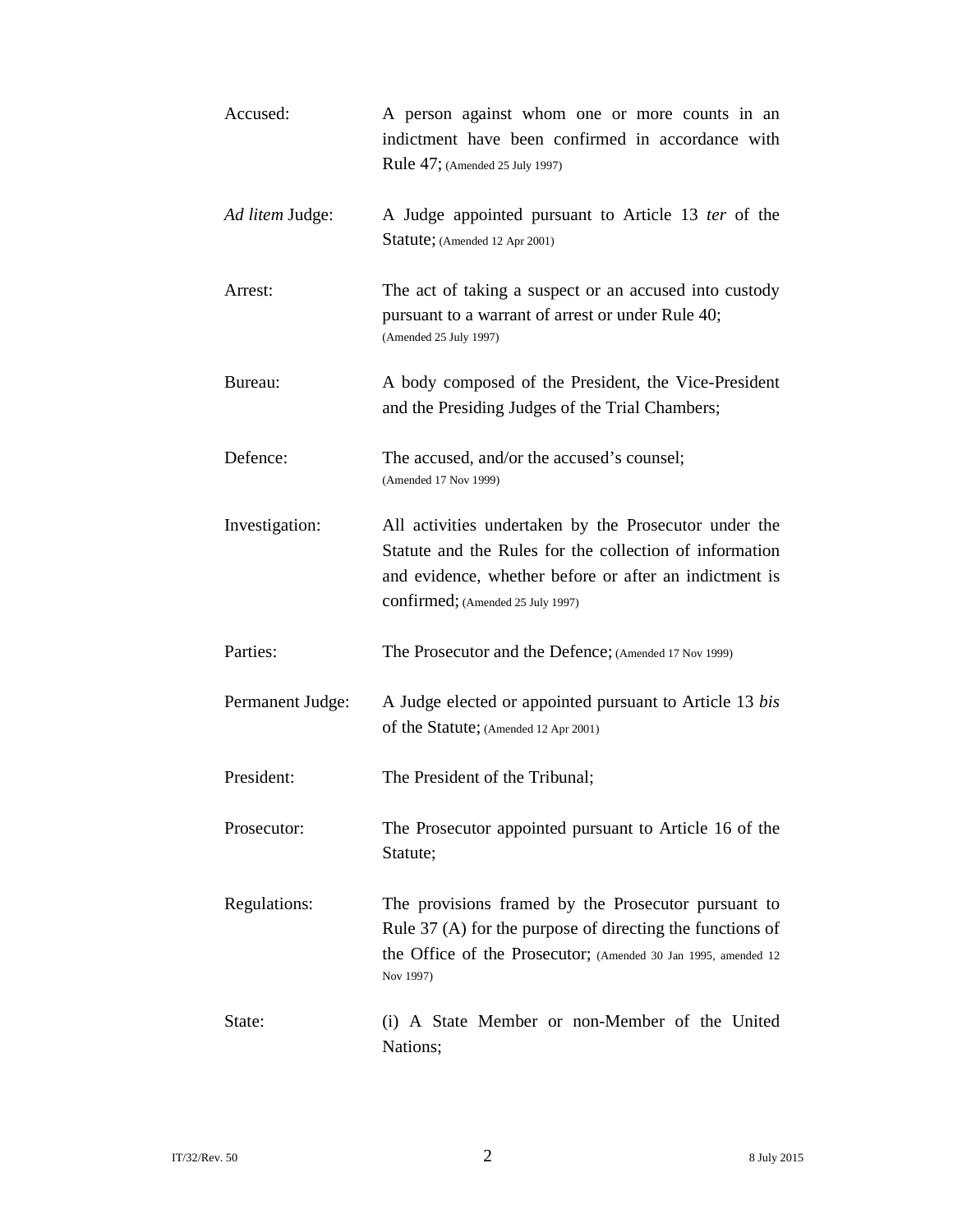(ii) an entity recognised by the constitution of Bosnia and Herzegovina, namely, the Federation of Bosnia and Herzegovina and the Republic Srpska; or

 (iii) a self-proclaimed entity de facto exercising governmental functions, whether recognised as a State or not;

(Amended 30 Jan 1995, amended 12 Dec 2002)

| Suspect:     | A person concerning whom the Prosecutor possesses<br>reliable information which tends to show that the person<br>may have committed a crime over which the Tribunal<br>has jurisdiction; (Amended 30 Jan 1995, amended 12 Nov 1997) |
|--------------|-------------------------------------------------------------------------------------------------------------------------------------------------------------------------------------------------------------------------------------|
| Transaction: | A number of acts or omissions whether occurring as one<br>event or a number of events, at the same or different<br>locations and being part of a common scheme, strategy<br>or plan;                                                |
| Victim:      | A person against whom a crime over which the Tribunal<br>has jurisdiction has allegedly been committed.                                                                                                                             |

(B) In the Rules, the masculine shall include the feminine and the singular the plural, and vice-versa.

### **Rule 3**

#### **Languages**

(Adopted 11 Feb 1994)

- (A) The working languages of the Tribunal shall be English and French.
- (B) An accused shall have the right to use his or her own language. (Amended 12 Nov 1997)
- (C) Other persons appearing before the Tribunal, other than as counsel, who do not have sufficient knowledge of either of the two working languages, may use their own language. (Amended 30 Jan 1995, amended 12 Nov 1997)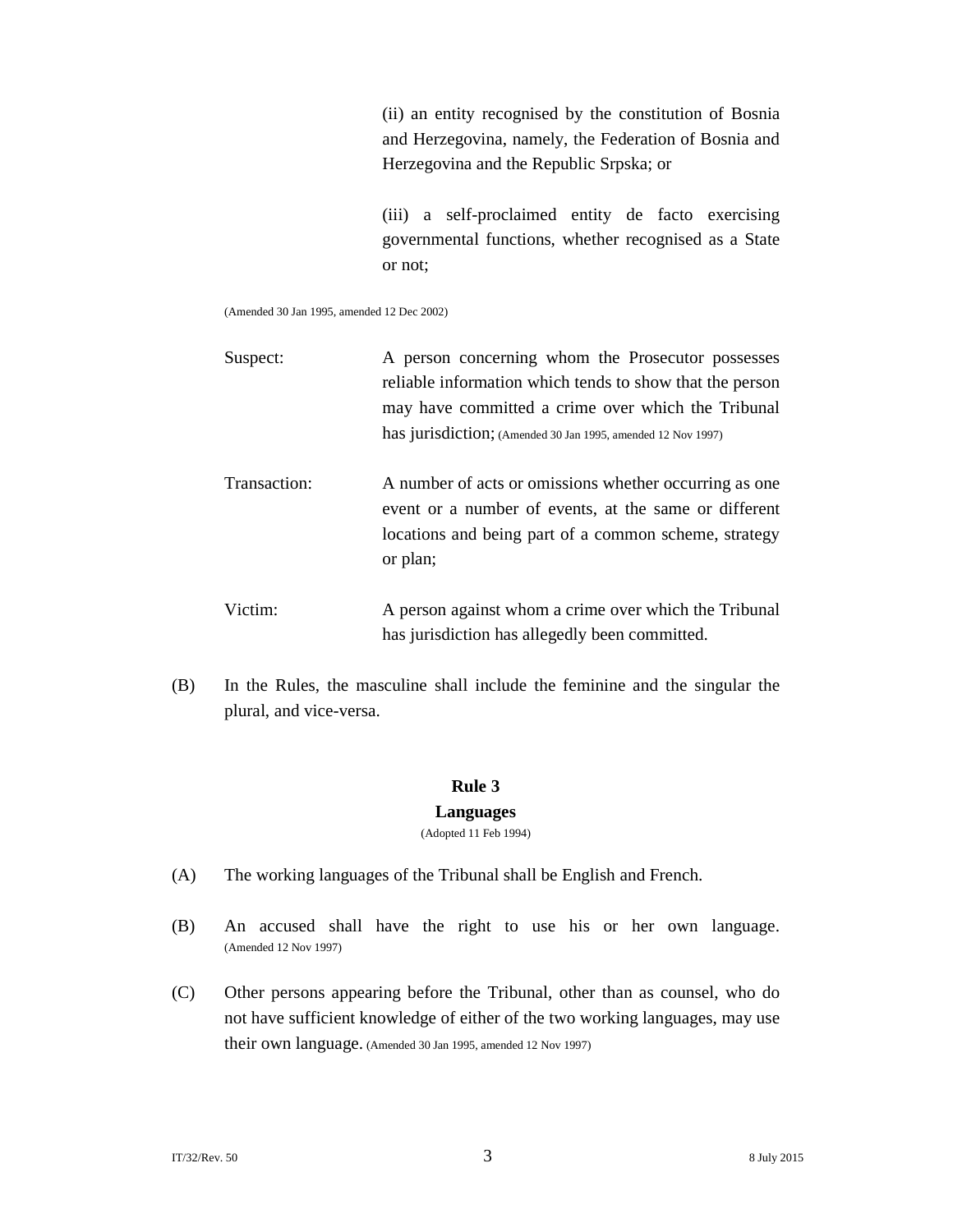- (D) Counsel for an accused may apply to the Presiding Judge of a Chamber for leave to use a language other than the two working ones or the language of the accused. If such leave is granted, the expenses of interpretation and translation shall be borne by the Tribunal to the extent, if any, determined by the President, taking into account the rights of the defence and the interests of justice.
- (E) The Registrar shall make any necessary arrangements for interpretation and translation into and from the working languages.
- $(F)$  If:
	- (i) a party is required to take any action within a specified time after the filing or service of a document by another party; and
	- (ii) pursuant to the Rules, that document is filed in a language other than one of the working languages of the Tribunal,

time shall not run until the party required to take action has received from the Registrar a translation of the document into one of the working languages of the Tribunal. (Amended 25 July 1997)

## **Rule 4 Meetings away from the Seat of the Tribunal**  (Adopted 11 Feb 1994)

 A Chamber may exercise its functions at a place other than the seat of the Tribunal, if so authorised by the President in the interests of justice.

## **Rule 5 Non-compliance with Rules**

(Adopted 11 Feb 1994, amended 30 Jan 1995)

(A) Where an objection on the ground of non-compliance with the Rules or Regulations is raised by a party at the earliest opportunity, the Trial Chamber shall grant relief if it finds that the alleged non-compliance is proved and that it has caused material prejudice to that party. (Amended 12 Nov 1997)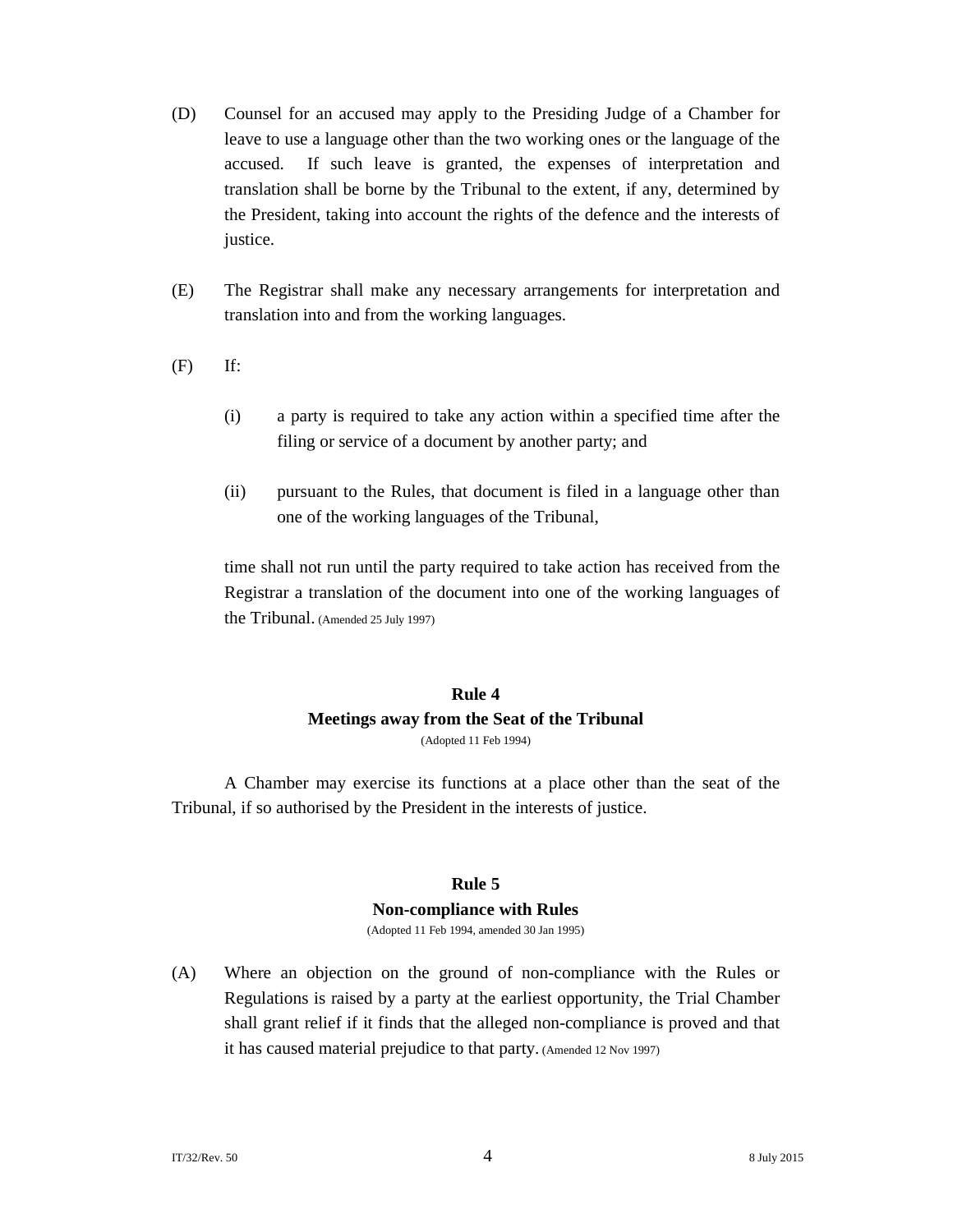- (B) Where such an objection is raised otherwise than at the earliest opportunity, the Trial Chamber may in its discretion grant relief if it finds that the alleged non-compliance is proved and that it has caused material prejudice to the objecting party. (Amended 12 Nov 1997)
- (C) The relief granted by a Trial Chamber under this Rule shall be such remedy as the Trial Chamber considers appropriate to ensure consistency with the fundamental principles of fairness. (Amended 12 Nov 1997)

## **Rule 6 Amendment of the Rules**  (Adopted 11 Feb 1994)

- (A) Proposals for amendment of the Rules may be made by a Judge, the Prosecutor or the Registrar and shall be adopted if agreed to by the majority of the permanent Judges composing the Tribunal, at a plenary meeting of the Tribunal convened with notice of the proposal addressed to all Judges. (Amended 4 Dec 1998, amended 12 Apr 2001, amended 8 July 2015 )
- (B) An amendment to the Rules may be otherwise adopted, provided it is unanimously approved by the permanent Judges. (Amended 12 Apr 2001)
- (C) Proposals for amendment of the Rules may otherwise be made in accordance with the Practice Direction issued by the President. (Amended 4 Dec 1998)
- (D) An amendment shall enter into force seven days after the date of issue of an official Tribunal document containing the amendment, but shall not operate to prejudice the rights of the accused or of a convicted or acquitted person in any pending case. (Amended 4 Dec 1998, amended 1 Dec 2000, amended 13 Dec 2000)

## **Rule 7**

### **Authentic Texts**

### (Adopted 11 Feb 1994)

 The English and French texts of the Rules shall be equally authentic. In case of discrepancy, the version which is more consonant with the spirit of the Statute and the Rules shall prevail.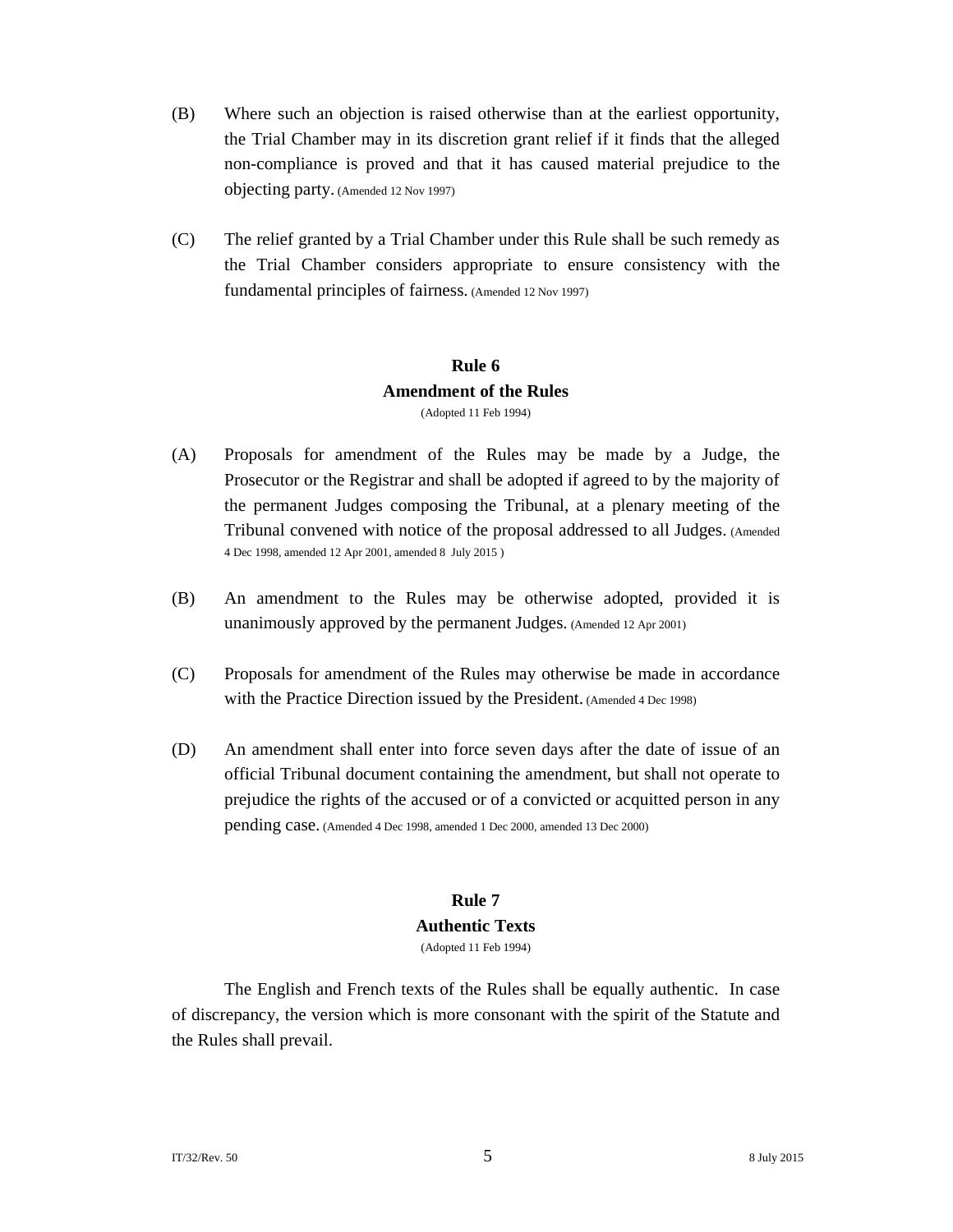## **PART TWO PRIMACY OF THE TRIBUNAL**

# **Rule 7** *bis* **Non-compliance with Obligations**

(Adopted 25 July 1997)

- (A) In addition to cases to which Rule 11, Rule 13, Rule 59 or Rule 61 applies, where a Trial Chamber or a permanent Judge is satisfied that a State has failed to comply with an obligation under Article 29 of the Statute which relates to any proceedings before that Chamber or Judge, the Chamber or Judge may advise the President, who shall report the matter to the Security Council. (Amended 12 Apr 2001)
- (B) If the Prosecutor satisfies the President that a State has failed to comply with an obligation under Article 29 of the Statute in respect of a request by the Prosecutor under Rule 8, Rule 39 or Rule 40, the President shall notify the Security Council thereof.

# **Rule 8 Request for Information**

(Adopted 11 Feb 1994, amended 30 Jan 1995, amended 12 Nov 1997)

 Where it appears to the Prosecutor that a crime within the jurisdiction of the Tribunal is or has been the subject of investigations or criminal proceedings instituted in the courts of any State, the Prosecutor may request the State to forward all relevant information in that respect, and the State shall transmit such information to the Prosecutor forthwith in accordance with Article 29 of the Statute.

#### **Rule 9**

## **Prosecutor's Request for Deferral**

(Adopted 11 Feb 1994)

 Where it appears to the Prosecutor that in any such investigations or criminal proceedings instituted in the courts of any State:

(i) the act being investigated or which is the subject of those proceedings is characterized as an ordinary crime;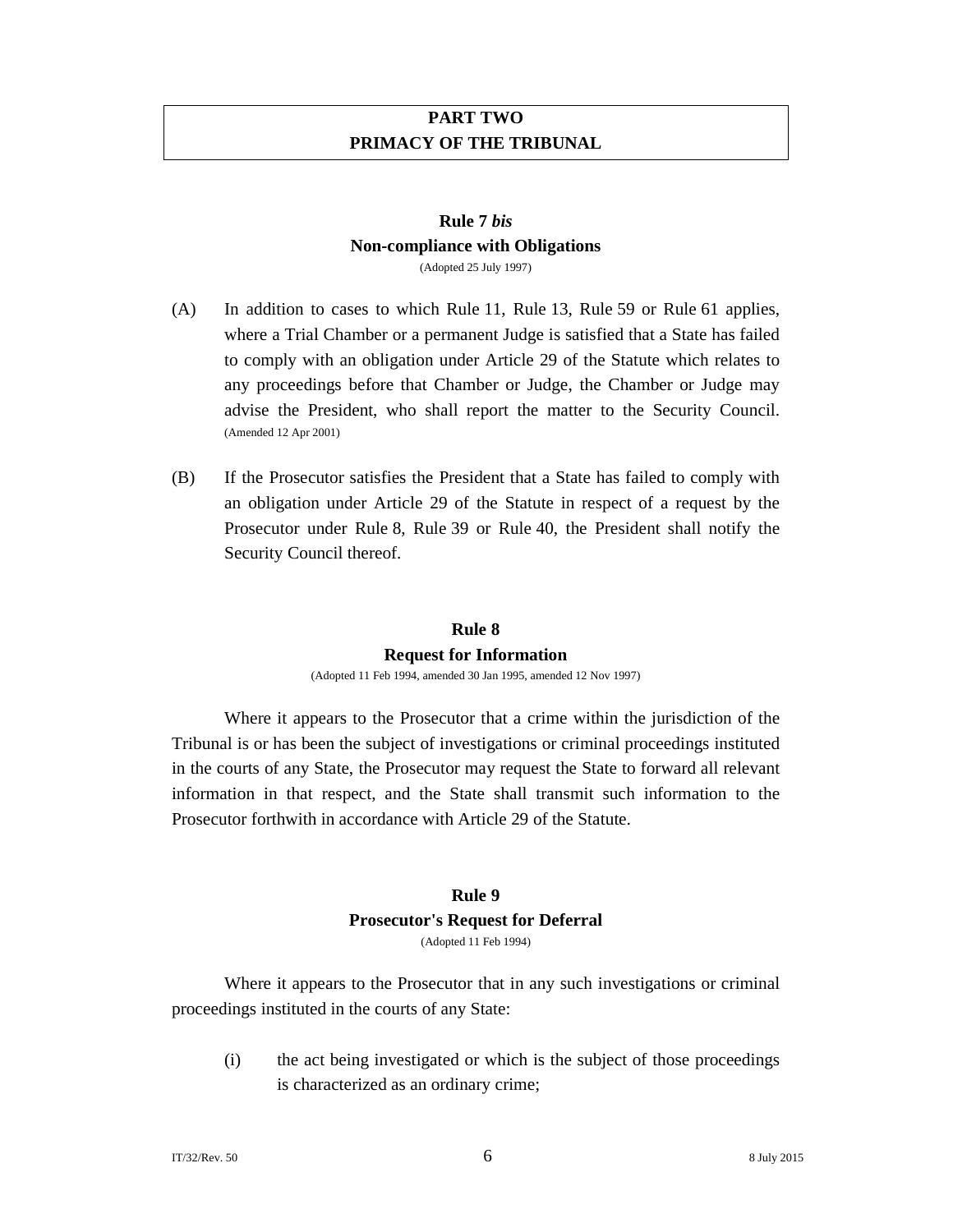- (ii) there is a lack of impartiality or independence, or the investigations or proceedings are designed to shield the accused from international criminal responsibility, or the case is not diligently prosecuted; or
- (iii) what is in issue is closely related to, or otherwise involves, significant factual or legal questions which may have implications for investigations or prosecutions before the Tribunal,

the Prosecutor may propose to the Trial Chamber designated by the President that a formal request be made that such court defer to the competence of the Tribunal. (Amended 30 Jan 1995)

## **Rule 10 Formal Request for Deferral**  (Adopted 11 Feb 1994)

(A) If it appears to the Trial Chamber seised of a proposal for deferral that, on any of the grounds specified in Rule 9, deferral is appropriate, the Trial Chamber may issue a formal request to the State concerned that its court defer to the competence of the Tribunal. (Amended 30 Jan 1995)

- (B) A request for deferral shall include a request that the results of the investigation and a copy of the court's records and the judgement, if already delivered, be forwarded to the Tribunal.
- (C) Where deferral to the Tribunal has been requested by a Trial Chamber, any subsequent trial shall be held before another Trial Chamber. (Amended 3 May 1995, amended 17 Nov 1999)

# **Rule 11 Non-compliance with a Request for Deferral**

(Adopted 11 Feb 1994, amended 25 July 1997)

 If, within sixty days after a request for deferral has been notified by the Registrar to the State under whose jurisdiction the investigations or criminal proceedings have been instituted, the State fails to file a response which satisfies the Trial Chamber that the State has taken or is taking adequate steps to comply with the request, the Trial Chamber may request the President to report the matter to the Security Council.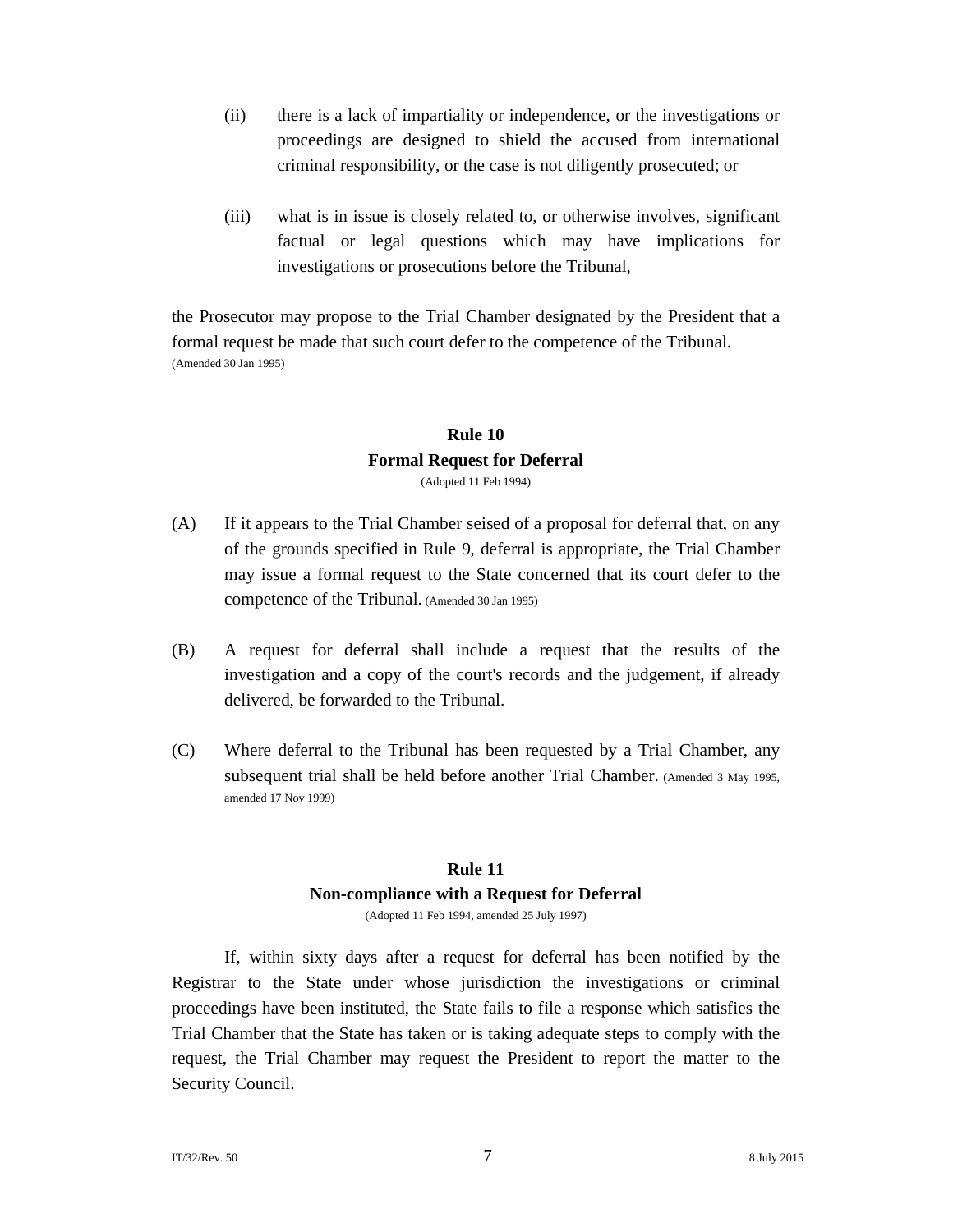# **Rule 11** *bis* **Referral of the Indictment to Another Court**

(Adopted 12 Nov 1997, amended 30 Sept 2002)

- (A) After an indictment has been confirmed and prior to the commencement of trial, irrespective of whether or not the accused is in the custody of the Tribunal, the President may appoint a bench of three Permanent Judges selected from the Trial Chambers (hereinafter referred to as the "Referral Bench"), which solely and exclusively shall determine whether the case should be referred to the authorities of a State:
	- (i) in whose territory the crime was committed; or
	- (ii) in which the accused was arrested; or (Amended 10 June 2004)
	- (iii) having jurisdiction and being willing and adequately prepared to accept such a case, (Amended 10 June 2004)

so that those authorities should forthwith refer the case to the appropriate court for trial within that State. (Amended 30 Sept 2002, amended 11 Feb 2005)

- (B) The Referral Bench may order such referral *proprio motu* or at the request of the Prosecutor, after having given to the Prosecutor and, where applicable, the accused, the opportunity to be heard and after being satisfied that the accused will receive a fair trial and that the death penalty will not be imposed or carried out. (Amended 30 Sept 2002, amended 10 June 2004, amended 11 Feb 2005)
- (C) In determining whether to refer the case in accordance with paragraph (A), the Referral Bench shall, in accordance with Security Council resolution 1534  $(2004)^1$ , consider the gravity of the crimes charged and the level of responsibility of the accused. (Amended 30 Sept 2002, amended 28 July 2004, amended 11 Feb 2005)
- (D) Where an order is issued pursuant to this Rule:
	- (i) the accused, if in the custody of the Tribunal, shall be handed over to the authorities of the State concerned;

 $\overline{a}$ <sup>1</sup> U.N. Doc. S/RES/1534 (2004).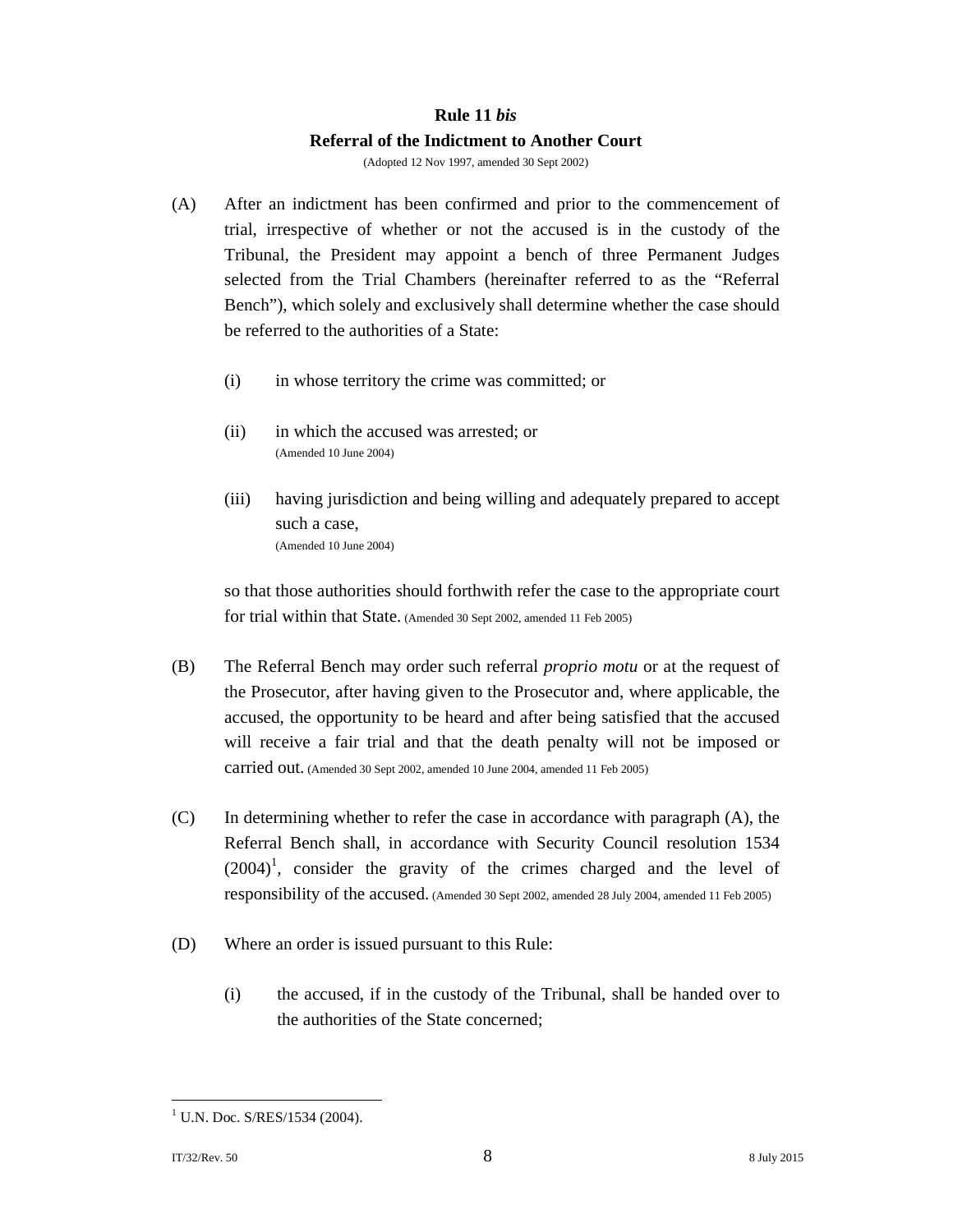- (ii) the Referral Bench may order that protective measures for certain witnesses or victims remain in force; (Amended 11 Feb 2005)
- (iii) the Prosecutor shall provide to the authorities of the State concerned all of the information relating to the case which the Prosecutor considers appropriate and, in particular, the material supporting the indictment;
- (iv) the Prosecutor may send observers to monitor the proceedings in the national courts on her behalf.

(Amended 30 Sept 2002)

- (E) The Referral Bench may issue a warrant for the arrest of the accused, which shall specify the State to which he is to be transferred to trial. (Amended 30 Sept 2002, amended 11 Feb 2005)
- (F) At any time after an order has been issued pursuant to this Rule and before the accused is found guilty or acquitted by a national court, the Referral Bench may, at the request of the Prosecutor and upon having given to the State authorities concerned the opportunity to be heard, revoke the order and make a formal request for deferral within the terms of Rule 10. (Amended 30 Sept 2002, amended 11 Feb 2005)
- (G) Where an order issued pursuant to this Rule is revoked by the Referral Bench, it may make a formal request to the State concerned to transfer the accused to the seat of the Tribunal and the State shall accede to such a request without delay in keeping with Article 29 of the Statute. The Referral Bench or a Judge may also issue a warrant for the arrest of the accused. (Amended 30 Sept 2002, amended 11 Feb 2005)
- (H) A Referral Bench shall have the powers of, and insofar as applicable shall follow the procedures laid down for, a Trial Chamber under the Rules. (Amended 11 Feb 2005)
- (I) An appeal by the accused or the Prosecutor shall lie as of right from a decision of the Referral Bench whether or not to refer a case. Notice of appeal shall be filed within fifteen days of the decision unless the accused was not present or represented when the decision was pronounced, in which case the time-limit shall run from the date on which the accused is notified of the decision. (Amended 11 Feb 2005)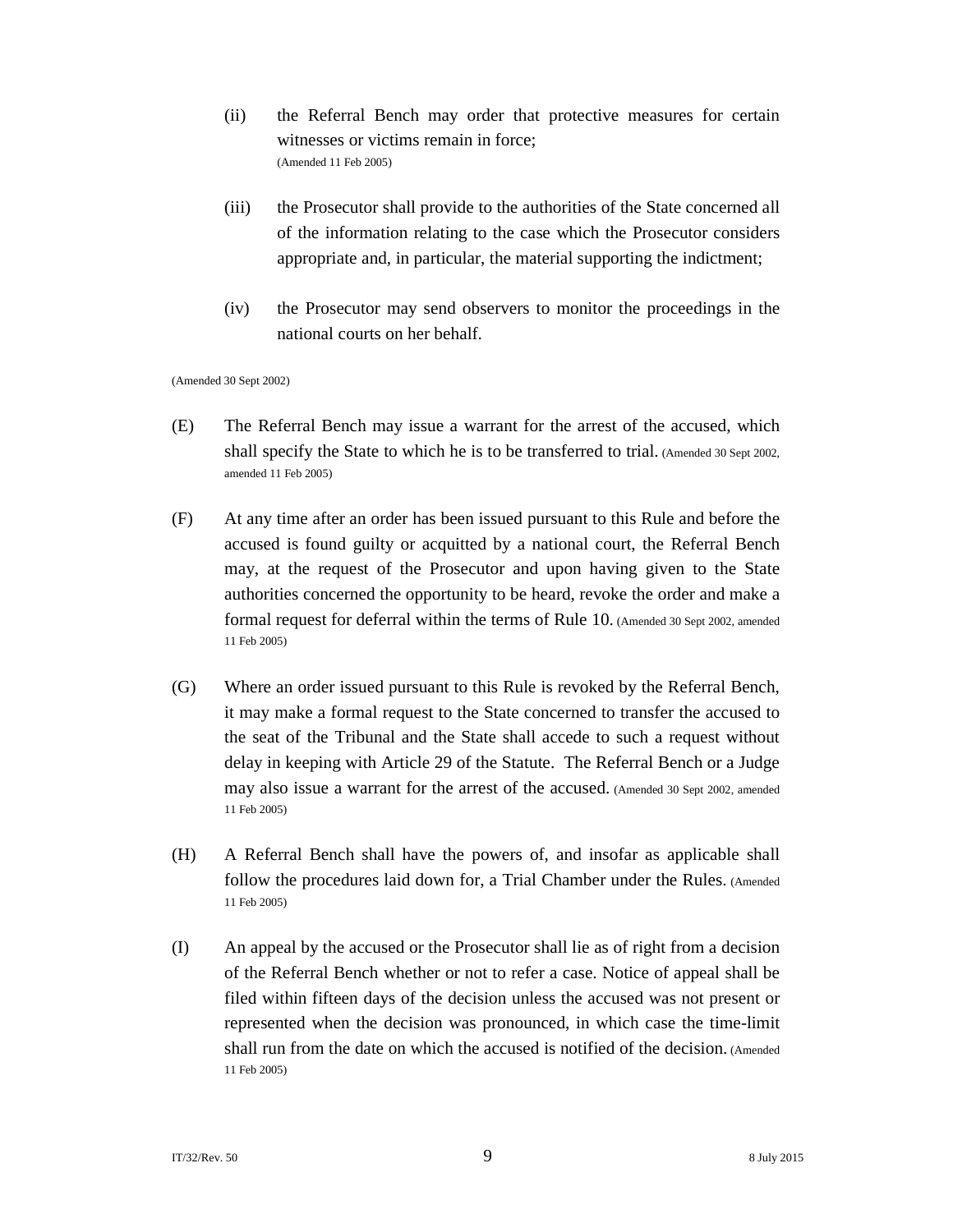#### **Rule 12**

#### **Determinations of Courts of any State**

(Adopted 11 Feb 1994, amended 30 Jan 1995, amended 10 July 1998)

 Subject to Article 10, paragraph 2, of the Statute, determinations of courts of any State are not binding on the Tribunal.

#### **Rule 13**

### **Non Bis in Idem**

(Adopted 11 Feb 1994, amended 30 Jan 1995)

 When the President receives reliable information to show that criminal proceedings have been instituted against a person before a court of any State for a crime for which that person has already been tried by the Tribunal, a Trial Chamber shall, following *mutatis mutandis* the procedure provided in Rule 10, issue a reasoned order requesting that court permanently to discontinue its proceedings. If that court fails to do so, the President may report the matter to the Security Council.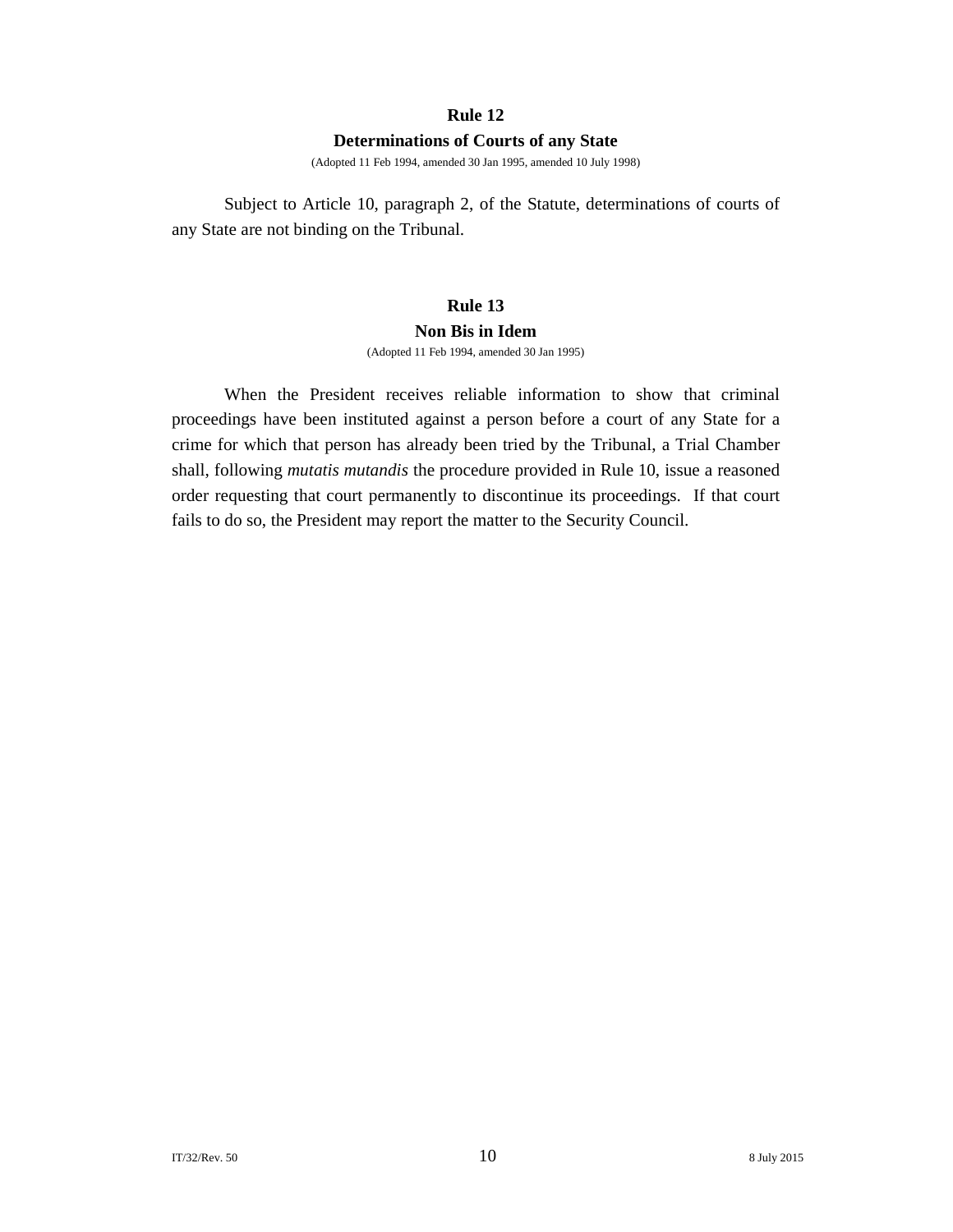## **PART THREE ORGANIZATION OF THE TRIBUNAL**

#### **Section 1: The Judges**

# **Rule 14 Solemn Declaration**

(Adopted 11 Feb 1994)

(A) Before taking up duties each Judge shall make the following solemn declaration:

"I solemnly declare that I will perform my duties and exercise my powers as a Judge of the International Tribunal for the Prosecution of Persons Responsible for Serious Violations of International Humanitarian Law Committed in the Territory of the Former Yugoslavia since 1991 honourably, faithfully, impartially and conscientiously". (Amended 12 Nov 1997)

- (B) The declaration shall be signed by the Judge and witnessed by, or by a representative of, the Secretary-General of the United Nations. The declaration shall be kept in the records of the Tribunal. (Amended 12 Nov 1997)
- (C) A Judge whose service continues without interruption after expiry of a previous period of service shall not make a new declaration. (Amended 12 Nov 1997)

## **Rule 15**

#### **Disqualification of Judges**

(Adopted 11 Feb 1994, amended 15 June 1995, amended 25 June 1996, amended 5 July 1996, amended 25 July 1997, amended 17 Nov 1999)

- (A) A Judge may not sit on a trial or appeal in any case in which the Judge has a personal interest or concerning which the Judge has or has had any association which might affect his or her impartiality. The Judge shall in any such circumstance withdraw, and the President shall assign another Judge to the case.
- (B) (i) Any party may apply to the Presiding Judge of a Chamber for the disqualification and withdrawal of a Judge of that Chamber from a trial or appeal upon the above grounds. The Presiding Judge shall confer with the Judge in question and prepare a report which shall include any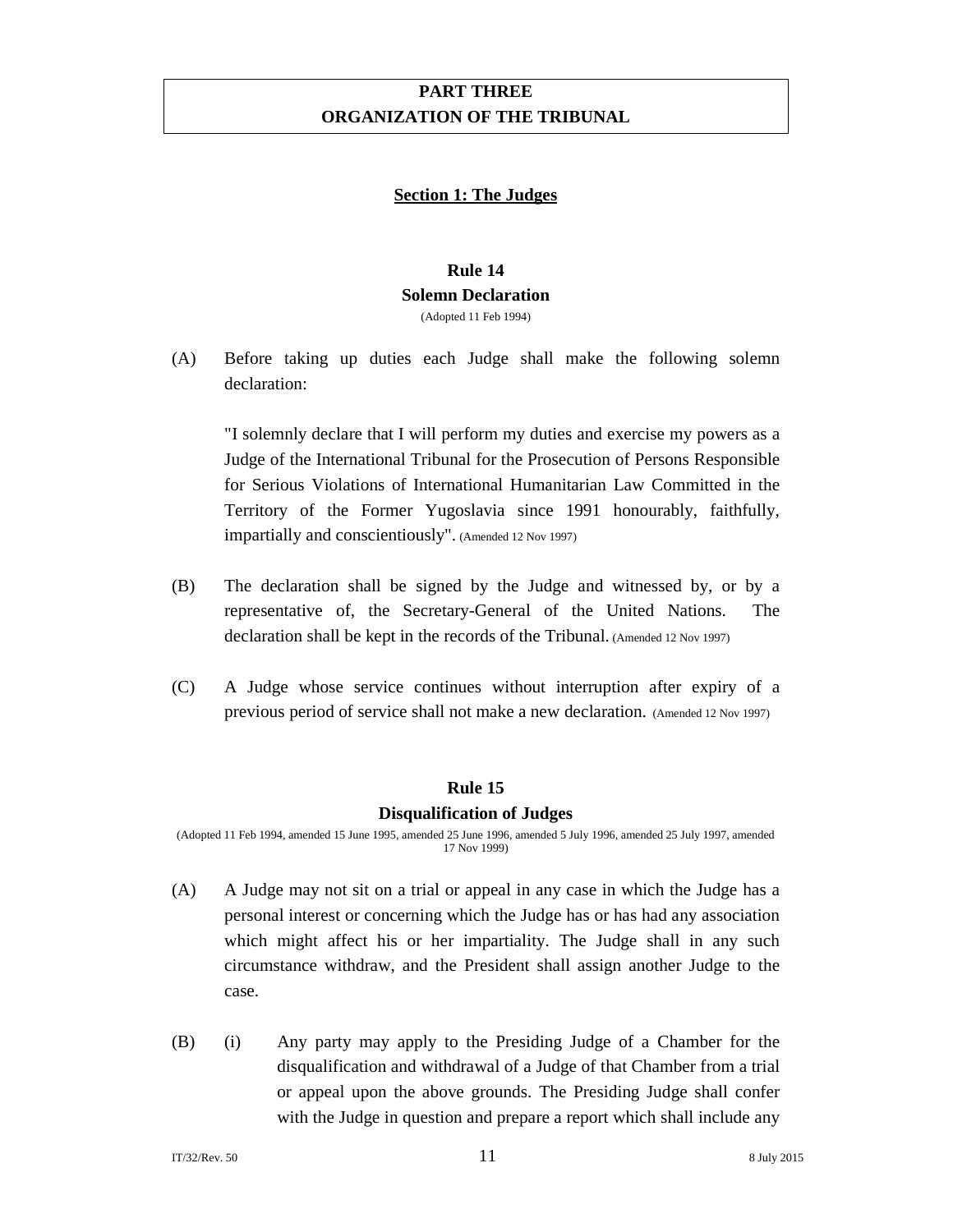comments or material provided by the challenged Judge. The Presiding Judge shall present this report to the President. (Amended 30 Jan 1995, amended 8 July 2015)

- (ii) Following the report of the Presiding Judge, the President shall, if necessary, appoint a panel of three Judges to report to him its decision on the merits of the application. The panel shall be provided with the report prepared by the Presiding Judge. If the decision is to uphold the application, the President shall assign another Judge to sit in the place of the Judge in question. (Amended 8 July 2015)
- (iii) The decision of the panel of three Judges shall not be subject to interlocutory appeal.
- (iv) If the Judge in question is the President, the responsibility of the President in accordance with this paragraph shall be assumed by the Vice-President or, if he or she is not able to act in the application, by the permanent Judge most senior in precedence who is able to act.

(Amended 21 July 2005)

- (C) The Judge of the Trial Chamber who reviews an indictment against an accused, pursuant to Article 19 of the Statute and Rules 47 or 61, shall not be disqualified for sitting as a member of the Trial Chamber for the trial of that accused. Such a Judge shall also not be disqualified for sitting as a member of the Appeals Chamber to hear any appeal in that case. (Amended 6 Oct 1995, amended 2) July 1999, amended 17 Nov 1999, amended 1 Dec 2000, amended 13 Dec 2000, amended 12 Dec 2002, amended 21 July 2005)
- (D) (i) No Judge shall sit on any appeal in a case in which that Judge sat as a member of the Trial Chamber. (Amended 10 July 1998, amended 4 Dec 1998, amended 1 Dec 2000, amended 13 Dec 2000, amended 12 Dec 2002, amended 21 July 2005)
	- (ii) No Judge shall sit on any State Request for Review pursuant to Rule 108 *bis* in a matter in which that Judge sat as a member of the Trial Chamber whose decision is to be reviewed. (Amended 10 July 1998)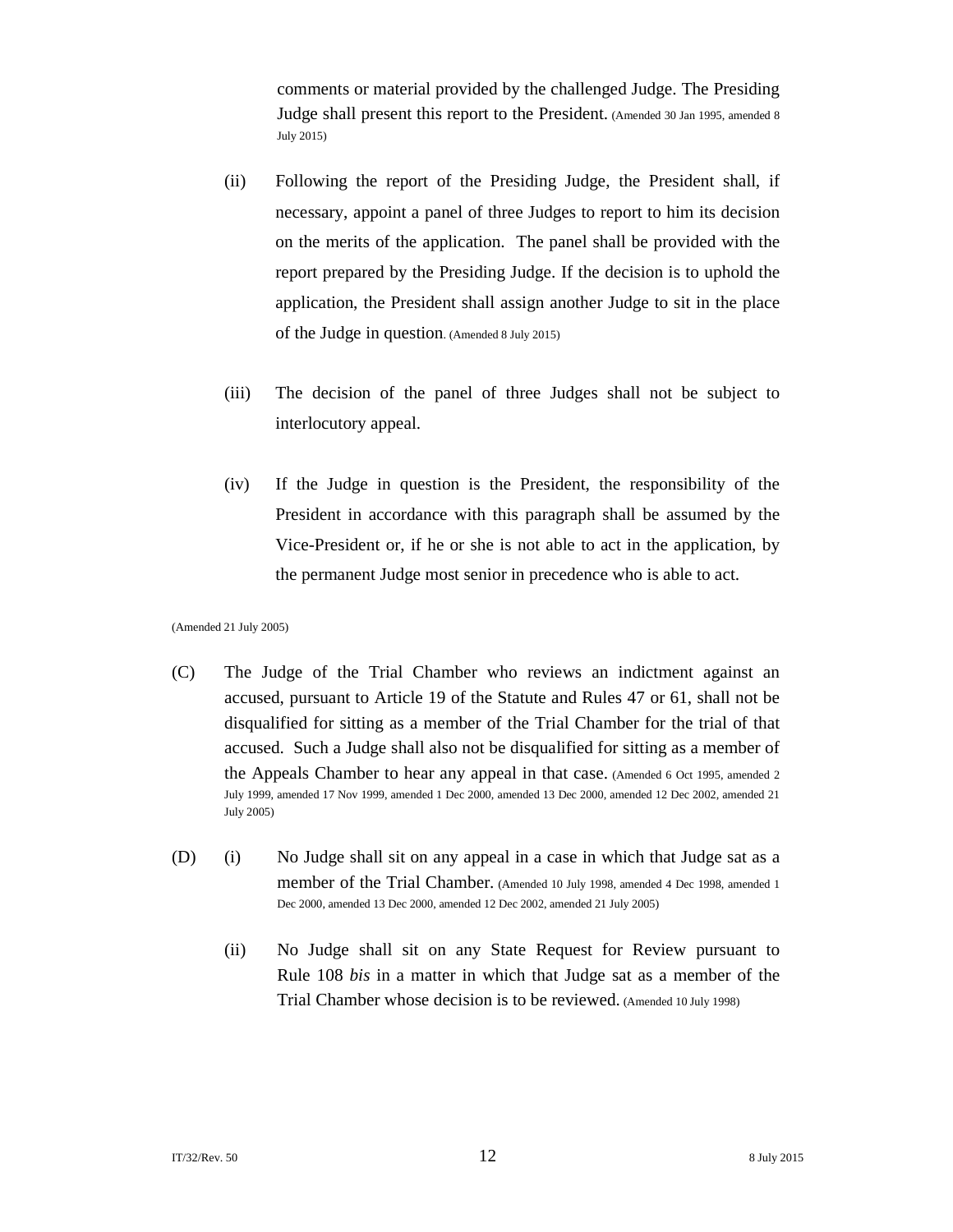## **Rule 15** *bis* **Absence of a Judge**

(Adopted 17 Nov 1999)

 $(A)$  If

- (i) a Judge is, for illness or other urgent personal reasons, or for reasons of authorised Tribunal business, unable to continue sitting in a part-heard case for a period which is likely to be of short duration, and (Amended 1 Dec 2000, amended 13 Dec 2000)
- (ii) the remaining Judges of the Chamber are satisfied that it is in the interests of justice to do so,

those remaining Judges of the Chamber may order that the hearing of the case continue in the absence of that Judge for a period of not more than five working days. (Amended 12 Dec 2002)

 $(B)$  If

- (i) a Judge is, for illness or urgent personal reasons, or for reasons of authorised Tribunal business, unable to continue sitting in a part-heard case for a period which is likely to be of short duration, and (Amended 1 Dec 2000, amended 13 Dec 2000)
- (ii) the remaining Judges of the Chamber are not satisfied that it is in the interests of justice to order that the hearing of the case continue in the absence of that Judge, then
	- (a) those remaining Judges of the Chamber may nevertheless conduct those matters which they are satisfied it is in the interests of justice that they be disposed of notwithstanding the absence of that Judge, and
	- (b) the remaining Judges of the Chamber may adjourn the proceedings.

(Amended 29 Mar 2006)

(C) If a Judge is, for any reason, unable to continue sitting in a part-heard case for a period which is likely to be longer than of a short duration, the remaining Judges of the Chamber shall report to the President who may assign another Judge to the case and order either a rehearing or continuation of the proceedings from that point. However, after the opening statements provided for in Rule 84, or the beginning of the presentation of evidence pursuant to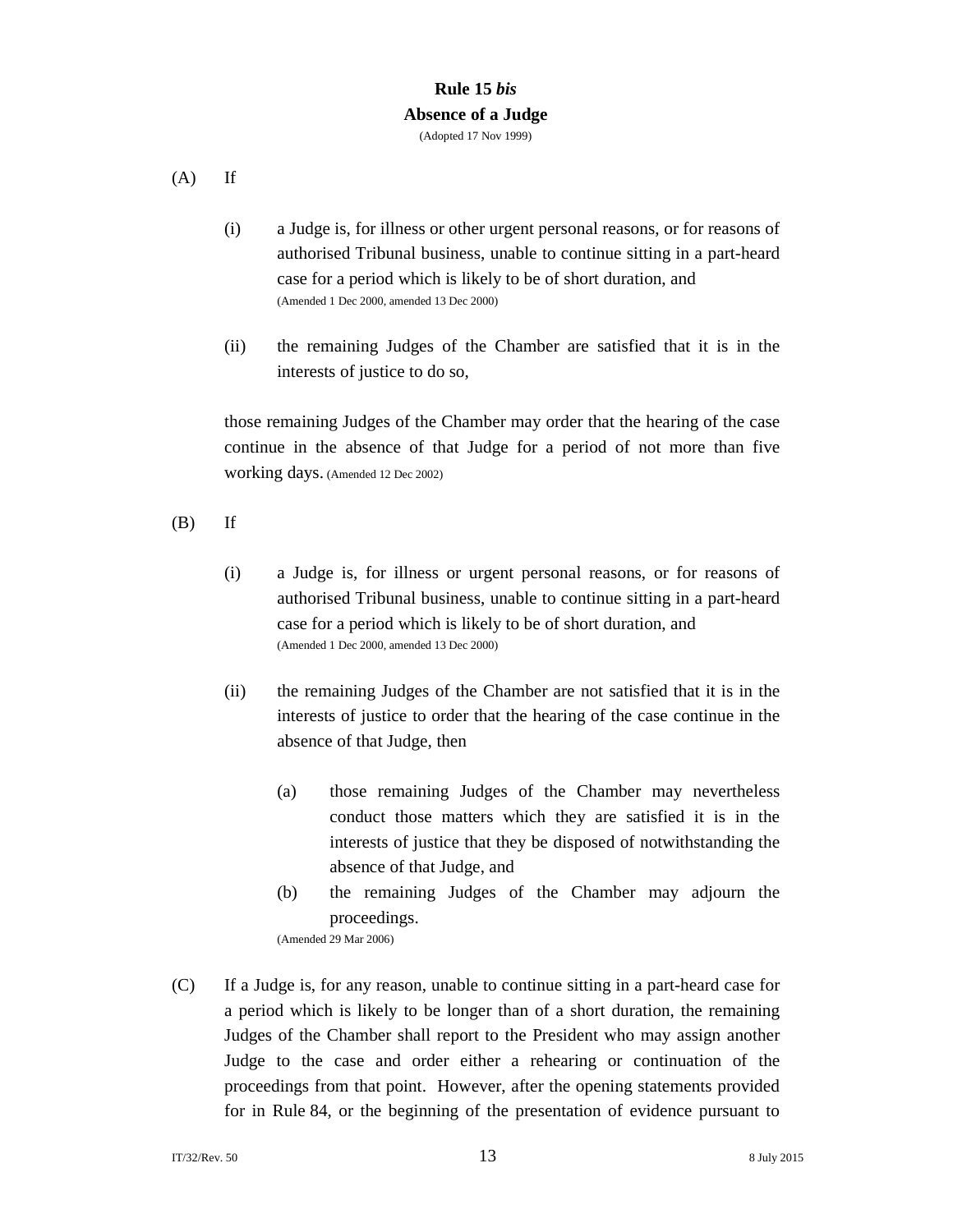Rule 85, the continuation of the proceedings can only be ordered with the consent of all the accused, except as provided for in paragraphs (D) and (G). (Amended 12 Dec 2002, amended 29 Mar 2006)

- (D) If, in the circumstances mentioned in the last sentence of paragraph (C), an accused withholds his consent, the remaining Judges may nonetheless decide whether or not to continue the proceedings before a Trial Chamber with a substitute Judge if, taking all the circumstances into account, they determine unanimously that doing so would serve the interests of justice. This decision is subject to appeal directly to a full bench of the Appeals Chamber by either party. If no appeal is taken from the decision to continue proceedings with a substitute Judge or the Appeals Chamber affirms that decision, the President shall assign to the existing bench a Judge, who, however, can join the bench only after he or she has certified that he or she has familiarised himself or herself with the record of the proceedings. Only one substitution under this paragraph may be made. (Amended 12 Dec 2002, amended 29 Mar 2006)
- (E) For the purposes of paragraphs (C) and (D), due consideration shall be given to paragraph 6 of Article 12 of the Statute. (Amended 29 Mar 2006)
- (F) Appeals under paragraph (D) shall be filed within seven days of filing of the impugned decision. When such decision is rendered orally, this time-limit shall run from the date of the oral decision, unless
	- (i) the party challenging the decision was not present or represented when the decision was pronounced, in which case the time-limit shall run from the date on which the challenging party is notified of the oral decision; or
	- (ii) the Trial Chamber has indicated that a written decision will follow, in which case, the time-limit shall run from the filing of the written decision. (Amended 29 Mar 2006)

- (G) If, in a trial where a reserve Judge has been assigned in accordance with Rule 15 *ter*, a Judge is unable to continue sitting and a substitute Judge is not assigned pursuant to paragraphs (C) or (D), the trial shall continue with the reserve Judge replacing the Judge who is unable to continue sitting. (Amended 29 Mar 2006)
- (H) In case of illness or an unfilled vacancy or in any other similar circumstances, the President may, if satisfied that it is in the interests of justice to do so,

<sup>(</sup>Amended 12 Dec 2002)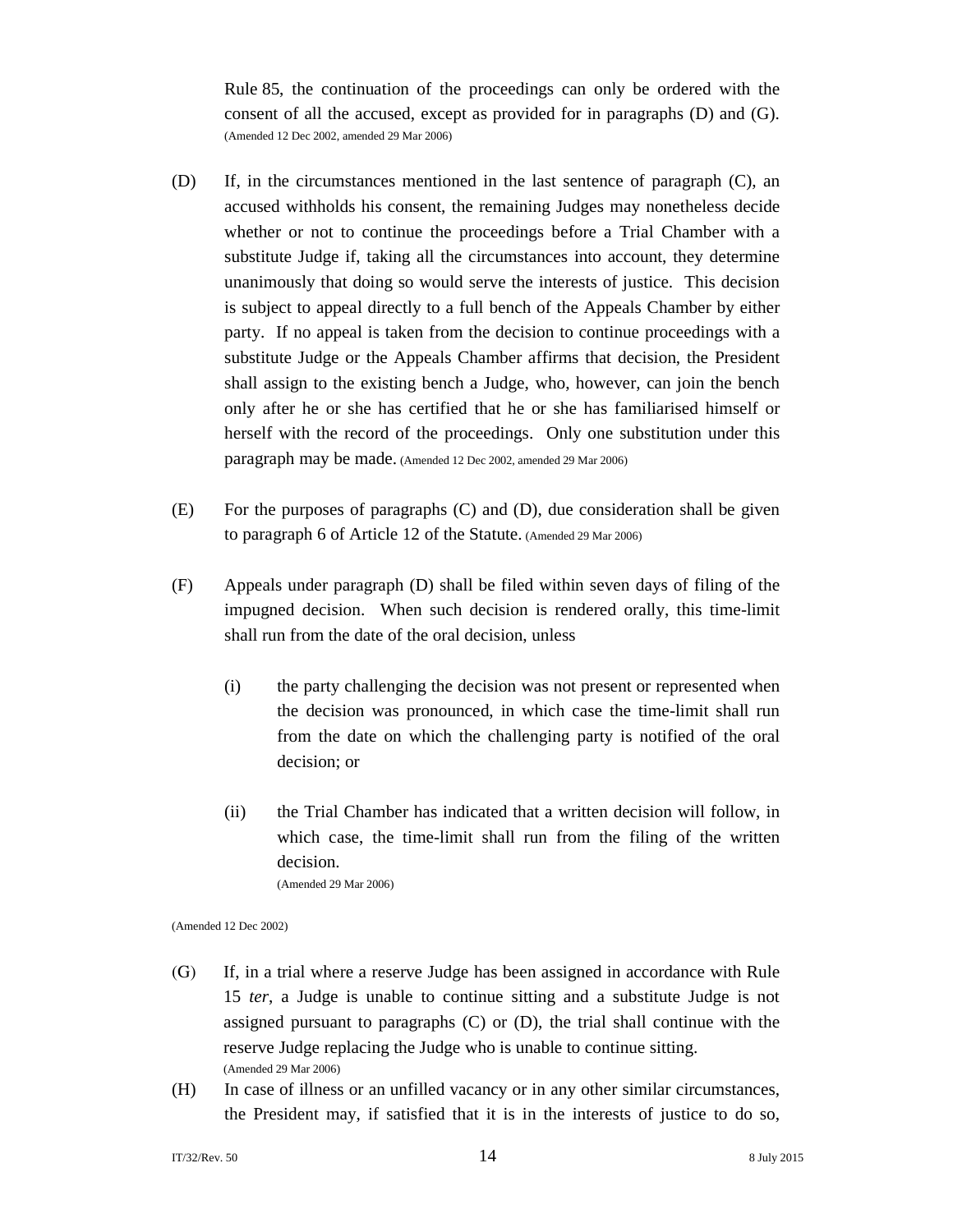authorise a Chamber to conduct routine matters, such as the delivery of decisions, in the absence of one or more of its members.

## **Rule 15** *ter* **Reserve Judges**  (Adopted 29 Mar 2006)

- (A) The President may, in the interests of justice, assign a reserve Judge to sit with a Trial Chamber in a trial.
- (B) A reserve Judge shall be present at each stage of a trial to which that Judge has been assigned.
- (C) A reserve Judge may pose questions which are necessary to the reserve Judge's understanding of the trial. (Amended 8 Dec 2010)
- (D) A reserve Judge shall be present, but shall not vote, during any deliberations in a trial.

## **Rule 16**

## **Resignation**

## (Adopted 11 Feb 1994)

A Judge who decides to resign shall communicate the resignation in writing to the President who shall transmit it to the Secretary-General of the United Nations.

## **Rule 17**

## **Precedence**

(Adopted 11 Feb 1994)

- (A) All Judges are equal in the exercise of their judicial functions, regardless of dates of election, appointment, age or period of service.
- (B) The Presiding Judges of the Trial Chambers shall take precedence according to age after the President and the Vice-President.
- (C) Permanent Judges elected or appointed on different dates shall take precedence according to the dates of their election or appointment; Judges elected or appointed on the same date shall take precedence according to age. (Amended 12 Apr 2001)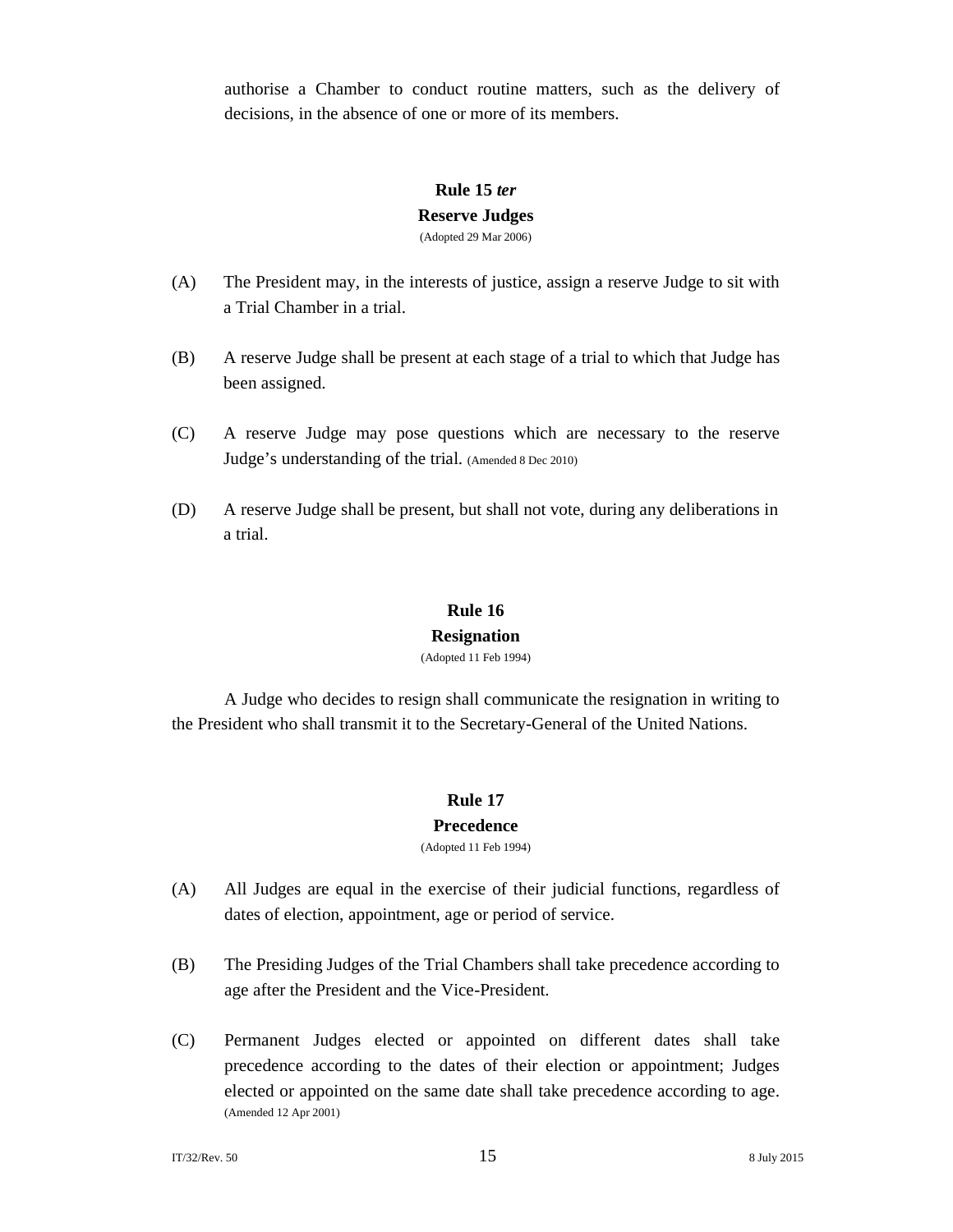- (D) In case of re-election, the total period of service as a Judge of the Tribunal shall be taken into account.
- (E) *Ad litem* Judges shall take precedence after the permanent Judges according to the dates of their appointment. *Ad litem* Judges appointed on the same date shall take precedence according to age. (Amended 12 Apr 2001)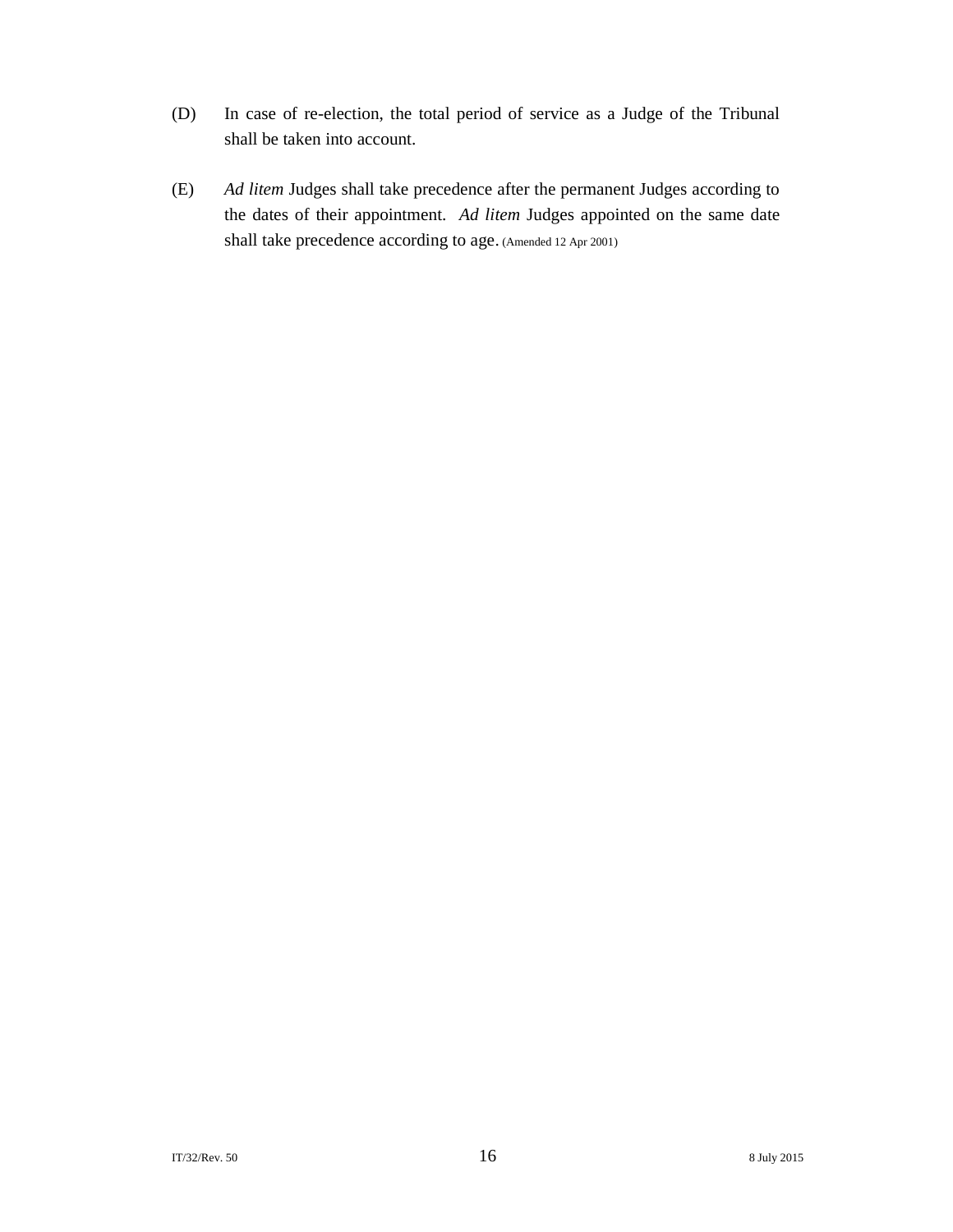## **Section 2: The Presidency**

# **Rule 18 Election of the President**

(Adopted 11 Feb 1994)

- (A) The President shall be elected for a term of two years, or such shorter term as shall coincide with the duration of his or her term of office as a Judge. The President may be re-elected once. (Amended 12 Nov 1997)
- (B) If the President ceases to be a member of the Tribunal or resigns from office before the expiration of his or her term, the permanent Judges shall elect from among their number a successor for the remainder of the term. (Amended 12 Nov 1997, amended 12 Apr 2001)
- (C) The President shall be elected by a majority of the votes of the permanent Judges composing the Tribunal. If no Judge obtains such a majority, the second ballot shall be limited to the two Judges who obtained the greatest number of votes on the first ballot. In the case of equality of votes on the second ballot, the Judge who takes precedence in accordance with Rule 17 shall be declared elected. (Amended 12 Apr 2001)

## **Rule 19 Functions of the President**  (Adopted 11 Feb 1994)

- (A) The President shall preside at all plenary meetings of the Tribunal. The President shall coordinate the work of the Chambers and supervise the activities of the Registry as well as exercise all the other functions conferred on the President by the Statute and the Rules. (Amended 12 Nov 1997)
- (B) The President may from time to time, and in consultation with the Bureau, the Registrar and the Prosecutor, issue Practice Directions, consistent with the Statute and the Rules, addressing detailed aspects of the conduct of proceedings before the Tribunal. (Amended 25 July 1997)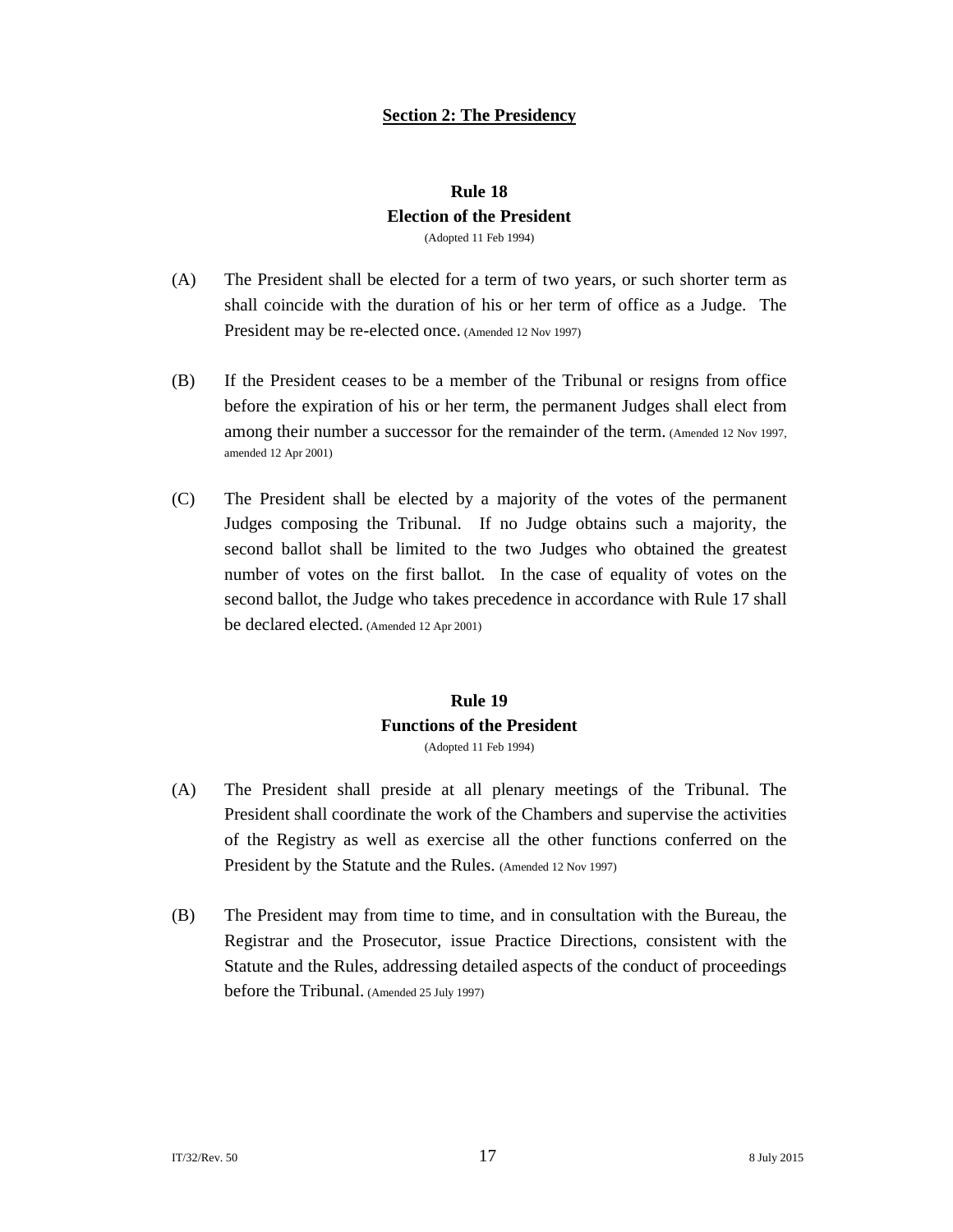# **Rule 20**

## **The Vice-President**

(Adopted 11 Feb 1994)

- (A) The Vice-President shall be elected for a term of two years, or such shorter term as shall coincide with the duration of his or her term of office as a permanent Judge. The Vice President may be re-elected once. (Amended 12 Nov 1997, amended 12 Apr 2001)
- (B) The Vice-President may sit as a member of a Trial Chamber or of the Appeals Chamber.
- (C) Rules 18 (B) and (C) shall apply *mutatis mutandis* to the Vice-President. (Amended 1 Dec 2000, amended 13 Dec 2000)

## **Rule 21**

## **Functions of the Vice-President**

(Adopted 11 Feb 1994, amended 12 Nov 1997, amended 1 Dec 2000, amended 13 Dec 2000)

Subject to Rule 22 (B), the Vice-President shall exercise the functions of the President in case of the latter's absence or inability to act.

## **Rule 22**

## **Replacements**

#### (Adopted 11 Feb 1994)

- (A) If neither the President nor the Vice-President remains in office or is able to carry out the functions of the President, these shall be assumed by the senior permanent Judge, determined in accordance with Rule 17 (C). (Amended 12 Apr 2001, amended 12 July 2001)
- (B) If the President is unable to exercise the functions of Presiding Judge of the Appeals Chamber, that Chamber shall elect a Presiding Judge from among its number. (Amended 12 Nov 1997)
- (C) The President and the Vice-President, if still permanent Judges, shall continue to discharge their functions after the expiration of their terms until the election of the President and the Vice-President has taken place. (Amended 12 July 2001)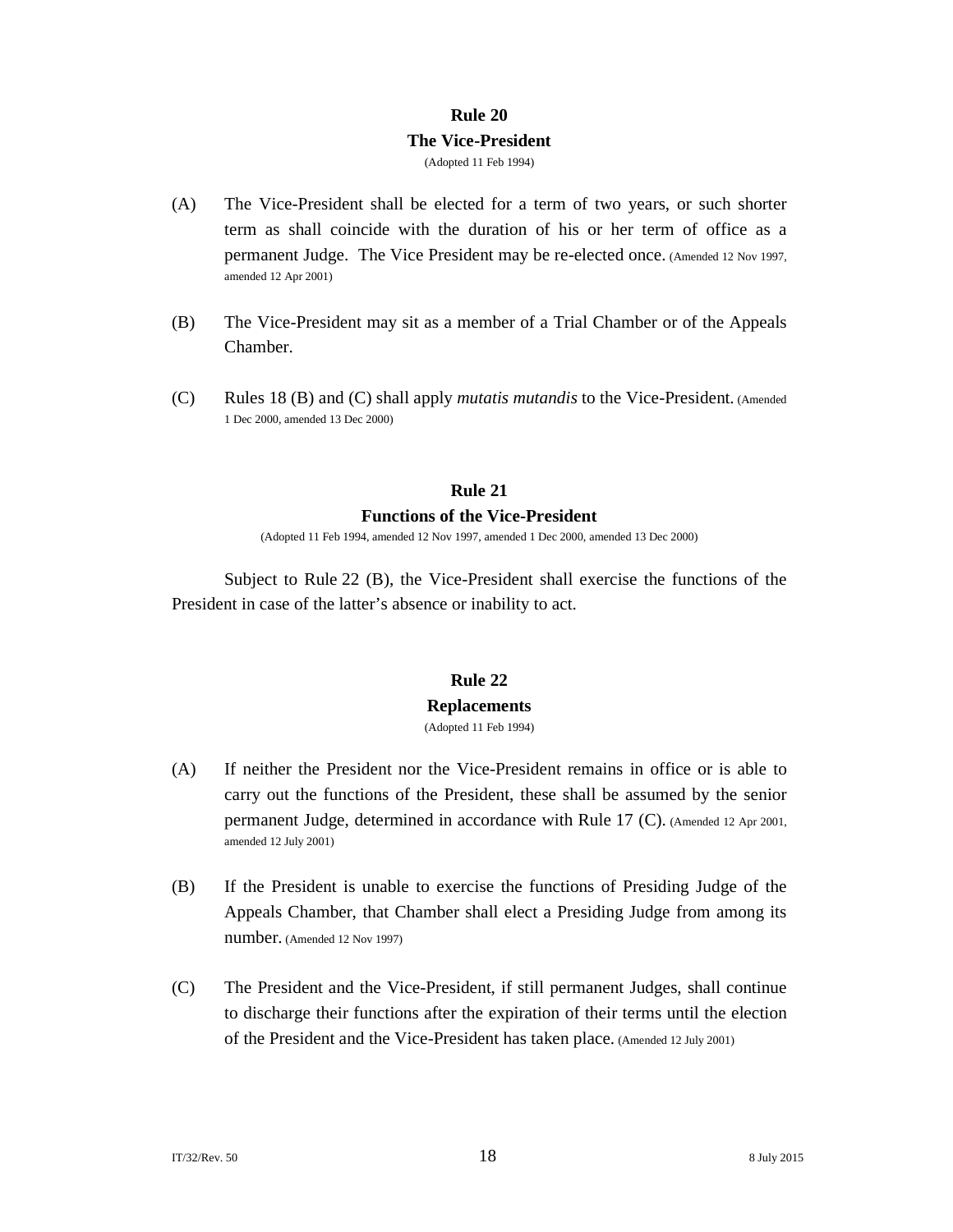## **Section 3: Internal Functioning of the Tribunal**

### **Rule 23**

### **The Bureau**

(Adopted 11 Feb 1994)

- (A) The Bureau shall be composed of the President, the Vice-President and the Presiding Judges of the Trial Chambers.
- (B) The President shall consult the other members of the Bureau on all major questions relating to the functioning of the Tribunal.
- (C) The President may consult with the *ad litem* Judges on matters to be discussed in the Bureau and may invite a representative of the *ad litem* Judges to attend Bureau meetings. (Amended 12 Apr 2001)
- (D) A Judge may draw the attention of any member of the Bureau to issues that the Judge considers ought to be discussed by the Bureau or submitted to a plenary meeting of the Tribunal.
- (E) If any member of the Bureau is unable to carry out any of the functions of the Bureau, these shall be assumed by the senior available Judge determined in accordance with Rule 17. (Amended 25 Feb 1999)

# **Rule 23** *bis* **The Coordination Council**

(Adopted 1 Dec 2000, amended 13 Dec 2000)

- (A) The Coordination Council shall be composed of the President, the Prosecutor and the Registrar.
- (B) In order to achieve the mission of the Tribunal, as defined in the Statute, the Coordination Council ensures, having due regard for the responsibilities and the independence of any member, the coordination of the activities of the three organs of the Tribunal.
- (C) The Coordination Council shall meet once a month at the initiative of the President. A member may at any time request that additional meetings be held. The President shall chair the meetings.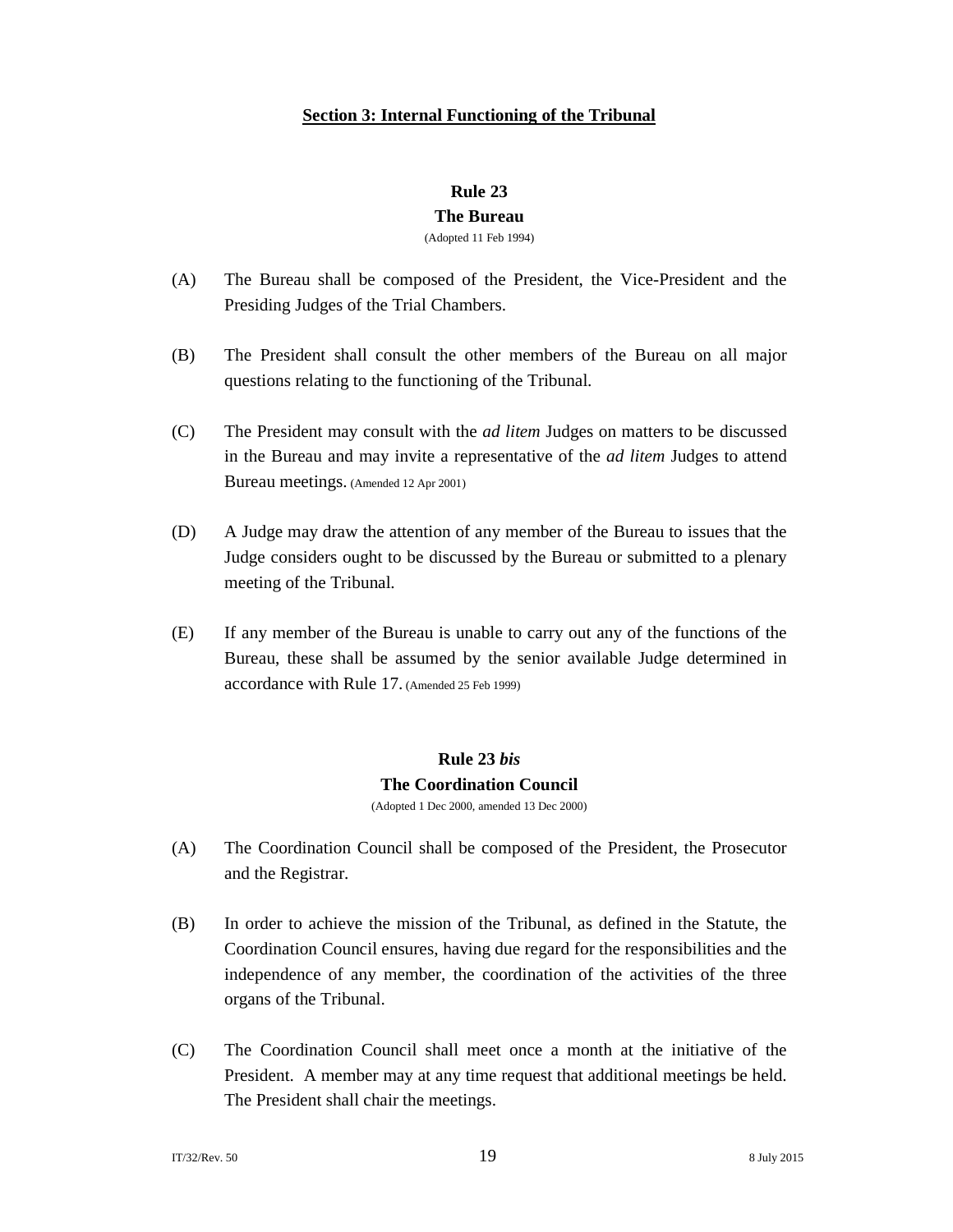(D) The Vice-President, the Deputy Prosecutor and the Deputy Registrar may *ex officio* represent respectively, the President, the Prosecutor and the Registrar.

## **Rule 23** *ter*

### **[Deleted]**

(Adopted 1 Dec 2000, amended 13 Dec 2000, deleted 8 Dec 2010)

#### **Rule 24**

### **Plenary Meetings of the Tribunal**

(Adopted 11 Feb 1994)

 Subject to the restrictions on the voting rights of *ad litem* Judges set out in Article 13 *quater* of the Statute, the Judges shall meet in plenary to:

- (i) elect the President and Vice-President;
- (ii) adopt and amend the Rules;
- (iii) adopt the Annual Report provided for in Article 34 of the Statute;
- (iv) decide upon matters relating to the internal functioning of the Chambers and the Tribunal;
- (v) determine or supervise the conditions of detention;
- (vi) exercise any other functions provided for in the Statute or in the Rules.

(Amended 12 Apr 2001)

# **Rule 25 Dates of Plenary Sessions**

(Adopted 11 Feb 1994)

- (A) The dates of the plenary sessions of the Tribunal shall normally be agreed upon in July of each year for the following calendar year.
- (B) Other plenary meetings shall be convened by the President if so requested by the majority of the permanent Judges composing the Tribunal, and may be convened whenever the exercise of the President's functions under the Statute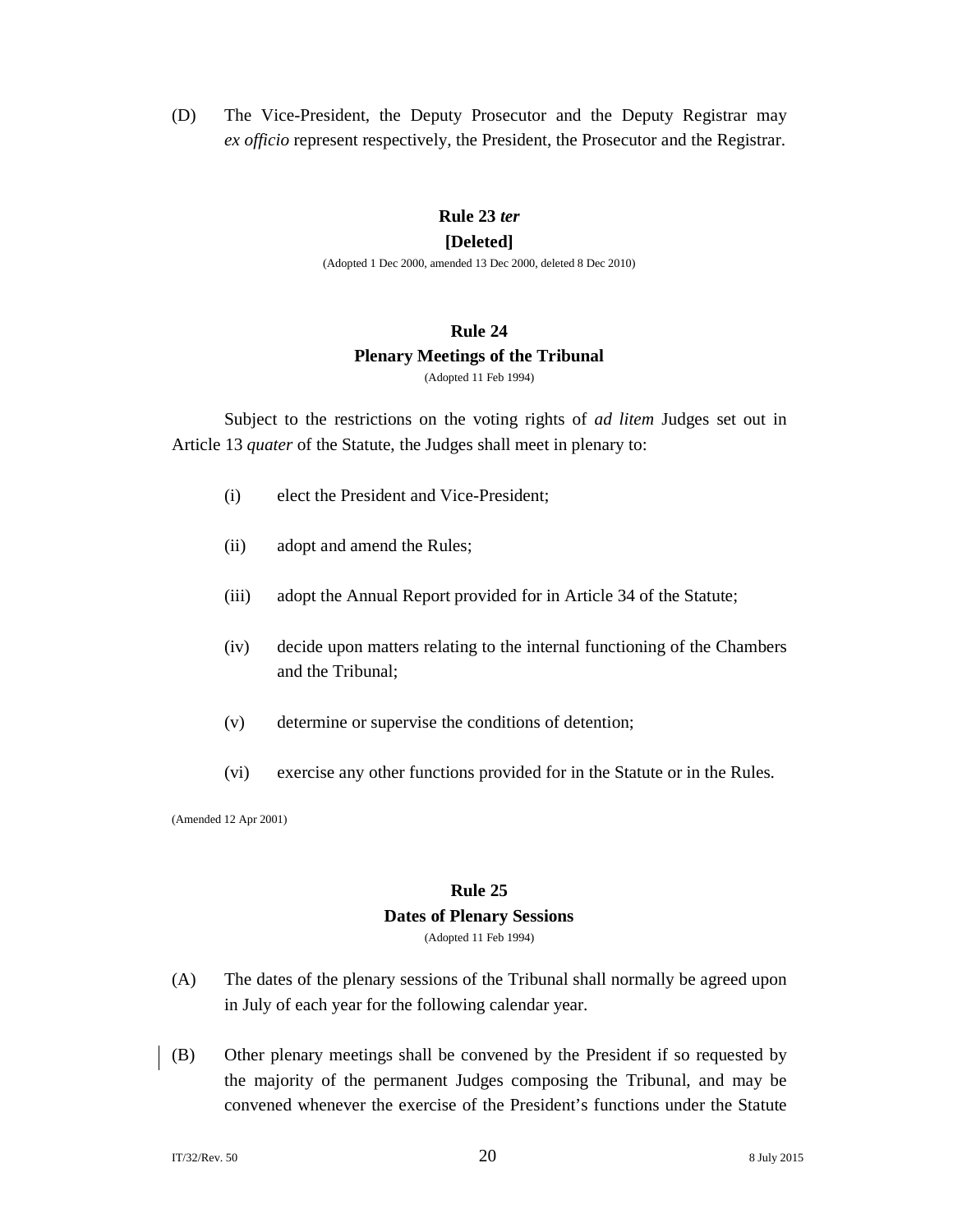or the Rules so requires. (Amended 12 Nov 1997, amended 4 Dec 1998, amended 12 Apr 2001, amended 8 July 2015)

# **Rule 26 Quorum and Vote**

(Adopted 11 Feb 1994)

- (A) The quorum for each plenary meeting of the Tribunal shall be the majority of the permanent Judges composing the Tribunal. (Amended 4 Dec 1998, amended 12 Apr 2001, amended 8 July 2015)
- (B) Subject to Rules 6 (A), (B) and 18 (C), the decisions of the plenary meetings of the Tribunal shall be taken by the majority of the Judges present. In the event of an equality of votes, the President or the Judge acting in the place of the President shall have a casting vote. (Amended 12 Apr 2001)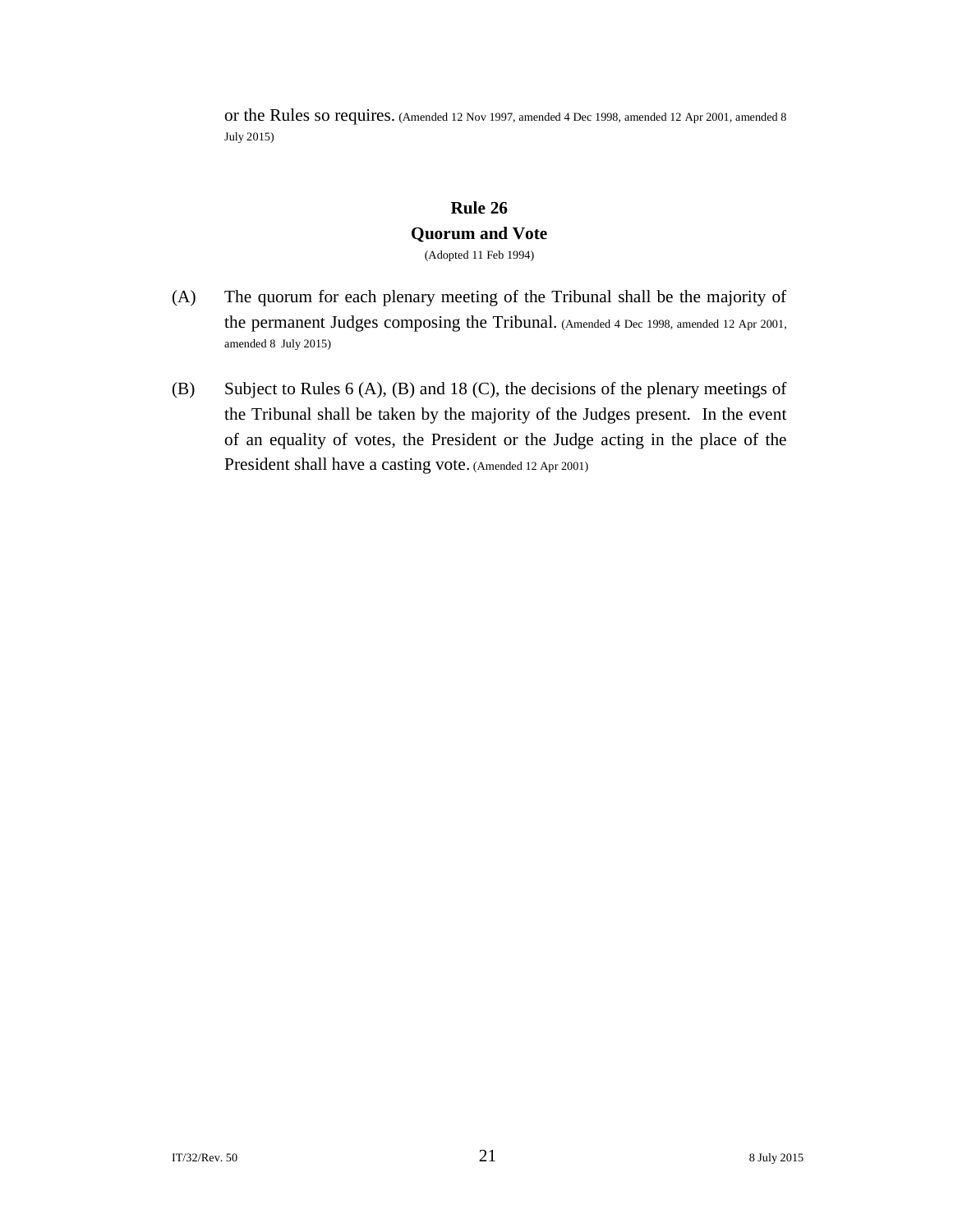## **Section 4: The Chambers**

#### **Rule 27**

#### **Rotation**

(Adopted 11 Feb 1994)

- (A) Permanent Judges shall rotate on a regular basis between the Trial Chambers and the Appeals Chamber. Rotation shall take into account the efficient disposal of cases. (Amended 12 Apr 2001)
- (B) The Judges shall take their places in their new Chamber as soon as the President thinks it convenient, having regard to the disposal of part-heard cases.
- (C) The President may at any time temporarily assign a member of a Trial Chamber or of the Appeals Chamber to another Chamber.

## **Rule 28 Reviewing and Duty Judges**

(Adopted 11 Feb 1994, amended 30 Jan 1995, amended 23 Apr 1996, amended 12 Nov 1997)

- (A) On receipt of an indictment for review from the Prosecutor, the Registrar shall consult with the President. The President shall refer the matter to the Bureau which shall determine whether the indictment, prima facie, concentrates on one or more of the most senior leaders suspected of being most responsible for crimes within the jurisdiction of the Tribunal. If the Bureau determines that the indictment meets this standard, the President shall designate one of the permanent Trial Chamber Judges for the review under Rule 47. If the Bureau determines that the indictment does not meet this standard, the President shall return the indictment to the Registrar to communicate this finding to the Prosecutor (Amended 17 Nov 1999, amended 12 Apr 2001, amended 6 Apr 2004)
- (B) The President, in consultation with the Judges, shall maintain a roster designating one Judge as duty Judge for the assigned period of seven days. The duty Judge shall be available at all times, including out of normal Registry hours, for dealing with applications pursuant to paragraphs (C) and (D) but may refuse to deal with any application out of normal Registry hours if not satisfied as to its urgency. The roster of duty Judges shall be published by the Registrar. (Amended 12 Nov 1997, amended 17 Nov 1999, amended 12 Apr 2001, amended 11 Mar 2005)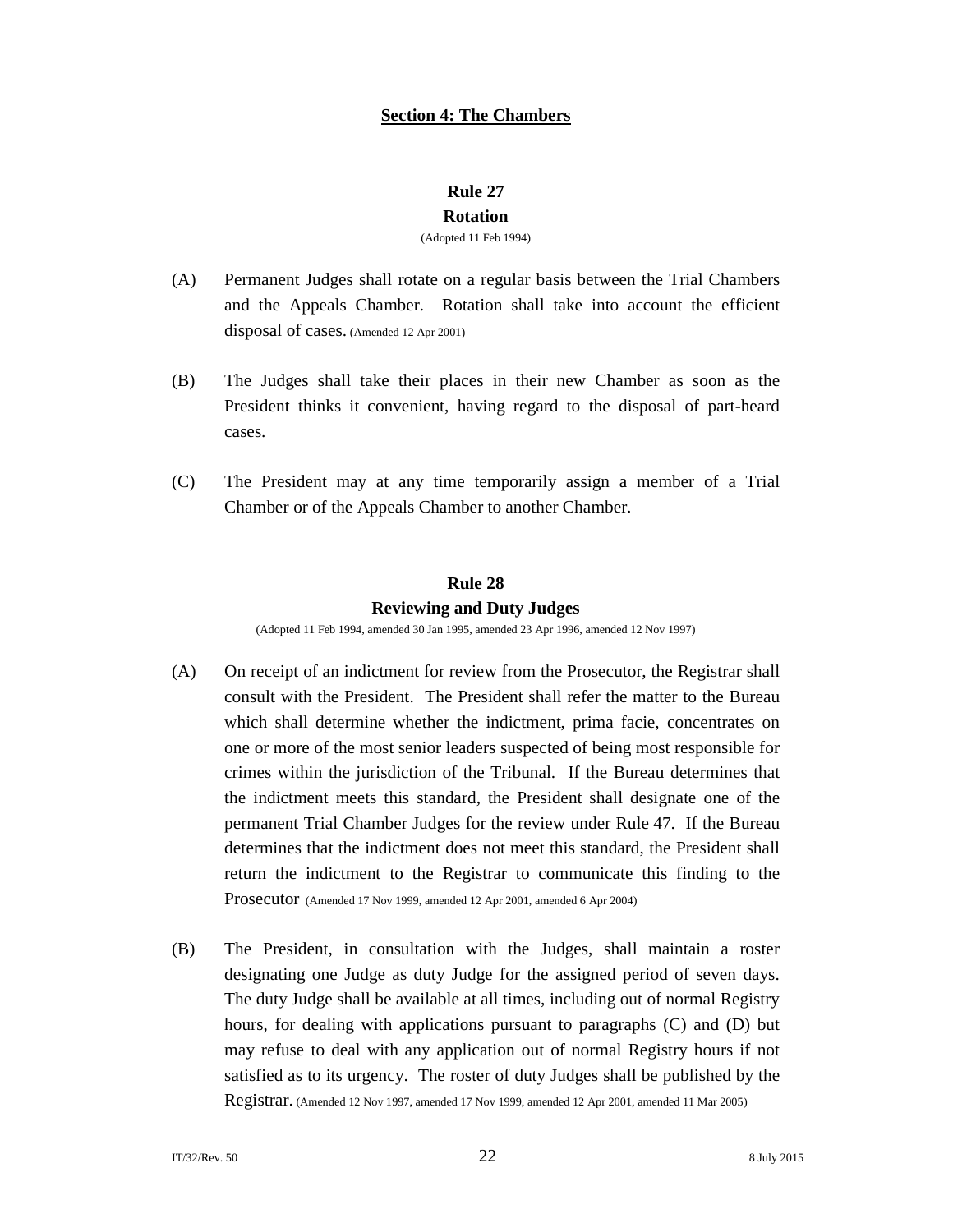- (C) All applications in a case not otherwise assigned to a Chamber, other than the review of indictments, shall be transmitted to the duty Judge. Where accused are jointly indicted, a submission relating only to an accused who is not in the custody of the Tribunal, other than an application to amend or withdraw part of the indictment pursuant to Rule 50 or Rule 51, shall be transmitted to the duty Judge, notwithstanding that the case has already been assigned to a Chamber in respect of some or all of the co-accused of that accused. The duty Judge shall act pursuant to Rule 54 in dealing with applications under this Rule. (Amended 17 Nov 1999, amended 21 Dec 2001)
- (D) Where a case has already been assigned to a Trial Chamber:
	- (i) where the application is made out of normal Registry hours, the application shall be dealt with by the duty Judge if satisfied as to its urgency;
	- (ii) where the application is made within the normal Registry hours and the Trial Chamber is unavailable, it shall be dealt with by the duty Judge if satisfied as to its urgency or that it is otherwise appropriate to do so in the absence of the Trial Chamber.

In such case, the Registry shall serve a copy of all orders or decisions issued by the duty Judge in connection therewith on the Chamber to which the matter is assigned. (Amended 17 Nov 1999, amended 21 Dec 2001)

- (E) During periods of court recess, regardless of the Chamber to which he or she is assigned, in addition to applications made pursuant to paragraph (D) above, the duty Judge may:
	- (i) take decisions on provisional detention pursuant to Rule 40 *bis*;
	- (ii) conduct the initial appearance of an accused pursuant to Rule 62.

The Registry shall serve a copy of all orders or decisions issued by the duty Judge in connection therewith on the Chamber to which the matter is assigned. (Amended 14 July 2000, amended 21 Dec 2001)

(F) The provisions of this Rule shall apply *mutatis mutandis* to applications before the Appeals Chamber. (Amended 21 Dec 2001)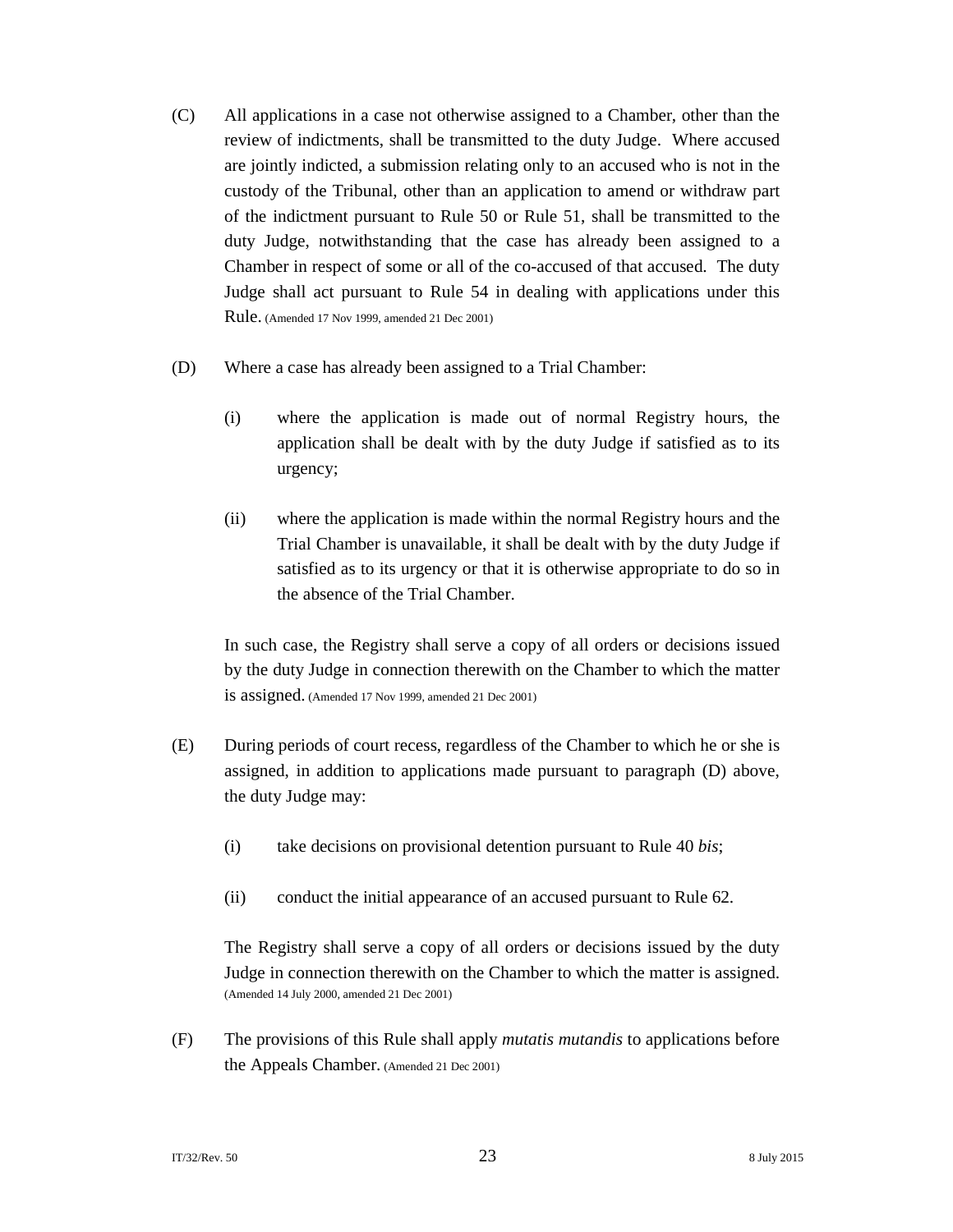# **Rule 29 Deliberations**

(Adopted 11 Feb 1994)

 The deliberations of the Chambers shall take place in private and remain secret.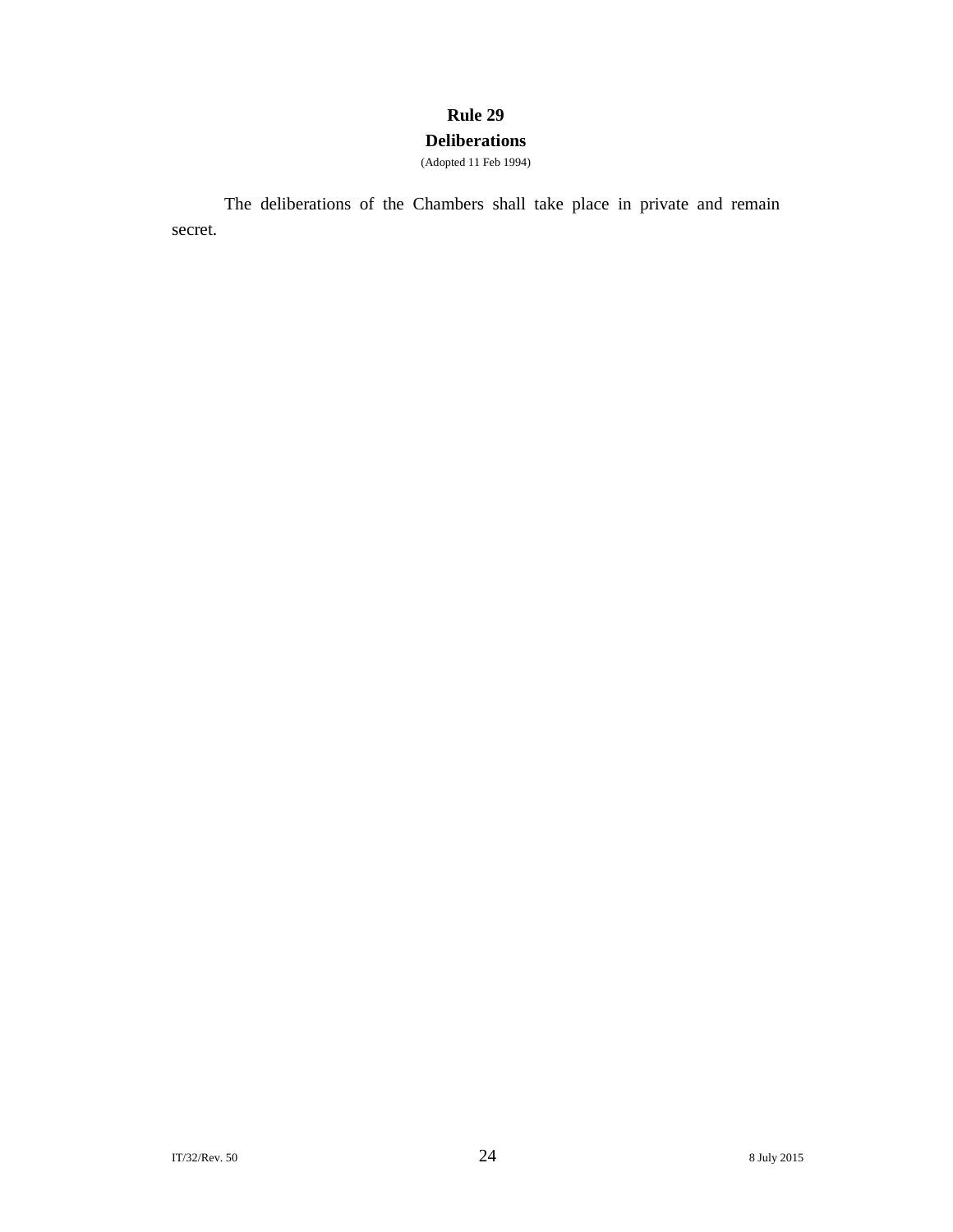### **Section 5: The Registry**

#### **Rule 30**

### **Appointment of the Registrar**

(Adopted 11 Feb 1994, amended 10 July 1998, amended 12 Apr 2001)

 The President shall seek the opinion of the permanent Judges on the candidates for the post of Registrar, before consulting with the Secretary-General of the United Nations pursuant to Article 17, paragraph 3, of the Statute.

## **Rule 31 Appointment of the Deputy Registrar and Registry Staff**  (Adopted 11 Feb 1994)

 The Registrar, after consultation with the Bureau, shall make recommendations to the Secretary-General of the United Nations for the appointment of the Deputy Registrar and other Registry staff.

### **Rule 32**

#### **Solemn Declaration**

(Adopted 11 Feb 1994)

(A) Before taking up duties, the Registrar shall make the following declaration before the President:

> "I solemnly declare that I will perform the duties incumbent upon me as Registrar of the International Tribunal for the Prosecution of Persons Responsible for Serious Violations of International Humanitarian Law Committed in the Territory of the Former Yugoslavia since 1991 in all loyalty, discretion and good conscience and that I will faithfully observe all the provisions of the Statute and the Rules of Procedure and Evidence of the Tribunal".

(Amended 12 Nov 1997)

(B) Before taking up duties, the Deputy Registrar shall make a similar declaration before the President. (Amended 12 Nov 1997)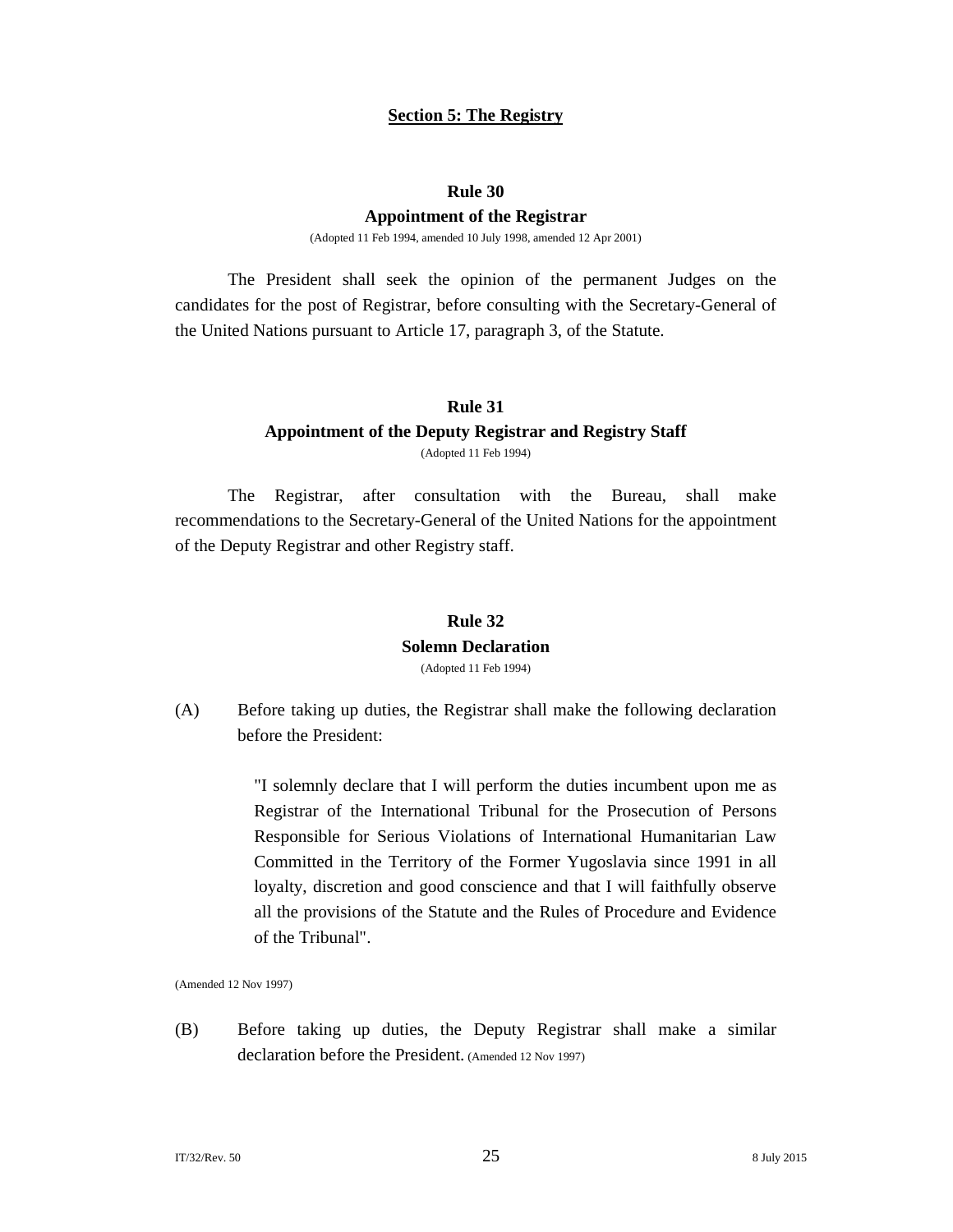(C) Every staff member of the Registry shall make a similar declaration before the Registrar.

# **Rule 33 Functions of the Registrar**

(Adopted 11 Feb 1994)

- (A) The Registrar shall assist the Chambers, the plenary meetings of the Tribunal, the Judges and the Prosecutor in the performance of their functions. Under the authority of the President, the Registrar shall be responsible for the administration and servicing of the Tribunal and shall serve as its channel of communication. (Amended 12 Nov 1997)
- (B) The Registrar, in the execution of his or her functions, may make oral and written representations to the President or Chambers on any issue arising in the context of a specific case which affects or may affect the discharge of such functions, including that of implementing judicial decisions, with notice to the parties where necessary. (Amended 17 Nov 1999, amended 1 Dec 2000, amended 13 Dec 2000)
- (C) The Registrar shall report regularly on his or her activities to the Judges meeting in plenary and to the Prosecutor. (Amended 1 Dec 2000, amended 13 Dec 2000)

# **Rule 33** *bis*

## **Functions of the Deputy Registrar**

(Adopted 1 Dec 2000, amended 13 Dec 2000, amended 19 Nov 2012)

(A) The Deputy Registrar shall exercise the functions of the Registrar in the event of the latter's absence from duty or inability to act or upon the Registrar's delegation.

(Amended 19 Nov 2012)

- (B) The Deputy Registrar shall in particular:
	- (i) take all appropriate measures so that the decisions rendered by the Chambers and Judges are executed, especially sentences and penalties;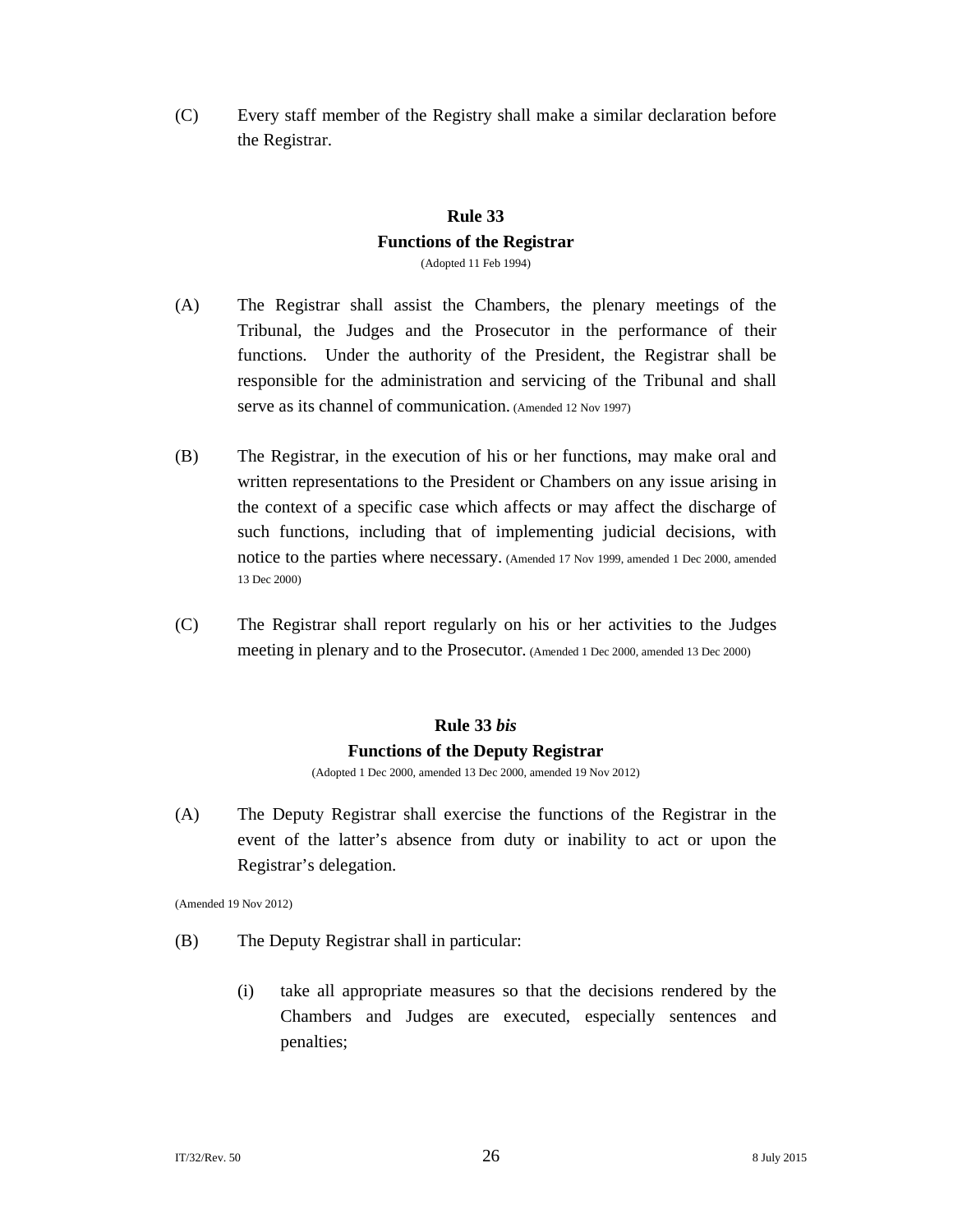(ii) make recommendations regarding the missions of the Registry which affect the judicial activity of the Tribunal.

#### **Rule 33** *ter* **Functions of the Head of Chambers**  (Adopted 19 Nov 2012)

The Head of Chambers shall, under the authority of the President, administer the Chambers Legal Support Section. In particular, in conjunction with the administrative services of the Registry, the Head of Chambers shall oversee the assignment of appropriate resources to the Chambers with a view to enabling them to accomplish their mission.

# **Rule 34 Victims and Witnesses Section**

(Adopted 11 Feb 1994)

- (A) There shall be set up under the authority of the Registrar a Victims and Witnesses Section consisting of qualified staff to:
	- (i) recommend protective measures for victims and witnesses in accordance with Article 22 of the Statute; and
	- (ii) provide counselling and support for them, in particular in cases of rape and sexual assault.

(Amended 2 July 1999)

(B) Due consideration shall be given, in the appointment of staff, to the employment of qualified women.

## **Rule 35**

## **Minutes**

(Adopted 11 Feb 1994, amended 12 Nov 1997)

 Except where a full record is made under Rule 81, the Registrar, or Registry staff designated by the Registrar, shall take minutes of the plenary meetings of the Tribunal and of the sittings of the Chambers, other than private deliberations.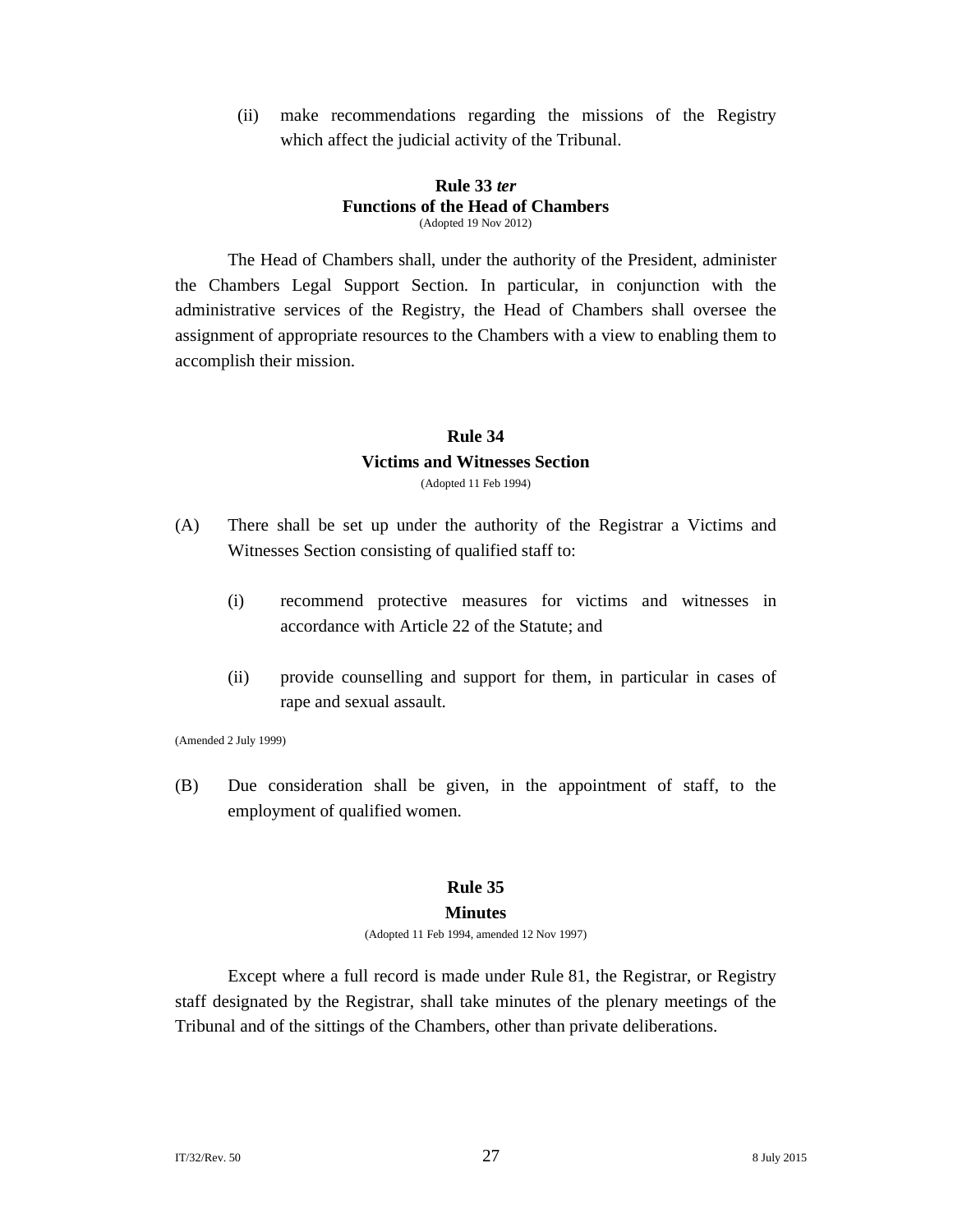### **Record Book**

(Adopted 11 Feb 1994, amended 30 Jan 1995, amended 12 Nov 1997)

 The Registrar shall keep a Record Book which shall list, subject to any Practice Direction under Rule 19 or any order of a Judge or Chamber providing for the non-disclosure of any document or information, all the particulars of each case brought before the Tribunal. The Record Book shall be open to the public.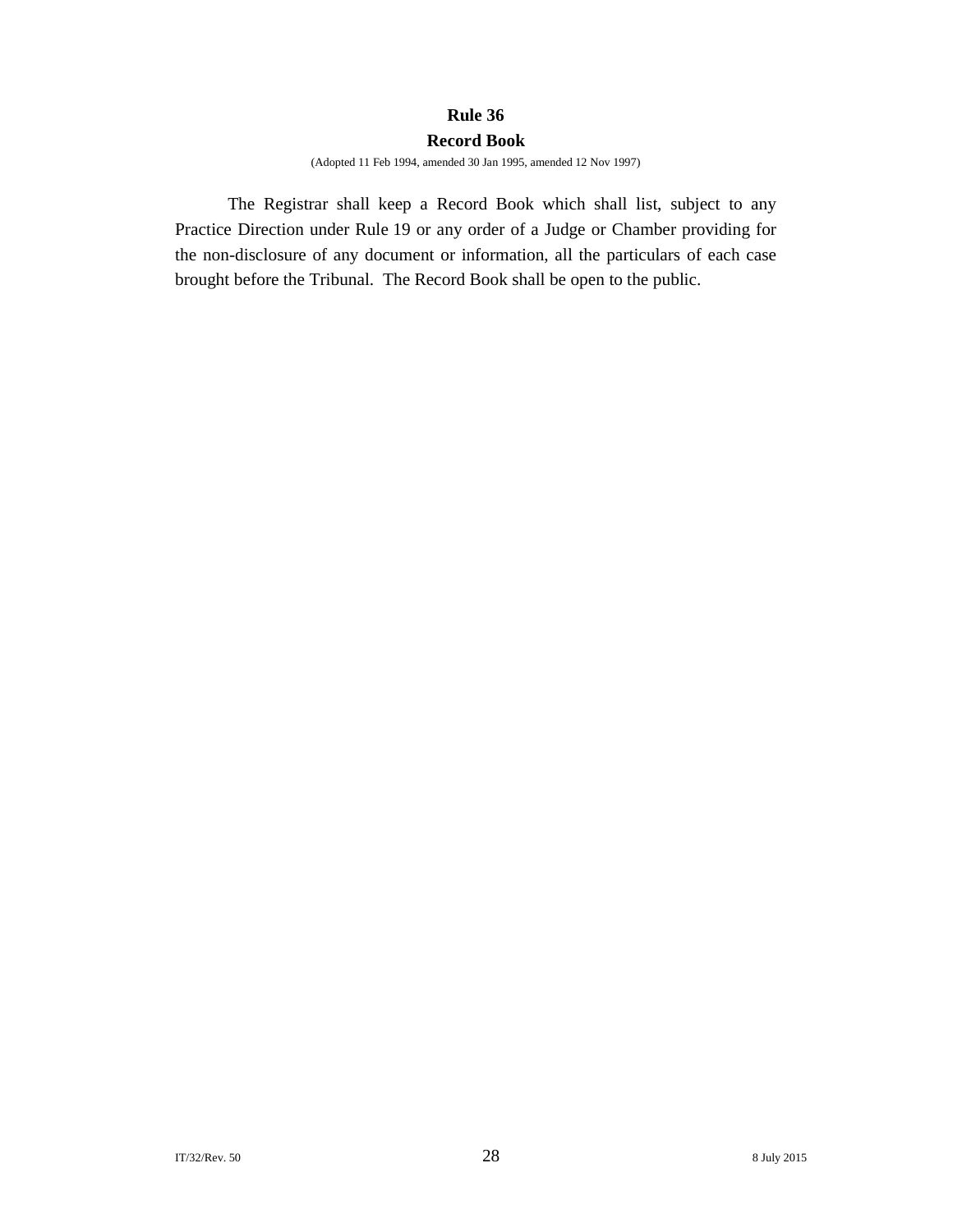### **Section 6: The Prosecutor**

# **Rule 37 Functions of the Prosecutor**

(Adopted 11 Feb 1994)

- (A) The Prosecutor shall perform all the functions provided by the Statute in accordance with the Rules and such Regulations, consistent with the Statute and the Rules, as may be framed by the Prosecutor. Any alleged inconsistency in the Regulations shall be brought to the attention of the Bureau to whose opinion the Prosecutor shall defer. (Amended 30 Jan 1995, amended 12 Nov 1997)
- (B) The Prosecutor's powers and duties under the Rules may be exercised by staff members of the Office of the Prosecutor authorised by the Prosecutor, or by any person acting under the Prosecutor's direction. (Amended 25 July 1997, amended 12 Nov 1997)

### **Rule 38 Deputy Prosecutor**  (Adopted 11 Feb 1994)

- (A) The Prosecutor shall make recommendations to the Secretary-General of the United Nations for the appointment of a Deputy Prosecutor. (Amended 12 Nov 1997)
- (B) The Deputy Prosecutor shall exercise the functions of the Prosecutor in the event of the latter's absence from duty or inability to act or upon the Prosecutor's express instructions. (Amended 25 July 1997, amended 12 Nov 1997)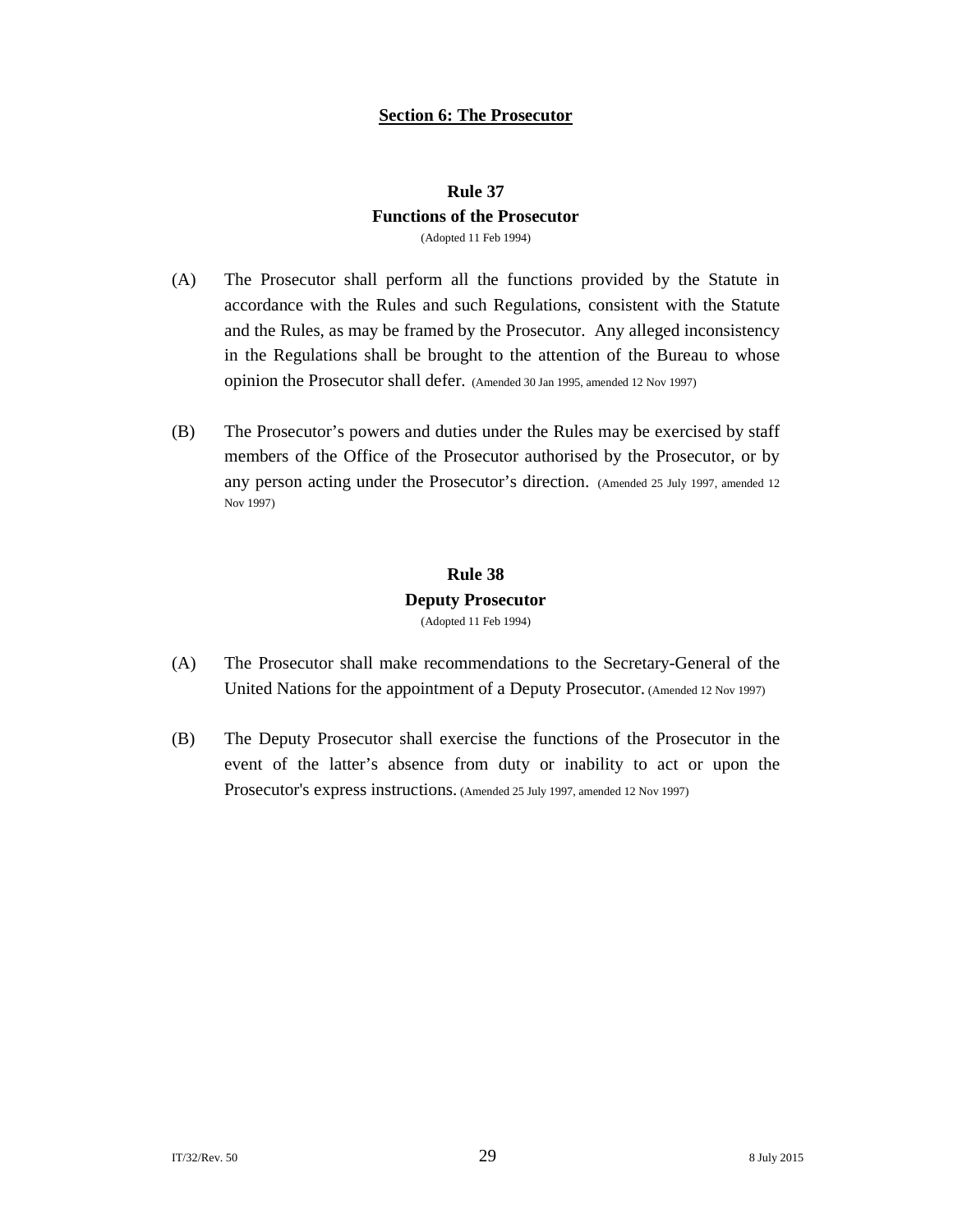## **PART FOUR INVESTIGATIONS AND RIGHTS OF SUSPECTS**

### **Section 1: Investigations**

### **Rule 39**

### **Conduct of Investigations**

(Adopted 11 Feb 1994)

In the conduct of an investigation, the Prosecutor may:

- (i) summon and question suspects, victims and witnesses and record their statements, collect evidence and conduct on-site investigations;
- (ii) undertake such other matters as may appear necessary for completing the investigation and the preparation and conduct of the prosecution at the trial, including the taking of special measures to provide for the safety of potential witnesses and informants; (Amended 30 Jan 1995)
- (iii) seek, to that end, the assistance of any State authority concerned, as well as of any relevant international body including the International Criminal Police Organization (INTERPOL); and
- (iv) request such orders as may be necessary from a Trial Chamber or a Judge.

## **Rule 40 Provisional Measures**

(Adopted 11 Feb 1994)

In case of urgency, the Prosecutor may request any State:

- (i) to arrest a suspect or an accused provisionally; (Amended 4 Dec 1998)
- (ii) to seise physical evidence;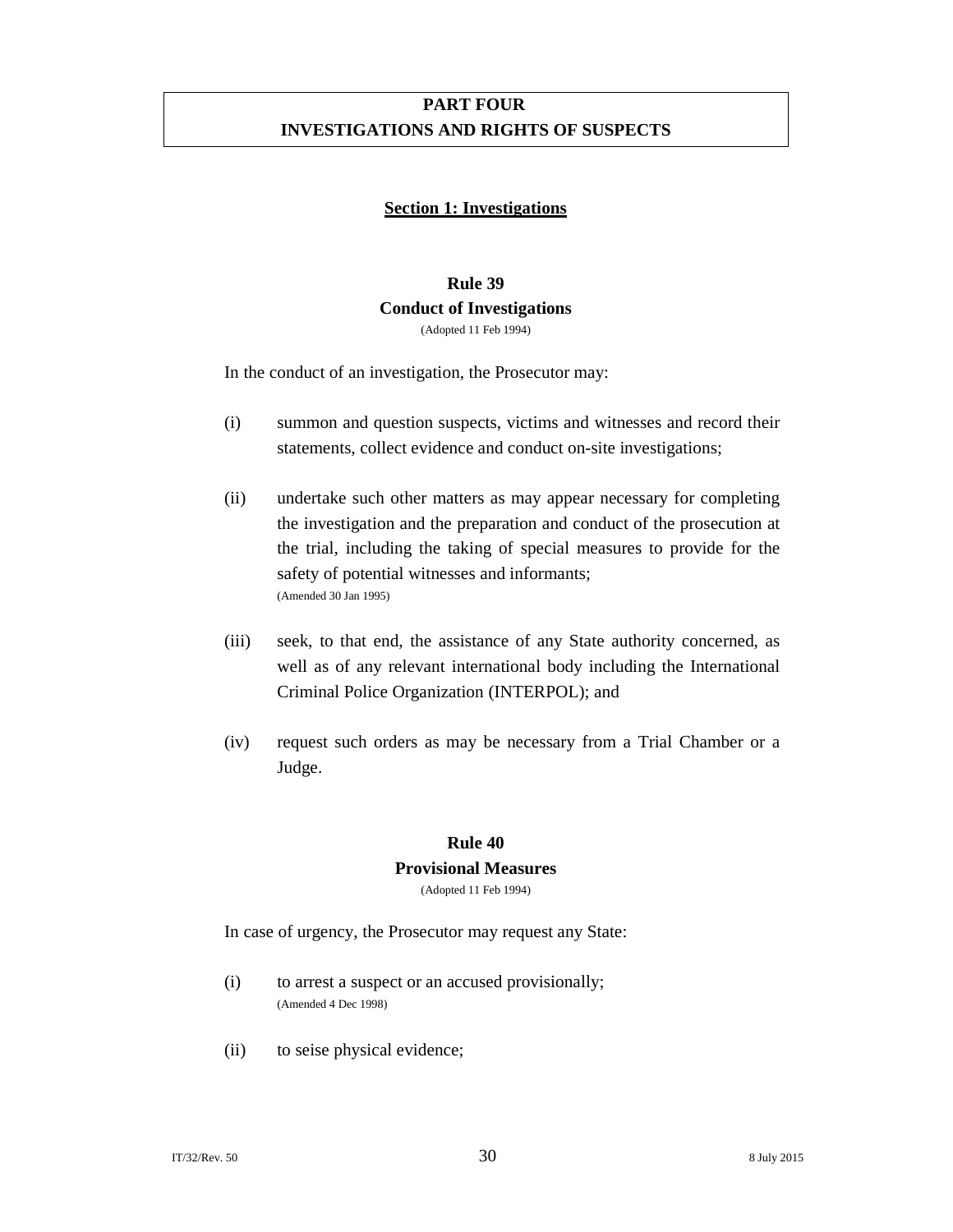(iii) to take all necessary measures to prevent the escape of a suspect or an accused, injury to or intimidation of a victim or witness, or the destruction of evidence.

The State concerned shall comply forthwith, in accordance with Article 29 of the Statute. (Amended 30 Jan 1995)

## **Rule 40** *bis* **Transfer and Provisional Detention of Suspects**  (Adopted 23 Apr 1996)

- (A) In the conduct of an investigation, the Prosecutor may transmit to the Registrar, for an order by a Judge assigned pursuant to Rule 28, a request for the transfer to and provisional detention of a suspect in the premises of the detention unit of the Tribunal. This request shall indicate the grounds upon which the request is made and, unless the Prosecutor wishes only to question the suspect, shall include a provisional charge and a summary of the material upon which the Prosecutor relies.
- (B) The Judge shall order the transfer and provisional detention of the suspect if the following conditions are met:
	- (i) the Prosecutor has requested a State to arrest the suspect provisionally, in accordance with Rule 40, or the suspect is otherwise detained by State authorities;
	- (ii) after hearing the Prosecutor, the Judge considers that there is a reliable and consistent body of material which tends to show that the suspect may have committed a crime over which the Tribunal has jurisdiction; and
	- (iii) the Judge considers provisional detention to be a necessary measure to prevent the escape of the suspect, injury to or intimidation of a victim or witness or the destruction of evidence, or to be otherwise necessary for the conduct of the investigation.
- (C) The order for the transfer and provisional detention of the suspect shall be signed by the Judge and bear the seal of the Tribunal. The order shall set forth the basis of the application made by the Prosecutor under paragraph (A), including the provisional charge, and shall state the Judge's grounds for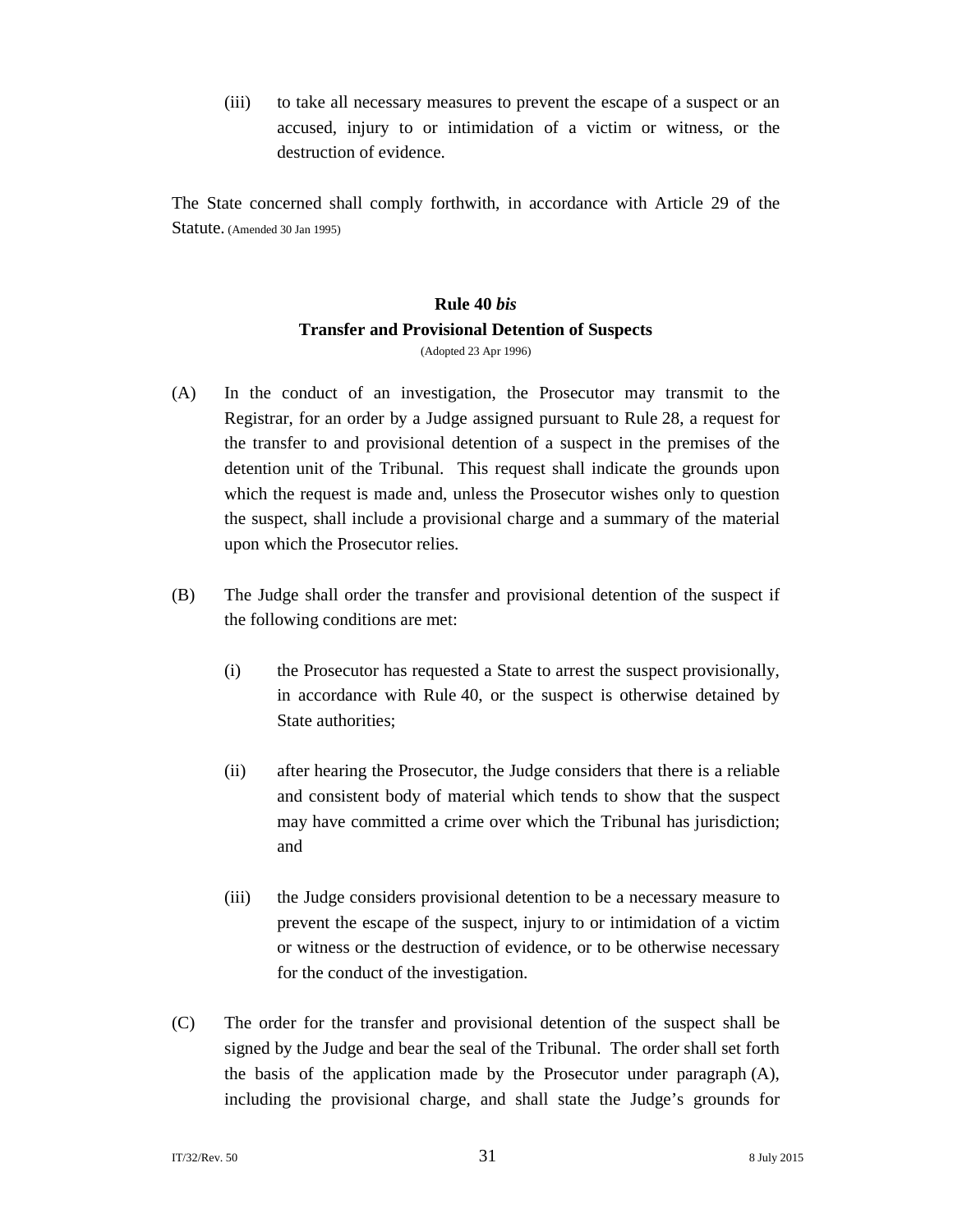making the order, having regard to paragraph (B). The order shall also specify the initial time-limit for the provisional detention of the suspect, and be accompanied by a statement of the rights of a suspect, as specified in this Rule and in Rules 42 and 43. (Amended 12 Apr 2001)

- (D) The provisional detention of a suspect shall be ordered for a period not exceeding thirty days from the date of the transfer of the suspect to the seat of the Tribunal. At the end of that period, at the Prosecutor's request, the Judge who made the order, or another permanent Judge of the same Trial Chamber, may decide, subsequent to an *inter partes* hearing of the Prosecutor and the suspect assisted by counsel, to extend the detention for a period not exceeding thirty days, if warranted by the needs of the investigation. At the end of that extension, at the Prosecutor's request, the Judge who made the order, or another permanent Judge of the same Trial Chamber, may decide, subsequent to an *inter partes* hearing of the Prosecutor and the suspect assisted by counsel, to extend the detention for a further period not exceeding thirty days, if warranted by special circumstances. The total period of detention shall in no case exceed ninety days, at the end of which, in the event the indictment has not been confirmed and an arrest warrant signed, the suspect shall be released or, if appropriate, be delivered to the authorities of the requested State. (Amended 25 July 1997, amended 12 Nov 1997, amended 1 Dec 2000, amended 13 Dec 2000, amended 12 Apr 2001)
- (E) The provisions in Rules 55 (B) to 59 *bis* shall apply *mutatis mutandis* to the execution of the transfer order and the provisional detention order relative to a suspect.
- (F) After being transferred to the seat of the Tribunal, the suspect, assisted by counsel, shall be brought, without delay, before the Judge who made the order, or another permanent Judge of the same Trial Chamber, who shall ensure that the rights of the suspect are respected. (Amended 12 Nov 1997, amended 12 Apr 2001)
- (G) During detention, the Prosecutor and the suspect or the suspect's counsel may submit to the Trial Chamber of which the Judge who made the order is a member, all applications relative to the propriety of provisional detention or to the suspect's release. (Amended 12 Nov 1997)
- (H) Without prejudice to paragraph (D), the Rules relating to the detention on remand of accused persons shall apply *mutatis mutandis* to the provisional detention of persons under this Rule. (Amended 1 Dec 2000, amended 13 Dec 2000)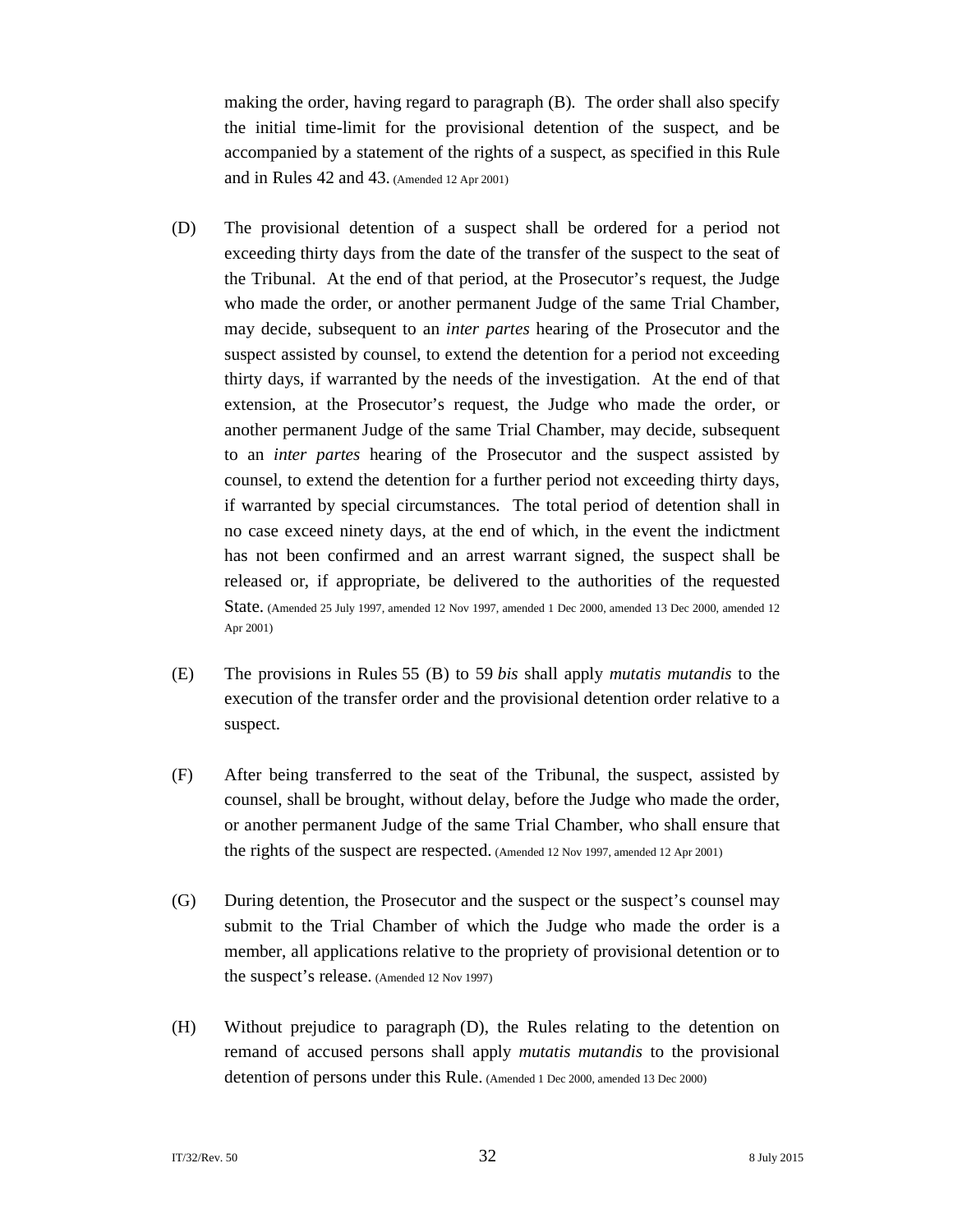### **Retention of Information**

(Adopted 11 Feb 1994, amended 12 Nov 1997, amended 1 Dec 2000, amended 13 Dec 2000)

 Subject to Rule 81, the Prosecutor shall be responsible for the retention, storage and security of information and physical material obtained in the course of the Prosecutor's investigations until formally tendered into evidence.

## **Rule 42 Rights of Suspects during Investigation**  (Adopted 11 Feb 1994)

- (A) A suspect who is to be questioned by the Prosecutor shall have the following rights, of which the Prosecutor shall inform the suspect prior to questioning, in a language the suspect understands:
	- (i) the right to be assisted by counsel of the suspect's choice or to be assigned legal assistance without payment if the suspect does not have sufficient means to pay for it; (Amended 30 Jan 1995)
	- (ii) the right to have the free assistance of an interpreter if the suspect cannot understand or speak the language to be used for questioning; and (Amended 30 Jan 1995)
	- (iii) the right to remain silent, and to be cautioned that any statement the suspect makes shall be recorded and may be used in evidence. (Amended 30 Jan 1995)

(Amended 12 Nov 1997, amended 21 July 2005)

(B) Questioning of a suspect shall not proceed without the presence of counsel unless the suspect has voluntarily waived the right to counsel. In case of waiver, if the suspect subsequently expresses a desire to have counsel, questioning shall thereupon cease, and shall only resume when the suspect has obtained or has been assigned counsel. (Amended 12 Nov 1997)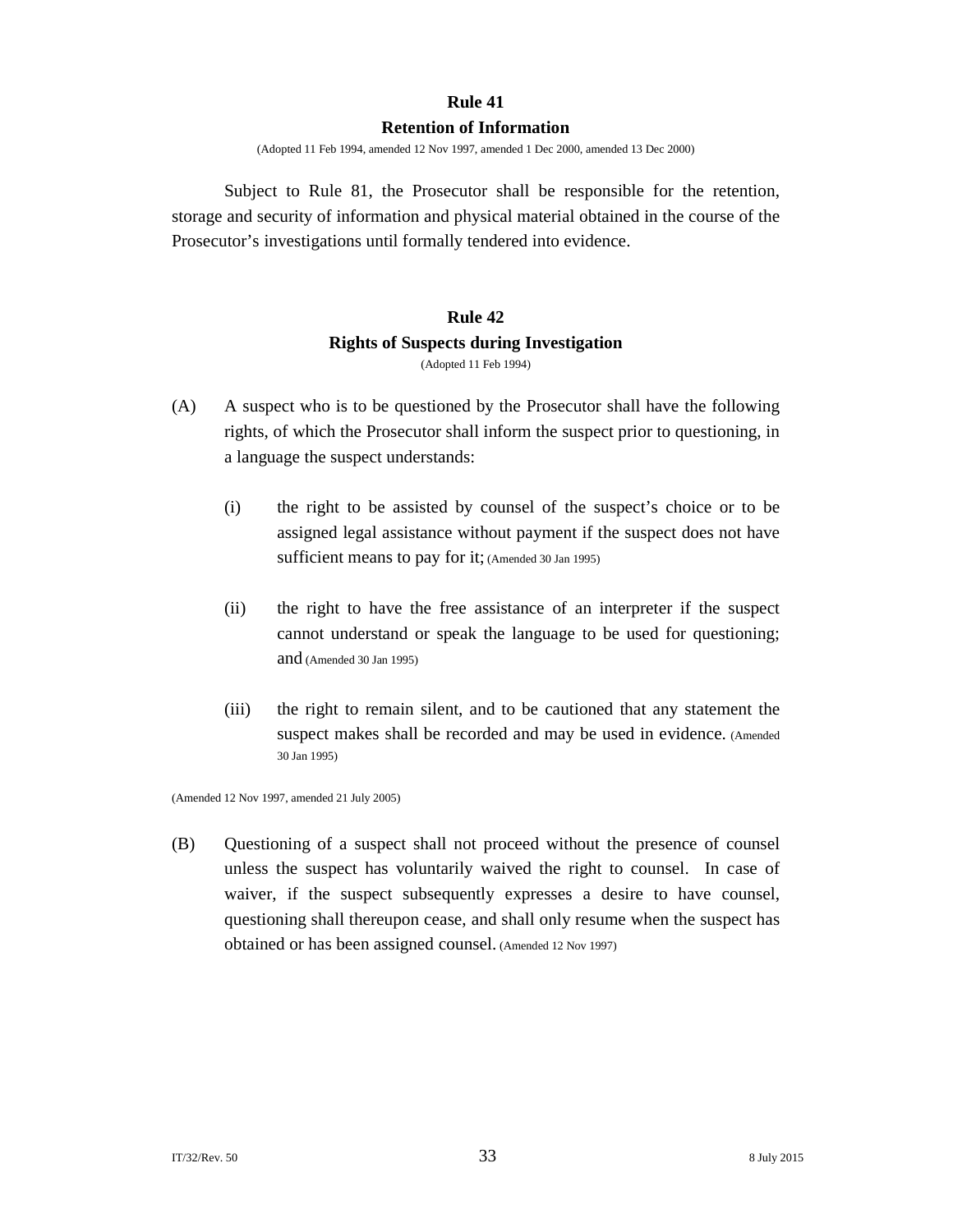# **Rule 43 Recording Questioning of Suspects**

(Adopted 11 Feb 1994)

 Whenever the Prosecutor questions a suspect, the questioning shall be audiorecorded or video-recorded, in accordance with the following procedure:

- (i) the suspect shall be informed in a language the suspect understands that the questioning is being audio-recorded or video-recorded; (Amended 6 Oct 1995, amended 12 Nov 1997, amended 21 July 2005)
- (ii) in the event of a break in the course of the questioning, the fact and the time of the break shall be recorded before audio-recording or videorecording ends and the time of resumption of the questioning shall also be recorded; (Amended 6 Oct 1995)
- (iii) at the conclusion of the questioning the suspect shall be offered the opportunity to clarify anything the suspect has said, and to add anything the suspect may wish, and the time of conclusion shall be recorded; (Amended 12 Nov 1997)

(iv) a copy of the recorded tape will be supplied to the suspect or, if multiple recording apparatus was used, one of the original recorded tapes; (Amended 30 Jan 1995, amended 12 Dec 2002)

- (v) after a copy has been made, if necessary, of the recorded tape, the original recorded tape or one of the original tapes shall be sealed in the presence of the suspect under the signature of the Prosecutor and the suspect; and (Amended 12 Dec 2002)
- (vi) the tape shall be transcribed if the suspect becomes an accused. (Amended 12 Dec 2002)

(Amended 6 Oct 1995)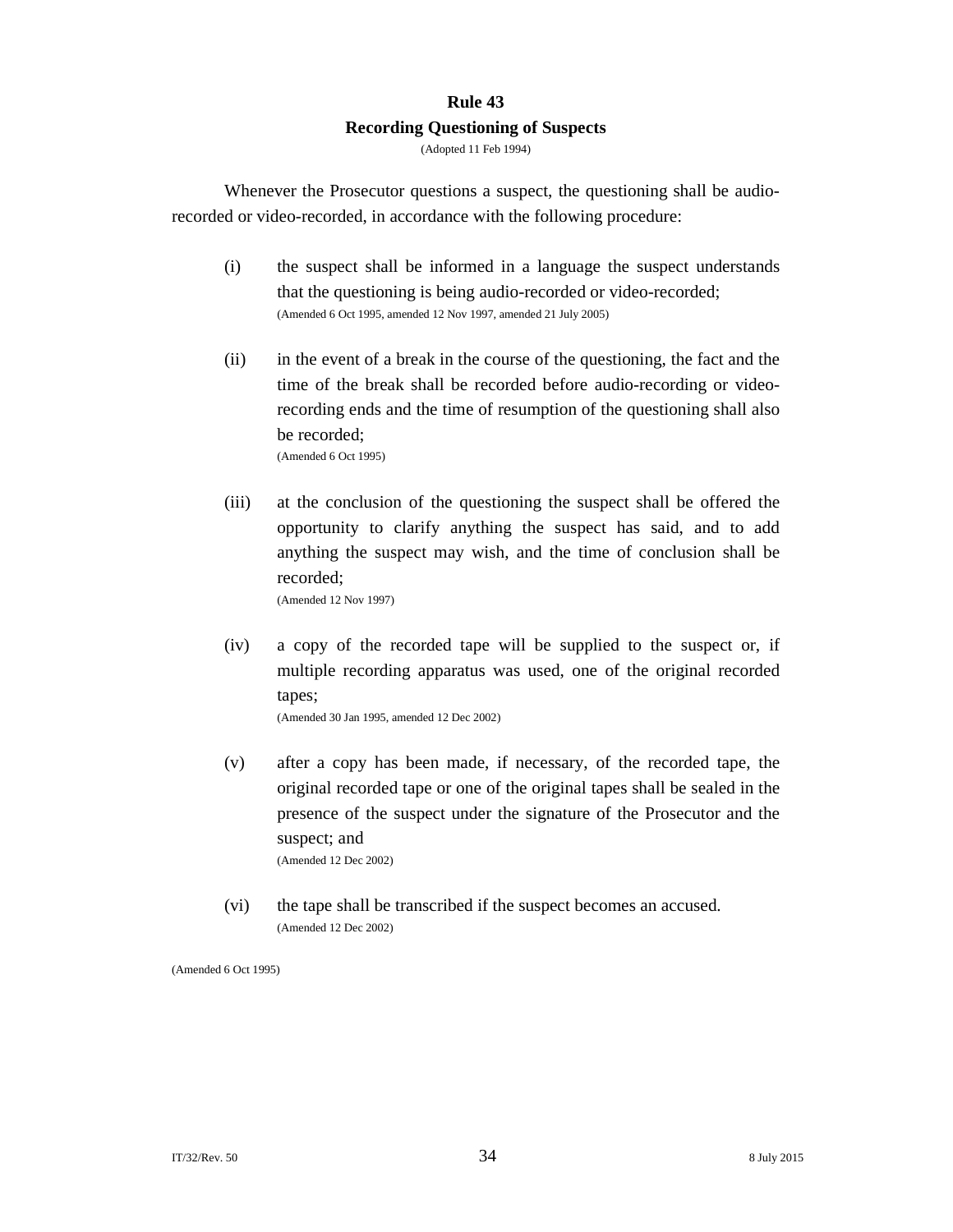### **Section 2: Of Counsel**

### **Rule 44**

### **Appointment, Qualifications and Duties of Counsel**

(Adopted 11 Feb 1994, amended 25 July 1997)

- (A) Counsel engaged by a suspect or an accused shall file a power of attorney with the Registrar at the earliest opportunity. Subject to any determination by a Chamber pursuant to Rule 46 or 77*,* a counsel shall be considered qualified to represent a suspect or accused if the counsel satisfies the Registrar that he or she:
	- (i) is admitted to the practice of law in a State, or is a university professor of law;
	- (ii) has written and oral proficiency in one of the two working languages of the Tribunal, unless the Registrar deems it in the interests of justice to waive this requirement, as provided for in paragraph (B);
	- (iii) is a member in good standing of an association of counsel practicing at the Tribunal recognised by the Registrar;
	- (iv) has not been found guilty or otherwise disciplined in relevant disciplinary proceedings against him in a national or international forum, including proceedings pursuant to the Code of Professional Conduct for Defence Counsel Appearing Before the International Tribunal, unless the Registrar deems that, in the circumstances, it would be disproportionate to exclude such counsel;
	- (v) has not been found guilty in relevant criminal proceedings;
	- (vi) has not engaged in conduct whether in pursuit of his or her profession or otherwise which is dishonest or otherwise discreditable to a counsel, prejudicial to the administration of justice, or likely to diminish public confidence in the International Tribunal or the administration of justice, or otherwise bring the International Tribunal into disrepute; and
	- (vii) has not provided false or misleading information in relation to his or her qualifications and fitness to practice or failed to provide relevant information.

<sup>(</sup>Amended 12 Nov 1997, amended 1 Dec 2000, amended 13 Dec 2000, amended 14 July 2000, amended 13 Dec 2001, amended 12 July 2002, amended 28 July 2004)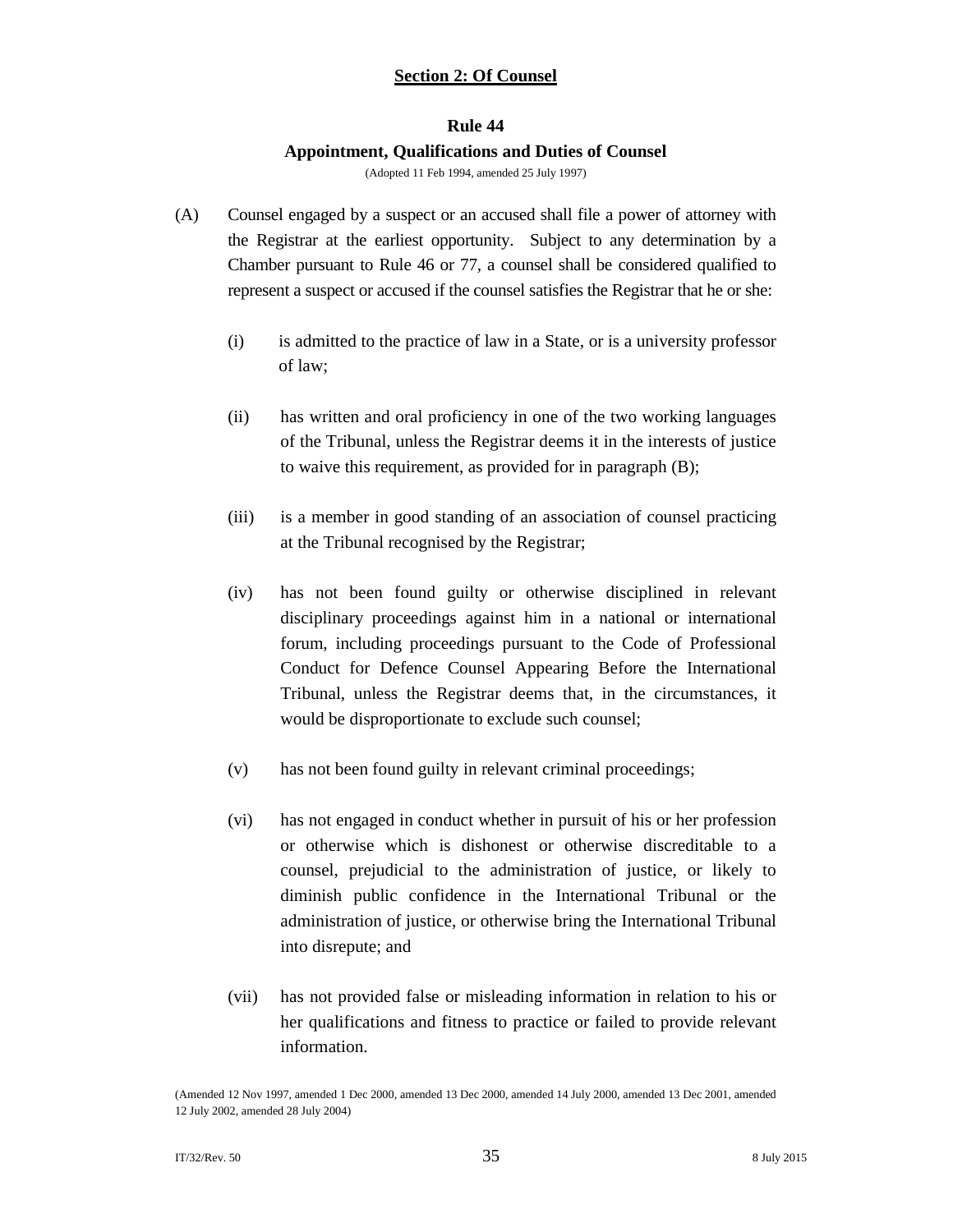- (B) At the request of the suspect or accused and where the interests of justice so demand, the Registrar may admit a counsel who does not speak either of the two working languages of the Tribunal but who speaks the native language of the suspect or accused. The Registrar may impose such conditions as deemed appropriate, including the requirement that the counsel or accused undertake to meet all translations and interpretation costs not usually met by the Tribunal, and counsel undertakes not to request any extensions of time as a result of the fact that he does not speak one of the working languages. A suspect or accused may seek the President's review of the Registrar's decision. (Amended 14 July 2000, amended 28 July 2004)
- (C) In the performance of their duties counsel shall be subject to the relevant provisions of the Statute, the Rules, the Rules of Detention and any other rules or regulations adopted by the Tribunal, the Host Country Agreement, the Code of Professional Conduct for Defence Counsel Appearing Before the International Tribunal and the codes of practice and ethics governing their profession and, if applicable, the Directive on the Assignment of Defence Counsel adopted by the Registrar and approved by the permanent Judges. (Amended 25 July 1997, amended 1 Dec 2000, amended 13 Dec 2000, amended 13 Dec 2001, amended 28 July 2004)
- (D) An Advisory Panel shall be established to assist the President and the Registrar in all matters relating to defence counsel. The Panel members shall be selected from representatives of professional associations and from counsel who have appeared before the Tribunal. They shall have recognised professional legal experience. The composition of the Advisory Panel shall be representative of the different legal systems. A Directive of the Registrar shall set out the structure and areas of responsibility of the Advisory Panel. (Amended 14 July 2000)

#### **Assignment of Counsel**

(Adopted 11 Feb 1994, amended 30 Jan 1995, amended 12 Nov 1997)

(A) Whenever the interests of justice so demand, counsel shall be assigned to suspects or accused who lack the means to remunerate such counsel. Such assignments shall be treated in accordance with the procedure established in a Directive set out by the Registrar and approved by the permanent Judges. (Amended 14 July 2000, amended 12 Apr 2001)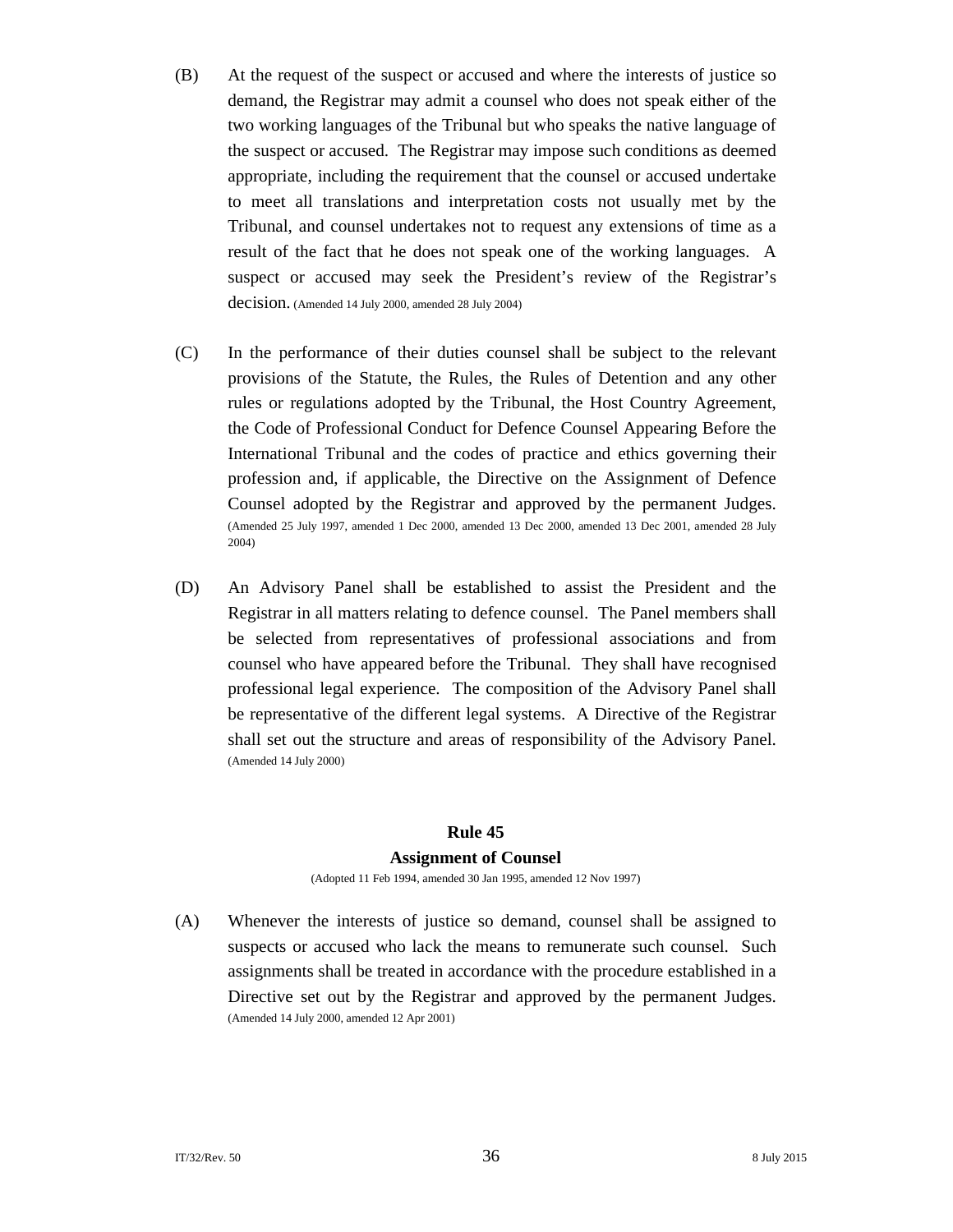- (B) For this purpose, the Registrar shall maintain a list of counsel who:
	- (i) fulfil all the requirements of Rule 44, although the language requirement of Rule 44 (A)(ii) may be waived by the Registrar as provided for in the Directive;
	- (ii) possess established competence in criminal law and/or international criminal law/international humanitarian law/international human rights law;
	- (iii) possess at least seven years of relevant experience, whether as a judge, prosecutor, attorney or in some other capacity, in criminal proceedings; and
	- (iv) have indicated their availability and willingness to be assigned by the Tribunal to any person detained under the authority of the Tribunal lacking the means to remunerate counsel, under the terms set out in the Directive.

(Amended 25 June 1996, amended 5 July 1996, amended 14 July 2000, amended 28 July 2004)

- (C) The Registrar shall maintain a separate list of counsel who, in addition to fulfilling the qualification requirements set out in paragraph (B), are readily available as "duty counsel" for assignment to an accused for the purposes of the initial appearance, in accordance with Rule 62. (Amended 10 July 1998, amended 14 July 2000, amended 28 July 2004)
- (D) The Registrar shall, in consultation with the permanent Judges, establish the criteria for the payment of fees to assigned counsel. (Amended 12 Apr 2001, amended 12 Dec 2002)
- (E) Where a person is assigned counsel and is subsequently found not to be lacking the means to remunerate counsel, the Chamber may, on application by the Registrar, make an order of contribution to recover the cost of providing counsel. (Amended 30 Jan 1995, amended 14 July 2000, amended 28 July 2004)
- (F) A suspect or an accused electing to conduct his or her own defence shall so notify the Registrar in writing at the first opportunity. (Amended 30 Jan 1995, amended 12 Nov 1997)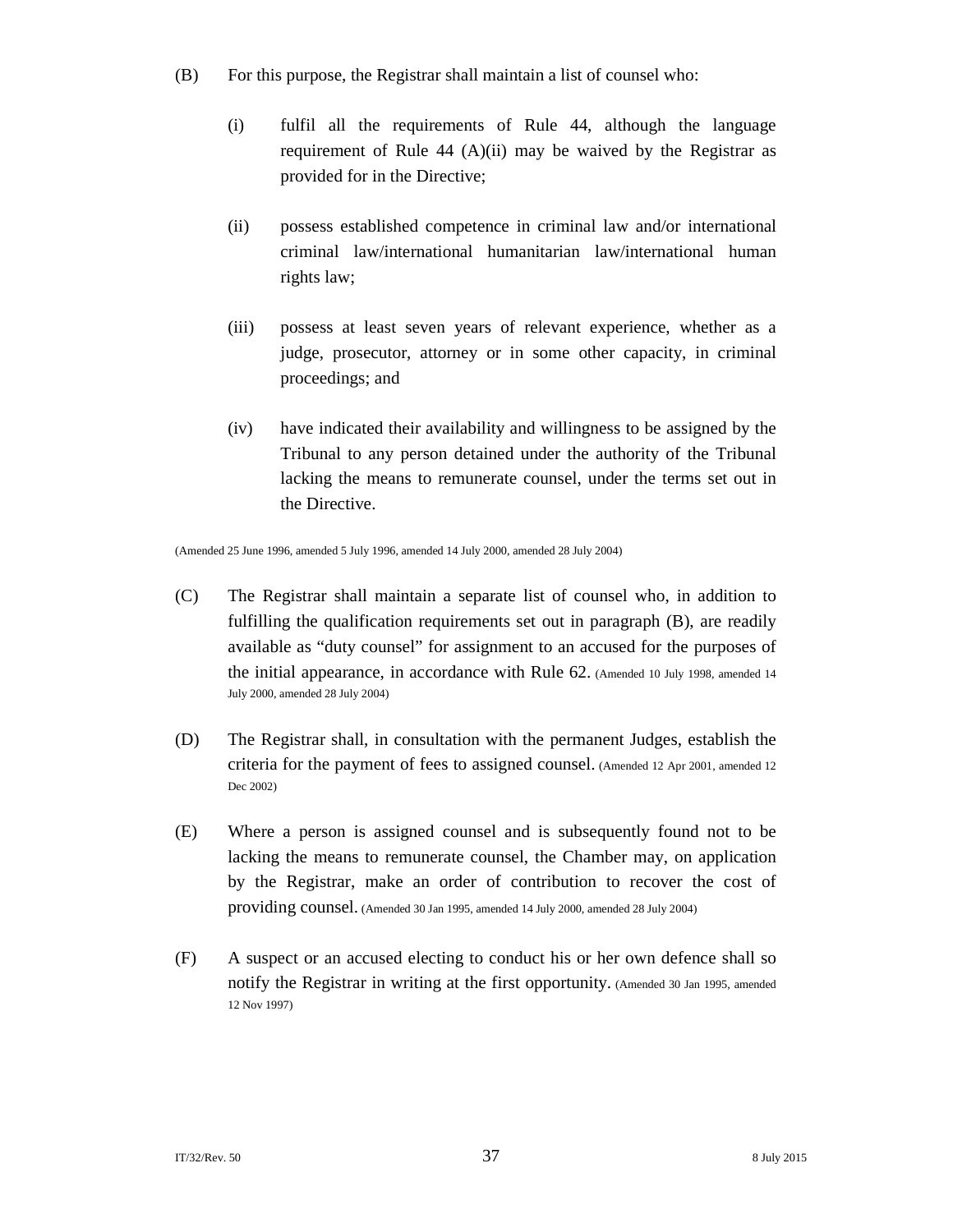### **Rule 45** *bis*

#### **Detained Persons**

(Adopted 25 June 1996, amended 5 July 1996)

 Rules 44 and 45 shall apply to any person detained under the authority of the Tribunal.

# **Rule 45** *ter* **Assignment of Counsel in the Interests of Justice**

(Adopted 4 Nov 2008)

 The Trial Chamber may, if it decides that it is in the interests of justice, instruct the Registrar to assign a counsel to represent the interests of the accused.

# **Rule 46**

## **Misconduct of Counsel**

(Adopted 11 Feb 1994, amended 13 Dec 2001)

- (A) If a Judge or a Chamber finds that the conduct of a counsel is offensive, abusive or otherwise obstructs the proper conduct of the proceedings, or that a counsel is negligent or otherwise fails to meet the standard of professional competence and ethics in the performance of his duties, the Chamber may, after giving counsel due warning:
	- (i) refuse audience to that counsel; and/or
	- (ii) determine, after giving counsel an opportunity to be heard, that counsel is no longer eligible to represent a suspect or an accused before the Tribunal pursuant to Rule 44 and 45.

(Amended 12 Nov 1997, amended 13 Dec 2001, amended 28 July 2004)

- (B) A Judge or a Chamber may also, with the approval of the President, communicate any misconduct of counsel to the professional body regulating the conduct of counsel in the counsel's State of admission or, if a university professor of law and not otherwise admitted to the profession, to the governing body of that counsel's University. (Amended 12 Nov 1997, amended 28 July 2004)
- (C) Under the supervision of the President, the Registrar shall publish and oversee the implementation of a Code of Professional Conduct for defence counsel. (Amended 14 July 2000)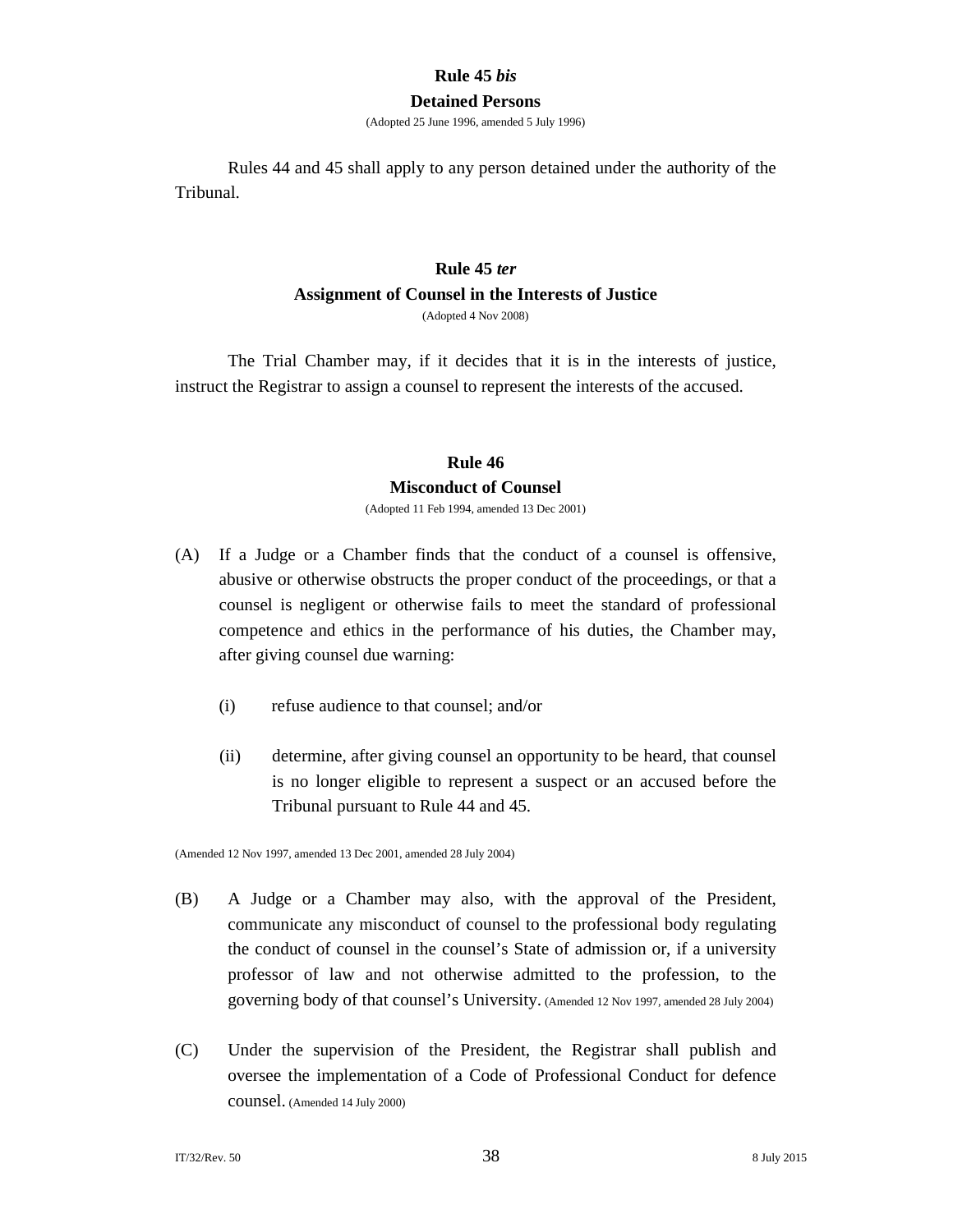## **PART FIVE PRE-TRIAL PROCEEDINGS**

### **Section 1: Indictments**

### **Rule 47**

#### **Submission of Indictment by the Prosecutor**

(Adopted 11 Feb 1994, amended 25 July 1997)

- (A) An indictment, submitted in accordance with the following procedure, shall be reviewed by a Judge designated in accordance with Rule 28 for this purpose. (Amended 25 July 1997)
- (B) The Prosecutor, if satisfied in the course of an investigation that there is sufficient evidence to provide reasonable grounds for believing that a suspect has committed a crime within the jurisdiction of the Tribunal, shall prepare and forward to the Registrar an indictment for confirmation by a Judge, together with supporting material. (Amended 12 Nov 1997)
- (C) The indictment shall set forth the name and particulars of the suspect, and a concise statement of the facts of the case and of the crime with which the suspect is charged.
- (D) The Registrar shall forward the indictment and accompanying material to the designated Judge, who will inform the Prosecutor of the date fixed for review of the indictment. (Amended 30 Jan 1995, amended 25 July 1997)
- (E) The reviewing Judge shall examine each of the counts in the indictment, and any supporting materials the Prosecutor may provide, to determine, applying the standard set forth in Article 19, paragraph 1, of the Statute, whether a case exists against the suspect. (Amended 25 July 1997)
- (F) The reviewing Judge may:
	- (i) request the Prosecutor to present additional material in support of any or all counts; (Amended 10 July 1998, amended 2 July 1999)
	- (ii) confirm each count;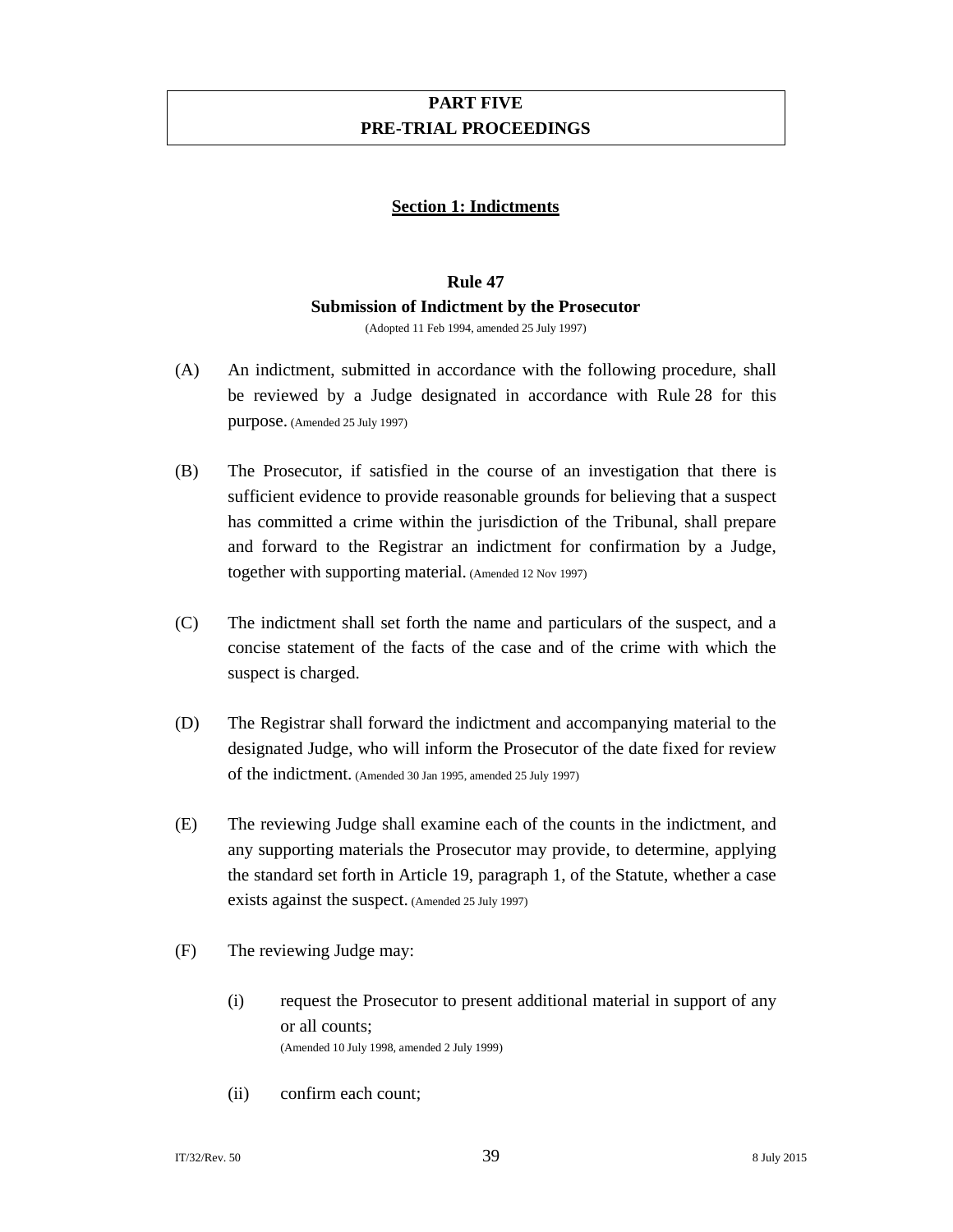- (iii) dismiss each count; or
- (iv) adjourn the review so as to give the Prosecutor the opportunity to modify the indictment.

(Amended 25 July 1997)

- (G) The indictment as confirmed by the Judge shall be retained by the Registrar, who shall prepare certified copies bearing the seal of the Tribunal. If the accused does not understand either of the official languages of the Tribunal and if the language understood is known to the Registrar, a translation of the indictment in that language shall also be prepared, and shall be included as part of each certified copy of the indictment. (Amended 12 Nov 1997)
- (H) Upon confirmation of any or all counts in the indictment,
	- (i) the Judge may issue an arrest warrant, in accordance with Rule 55 (A), and any orders as provided in Article 19 of the Statute, and (Amended 1 Dec 2000, amended 13 Dec 2000)
	- (ii) the suspect shall have the status of an accused.

(Amended 25 July 1997)

(I) The dismissal of a count in an indictment shall not preclude the Prosecutor from subsequently bringing an amended indictment based on the acts underlying that count if supported by additional evidence. (Amended 25 July 1997)

# **Rule 48 Joinder of Accused**

(Adopted 11 Feb 1994)

 Persons accused of the same or different crimes committed in the course of the same transaction may be jointly charged and tried.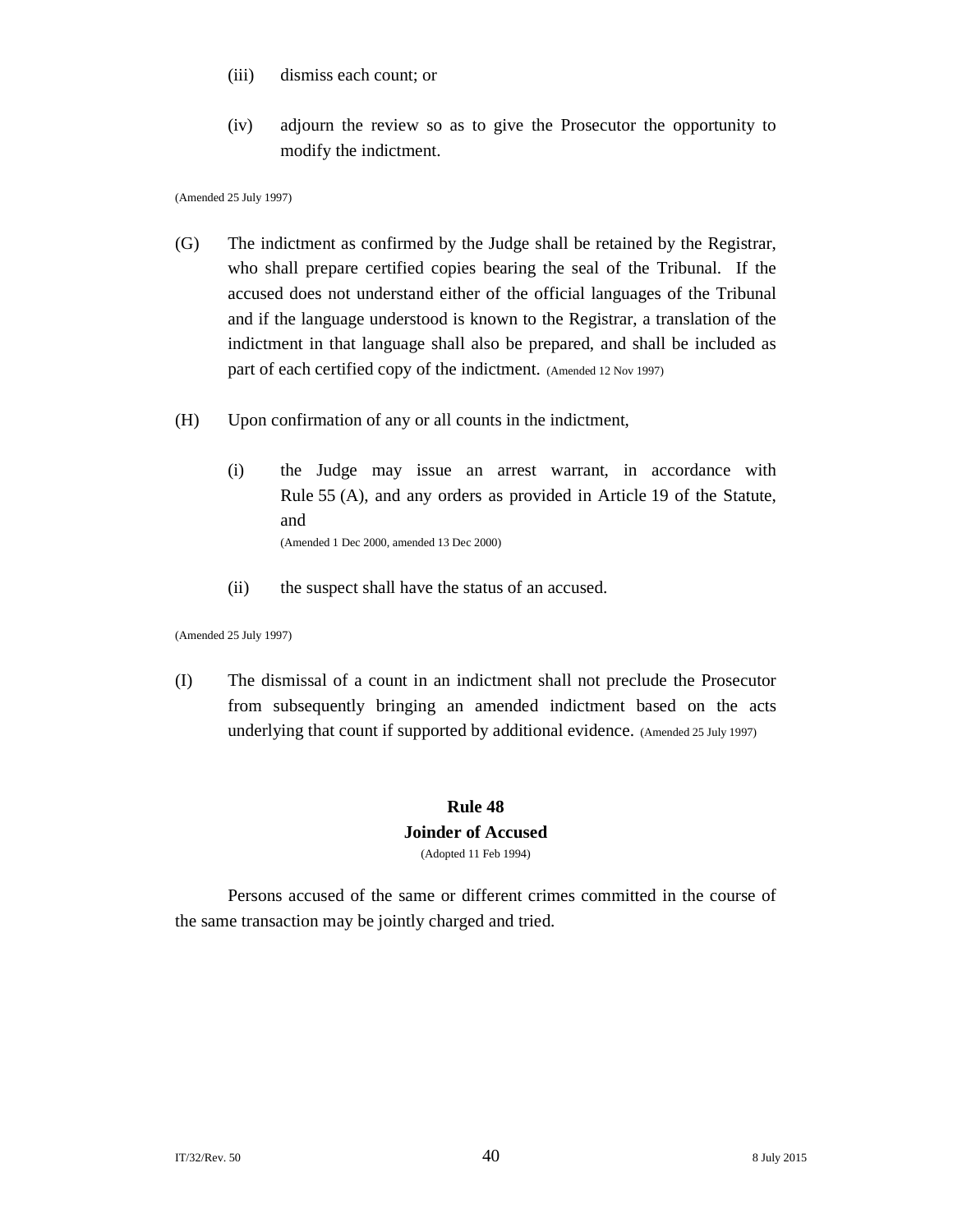#### **Joinder of Crimes**

(Adopted 11 Feb 1994)

 Two or more crimes may be joined in one indictment if the series of acts committed together form the same transaction, and the said crimes were committed by the same accused.

## **Rule 50 Amendment of Indictment**

(Adopted 11 Feb 1994)

(A) (i) The Prosecutor may amend an indictment:

(a) at any time before its confirmation, without leave;

(Amended 17 Nov 1999, amended 14 July 2000)

- (b) between its confirmation and the assignment of the case to a Trial Chamber, with the leave of the Judge who confirmed the indictment, or a Judge assigned by the President; and (Amended 10 July 1998, amended 17 Nov 1999, amended 14 July 2000)
- (c) after the assignment of the case to a Trial Chamber, with the leave of that Trial Chamber or a Judge of that Chamber, after having heard the parties.

(Amended 17 Nov 1999, amended 14 July 2000)

(ii) Independently of any other factors relevant to the exercise of the discretion, leave to amend an indictment shall not be granted unless the Trial Chamber or Judge is satisfied there is evidence which satisfies the standard set forth in Article 19, paragraph 1, of the Statute to support the proposed amendment.

(Amended 10 July 1998, amended 17 Nov 1999, amended 14 July 2000, amended 28 July 2004)

- (iii) Further confirmation is not required where an indictment is amended by leave. (Amended 28 July 2004)
- (iv) Rule 47 (G) and Rule 53 *bis* apply *mutatis mutandis* to the amended indictment.

(Amended 18 Jan 1996, amended 3 Dec 1996, amended 12 Nov 1997, amended 10 July 1998)

(B) If the amended indictment includes new charges and the accused has already appeared before a Trial Chamber in accordance with Rule 62, a further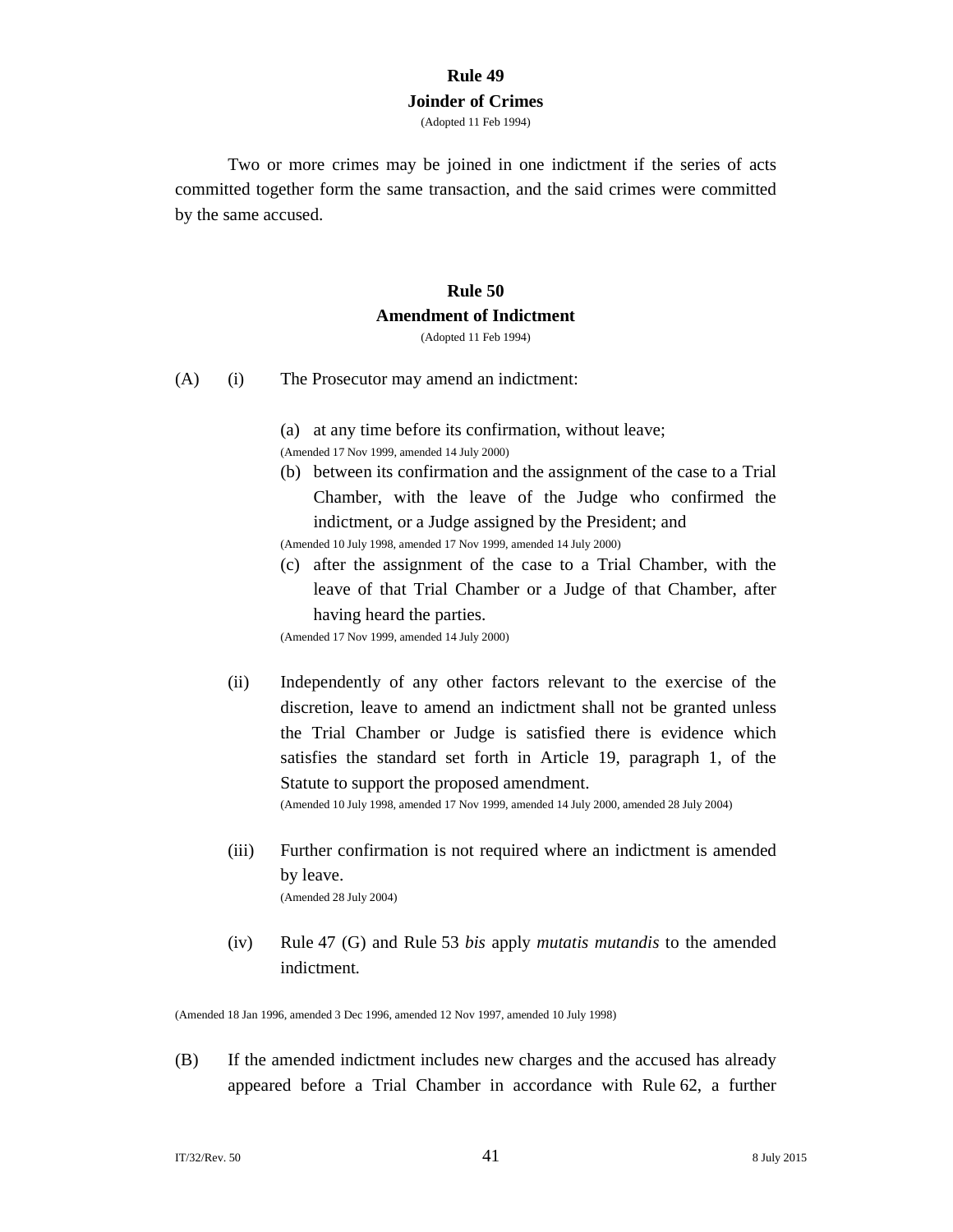appearance shall be held as soon as practicable to enable the accused to enter a plea on the new charges. (Amended 18 Jan 1996)

(C) The accused shall have a further period of thirty days in which to file preliminary motions pursuant to Rule 72 in respect of the new charges and, where necessary, the date for trial may be postponed to ensure adequate time for the preparation of the defence. (Amended 18 Jan 1996, amended 12 Nov 1997, amended 10 July 1998)

# **Rule 51 Withdrawal of Indictment**

(Adopted 11 Feb 1994)

- (A) The Prosecutor may withdraw an indictment:
	- (i) at any time before its confirmation, without leave; (Amended 12 Dec 2002)
	- (ii) between its confirmation and the assignment of the case to a Trial Chamber, with the leave of the Judge who confirmed the indictment, or a Judge assigned by the President; and (Amended 12 Dec 2002)
	- (iii) after the assignment of the case to a Trial Chamber, by motion before that Trial Chamber pursuant to Rule 73. (Amended 12 Dec 2002)

(Amended 3 Dec 1996, amended 12 Nov 1997)

(B) The withdrawal of the indictment shall be promptly notified to the suspect or the accused and to the counsel of the suspect or accused. (Amended 12 Nov 1997)

# **Rule 52 Public Character of Indictment**

(Adopted 11 Feb 1994)

 Subject to Rule 53, upon confirmation by a Judge of a Trial Chamber, the indictment shall be made public.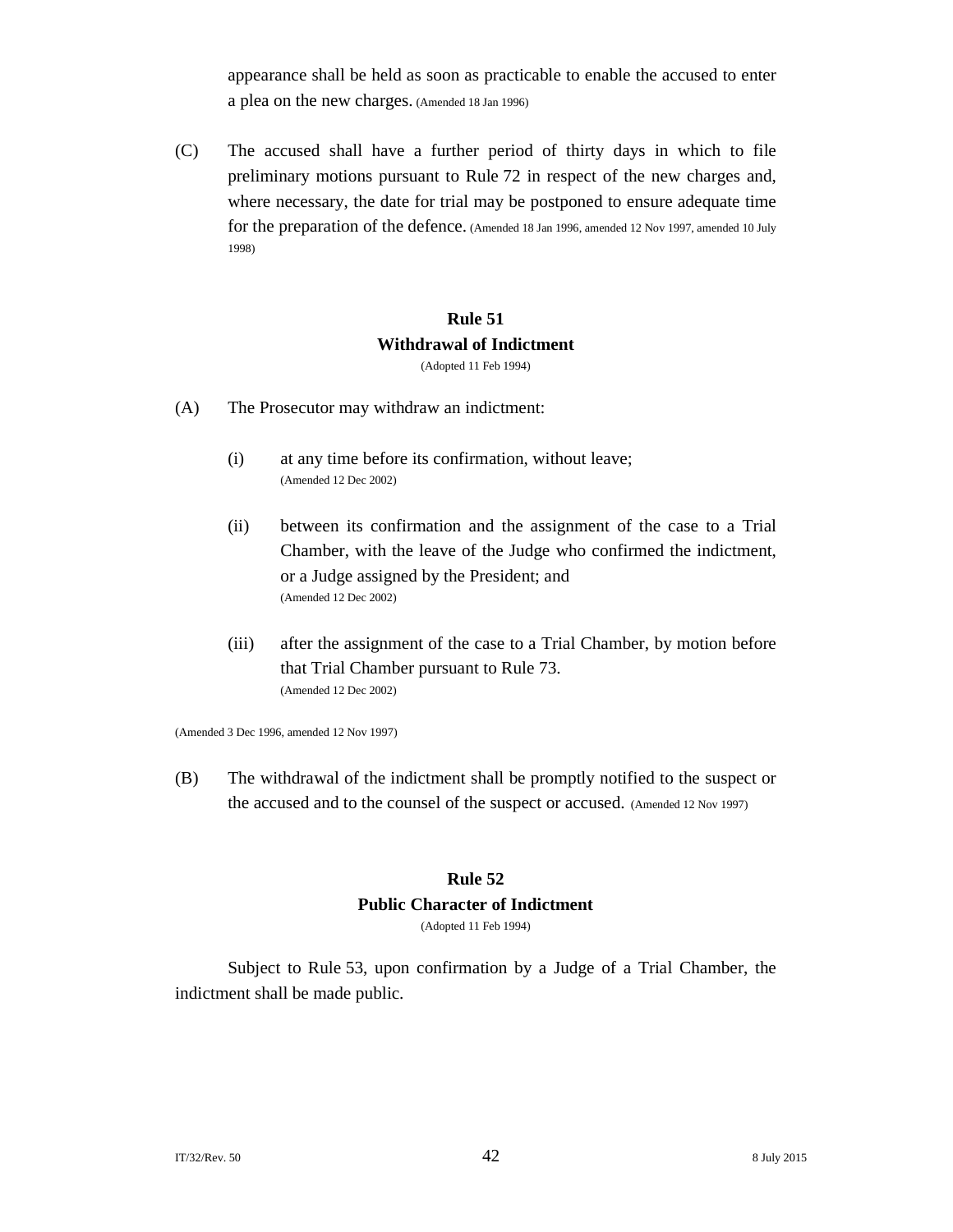### **Non-disclosure**

(Adopted 11 Feb 1994)

- (A) In exceptional circumstances, a Judge or a Trial Chamber may, in the interests of justice, order the non-disclosure to the public of any documents or information until further order. (Amended 25 June 1996, amended 5 July 1996)
- (B) When confirming an indictment the Judge may, in consultation with the Prosecutor, order that there be no public disclosure of the indictment until it is served on the accused, or, in the case of joint accused, on all the accused.
- (C) A Judge or Trial Chamber may, in consultation with the Prosecutor, also order that there be no disclosure of an indictment, or part thereof, or of all or any part of any particular document or information, if satisfied that the making of such an order is required to give effect to a provision of the Rules, to protect confidential information obtained by the Prosecutor, or is otherwise in the interests of justice. (Amended 30 Jan 1995)
- (D) Notwithstanding paragraphs (A), (B) and (C), the Prosecutor may disclose an indictment or part thereof to the authorities of a State or an appropriate authority or international body where the Prosecutor deems it necessary to prevent an opportunity for securing the possible arrest of an accused from being lost. (Amended 4 Dec 1998, amended 12 Apr 2001)

## **Rule 53** *bis* **Service of Indictment**  (Adopted 12 Nov 1997)

- (A) Service of the indictment shall be effected personally on the accused at the time the accused is taken into custody or as soon as reasonably practicable thereafter.
- (B) Personal service of an indictment on the accused is effected by giving the accused a copy of the indictment certified in accordance with Rule 47 (G).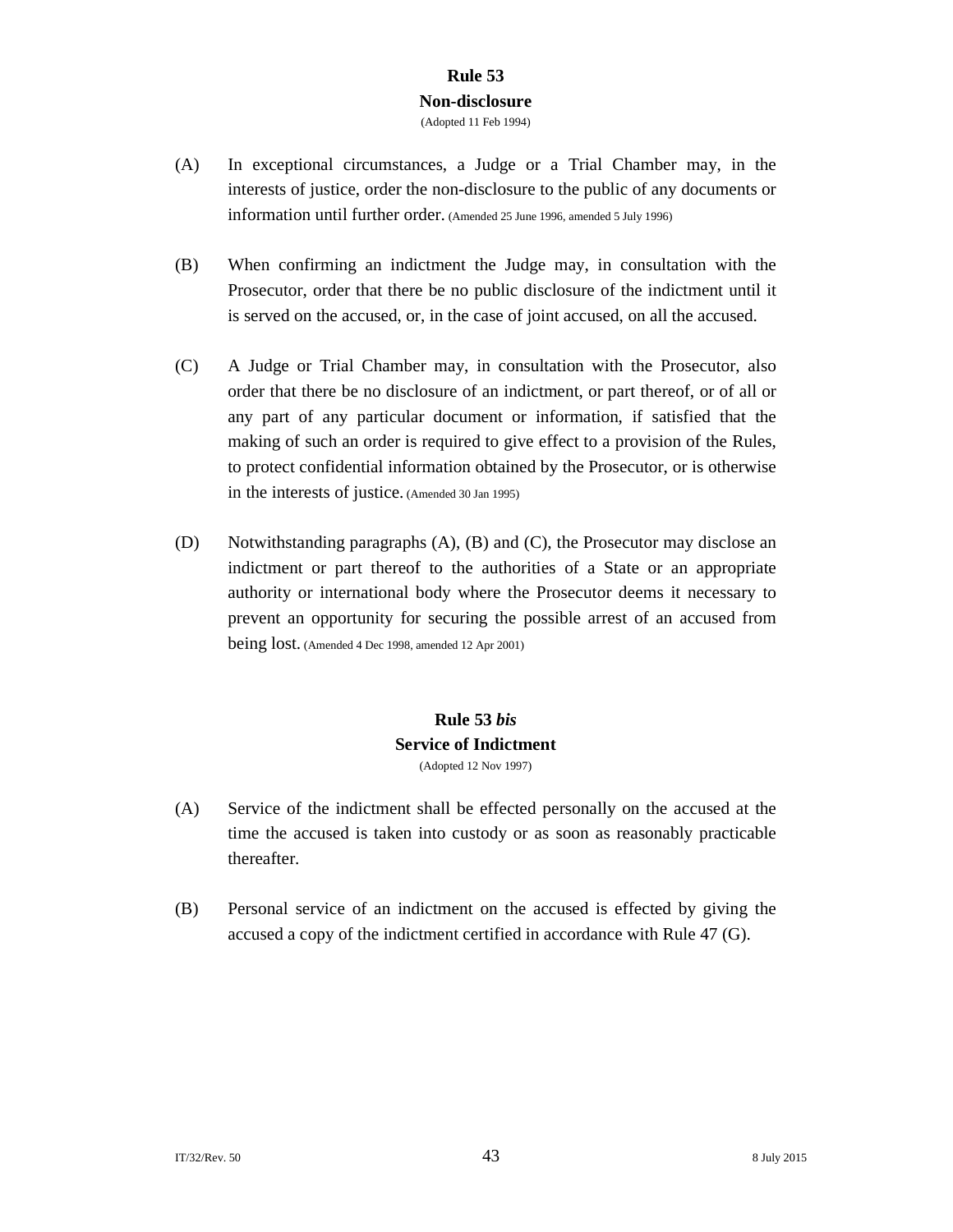### **General Rule**

(Adopted 11 Feb 1994, amended 30 Jan 1995, amended 6 Oct 1995)

 At the request of either party or *proprio motu*, a Judge or a Trial Chamber may issue such orders, summonses, subpoenas, warrants and transfer orders as may be necessary for the purposes of an investigation or for the preparation or conduct of the trial.

## **Rule 54** *bis*  **Orders Directed to States for the Production of Documents**  (Adopted 17 Nov 1999)

(A) A party requesting an order under Rule 54 that a State produce documents or information shall apply in writing to the relevant Judge or Trial Chamber and shall:

- (i) identify as far as possible the documents or information to which the application relates;
- (ii) indicate how they are relevant to any matter in issue before the Judge or Trial Chamber and necessary for a fair determination of that matter; and
- (iii) explain the steps that have been taken by the applicant to secure the State's assistance.
- (B) The Judge or Trial Chamber may reject an application under paragraph (A) *in limine* if satisfied that:
	- (i) the documents or information are not relevant to any matter in issue in the proceedings before them or are not necessary for a fair determination of any such matter; or
	- (ii) no reasonable steps have been taken by the applicant to obtain the documents or information from the State.

(Amended 12 Apr 2001)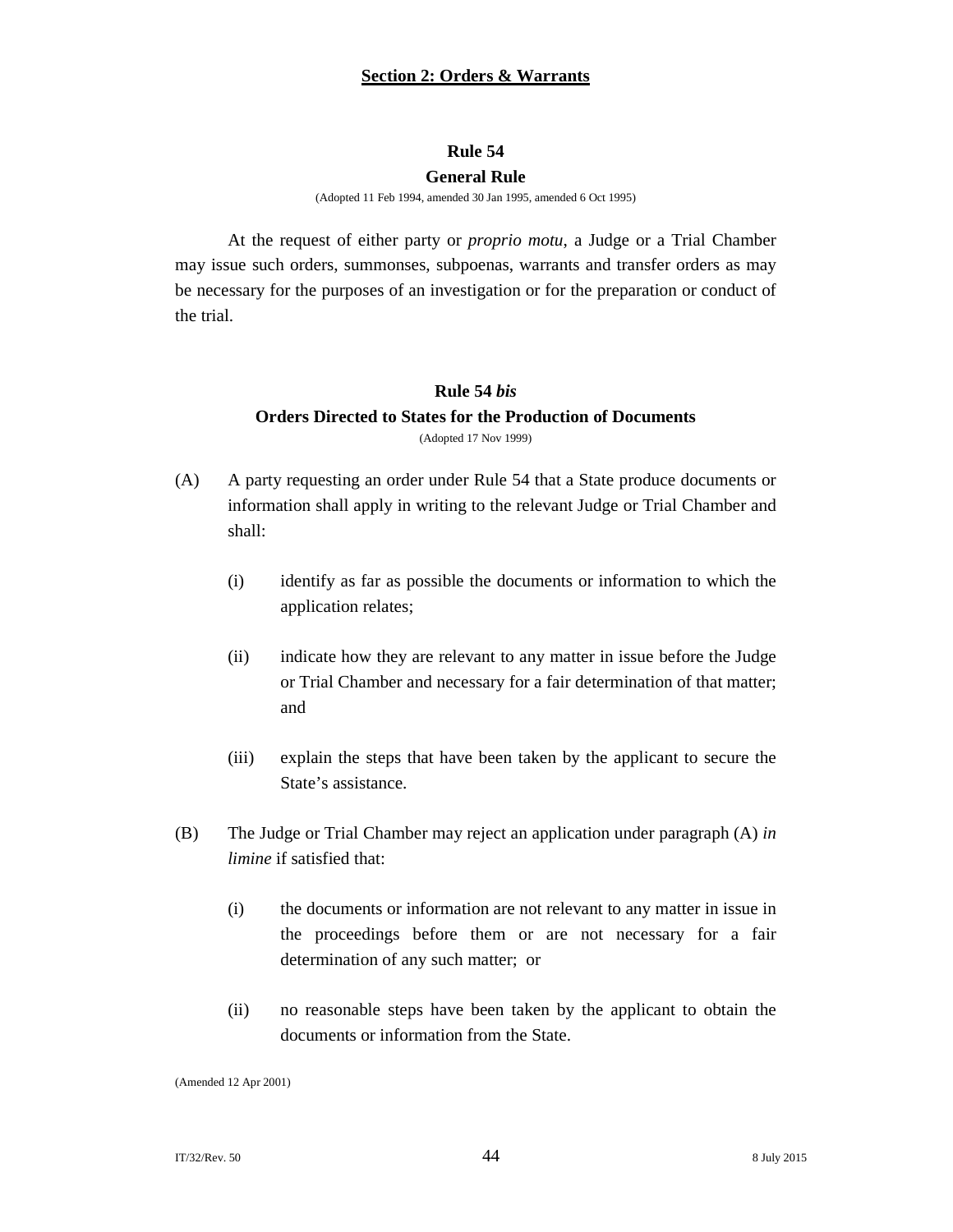- (C) (i) A decision by a Judge or a Trial Chamber under paragraph (B) or (E) shall be subject to:
	- (a) review under Rule 108 *bis*; or (b) appeal. (Amended 21 July 2005)
	- (ii) An appeal under paragraph (i) shall be filed within seven days of filing of the impugned decision. Where such decision is rendered orally, this time-limit shall run from the date of the oral decision, unless
		- (a) the party challenging the decision was not present or represented when the decision was pronounced, in which case the time-limit shall run from the date on which the challenging party is notified of the oral decision; or
		- (b) the Trial Chamber has indicated that a written decision will follow, in which case the time-limit shall run from filing of the written decision.

(Amended 21 July 2005)

(Amended 12 Apr 2001, amended 13 Dec 2001, amended 12 Dec 2002)

- (D) (i) Except in cases where a decision has been taken pursuant to paragraph (B) or paragraph (E), the State concerned shall be given notice of the application, and not less than fifteen days' notice of the hearing of the application, at which the State shall have an opportunity to be heard. (Amended 12 Apr 2001)
	- (ii) Except in cases where the Judge or Trial Chamber determines otherwise, only the party making the application and the State concerned shall have the right to be heard. (Amended 13 Dec 2001)
- (E) If, having regard to all circumstances, the Judge or Trial Chamber has good reasons for so doing, the Judge or Trial Chamber may make an order to which this Rule applies without giving the State concerned notice or the opportunity to be heard under paragraph (D), and the following provisions shall apply to such an order:
	- (i) the order shall be served on the State concerned;
	- (ii) subject to paragraph (iv), the order shall not have effect until fifteen days after such service;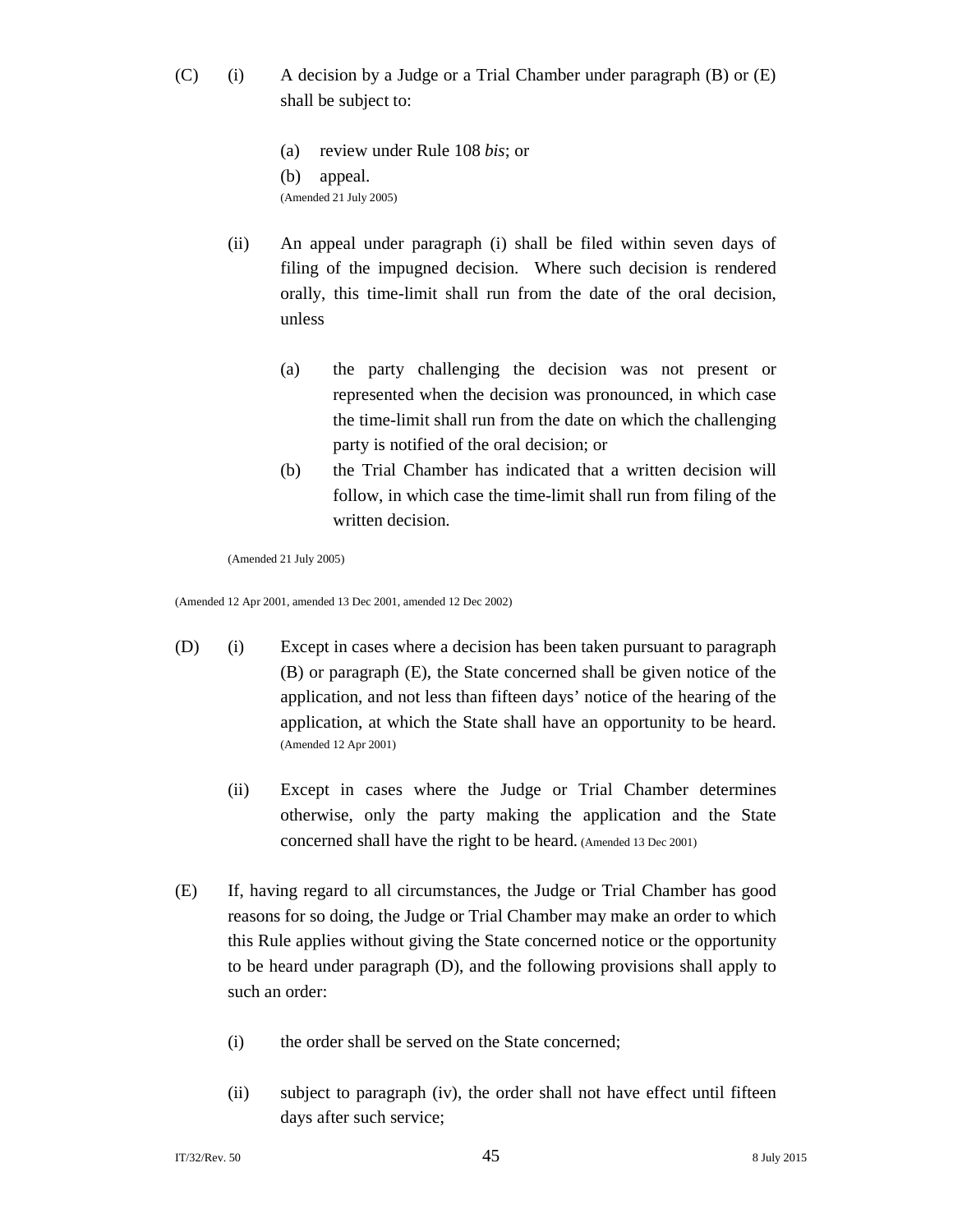- (iii) a State may, within fifteen days of service of the order, apply by notice to the Judge or Trial Chamber to have the order set aside, on the grounds that disclosure would prejudice national security interests. Paragraph (F) shall apply to such a notice as it does to a notice of objection; (Amended 12 Apr 2001)
- (iv) where notice is given under paragraph (iii), the order shall thereupon be stayed until the decision on the application;
- (v) paragraphs (F) and (G) shall apply to the determination of an application made pursuant to paragraph (iii) as they do to the determination of an application of which notice is given pursuant to paragraph (D); (Amended 12 Apr 2001)
- (vi) the State and the party who applied for the order shall, subject to any special measures made pursuant to a request under paragraphs (F) or (G), have an opportunity to be heard at the hearing of an application made pursuant to paragraph (E)(iii) of this Rule. (Amended 12 Apr 2001)

(Amended 12 Apr 2001)

- (F) The State, if it raises an objection pursuant to paragraph (D), on the grounds that disclosure would prejudice its national security interests, shall file a notice of objection not less than five days before the date fixed for the hearing, specifying the grounds of objection. In its notice of objection the State:
	- (i) shall identify, as far as possible, the basis upon which it claims that its national security interests will be prejudiced; and
	- (ii) may request the Judge or Trial Chamber to direct that appropriate protective measures be made for the hearing of the objection, including in particular:
		- (a) hearing the objection in camera and *ex parte*;
		- (b) allowing documents to be submitted in redacted form, accompanied by an affidavit signed by a senior State official explaining the reasons for the redaction;
		- (c) ordering that no transcripts be made of the hearing and that documents not further required by the Tribunal be returned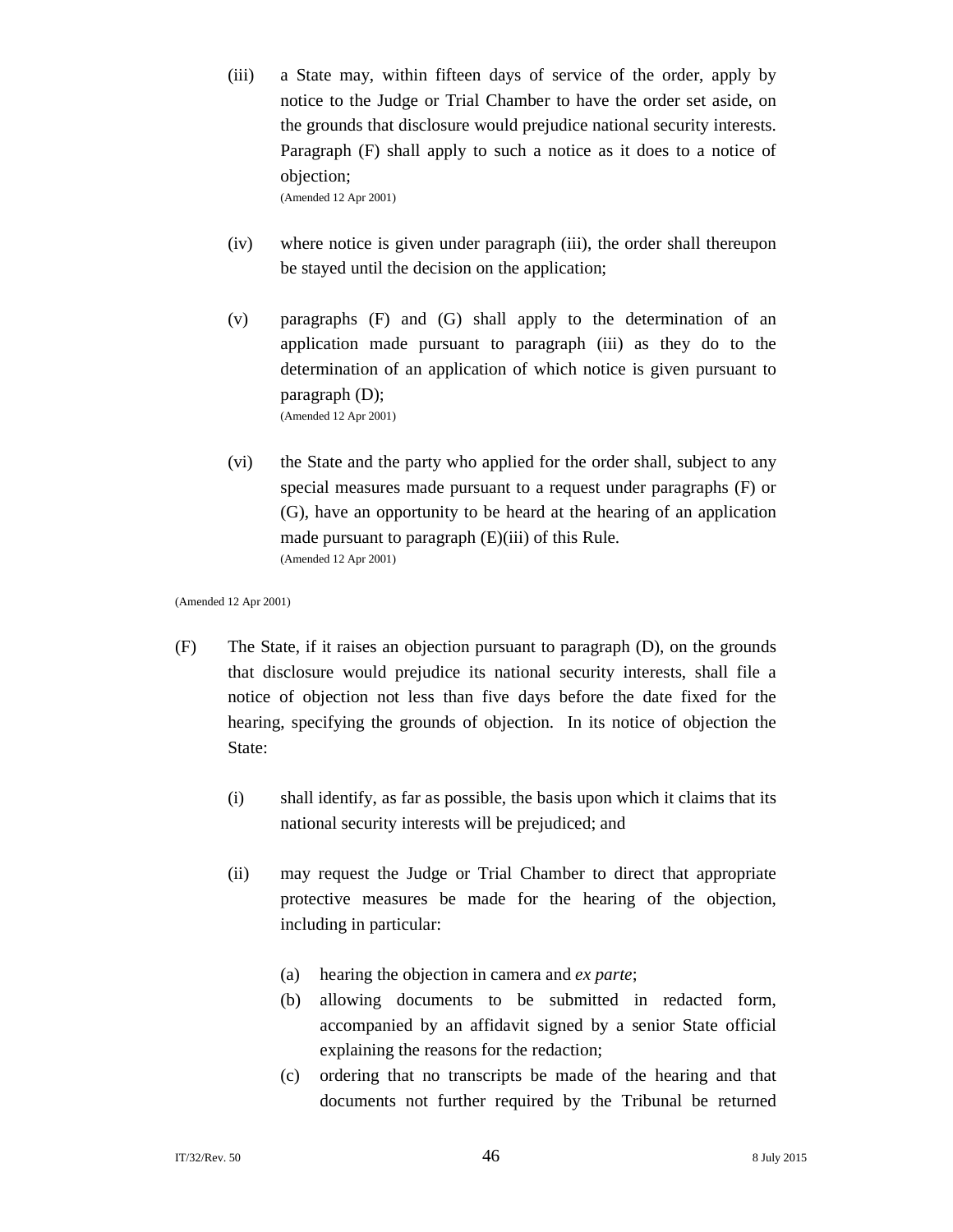directly to the State without being filed with the Registry or otherwise retained.

(Amended 12 Apr 2001)

- (G) With regard to the procedure under paragraph (F) above, the Judge or Trial Chamber may order the following protective measures for the hearing of the objection:
	- (i) the designation of a single Judge from a Chamber to examine the documents or hear submissions; and/or
	- (ii) that the State be allowed to provide its own interpreters for the hearing and its own translations of sensitive documents.

(Amended 12 Apr 2001)

- (H) Rejection of an application made under this Rule shall not preclude a subsequent application by the requesting party in respect of the same documents or information if new circumstances arise.
- (I) An order under this Rule may provide for the documents or information in question to be produced by the State under appropriate arrangements to protect its interests, which may include those arrangements specified in paragraphs  $(F)(ii)$  or  $(G)$ . (Amended 12 Apr 2001)

### **Rule 55 Execution of Arrest Warrants**  (Adopted 11 Feb 1994)

- (A) A warrant of arrest shall be signed by a permanent Judge. It shall include an order for the prompt transfer of the accused to the Tribunal upon the arrest of the accused. (Amended 12 Nov 1997, amended 12 Apr 2001)
- (B) The original warrant shall be retained by the Registrar, who shall prepare certified copies bearing the seal of the Tribunal. (Amended 12 Nov 1997)
- (C) Each certified copy shall be accompanied by a copy of the indictment certified in accordance with Rule 47 (G) and a statement of the rights of the accused set forth in Article 21 of the Statute, and in Rules 42 and 43 *mutatis mutandis*. If the accused does not understand either of the official languages of the Tribunal and if the language understood by the accused is known to the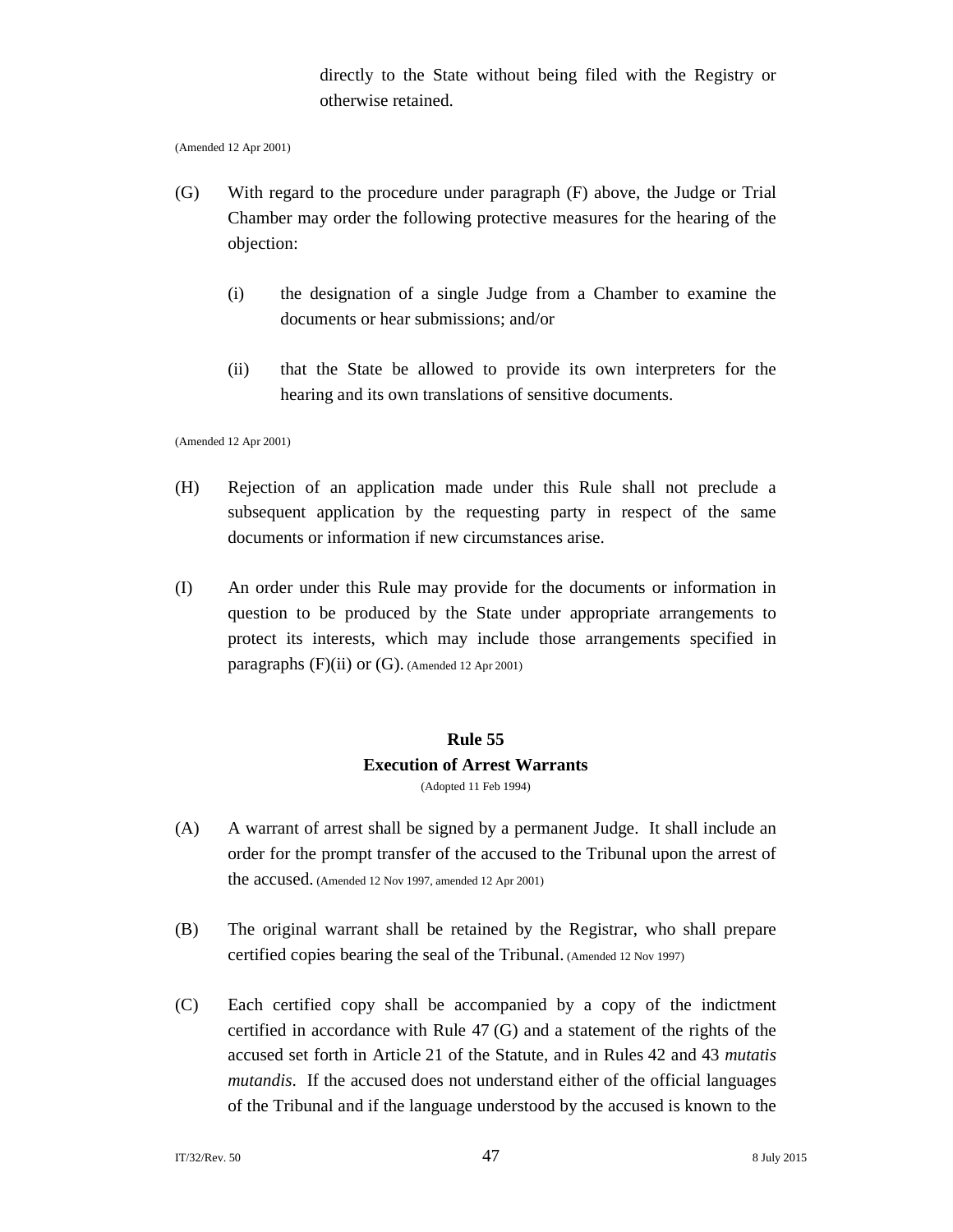Registrar, each certified copy of the warrant of arrest shall also be accompanied by a translation of the statement of the rights of the accused in that language. (Amended 12 Nov 1997)

- (D) Subject to any order of a Judge or Chamber, the Registrar may transmit a certified copy of a warrant of arrest to the person or authorities to which it is addressed, including the national authorities of a State in whose territory or under whose jurisdiction the accused resides, or was last known to be, or is believed by the Registrar to be likely to be found. (Amended 30 Jan 1995, amended 18 Jan 1996, amended 25 July 1997, amended 12 Nov 1997)
- (E) The Registrar shall instruct the person or authorities to which a warrant is transmitted that at the time of arrest the indictment and the statement of the rights of the accused be read to the accused in a language that he or she understands and that the accused be cautioned in that language that the accused has the right to remain silent, and that any statement he or she makes shall be recorded and may be used in evidence. (Amended 30 Jan 1995, amended 18 Jan 1996, amended 25 July 1997, amended 12 Nov 1997)
- (F) Notwithstanding paragraph (E), if at the time of arrest the accused is served with, or with a translation of, the indictment and the statement of rights of the accused in a language that the accused understands and is able to read, these need not be read to the accused at the time of arrest. (Amended 12 Nov 1997, amended 12 Apr 2001)
- (G) When an arrest warrant issued by the Tribunal is executed by the authorities of a State, or an appropriate authority or international body, a member of the Office of the Prosecutor may be present as from the time of the arrest. (Amended 12 Nov 1997)

### **Rule 56**

#### **Cooperation of States**

(Adopted 11 Feb 1994, amended 18 Jan 1996)

 The State to which a warrant of arrest or a transfer order for a witness is transmitted shall act promptly and with all due diligence to ensure proper and effective execution thereof, in accordance with Article 29 of the Statute.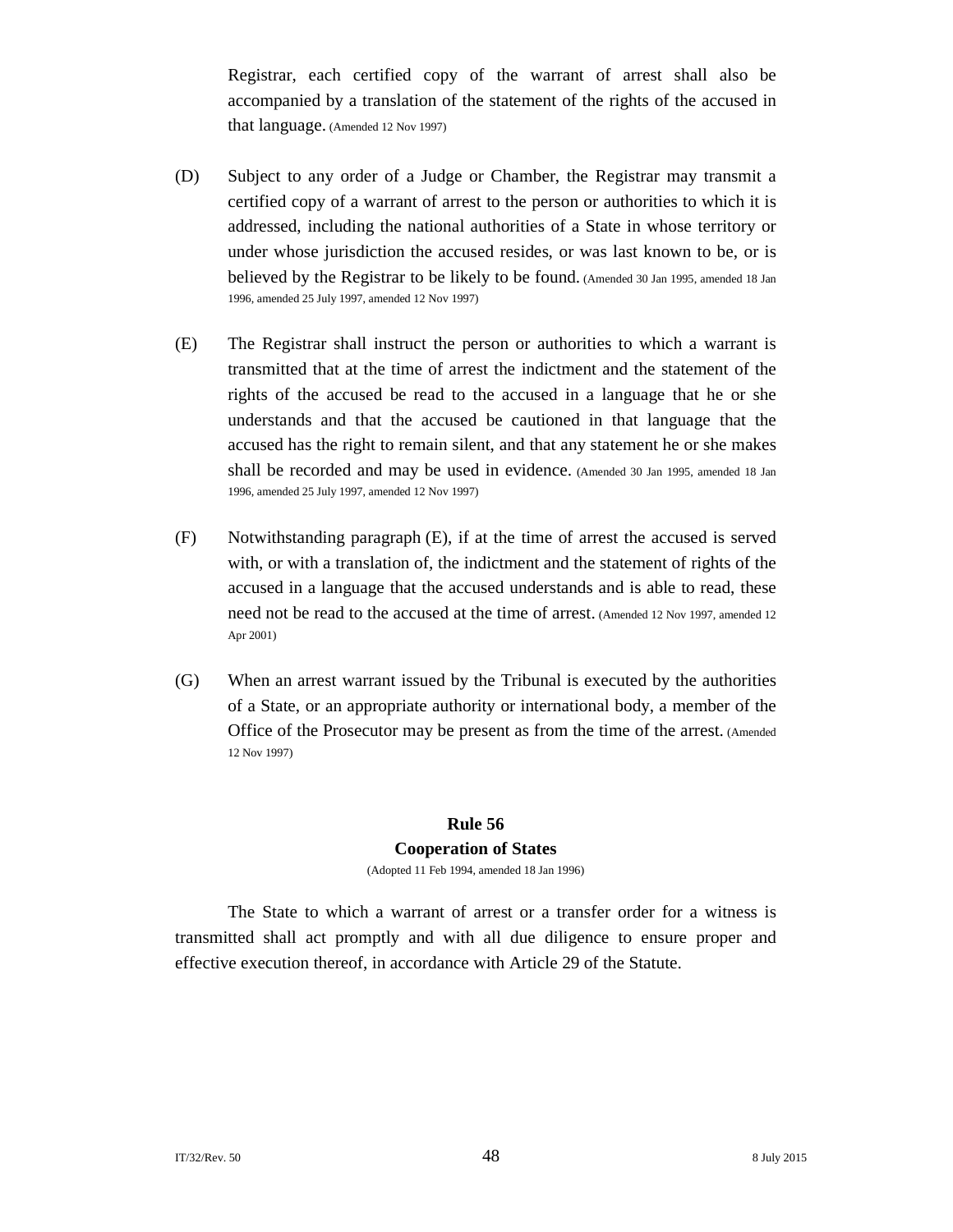#### **Procedure after Arrest**

(Adopted 11 Feb 1994, amended 30 Jan 1995, amended 12 Nov 1997)

 Upon arrest, the accused shall be detained by the State concerned which shall promptly notify the Registrar. The transfer of the accused to the seat of the Tribunal shall be arranged between the State authorities concerned, the authorities of the host country and the Registrar.

# **Rule 58 National Extradition Provisions**

(Adopted 11 Feb 1994, amended 6 Oct 1995)

 The obligations laid down in Article 29 of the Statute shall prevail over any legal impediment to the surrender or transfer of the accused or of a witness to the Tribunal which may exist under the national law or extradition treaties of the State concerned.

# **Rule 59 Failure to Execute a Warrant or Transfer Order**

(Adopted 11 Feb 1994, amended 18 Jan 1996)

- (A) Where the State to which a warrant of arrest or transfer order has been transmitted has been unable to execute the warrant, it shall report forthwith its inability to the Registrar, and the reasons therefor.
- (B) If, within a reasonable time after the warrant of arrest or transfer order has been transmitted to the State, no report is made on action taken, this shall be deemed a failure to execute the warrant of arrest or transfer order and the Tribunal, through the President, may notify the Security Council accordingly.

## **Rule 59** *bis* **Transmission of Arrest Warrants**  (Adopted 18 Jan 1996)

(A) Notwithstanding Rules 55 to 59, on the order of a permanent Judge, the Registrar shall transmit to an appropriate authority or international body or the Prosecutor a copy of a warrant for the arrest of an accused, on such terms as the Judge may determine, together with an order for the prompt transfer of the accused to the Tribunal in the event that the accused be taken into custody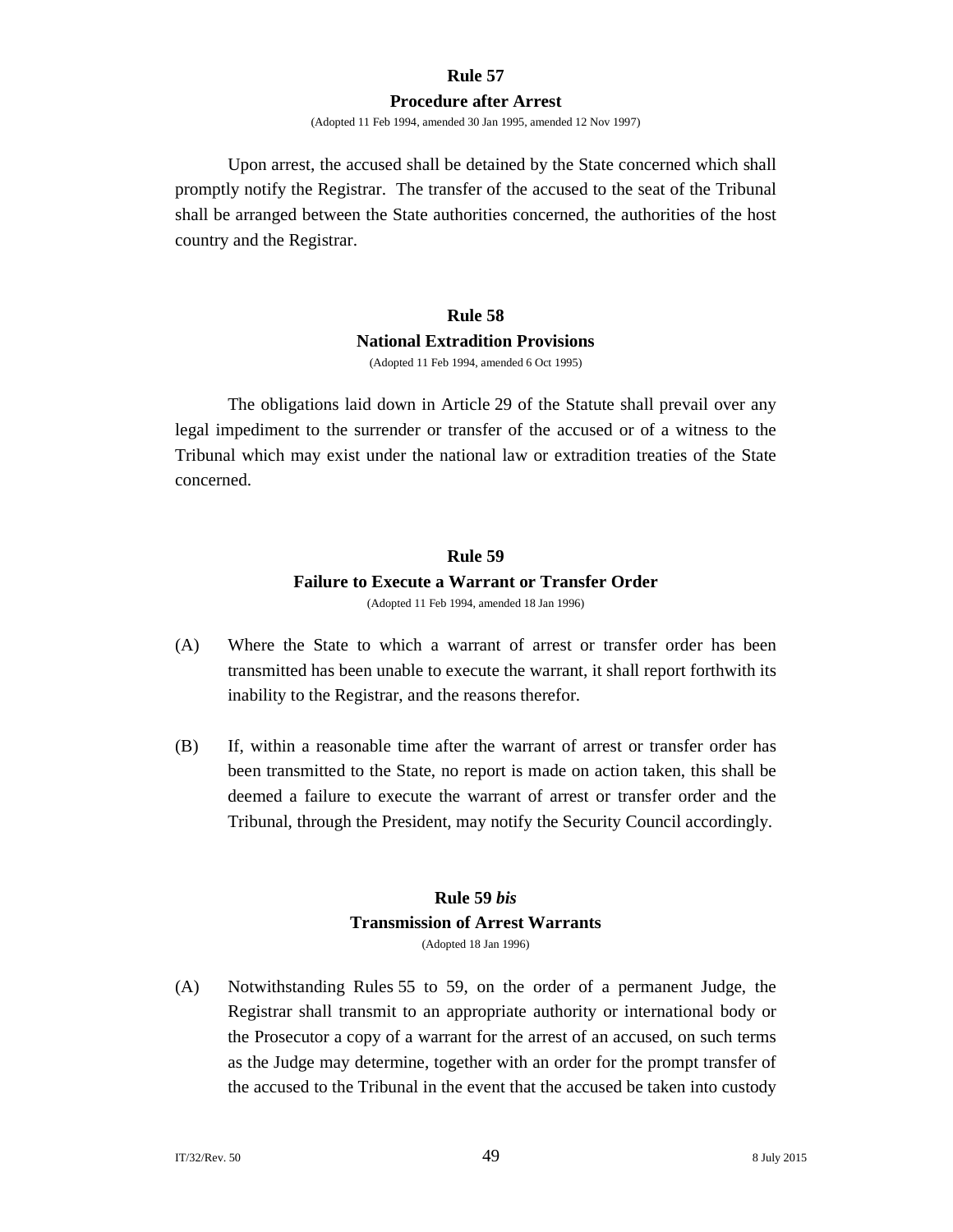by that authority or international body or the Prosecutor. (Amended 25 June 1996, amended 5 July 1996, amended 12 Nov 1997, amended 12 Apr 2001)

- (B) At the time of being taken into custody an accused shall be informed immediately, in a language the accused understands, of the charges against him or her and of the fact that he or she is being transferred to the Tribunal. Upon such transfer, the indictment and a statement of the rights of the accused shall be read to the accused and the accused shall be cautioned in such a language. (Amended 12 Nov 1997)
- (C) Notwithstanding paragraph (B), the indictment and statement of rights of the accused need not be read to the accused if the accused is served with these, or with a translation of these, in a language the accused understands and is able to read. (Amended 12 Nov 1997, amended 12 Apr 2001)

## **Rule 60 Advertisement of Indictment**

(Adopted 11 Feb 1994, amended 25 July 1997, amended 12 Nov 1997)

 At the request of the Prosecutor, a form of advertisement shall be transmitted by the Registrar to the national authorities of any State or States, for publication in newspapers or for broadcast via radio and television, notifying publicly the existence of an indictment and calling upon the accused to surrender to the Tribunal and inviting any person with information as to the whereabouts of the accused to communicate that information to the Tribunal.

# **Rule 61 Procedure in Case of Failure to Execute a Warrant**

(Adopted 11 Feb 1994)

- (A) If, within a reasonable time, a warrant of arrest has not been executed, and personal service of the indictment has consequently not been effected, the Judge who confirmed the indictment shall invite the Prosecutor to report on the measures taken. When the Judge is satisfied that:
	- (i) the Registrar and the Prosecutor have taken all reasonable steps to secure the arrest of the accused, including recourse to the appropriate authorities of the State in whose territory or under whose jurisdiction and control the person to be served resides or was last known to them to be; and

(Amended 18 Jan 1996, amended 12 Nov 1997)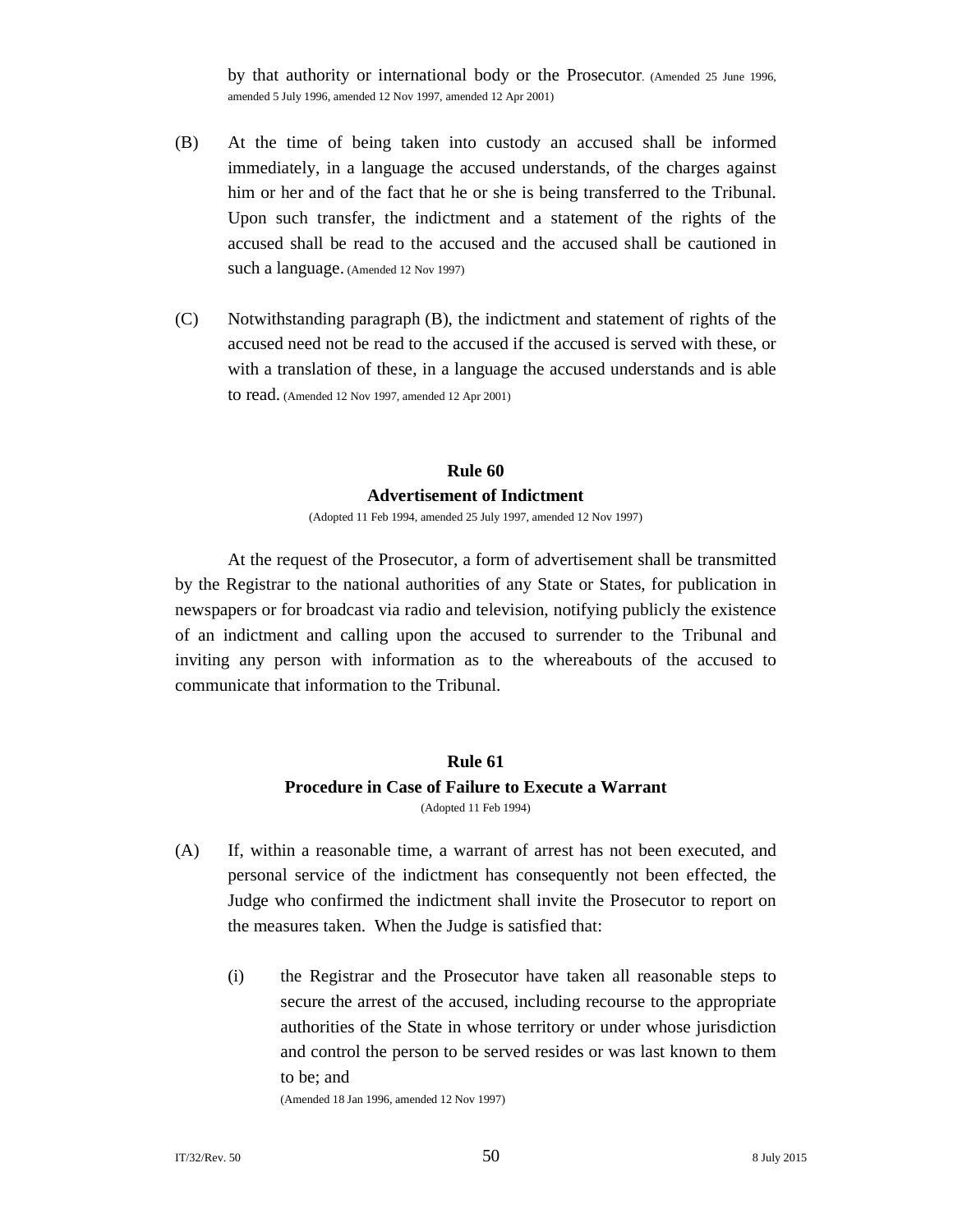(ii) if the whereabouts of the accused are unknown, the Prosecutor and the Registrar have taken all reasonable steps to ascertain those whereabouts, including by seeking publication of advertisements pursuant to Rule 60, (Amended 18 Jan 1996, amended 12 Nov 1997, amended 4 Dec 1998)

the Judge shall order that the indictment be submitted by the Prosecutor to the Trial Chamber of which the Judge is a member. (Amended 3 May 1995, amended 18 Jan 1996, amended 12 Nov 1997, amended 4 Dec 1998)

- (B) Upon obtaining such an order the Prosecutor shall submit the indictment to the Trial Chamber in open court, together with all the evidence that was before the Judge who initially confirmed the indictment. The Prosecutor may also call before the Trial Chamber and examine any witness whose statement has been submitted to the confirming Judge. In addition, the Trial Chamber may request the Prosecutor to call any other witness whose statement has been submitted to the confirming Judge. (Amended 30 Jan 1995, amended 25 July 1997)
- (C) If the Trial Chamber is satisfied on that evidence, together with such additional evidence as the Prosecutor may tender, that there are reasonable grounds for believing that the accused has committed all or any of the crimes charged in the indictment, it shall so determine. The Trial Chamber shall have the relevant parts of the indictment read out by the Prosecutor together with an account of the efforts to effect service referred to in paragraph (A) above. (Amended 12 Apr 2001)
- (D) The Trial Chamber shall also issue an international arrest warrant in respect of the accused which shall be transmitted to all States. Upon request by the Prosecutor or *proprio motu*, after having heard the Prosecutor, the Trial Chamber may order a State or States to adopt provisional measures to freeze the assets of the accused, without prejudice to the rights of third parties. (Amended 23 Apr 1996)
- (E) If the Prosecutor satisfies the Trial Chamber that the failure to effect personal service was due in whole or in part to a failure or refusal of a State to cooperate with the Tribunal in accordance with Article 29 of the Statute, the Trial Chamber shall so certify. After consulting the Presiding Judges of the Chambers, the President shall notify the Security Council thereof in such manner as the President thinks fit. (Amended 18 Jan 1996)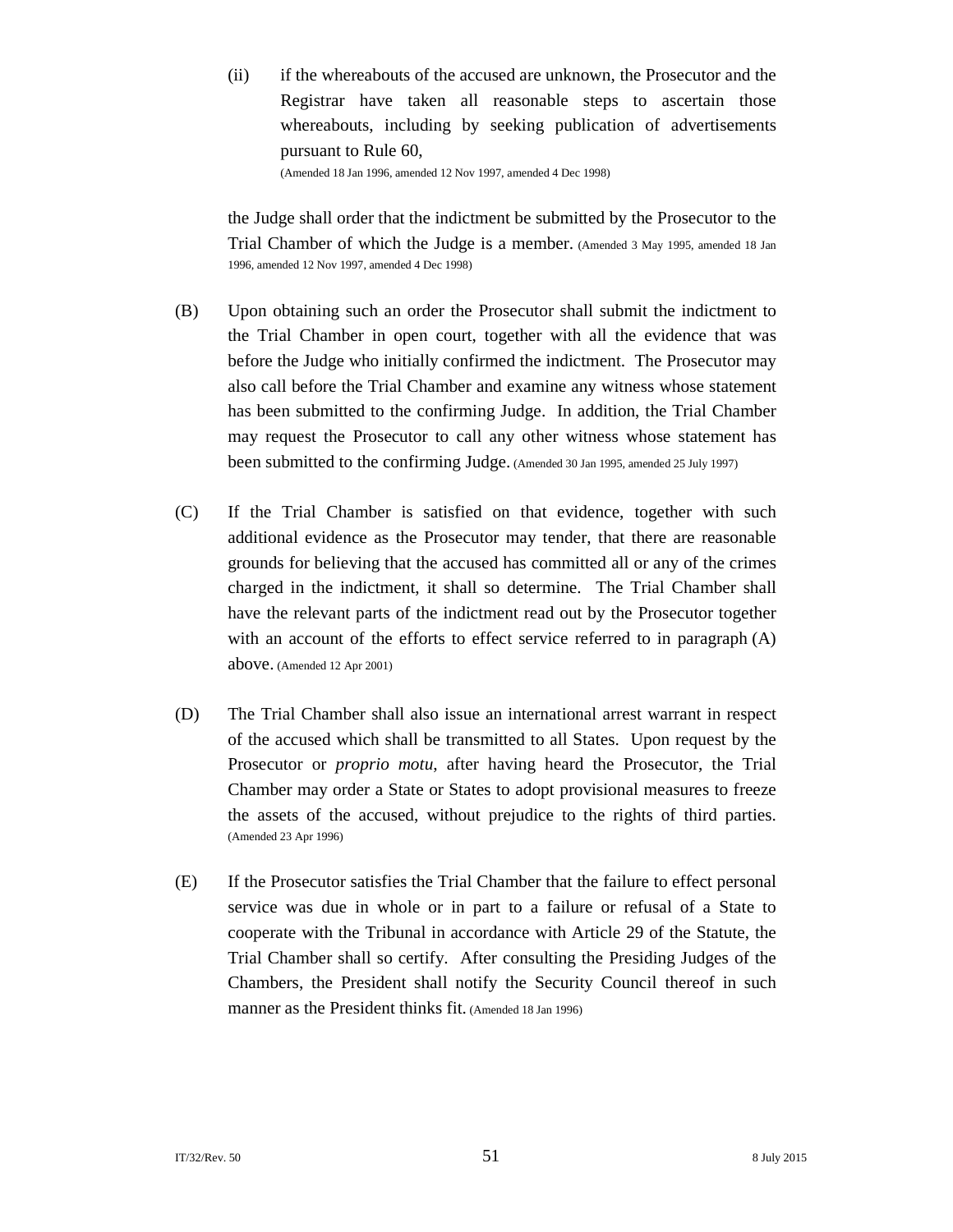## **Initial Appearance of Accused**

(Adopted 11 Feb 1994, amended 12 July 2007)

- (A) Upon transfer of an accused to the seat of the Tribunal, the President shall forthwith assign the case to a Trial Chamber. The accused shall be brought before that Trial Chamber or a Judge thereof without delay, and shall be formally charged. The Trial Chamber or the Judge shall:
	- (i) satisfy itself, himself or herself that the right of the accused to counsel is respected; (Amended 17 Nov 1999)
	- (ii) read or have the indictment read to the accused in a language the accused understands, and satisfy itself, himself or herself that the accused understands the indictment; (Amended 12 Nov 1997, amended 17 Nov 1999, amended 24 June 2003)
	- (iii) inform the accused that, within thirty days of the initial appearance, he or she will be called upon to enter a plea of guilty or not guilty on each count but that, should the accused so request, he or she may immediately enter a plea of guilty or not guilty on one or more count; (Amended 4 Dec 1998)
	- (iv) if the accused fails to enter a plea at the initial or any further appearance, enter a plea of not guilty on the accused's behalf; (Amended 15 June 1995, amended 12 Nov 1997, amended 4 Dec 1998)
	- (v) in case of a plea of not guilty, instruct the Registrar to set a date for trial; (Amended 30 Jan 1995)
	- (vi) in case of a plea of guilty:
		- (a) if before the Trial Chamber, act in accordance with Rule 62 *bis*, or

(Amended 17 Nov 1999)

(b) if before a Judge, refer the plea to the Trial Chamber so that it may act in accordance with Rule 62 *bis*; (Amended 17 Nov 1999)

(Amended 30 Jan 1995, amended 12 Nov 1997)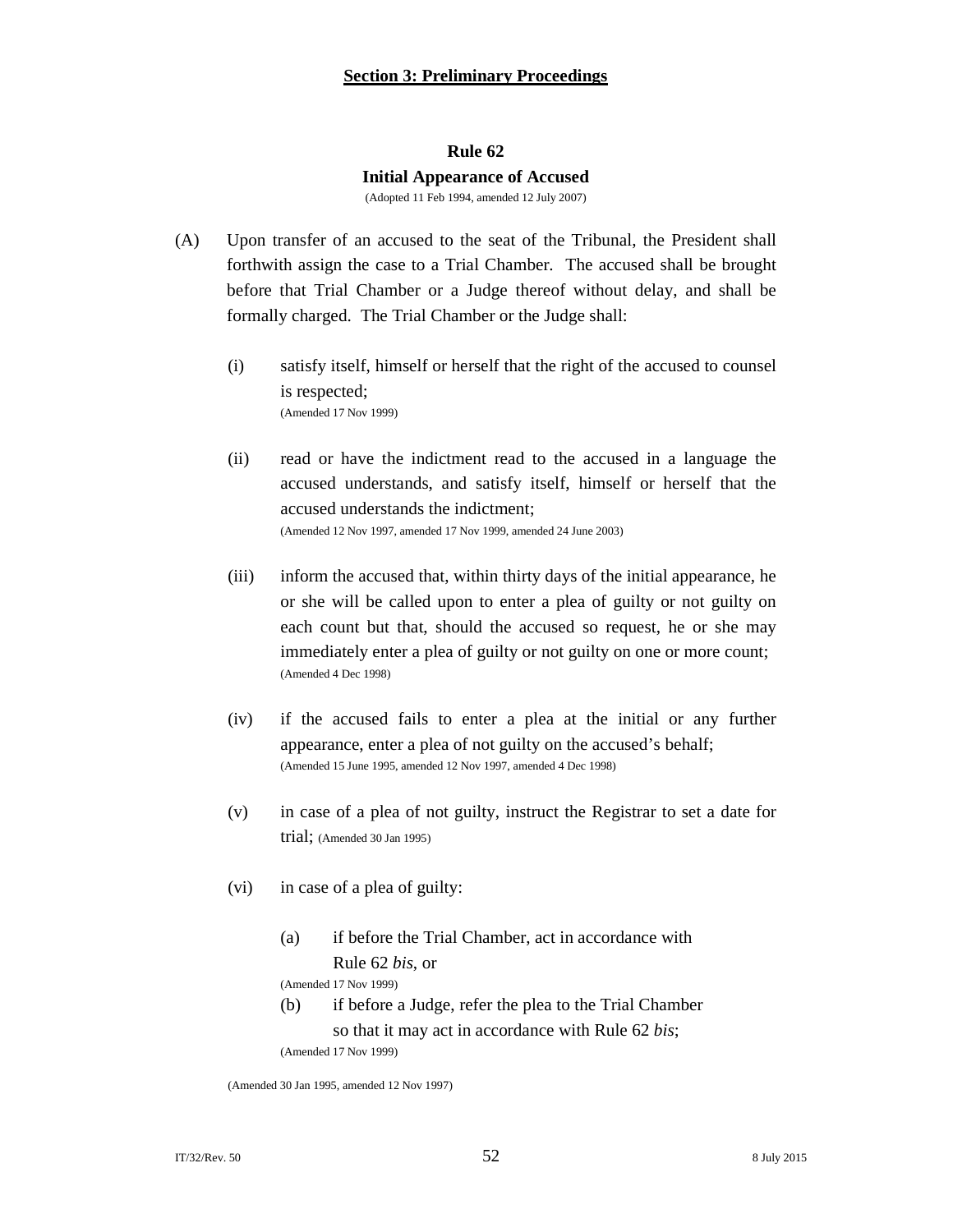### (vii) instruct the Registrar to set such other dates as appropriate. (Amended 30 Jan 1995)

(Amended 12 Nov 1997, amended 17 Nov 1999, amended 12 Apr 2001, amended 17 July 2003)

- (B) Where the interests of justice so require, the Registrar may assign a duty counsel as within Rule 45 (C) to represent the accused at the initial appearance. Such assignments shall be treated in accordance with the relevant provisions of the Directive referred to in Rule 45 (A). (Amended 28 July 2004)
- (C) Within 30 days of the initial appearance, if the accused has not retained permanent counsel or has not yet elected in writing to conduct his or her own defence in accordance with Rule 45 (F), permanent counsel shall be assigned by the Registrar. Should the Registrar be unable to appoint permanent counsel within the time-limit, he will seek an extension from the Trial Chamber. (Amended 12 July 2007)

# **Rule 62** *bis* **Guilty Pleas**

(Adopted 12 Nov 1997)

 If an accused pleads guilty in accordance with Rule 62 (vi), or requests to change his or her plea to guilty and the Trial Chamber is satisfied that:

- (i) the guilty plea has been made voluntarily;
- (ii) the guilty plea is informed; (Amended 17 Nov 1999)
- (iii) the guilty plea is not equivocal; and
- (iv) there is a sufficient factual basis for the crime and the accused's participation in it, either on the basis of independent indicia or on lack of any material disagreement between the parties about the facts of the case,

the Trial Chamber may enter a finding of guilt and instruct the Registrar to set a date for the sentencing hearing. (Amended 10 July 1998, amended 4 Dec 1998)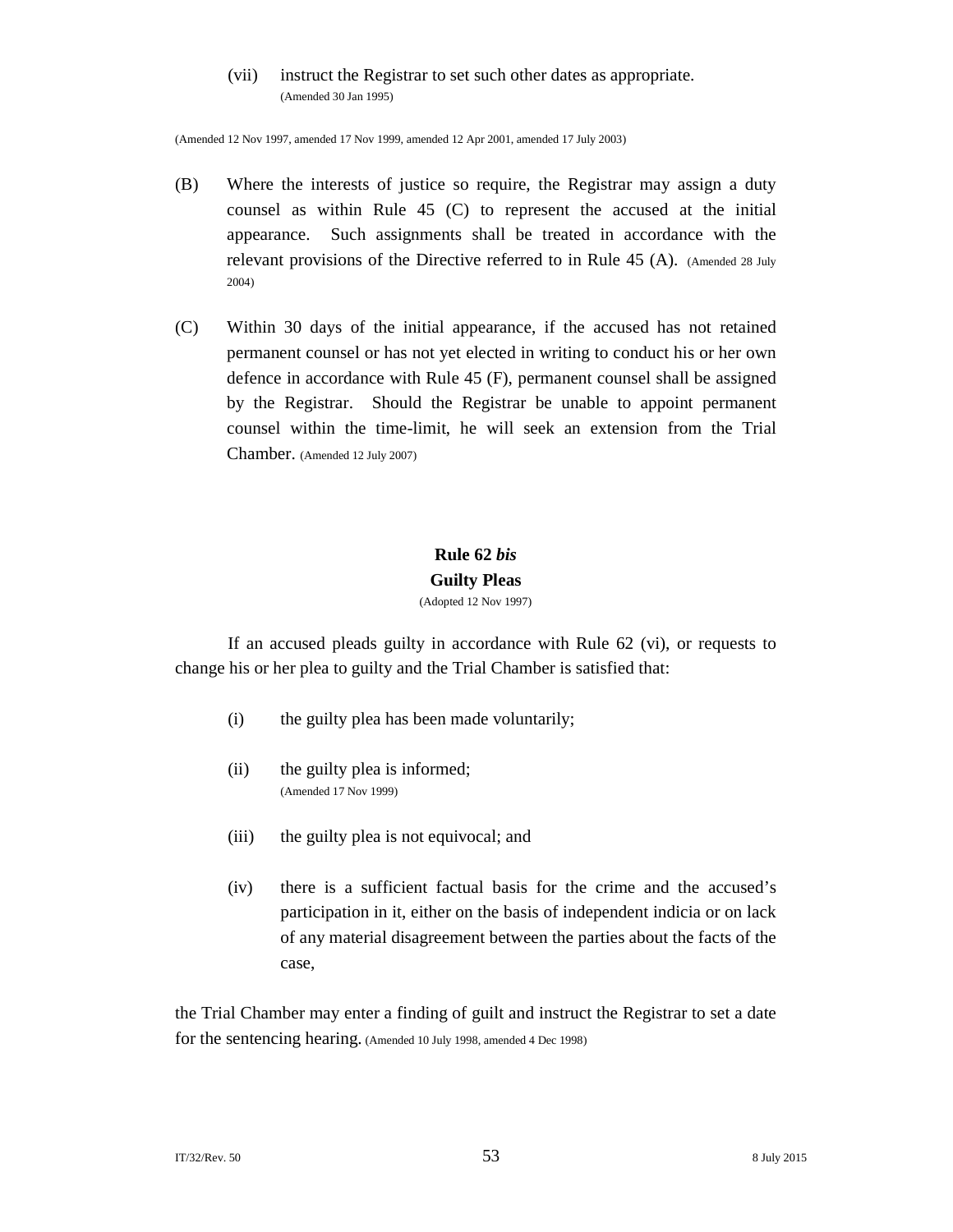# **Rule 62** *ter*  **Plea Agreement Procedure**

(Adopted 13 Dec 2001)

- (A) The Prosecutor and the defence may agree that, upon the accused entering a plea of guilty to the indictment or to one or more counts of the indictment, the Prosecutor shall do one or more of the following before the Trial Chamber:
	- (i) apply to amend the indictment accordingly;
	- (ii) submit that a specific sentence or sentencing range is appropriate;
	- (iii) not oppose a request by the accused for a particular sentence or sentencing range.
- (B) The Trial Chamber shall not be bound by any agreement specified in paragraph (A).
- (C) If a plea agreement has been reached by the parties, the Trial Chamber shall require the disclosure of the agreement in open session or, on a showing of good cause, in closed session, at the time the accused pleads guilty in accordance with Rule 62 (vi), or requests to change his or her plea to guilty.

## **Rule 63 Questioning of Accused**  (Adopted 11 Feb 1994, amended 3 Dec 1996)

- (A) Questioning by the Prosecutor of an accused, including after the initial appearance, shall not proceed without the presence of counsel unless the accused has voluntarily and expressly agreed to proceed without counsel present. If the accused subsequently expresses a desire to have counsel, questioning shall thereupon cease, and shall only resume when the accused's counsel is present.
- (B) The questioning, including any waiver of the right to counsel, shall be audiorecorded or video-recorded in accordance with the procedure provided for in Rule 43. The Prosecutor shall at the beginning of the questioning caution the accused in accordance with Rule 42 (A)(iii).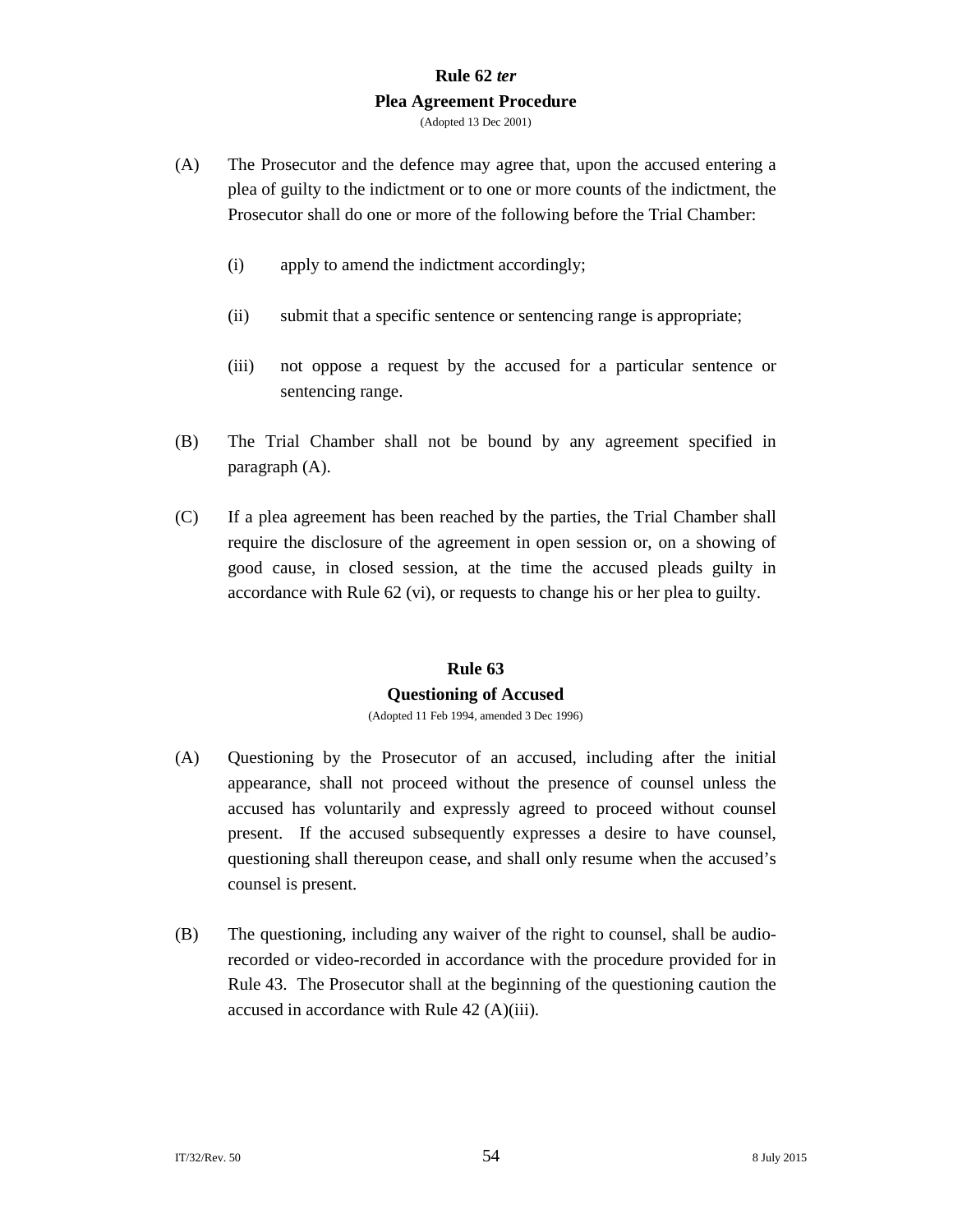#### **Detention on Remand**

(Adopted 11 Feb 1994, amended 25 July 1997, amended 12 Nov 1997)

 Upon being transferred to the seat of the Tribunal, the accused shall be detained in facilities provided by the host country, or by another country. In exceptional circumstances, the accused may be held in facilities outside of the host country. The President may, on the application of a party, request modification of the conditions of detention of an accused.

### **Rule 65 Provisional Release**

(Adopted 11 Feb 1994)

- (A) Once detained, an accused may not be released except upon an order of a Chamber. (Amended 14 July 2000)
- (B) Release may be ordered at any stage of the trial proceedings prior to the rendering of the final judgement by a Trial Chamber only after giving the host country and the State to which the accused seeks to be released the opportunity to be heard and only if it is satisfied that the accused will appear for trial and, if released, will not pose a danger to any victim, witness or other person. The existence of sufficiently compelling humanitarian grounds may be considered in granting such release. (Amended 30 Jan 1995, amended 17 Nov 1999, amended 13 Dec 2001, amended 20 Oct 2011)
- (C) The Trial Chamber may impose such conditions upon the release of the accused as it may determine appropriate, including the execution of a bail bond and the observance of such conditions as are necessary to ensure the presence of the accused for trial and the protection of others. (Amended 12 Nov 1997)
- (D) Any decision rendered under this Rule by a Trial Chamber shall be subject to appeal. Subject to paragraph (F) below, an appeal shall be filed within seven days of filing of the impugned decision. Where such decision is rendered orally, the appeal shall be filed within seven days of the oral decision, unless
	- (i) the party challenging the decision was not present or represented when the decision was pronounced, in which case the time-limit shall run from the date on which the challenging party is notified of the oral decision; or (Amended 10 July 1998)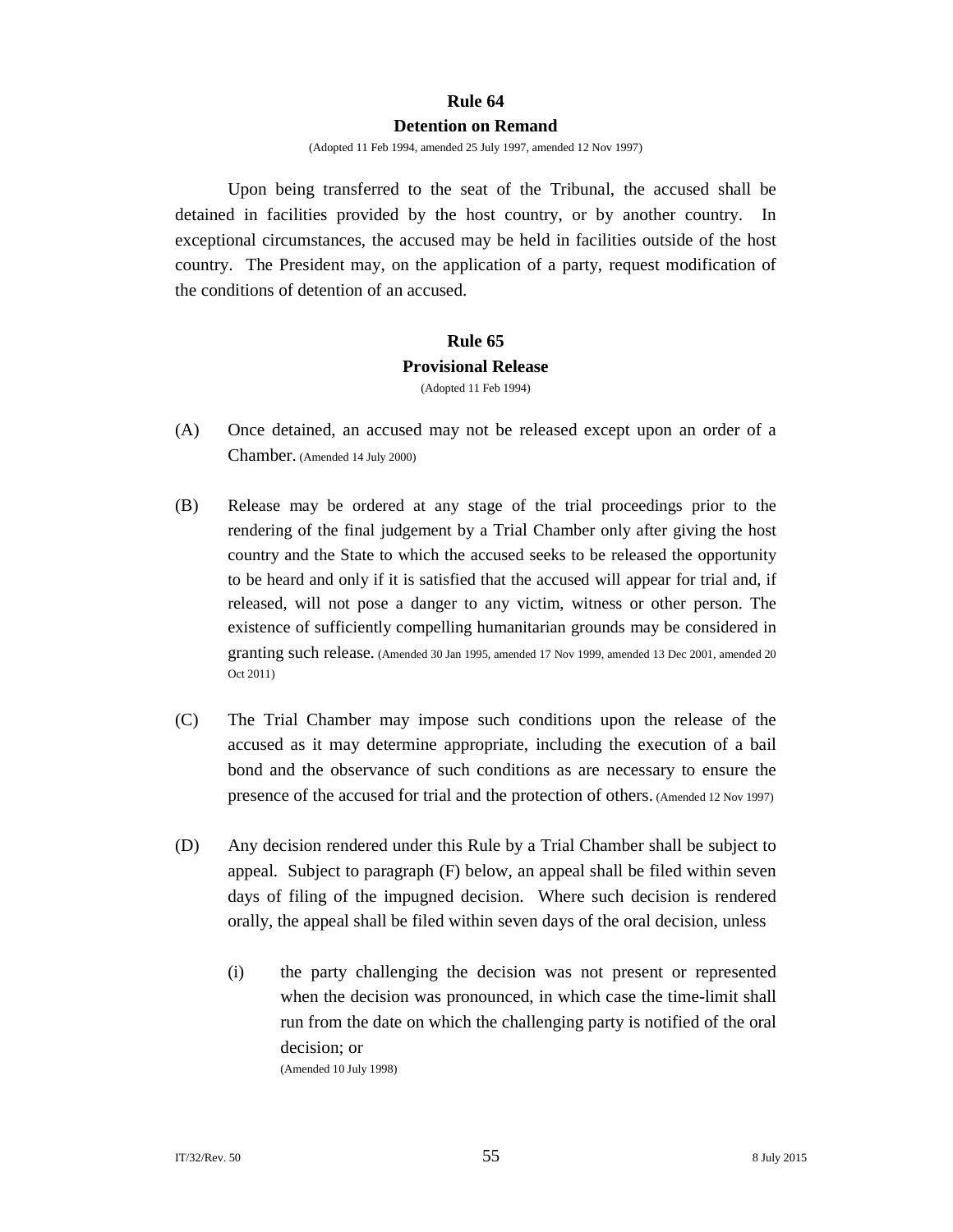(ii) the Trial Chamber has indicated that a written decision will follow, in which case, the time-limit shall run from filing of the written decision. (Amended 10 July 1998)

(Amended 25 July 1997, amended 12 Nov 1997, amended 10 July 1998, amended 17 Nov 1999, amended 14 July 2000, amended 1 Dec 2000, amended 13 Dec 2000, amended 21 July 2005)

- (E) The Prosecutor may apply for a stay of a decision by the Trial Chamber to release an accused on the basis that the Prosecutor intends to appeal the decision, and shall make such an application at the time of filing his or her response to the initial application for provisional release by the accused. (Amended 17 Nov 1999)
- (F) Where the Trial Chamber grants a stay of its decision to release an accused, the Prosecutor shall file his or her appeal not later than one day from the rendering of that decision. (Amended 17 Nov 1999)
- (G) Where the Trial Chamber orders a stay of its decision to release the accused pending an appeal by the Prosecutor, the accused shall not be released until either:
	- (i) the time-limit for the filing of an appeal by the Prosecutor has expired, and no such appeal is filed; (Amended 21 July 2005)
	- (ii) the Appeals Chamber dismisses the appeal; or
	- (iii) the Appeals Chamber otherwise orders. (Amended 21 July 2005)

(Amended 17 Nov 1999, amended 21 July 2005)

- (H) If necessary, the Trial Chamber may issue a warrant of arrest to secure the presence of an accused who has been released or is for any other reason at liberty. The provisions of Section 2 of Part Five shall apply *mutatis mutandis*. (Amended 25 July 1997)
- (I) Without prejudice to the provisions of Rule 107, the Appeals Chamber may grant provisional release to convicted persons pending an appeal or for a fixed period if it is satisfied that:
	- (i) the appellant, if released, will either appear at the hearing of the appeal or will surrender into detention at the conclusion of the fixed period, as the case may be;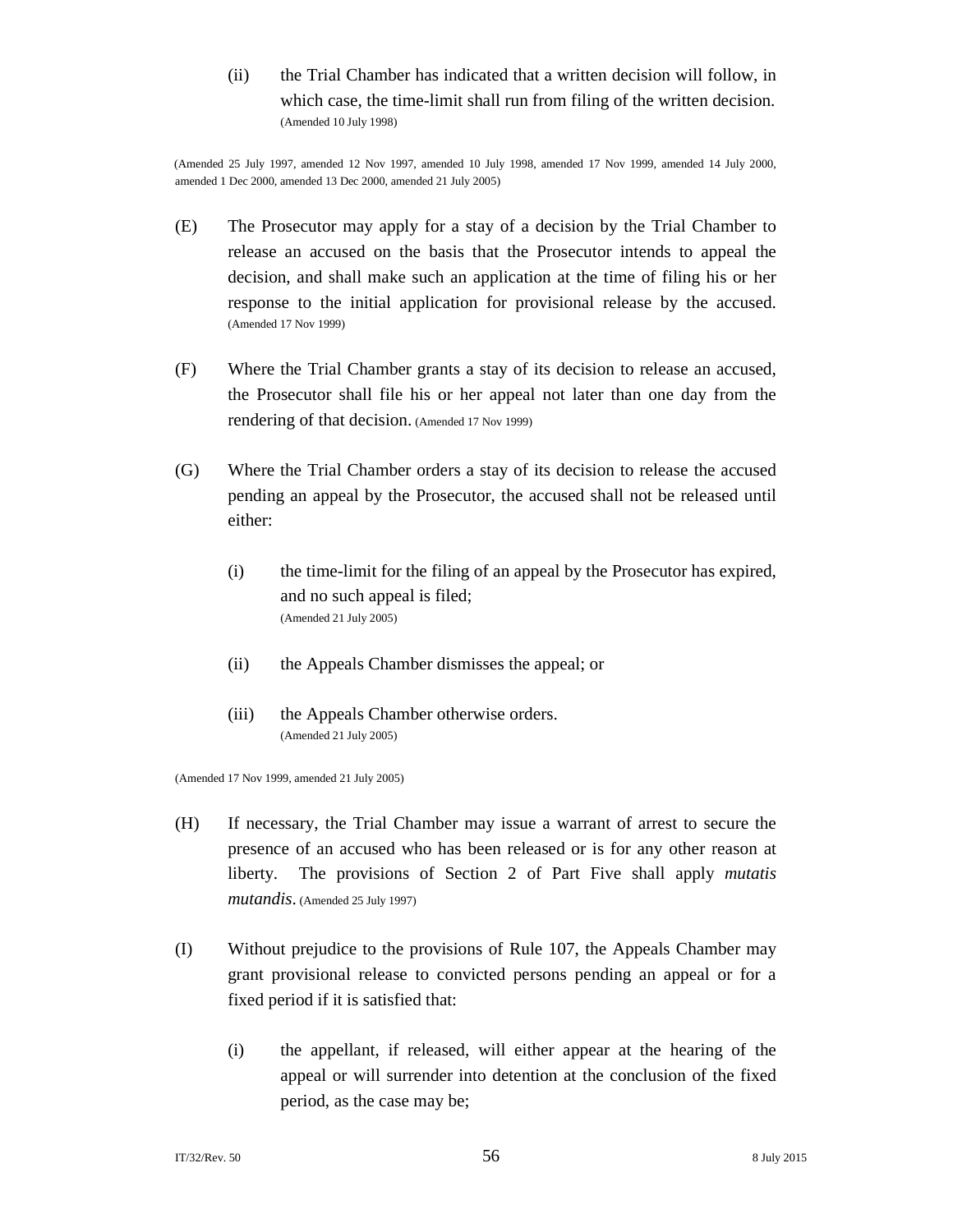- (ii) the appellant, if released, will not pose a danger to any victim, witness or other person, and
- (iii) special circumstances exist warranting such release.

The provisions of paragraphs (C) and (H) shall apply *mutatis mutandis*.

(Amended 14 July 2000, amended 1 Dec 2000, amended 13 Dec 2000)

# **Rule 65** *bis* **Status Conferences**

(Adopted 25 July 1997)

- (A) A Trial Chamber or a Trial Chamber Judge shall convene a status conference within one hundred and twenty days of the initial appearance of the accused and thereafter within one hundred and twenty days after the last status conference:
	- (i) to organize exchanges between the parties so as to ensure expeditious preparation for trial;
	- (ii) to review the status of his or her case and to allow the accused the opportunity to raise issues in relation thereto, including the mental and physical condition of the accused.

(Amended 4 Dec 1998, amended 17 Nov 1999, amended 12 Apr 2001, amended 17 July 2003)

- (B) The Appeals Chamber or an Appeals Chamber Judge shall convene a status conference, within one hundred and twenty days of the filing of a notice of appeal and thereafter within one hundred and twenty days after the last status conference, to allow any person in custody pending appeal the opportunity to raise issues in relation thereto, including the mental and physical condition of that person. (Amended 17 Nov 1999)
- (C) With the written consent of the accused, given after receiving advice from his counsel, a status conference under this Rule may be conducted
	- (i) in his presence, but with his counsel participating either via teleconference or video-conference; or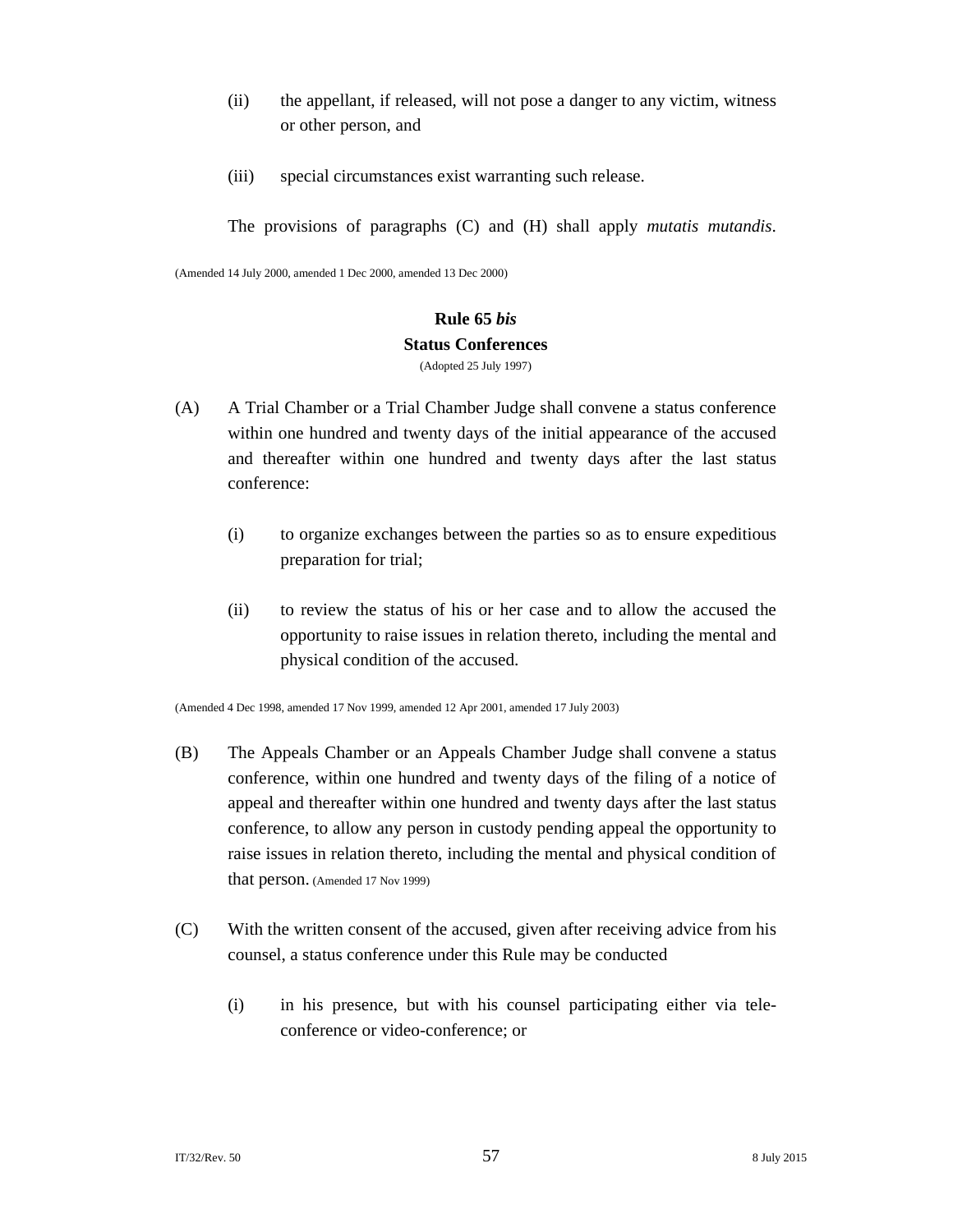(ii) in Chambers in his absence, but with his participation via teleconference if he so wishes and/or participation of his counsel via teleconference or video-conference.

(Amended 12 Dec 2002)

## **Rule 65** *ter*  **Pre-Trial Judge**

(Adopted 10 July 1998, amended 17 Nov 1999)

- (A) The Presiding Judge of the Trial Chamber shall, no later than seven days after the initial appearance of the accused, designate from among its members a Judge responsible for the pre-trial proceedings (hereinafter "pre-trial Judge"). (Amended 17 Nov 1999, amended 12 Apr 2001, amended 17 July 2003)
- (B) The pre-trial Judge shall, under the authority and supervision of the Trial Chamber seised of the case, coordinate communication between the parties during the pre-trial phase. The pre-trial Judge shall ensure that the proceedings are not unduly delayed and shall take any measure necessary to prepare the case for a fair and expeditious trial.
- (C) The pre-trial Judge shall be entrusted with all of the pre-trial functions set forth in Rule 66, Rule 67, Rule 73 *bis* and Rule 73 *ter*, and with all or part of the functions set forth in Rule 73. (Amended 17 Nov 1999, amended 12 Apr 2001, amended 12 Dec 2003)
- (D) (i) The pre-trial Judge may be assisted in the performance of his or her duties by one of the Senior Legal Officers assigned to Chambers.
	- (ii) The pre-trial Judge shall establish a work plan indicating, in general terms, the obligations that the parties are required to meet pursuant to this Rule and the dates by which these obligations must be fulfilled.
	- (iii) Acting under the supervision of the pre-trial Judge, the Senior Legal Officer shall oversee the implementation of the work plan and shall keep the pre-trial Judge informed of the progress of the discussions between and with the parties and, in particular, of any potential difficulty. He or she shall present the pre-trial Judge with reports as appropriate and shall communicate to the parties, without delay, any observations and decisions made by the pre-trial Judge.
	- (iv) The pre-trial Judge shall order the parties to meet to discuss issues related to the preparation of the case, in particular, so that the Prosecutor can meet his or her obligations pursuant to paragraphs (E)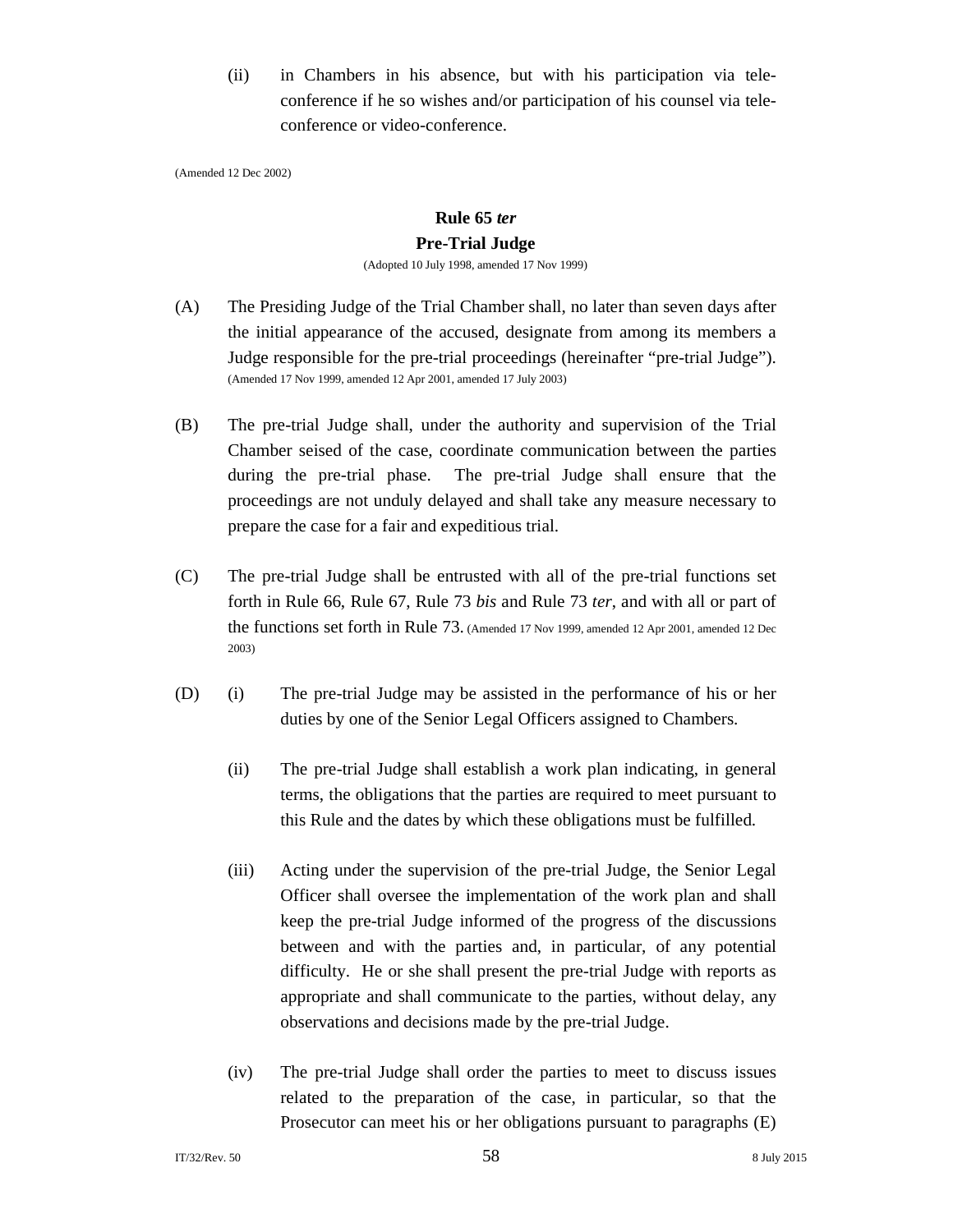(i) to (iii) of this Rule and for the defence to meet its obligations pursuant to paragraph (G) of this Rule and of Rule 73 *ter*.

- (v) Such meetings are held *inter partes* or, at his or her request, with the Senior Legal Officer and one or more of the parties. The Senior Legal Officer ensures that the obligations set out in paragraphs (E) (i) to (iii) of this Rule and, at the appropriate time, that the obligations in paragraph (G) and Rule 73 *ter*, are satisfied in accordance with the work plan set by the pre-trial Judge.
- (vi) The presence of the accused is not necessary for meetings convened by the Senior Legal Officer.
- (vii) The Senior Legal Officer may be assisted by a representative of the Registry in the performance of his or her duties pursuant to this Rule and may require a transcript to be made.

(Amended 12 Apr 2001)

- (E) Once any existing preliminary motions filed within the time-limit provided by Rule 72 are disposed of, the pre-trial Judge shall order the Prosecutor, upon the report of the Senior Legal Officer, and within a time-limit set by the pre-trial Judge and not less than six weeks before the Pre-Trial Conference required by Rule 73 *bis*, to file the following:
	- (i) the final version of the Prosecutor's pre-trial brief including, for each count, a summary of the evidence which the Prosecutor intends to bring regarding the commission of the alleged crime and the form of responsibility incurred by the accused; this brief shall include any admissions by the parties and a statement of matters which are not in dispute; as well as a statement of contested matters of fact and law; (Amended 12 Apr 2001)
	- (ii) the list of witnesses the Prosecutor intends to call with :
		- (a) the name or pseudonym of each witness;
		- (b) a summary of the facts on which each witness will testify;
		- (c) the points in the indictment as to which each witness will testify, including specific references to counts and relevant paragraphs in the indictment;

(Amended 12 Apr 2001)

(d) the total number of witnesses and the number of witnesses who will testify against each accused and on each count;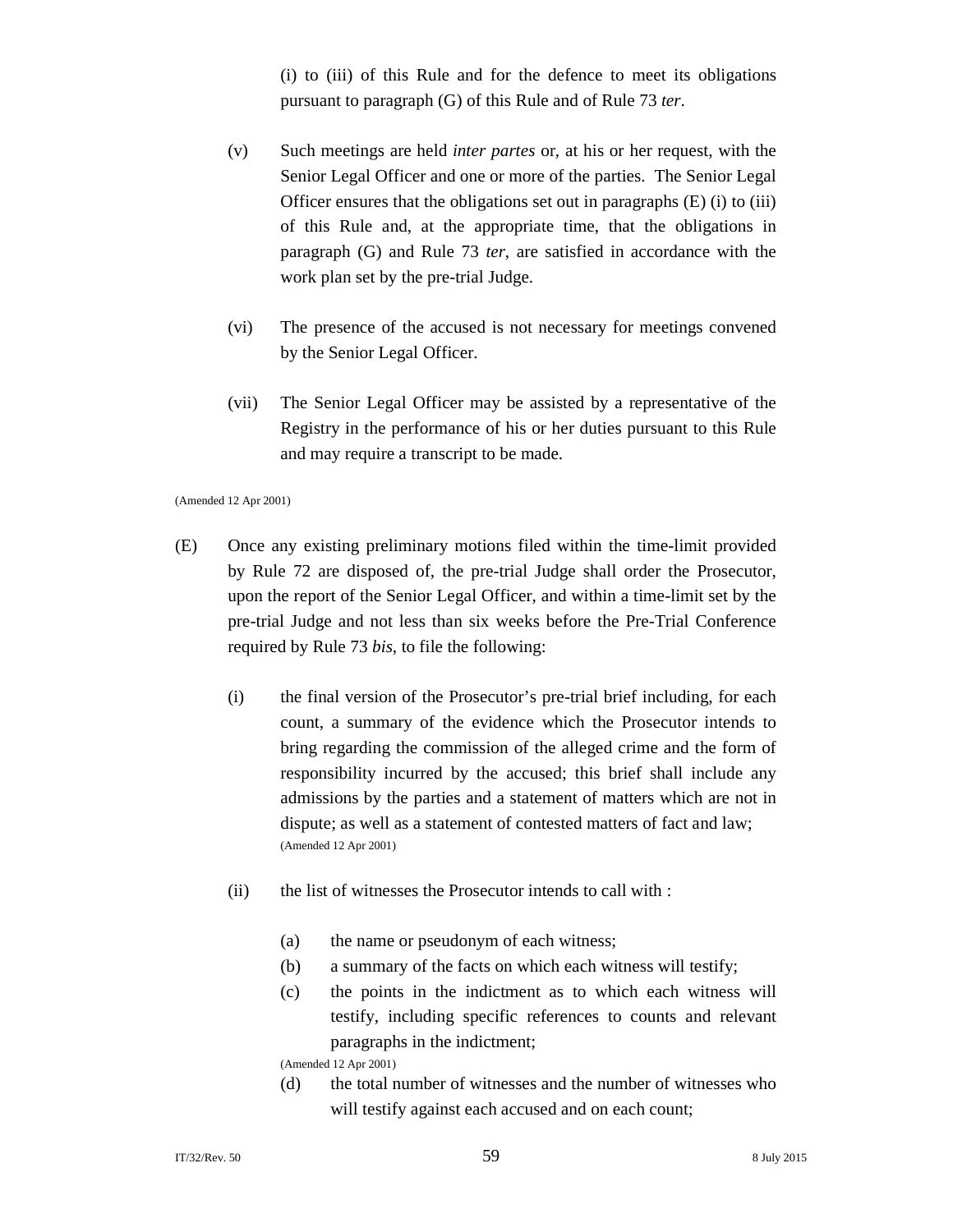(Amended 12 Apr 2001)

(e) an indication of whether the witness will testify in person or pursuant to Rule 92 *bis* or Rule 92 *quater* by way of written statement or use of a transcript of testimony from other proceedings before the Tribunal; and

(Amended 12 Apr 2001, amended 13 Sept 2006)

- (f) the estimated length of time required for each witness and the total time estimated for presentation of the Prosecutor's case. (Amended 12 Apr 2001)
- (iii) the list of exhibits the Prosecutor intends to offer stating where possible whether the defence has any objection as to authenticity. The Prosecutor shall serve on the defence copies of the exhibits so listed. (Amended 12 Apr 2001, amended 13 Dec 2001)

(Amended 17 Nov 1999, amended 12 Apr 2001, amended 12 July 2001)

- (F) After the submission by the Prosecutor of the items mentioned in paragraph (E), the pre-trial Judge shall order the defence, within a time-limit set by the pre-trial Judge, and not later than three weeks before the Pre-Trial Conference, to file a pre-trial brief addressing the factual and legal issues, and including a written statement setting out:
	- (i) in general terms, the nature of the accused's defence;
	- (ii) the matters with which the accused takes issue in the Prosecutor's pre-trial brief; and
	- (iii) in the case of each such matter, the reason why the accused takes issue with it.

(Amended 17 Nov 1999, amended 12 Apr 2001)

- (G) After the close of the Prosecutor's case and before the commencement of the defence case, the pre-trial Judge shall order the defence to file the following:
	- (i) a list of witnesses the defence intends to call with:
		- (a) the name or pseudonym of each witness;
		- (b) a summary of the facts on which each witness will testify;
		- (c) the points in the indictment as to which each witness will testify;

(Amended 12 Apr 2001)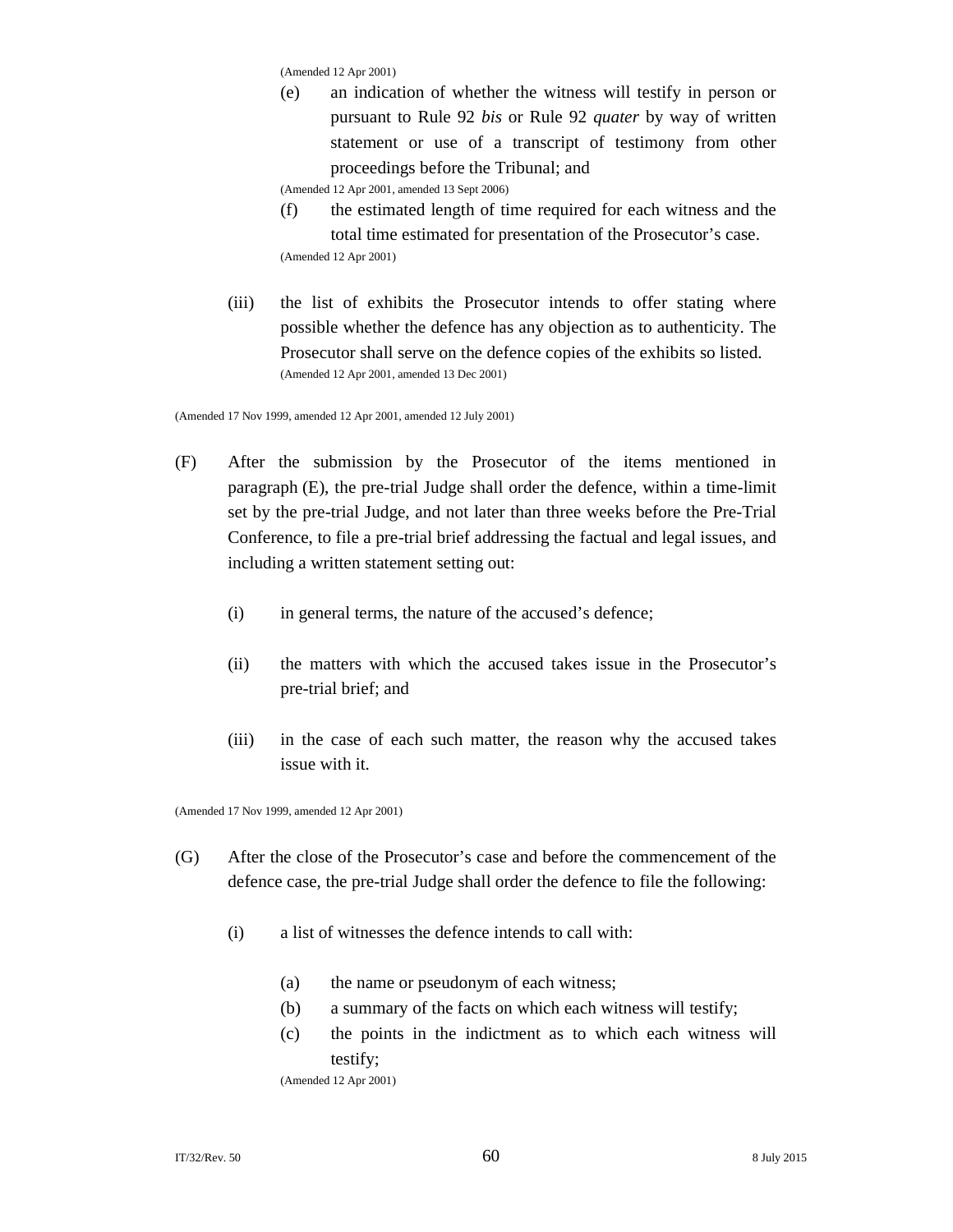- (d) the total number of witnesses and the number of witnesses who will testify for each accused and on each count;
- (Amended 12 Apr 2001)
- (e) an indication of whether the witness will testify in person or pursuant to Rule 92 *bis* or Rule 92 *quater* by way of written statement or use of a transcript of testimony from other proceedings before the Tribunal; and

(Amended 12 Apr 2001, amended 13 Sept 2006)

- (f) the estimated length of time required for each witness and the total time estimated for presentation of the defence case; and (Amended 12 Apr 2001)
- (ii) a list of exhibits the defence intends to offer in its case, stating where possible whether the Prosecutor has any objection as to authenticity. The defence shall serve on the Prosecutor copies of the exhibits so listed. (Amended 13 Dec 2001)

(Amended 17 Nov 1999)

- (H) The pre-trial Judge shall record the points of agreement and disagreement on matters of law and fact. In this connection, he or she may order the parties to file written submissions with either the pre-trial Judge or the Trial Chamber. (Amended 17 Nov 1999)
- (I) In order to perform his or her functions, the pre-trial Judge may *proprio motu*, where appropriate, hear the parties without the accused being present. The pre-trial Judge may hear the parties in his or her private room, in which case minutes of the meeting shall be taken by a representative of the Registry. (Amended 17 Nov 1999, amended 12 Apr 2001)
- (J) The pre-trial Judge shall keep the Trial Chamber regularly informed, particularly where issues are in dispute and may refer such disputes to the Trial Chamber.
- (K) The pre-trial Judge may set a time for the making of pre-trial motions and, if required, any hearing thereon. A motion made before trial shall be determined before trial unless the Judge, for good cause, orders that it be deferred for determination at trial. Failure by a party to raise objections or to make requests which can be made prior to trial at the time set by the Judge shall constitute waiver thereof, but the Judge for cause may grant relief from the waiver. (Amended 12 Apr 2001)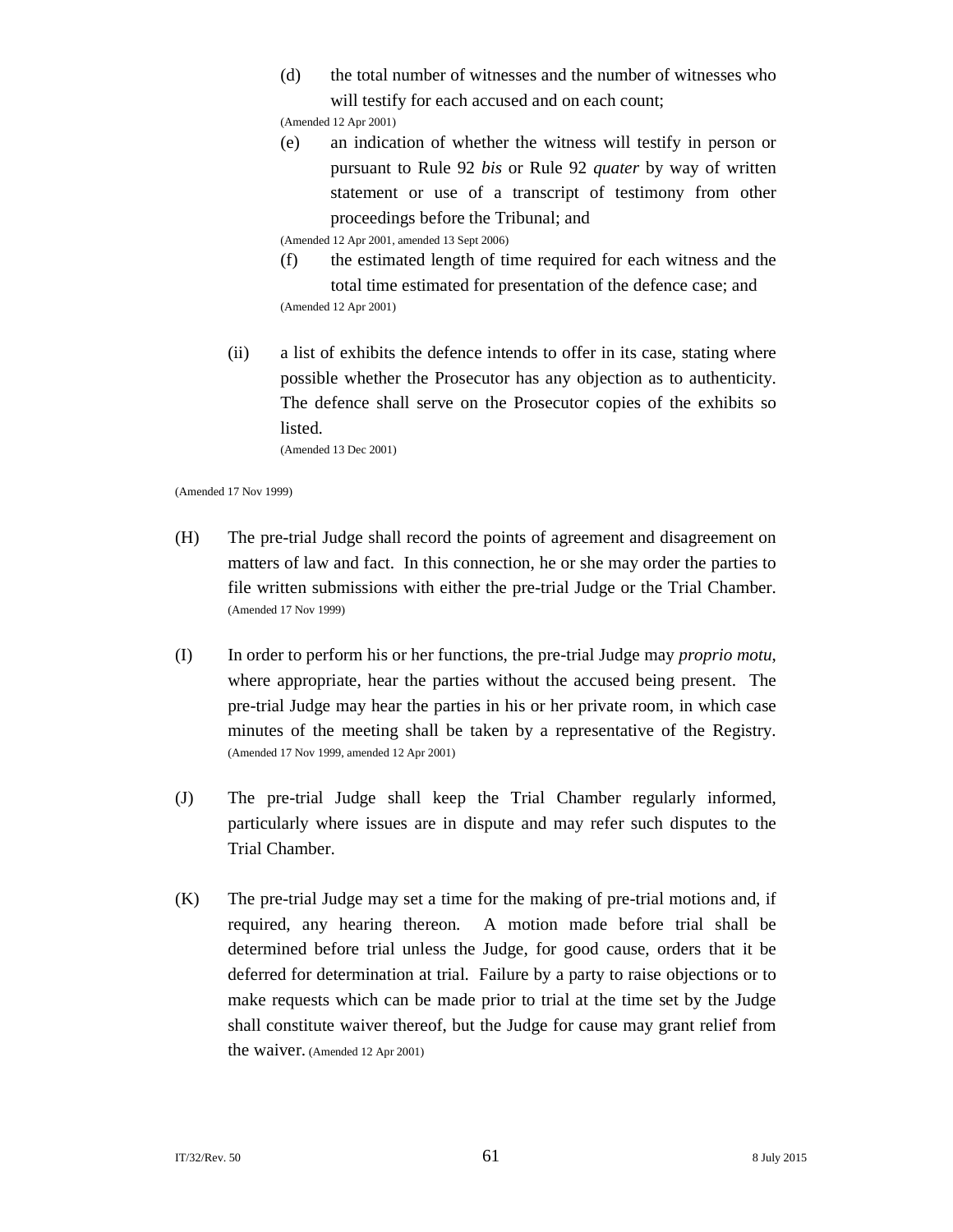- (L) (i) After the filings by the Prosecutor pursuant to paragraph (E), the pretrial Judge shall submit to the Trial Chamber a complete file consisting of all the filings of the parties, transcripts of status conferences and minutes of meetings held in the performance of his or her functions pursuant to this Rule.
	- (ii) The pre-trial Judge shall submit a second file to the Trial Chamber after the defence filings pursuant to paragraph (G). (Amended 17 Nov 1999, amended 12 Apr 2001)
- (M) The Trial Chamber may *proprio motu* exercise any of the functions of the pre-trial Judge. (Amended 17 Nov 1999)
- (N) Upon a report of the pre-trial Judge, the Trial Chamber shall decide, should the case arise, on sanctions to be imposed on a party which fails to perform its obligations pursuant to the present Rule. Such sanctions may include the exclusion of testimonial or documentary evidence. (Amended 12 Apr 2001)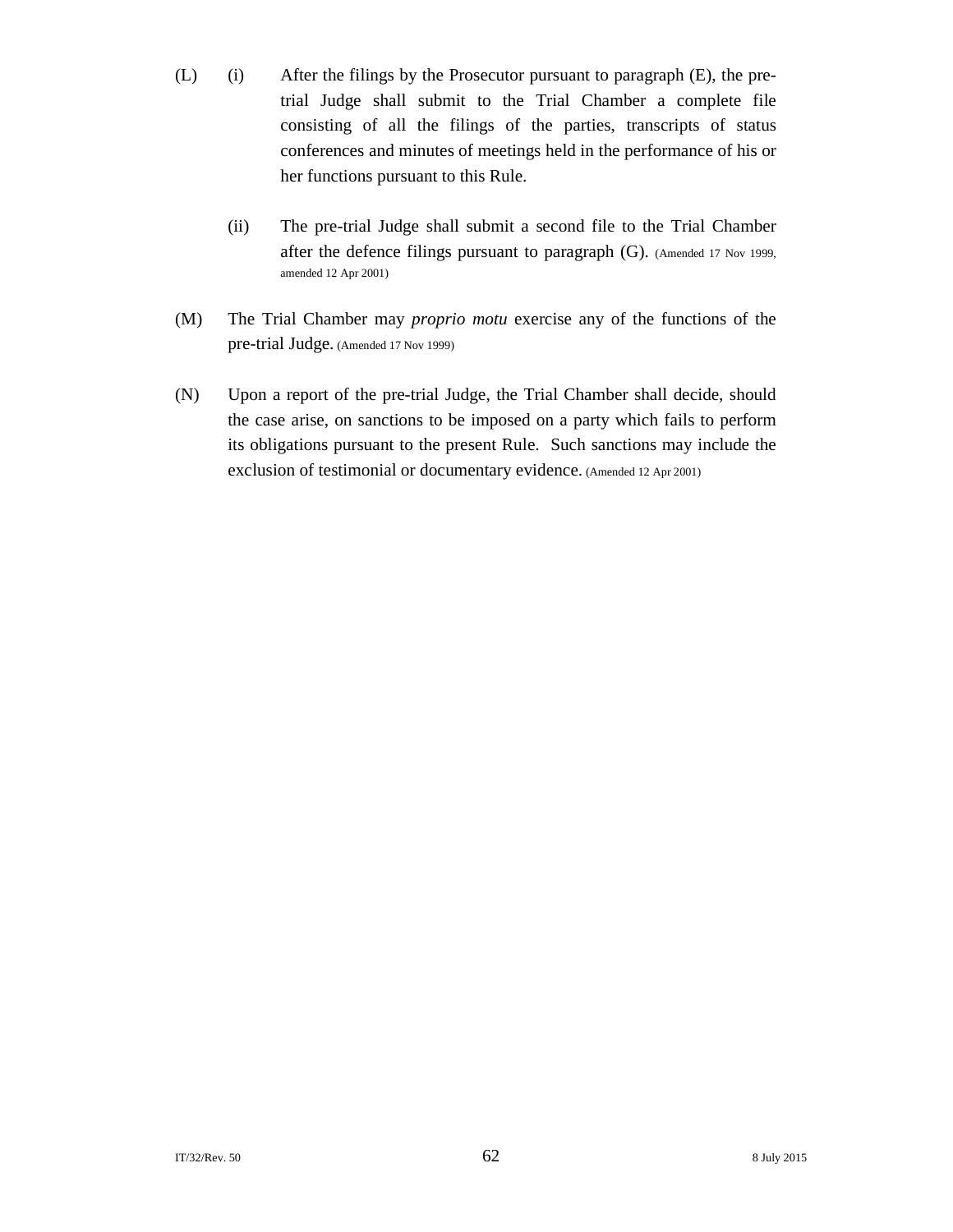## **Rule 66 Disclosure by the Prosecutor**  (Adopted 11 Feb 1994)

- (A) Subject to the provisions of Rules 53 and 69, the Prosecutor shall make available to the defence in a language which the accused understands
	- (i) within thirty days of the initial appearance of the accused, copies of the supporting material which accompanied the indictment when confirmation was sought as well as all prior statements obtained by the Prosecutor from the accused; and (Amended 12 Nov 1997)
	- (ii) within the time-limit prescribed by the Trial Chamber or by the pretrial Judge appointed pursuant to Rule 65 *ter*, copies of the statements of all witnesses whom the Prosecutor intends to call to testify at trial, and copies of all transcripts and written statements taken in accordance with Rule 92 *bis*, Rule 92 *ter*, and Rule 92 *quater*; copies of the statements of additional prosecution witnesses shall be made available to the defence when a decision is made to call those witnesses.

(Amended 12 Nov 1997, amended 10 July 1998, amended 17 Nov 1999, amended 1 Dec 2000, amended 13 Dec 2000, amended 13 Sept 2006)

(Amended 30 Jan 1995, amended 3 Dec 1996, amended 12 Nov 1997, amended 10 July 1998)

- (B) The Prosecutor shall, on request, permit the defence to inspect any books, documents, photographs and tangible objects in the Prosecutor's custody or control, which are material to the preparation of the defence, or are intended for use by the Prosecutor as evidence at trial or were obtained from or belonged to the accused. (Amended 30 Jan 1995, amended 12 Nov 1997, amended 17 Nov 1999)
- (C) Where information is in the possession of the Prosecutor, the disclosure of which may prejudice further or ongoing investigations, or for any other reasons may be contrary to the public interest or affect the security interests of any State, the Prosecutor may apply to the Trial Chamber sitting in camera to be relieved from an obligation under the Rules to disclose that information. When making such application the Prosecutor shall provide the Trial Chamber (but only the Trial Chamber) with the information that is sought to be kept confidential. (Amended 30 Jan 1995, amended 10 July 1998, amended 17 Nov 1999)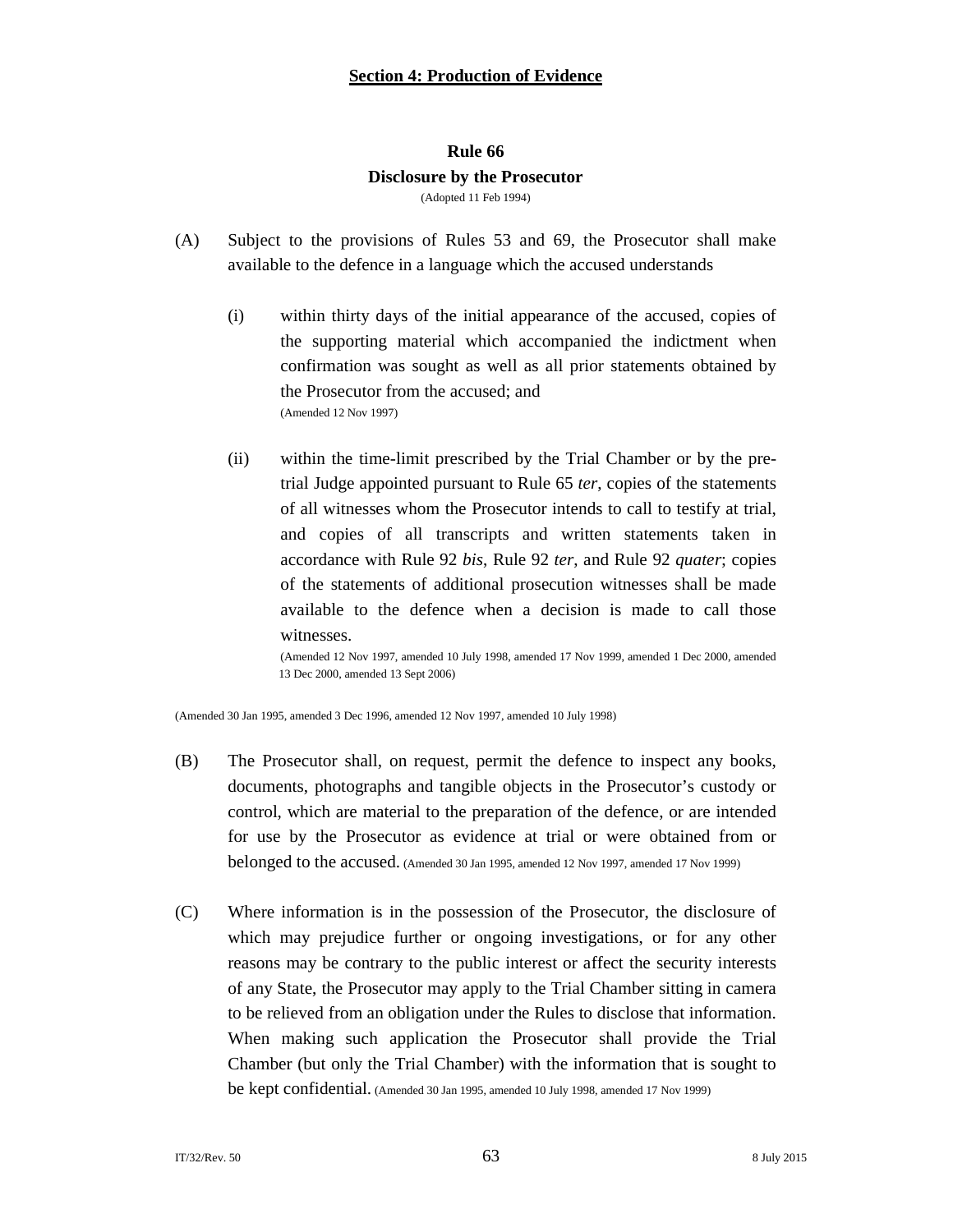#### **Additional Disclosure**

(Adopted 11 Feb 1994, amended 12 Dec 2003, amended 28 Feb 2008)

- (A) Within the time-limit prescribed by the Trial Chamber, at a time not prior to a ruling under Rule 98 *bis*, but not less than one week prior to the commencement of the Defence case, the Defence shall:
	- (i) permit the Prosecutor to inspect and copy any books, documents, photographs, and tangible objects in the Defence's custody or control, which are intended for use by the Defence as evidence at trial; and
	- (ii) provide to the Prosecutor copies of statements, if any, of all witnesses whom the Defence intends to call to testify at trial, and copies of all written statements taken in accordance with Rule 92 *bis*, Rule 92 *ter*, or Rule 92 *quater*, which the Defence intends to present at trial. Copies of the statements, if any, of additional witnesses shall be made available to the Prosecutor prior to a decision being made to call those witnesses.

(Adopted 28 Feb 2008)

- (B) Within the time-limit prescribed by the Trial Chamber or by the pre-trial Judge appointed pursuant to Rule 65 *ter*:
	- (i) the defence shall notify the Prosecutor of its intent to offer:
		- (a) the defence of alibi; in which case the notification shall specify the place or places at which the accused claims to have been present at the time of the alleged crime and the names and addresses of witnesses and any other evidence upon which the accused intends to rely to establish the alibi;
		- (b) any special defence, including that of diminished or lack of mental responsibility; in which case the notification shall specify the names and addresses of witnesses and any other evidence upon which the accused intends to rely to establish the special defence; and
	- (ii) the Prosecutor shall notify the defence of the names of the witnesses that the Prosecutor intends to call in rebuttal of any defence plea of which the Prosecutor has received notice in accordance with paragraph (i) above.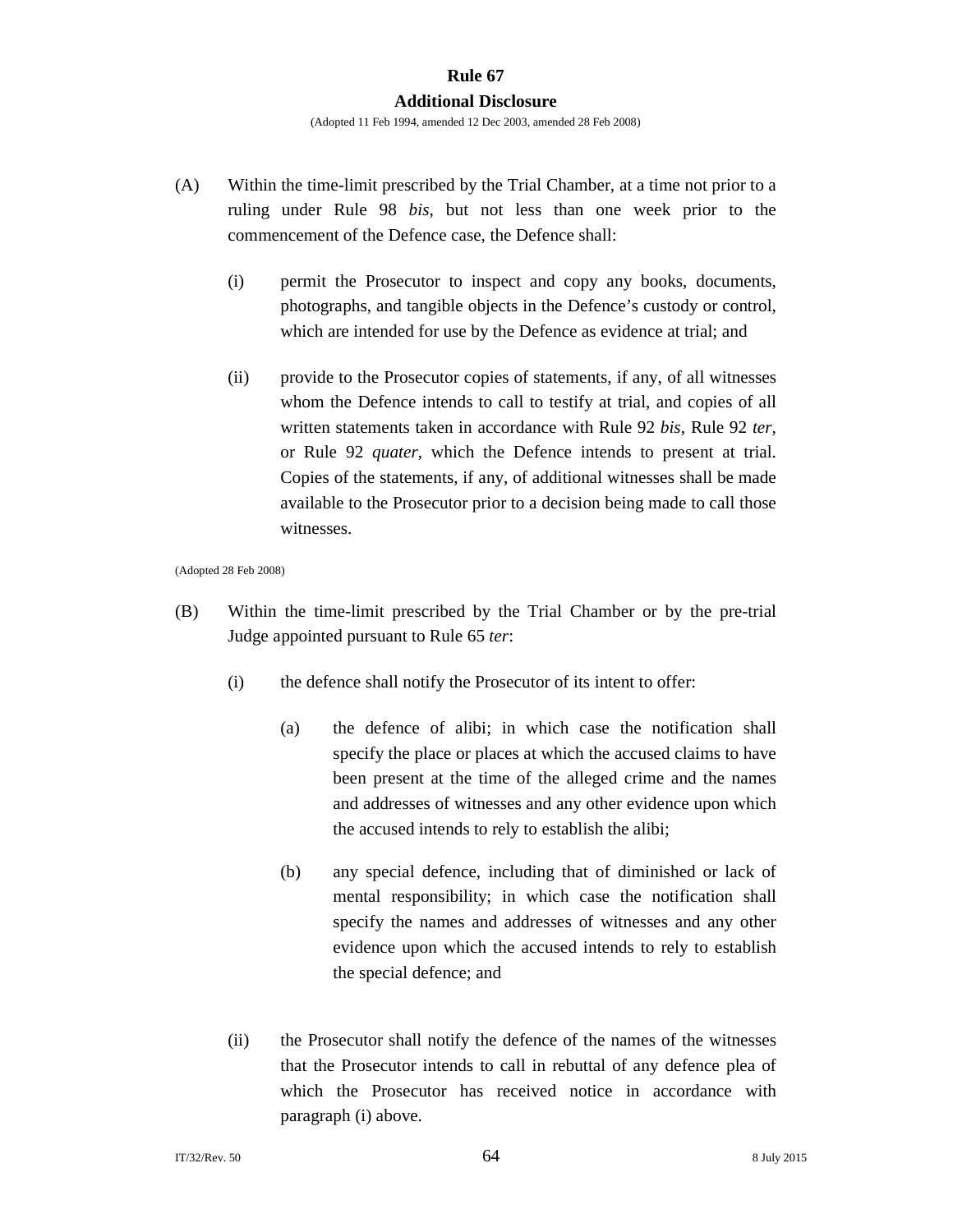- (C) Failure of the Defence to provide notice under this Rule shall not limit the right of the accused to testify on the above defences.
- (D) If either party discovers additional evidence or material which should have been disclosed earlier pursuant to the Rules, that party shall immediately disclose that evidence or material to the other party and the Trial Chamber. (Amended 13 Dec 2001)

### **Disclosure of Exculpatory and Other Relevant Material**

(Adopted 11 Feb 1994, amended 30 Jan 1995, amended 12 July 2001, amended 12 Dec 2003, amended 28 July 2004)

Subject to the provisions of Rule 70,

- (i) the Prosecutor shall, as soon as practicable, disclose to the Defence any material which in the actual knowledge of the Prosecutor may suggest the innocence or mitigate the guilt of the accused or affect the credibility of Prosecution evidence;
- (ii) without prejudice to paragraph (i), the Prosecutor shall make available to the defence, in electronic form, collections of relevant material held by the Prosecutor, together with appropriate computer software with which the defence can search such collections electronically;
- (iii) the Prosecutor shall take reasonable steps, if confidential information is provided to the Prosecutor by a person or entity under Rule 70 (B) and contains material referred to in paragraph (i) above, to obtain the consent of the provider to disclosure of that material, or the fact of its existence, to the accused;
- (iv) the Prosecutor shall apply to the Chamber sitting *in camera* to be relieved from an obligation under paragraph (i) to disclose information in the possession of the Prosecutor, if its disclosure may prejudice further or ongoing investigations, or for any other reason may be contrary to the public interest or affect the security interests of any State, and when making such application, the Prosecutor shall provide the Trial Chamber (but only the Trial Chamber) with the information that is sought to be kept confidential;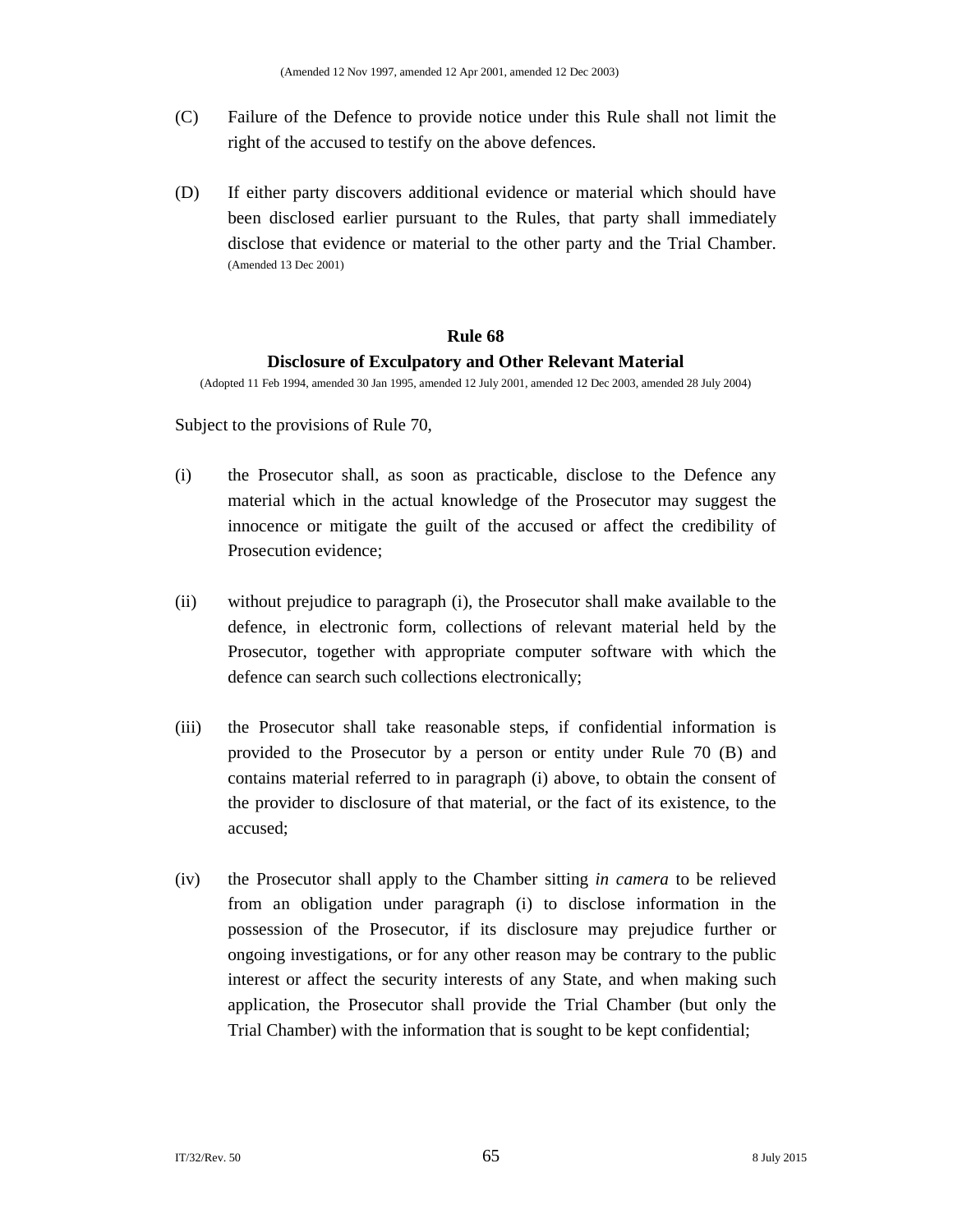(v) notwithstanding the completion of the trial and any subsequent appeal, the Prosecutor shall disclose to the other party any material referred to in paragraph (i) above.

## **Rule 68** *bis* **Failure to Comply with Disclosure Obligations**  (Adopted 13 Dec 2001)

 The pre-trial Judge or the Trial Chamber may decide *proprio motu*, or at the request of either party, on sanctions to be imposed on a party which fails to perform its disclosure obligations pursuant to the Rules.

### **Rule 69**

### **Protection of Victims and Witnesses**

(Adopted 11 Feb 1994)

- (A) In exceptional circumstances, either party may apply to a Judge or Trial Chamber to order the non-disclosure of the identity of a victim or witness who may be in danger or at risk until such person is brought under the protection of the Tribunal. (Amended 13 Dec 2001, amended 28 Aug 2012)
- (B) In the determination of protective measures for victims and witnesses, the Judge or Trial Chamber may consult the Victims and Witnesses Section. (Amended 15 June 1995, amended 2 July 1999, amended 13 Dec 2001)
- (C) Subject to Rule 75, the identity of the victim or witness shall be disclosed within such time as determined by the Trial Chamber to allow adequate time for preparation of the Prosecution or Defence. (Amended 28 Aug 2012)

# **Rule 70 Matters not Subject to Disclosure**

(Adopted 11 Feb 1994)

- (A) Notwithstanding the provisions of Rules 66 and 67, reports, memoranda, or other internal documents prepared by a party, its assistants or representatives in connection with the investigation or preparation of the case, are not subject to disclosure or notification under those Rules.
- (B) If the Prosecutor is in possession of information which has been provided to the Prosecutor on a confidential basis and which has been used solely for the purpose of generating new evidence, that initial information and its origin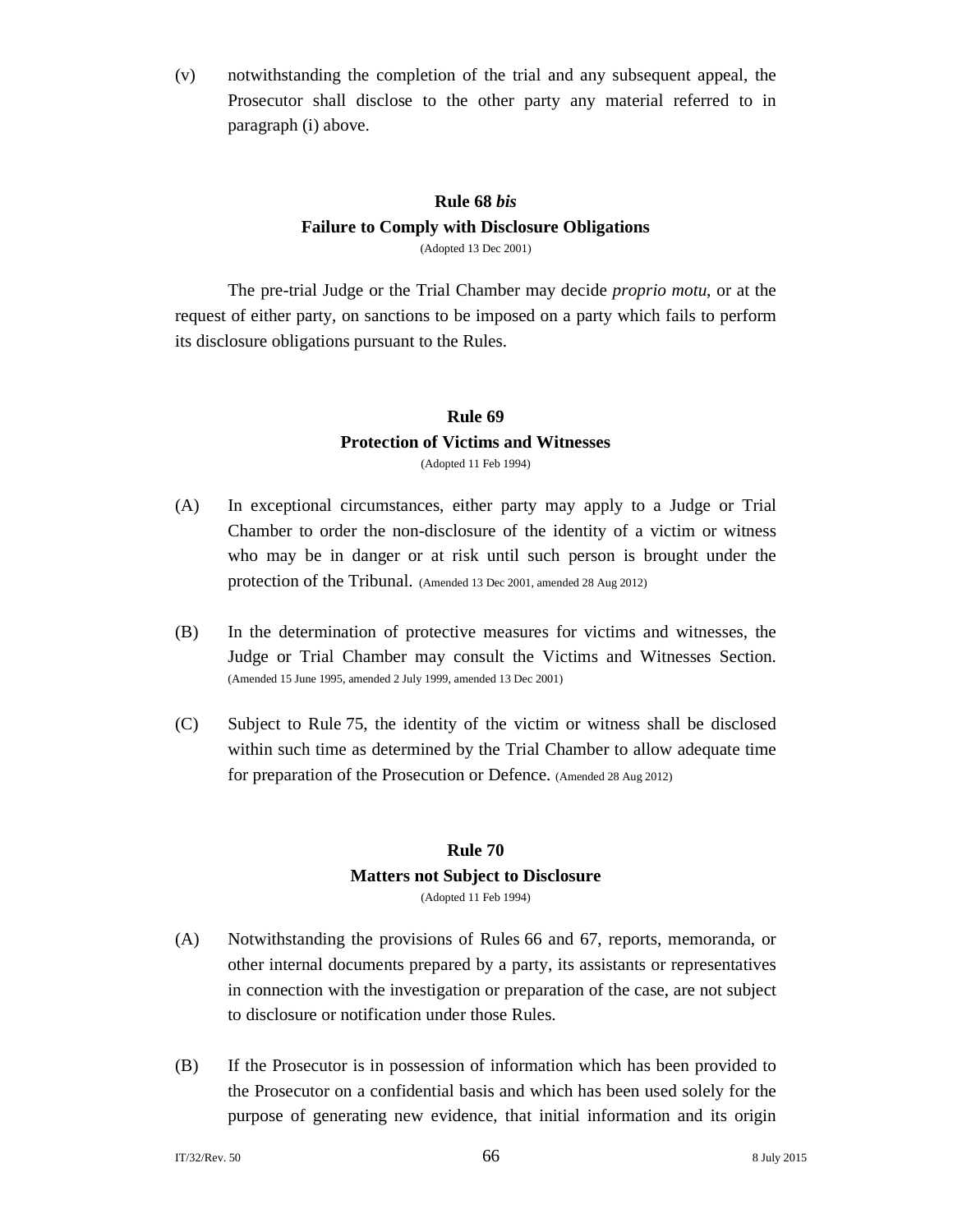shall not be disclosed by the Prosecutor without the consent of the person or entity providing the initial information and shall in any event not be given in evidence without prior disclosure to the accused. (Amended 4 Oct 1994, amended 30 Jan 1995, amended 12 Nov 1997)

- (C) If, after obtaining the consent of the person or entity providing information under this Rule, the Prosecutor elects to present as evidence any testimony, document or other material so provided, the Trial Chamber, notwithstanding Rule 98, may not order either party to produce additional evidence received from the person or entity providing the initial information, nor may the Trial Chamber for the purpose of obtaining such additional evidence itself summon that person or a representative of that entity as a witness or order their attendance. A Trial Chamber may not use its power to order the attendance of witnesses or to require production of documents in order to compel the production of such additional evidence. (Amended 6 Oct 1995, amended 25 July 1997)
- (D) If the Prosecutor calls a witness to introduce in evidence any information provided under this Rule, the Trial Chamber may not compel that witness to answer any question relating to the information or its origin, if the witness declines to answer on grounds of confidentiality. (Amended 6 Oct 1995, amended 25 July 1997)
- (E) The right of the accused to challenge the evidence presented by the Prosecution shall remain unaffected subject only to the limitations contained in paragraphs  $(C)$  and  $(D)$ . (Amended 6 Oct 1995, amended 12 Apr 2001)
- (F) The Trial Chamber may order upon an application by the accused or defence counsel that, in the interests of justice, the provisions of this Rule shall apply *mutatis mutandis* to specific information in the possession of the accused. (Amended 25 July 1997)
- (G) Nothing in paragraph (C) or (D) above shall affect a Trial Chamber's power under Rule 89 (D) to exclude evidence if its probative value is substantially outweighed by the need to ensure a fair trial. (Amended 6 Oct 1995, amended 12 Apr 2001)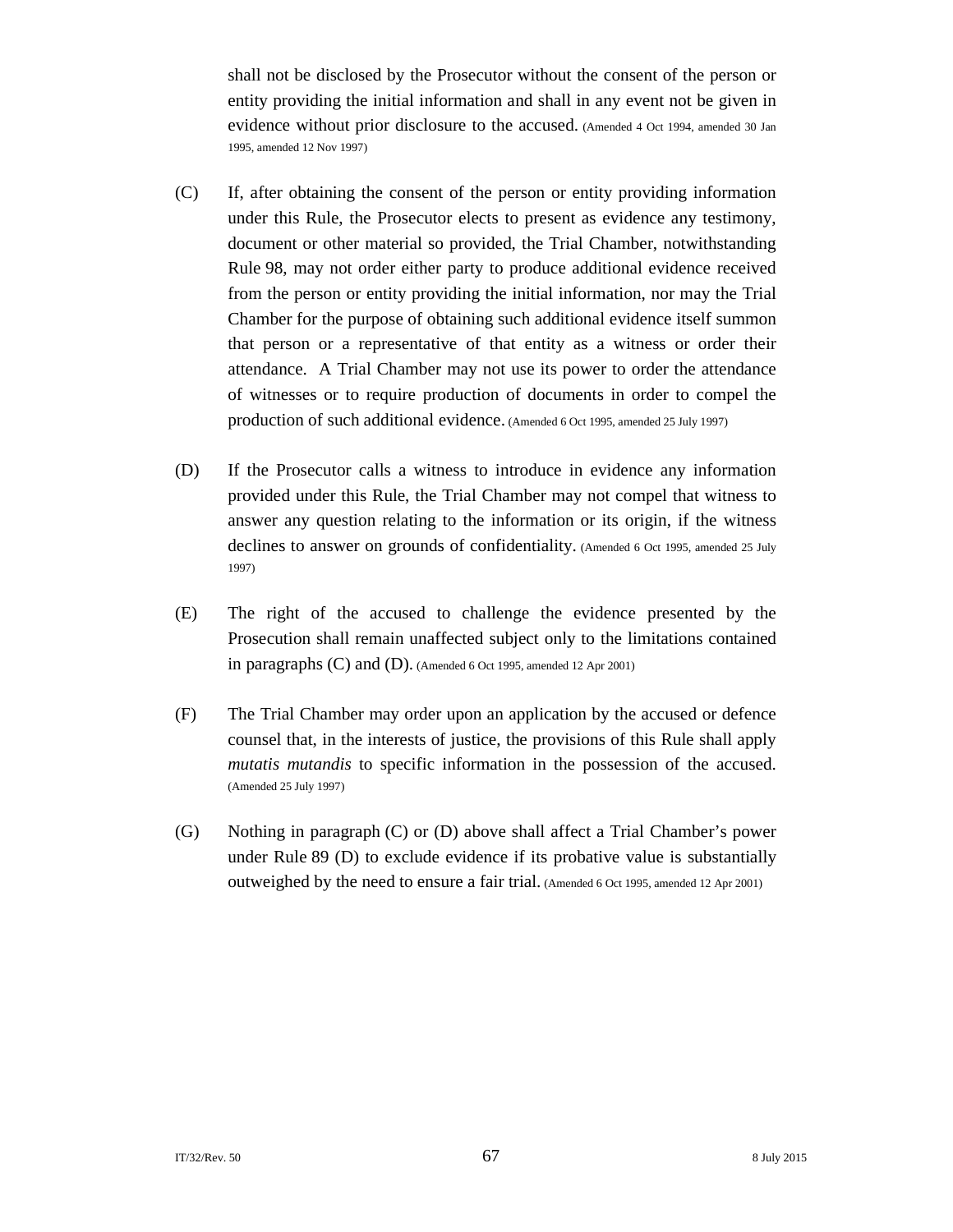## **Section 5: Depositions**

### **Rule 71**

### **Depositions**

(Adopted 11 Feb 1994, amended 10 July 1998)

- (A) Where it is in the interests of justice to do so, a Trial Chamber may order, *proprio motu* or at the request of a party, that a deposition be taken for use at trial, whether or not the person whose deposition is sought is able physically to appear before the Tribunal to give evidence. The Trial Chamber shall appoint a Presiding Officer for that purpose. (Amended 17 Nov 1999)
- (B) The motion for the taking of a deposition shall indicate the name and whereabouts of the person whose deposition is sought, the date and place at which the deposition is to be taken, a statement of the matters on which the person is to be examined, and of the circumstances justifying the taking of the deposition. (Amended 17 Nov 1999)
- (C) If the motion is granted, the party at whose request the deposition is to be taken shall give reasonable notice to the other party, who shall have the right to attend the taking of the deposition and cross-examine the person whose deposition is being taken.
- (D) Deposition evidence may be taken either at or away from the seat of the Tribunal, and it may also be given by means of a video-conference. (Amended 17 Nov 1999)
- (E) The Presiding Officer shall ensure that the deposition is taken in accordance with the Rules and that a record is made of the deposition, including crossexamination and objections raised by either party for decision by the Trial Chamber. The Presiding Officer shall transmit the record to the Trial Chamber.

**Rule 71** *bis* **[Deleted]**  (Adopted 17 Nov 1999, deleted 12 July 2007)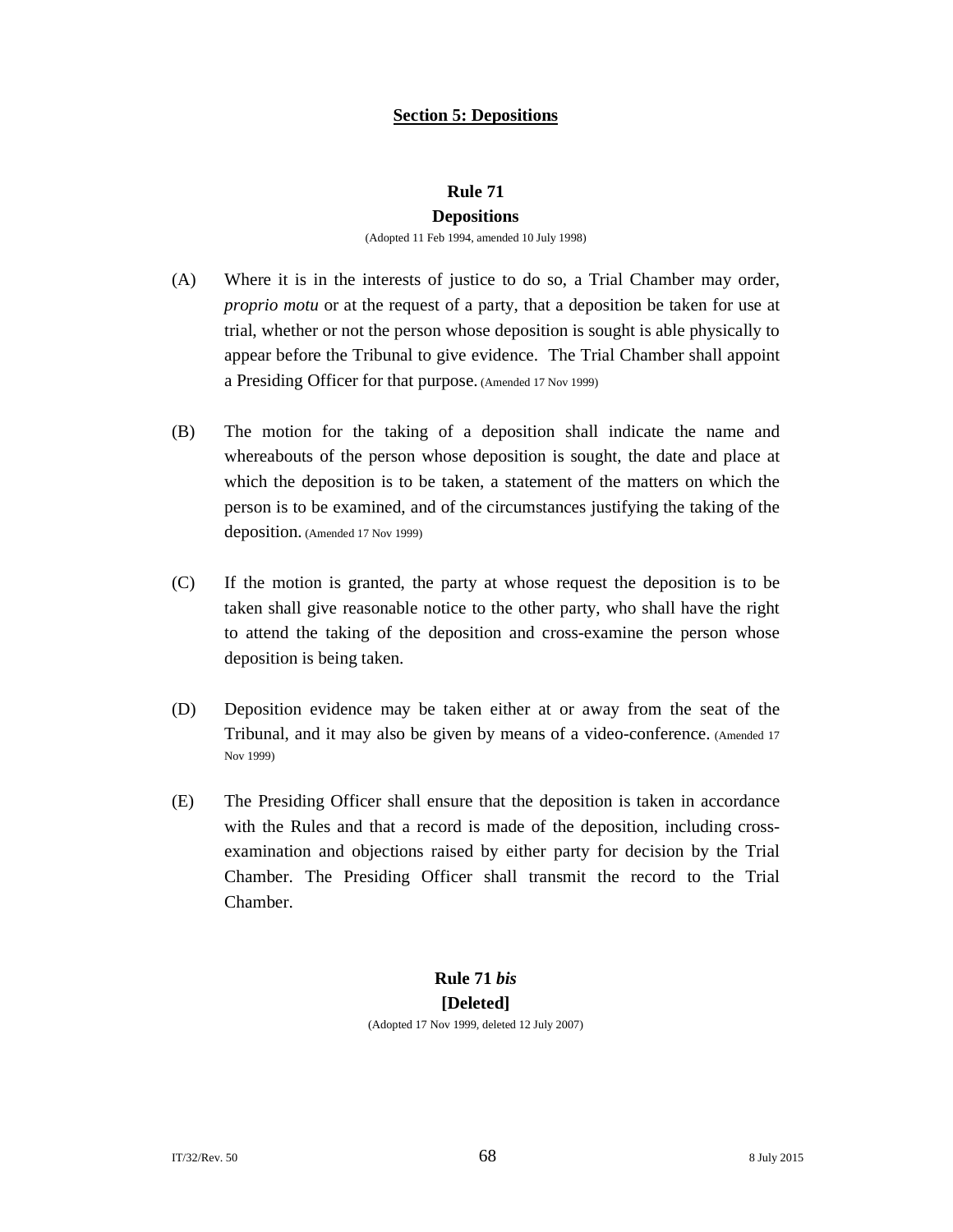### **Preliminary Motions**

(Adopted 11 Feb 1994, amended 10 July 1998, amended 4 Dec 1998, amended 21 July 2005, amended 12 July 2007)

- (A) Preliminary motions, being motions which
	- (i) challenge jurisdiction;
	- (ii) allege defects in the form of the indictment;
	- (iii) seek the severance of counts joined in one indictment under Rule 49 or seek separate trials under Rule 82 (B); or
	- (iv) raise objections based on the refusal of a request for assignment of counsel made under Rule 45 (C)

shall be in writing and be brought not later than thirty days after disclosure by the Prosecutor to the defence of all material and statements referred to in Rule 66  $(A)(i)$  and shall be disposed of not later than sixty days after they were filed and before the commencement of the opening statements provided for in Rule 84. Subject to any order made by a Judge or the Trial Chamber, where permanent counsel has not yet been assigned to or retained by the accused, or where the accused has not yet elected in writing to conduct his or her defence in accordance with Rule 45 (F), the thirty-day time-limit under this Rule shall not run, notwithstanding the disclosure to the defence of the material and statements referred to in Rule 66 (A)(i), until permanent counsel has been assigned to the accused. (Amended 12 July 2007)

- (B) Decisions on preliminary motions are without interlocutory appeal save
	- (i) in the case of motions challenging jurisdiction; (Amended 25 June 1996, amended 5 July 1996, amended 23 Apr 2002)
	- (ii) in other cases where certification has been granted by the Trial Chamber, which may grant such certification if the decision involves an issue that would significantly affect the fair and expeditious conduct of the proceedings or the outcome of the trial, and for which, in the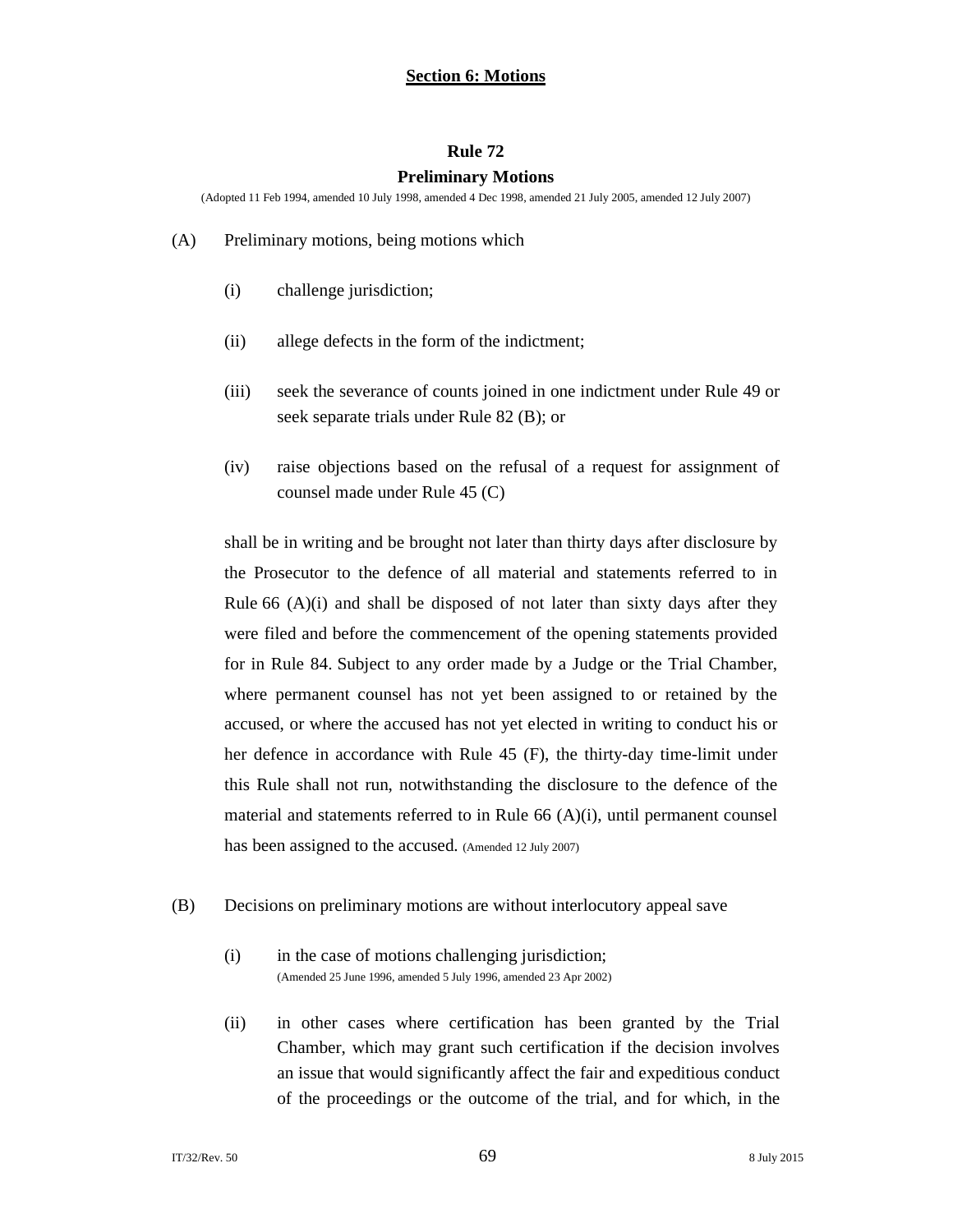opinion of the Trial Chamber, an immediate resolution by the Appeals Chamber may materially advance the proceedings. (Amended 25 June 1996, amended 5 July 1996, amended 25 July 1997, amended 12 Nov 1997, amended 23 Apr 2002)

(Amended 30 Jan 1995, amended 12 Nov 1997)

- (C) Appeals under paragraph (B)(i) shall be filed within fifteen days and requests for certification under paragraph (B)(ii) shall be filed within seven days of filing of the impugned decision. Where such decision is rendered orally, this time-limit shall run from the date of the oral decision, unless
	- (i) the party challenging the decision was not present or represented when the decision was pronounced, in which case the time-limit shall run from the date on which the challenging party is notified of the oral decision; or
	- (ii) the Trial Chamber has indicated that a written decision will follow, in which case, the time-limit shall run from filing of the written decision.

If certification is given, a party shall appeal to the Appeals Chamber within seven days of the filing of the decision to certify. (Amended 12 Nov 1997, amended 10 July 1998, amended 17 Nov 1999, amended 1 Dec 2000, amended 13 Dec 2000, amended 23 Apr 2002)

- (D) For the purpose of paragraphs (A)(i) and (B)(i), a motion challenging jurisdiction refers exclusively to a motion which challenges an indictment on the ground that it does not relate to:
	- (i) any of the persons indicated in Articles 1, 6, 7 and 9 of the Statute;
	- (ii) the territories indicated in Articles 1, 8 and 9 of the Statute;
	- (iii) the period indicated in Articles 1, 8 and 9 of the Statute;
	- (iv) any of the violations indicated in Articles 2, 3, 4, 5 and 7 of the Statute.

(Amended 1 Dec 2000, amended 13 Dec 2000)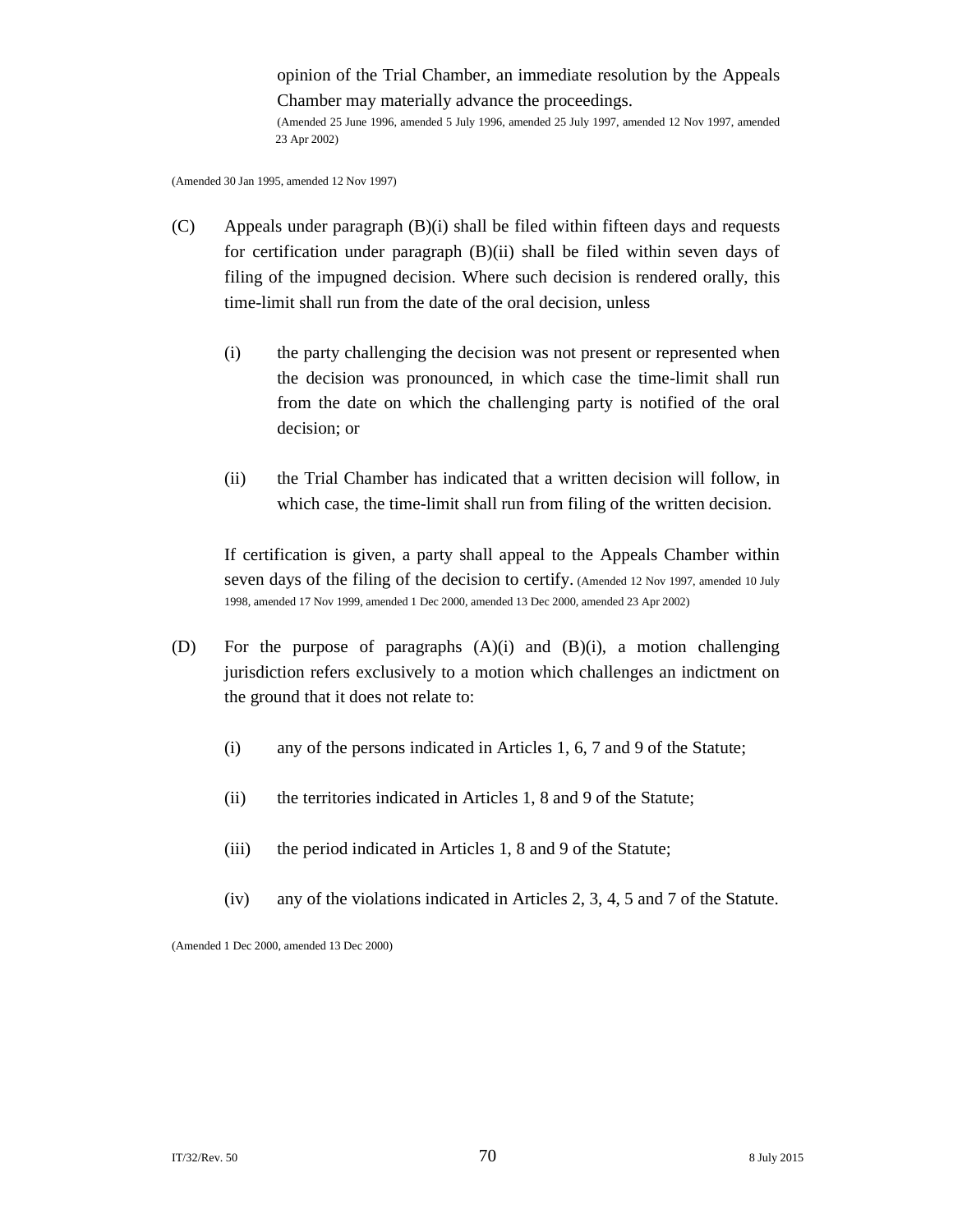### **Other Motions**

(Adopted 11 Feb 1994, amended 12 Nov 1997, amended 12 Apr 2001, amended 13 Dec 2001, amended 23 Apr 2002)

- (A) After a case is assigned to a Trial Chamber, either party may at any time move before the Chamber by way of motion, not being a preliminary motion, for appropriate ruling or relief. Such motions may be written or oral, at the discretion of the Trial Chamber. (Amended 12 Nov 1997)
- (B) Decisions on all motions are without interlocutory appeal save with certification by the Trial Chamber, which may grant such certification if the decision involves an issue that would significantly affect the fair and expeditious conduct of the proceedings or the outcome of the trial, and for which, in the opinion of the Trial Chamber, an immediate resolution by the Appeals Chamber may materially advance the proceedings. (Amended 12 Apr 2001, amended 23 Apr 2002)
- (C) Requests for certification shall be filed within seven days of the filing of the impugned decision. Where such decision is rendered orally, this time-limit shall run from the date of the oral decision, unless
	- (i) the party challenging the decision was not present or represented when the decision was pronounced, in which case the time-limit shall run from the date on which the challenging party is notified of the oral decision; or
	- (ii) the Trial Chamber has indicated that a written decision will follow, in which case the time-limit shall run from filing of the written decision.

If certification is given, a party shall appeal to the Appeals Chamber within seven days of the filing of the decision to certify. (Amended 12 Nov 1997, amended 10 July 1998, amended 12 Apr 2001, amended 23 Apr 2002)

(D) Irrespective of any sanctions which may be imposed under Rule 46 (A), when a Chamber finds that a motion is frivolous or is an abuse of process, the Registrar shall withhold payment of fees associated with the production of that motion and/ or costs thereof. (Amended 8 Dec 2004)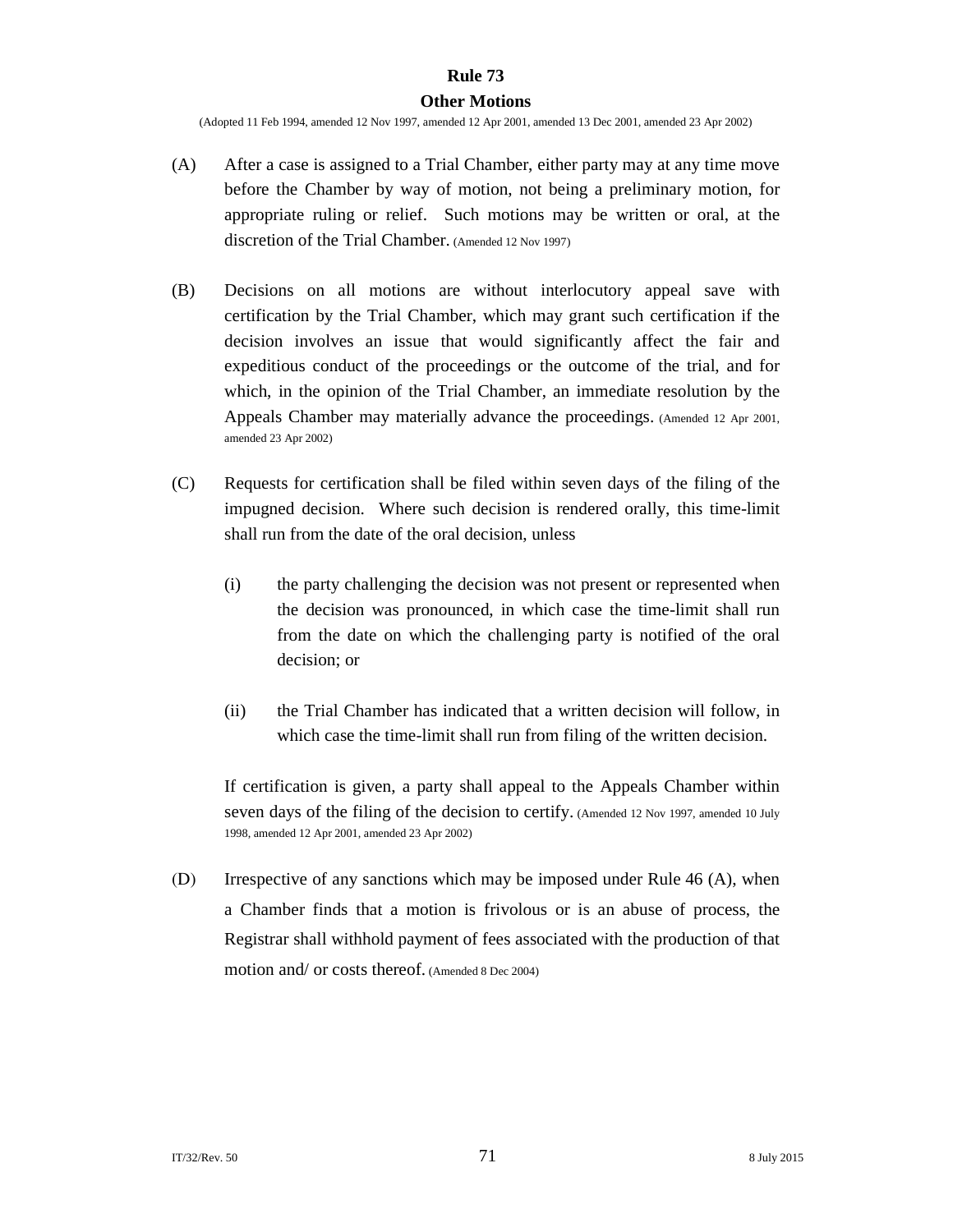### **Rule 73** *bis* **Pre-Trial Conference**

(Adopted 10 July 1998, amended 17 Nov 1999, amended 17 July 2003)

- (A) Prior to the commencement of the trial, the Trial Chamber shall hold a Pre-Trial Conference.
- (B) In the light of the file submitted to the Trial Chamber by the pre-trial Judge pursuant to Rule 65 *ter* (L)(i), the Trial Chamber may call upon the Prosecutor to shorten the estimated length of the examination-in-chief for some witnesses. (Amended 17 Nov 1999, amended 12 Apr 2001)
- (C) In the light of the file submitted to the Trial Chamber by the pre-trial Judge pursuant to Rule 65 *ter* (L)(i), the Trial Chamber, after having heard the Prosecutor, shall determine
	- (i) the number of witnesses the Prosecutor may call; and
	- (ii) the time available to the Prosecutor for presenting evidence.

(Amended 17 Nov 1999, amended 12 Apr 2001, amended 17 July 2003)

- (D) After having heard the Prosecutor, the Trial Chamber, in the interest of a fair and expeditious trial, may invite the Prosecutor to reduce the number of counts charged in the indictment and may fix a number of crime sites or incidents comprised in one or more of the charges in respect of which evidence may be presented by the Prosecutor which, having regard to all the relevant circumstances, including the crimes charged in the indictment, their classification and nature, the places where they are alleged to have been committed, their scale and the victims of the crimes, are reasonably representative of the crimes charged. (Amended 17 July 2003, amended 30 May 2006)
- (E) Upon or after the submission by the pre-trial Judge of the complete file of the Prosecution case pursuant to paragraph (L)(i) of Rule 65 *ter*, the Trial Chamber, having heard the parties and in the interest of a fair and expeditious trial, may direct the Prosecutor to select the counts in the indictment on which to proceed. Any decision taken under this paragraph may be appealed as of right by a party. (Amended 30 May 2006)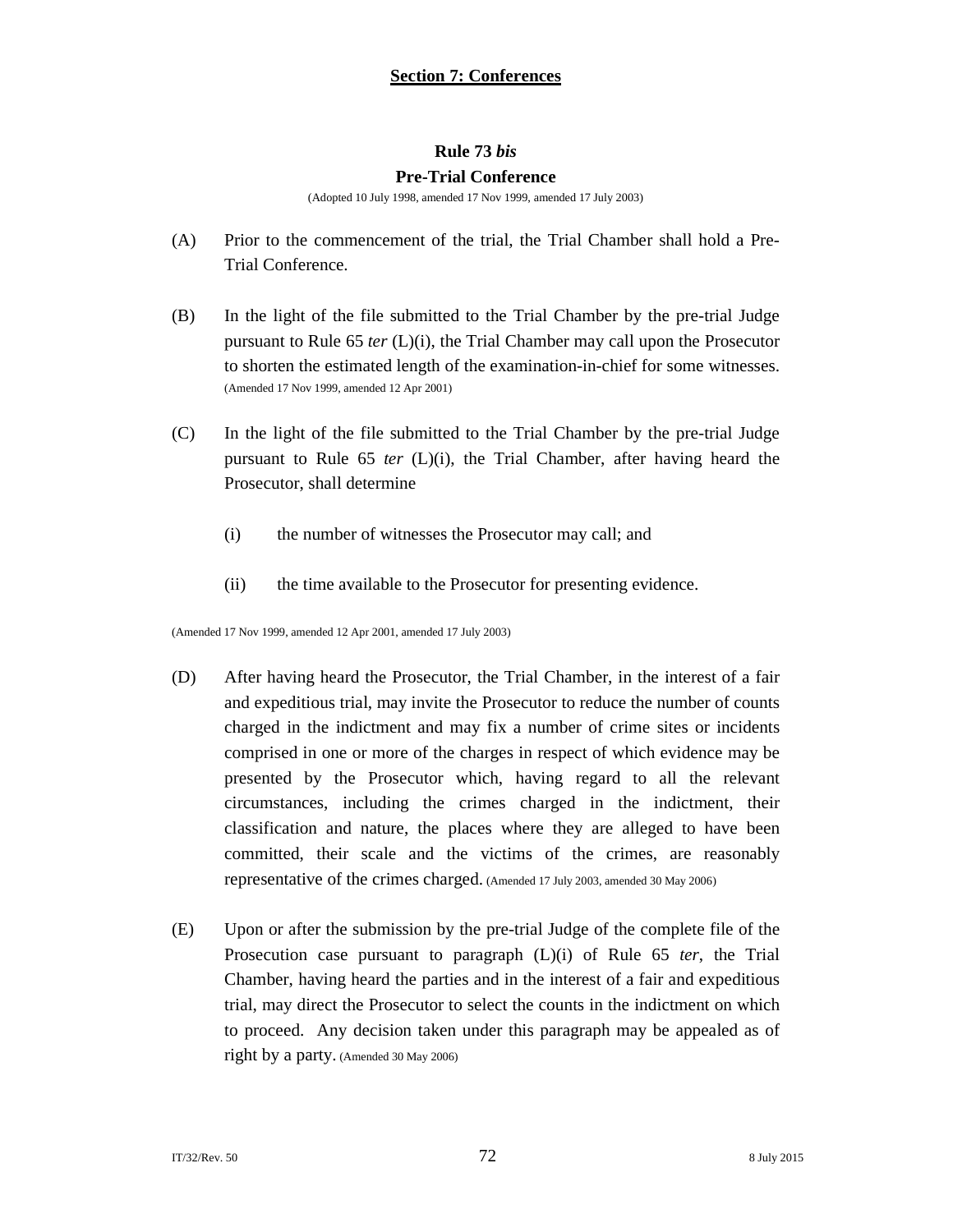(F) After commencement of the trial, the Prosecutor may file a motion to vary the decision as to the number of crime sites or incidents in respect of which evidence may be presented or the number of witnesses that are to be called or for additional time to present evidence and the Trial Chamber may grant the Prosecutor's request if satisfied that this is in the interests of justice. (Amended 17 Nov 1999, amended 12 Apr 2001, amended 17 July 2003)

# **Rule 73** *ter*  **Pre-Defence Conference**

(Adopted 10 July 1998, amended 17 Nov 1999)

- (A) Prior to the commencement by the defence of its case the Trial Chamber may hold a Conference.
- (B) In the light of the file submitted to the Trial Chamber by the pre-trial Judge pursuant to Rule 65 *ter* (L)(ii), the Trial Chamber may call upon the defence to shorten the estimated length of the examination-in-chief for some witnesses. (Amended 17 Nov 1999, amended 12 Apr 2001)
- (C) In the light of the file submitted to the Trial Chamber by the pre-trial Judge pursuant to Rule 65 *ter* (L)(ii), the Trial Chamber, after having heard the defence, shall set the number of witnesses the defence may call. (Amended 17 Nov 1999, amended 12 Apr 2001)
- (D) After commencement of the defence case, the defence may, if it considers it to be in the interests of justice, file a motion to reinstate the list of witnesses or to vary the decision as to which witnesses are to be called. (Amended 12 Apr 2001)
- (E) After having heard the defence, the Trial Chamber shall determine the time available to the defence for presenting evidence. (Amended 12 Apr 2001)
- (F) During a trial, the Trial Chamber may grant a defence request for additional time to present evidence if this is in the interests of justice. (Amended 12 Apr 2001)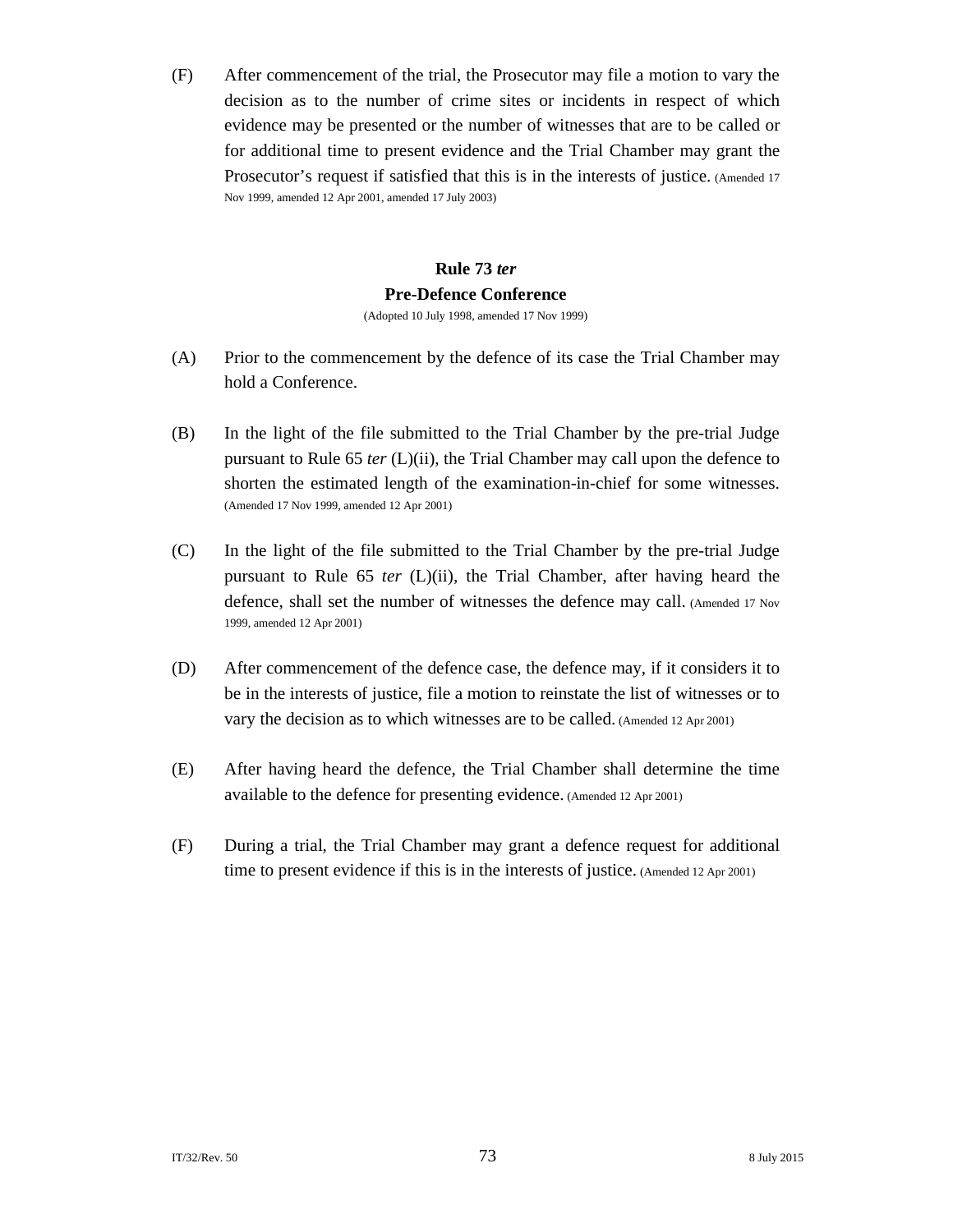## **PART SIX PROCEEDINGS BEFORE TRIAL CHAMBERS**

### **Section 1: General Provisions**

# **Rule 74**

### **Amicus Curiae**

(Adopted 11 Feb 1994)

 A Chamber may, if it considers it desirable for the proper determination of the case, invite or grant leave to a State, organization or person to appear before it and make submissions on any issue specified by the Chamber.

# **Rule 74** *bis* **Medical Examination of the Accused**

(Adopted 10 July 1998, amended 12 Apr 2001)

A Trial Chamber may, *proprio motu* or at the request of a party, order a medical, psychiatric or psychological examination of the accused. In such a case, unless the Trial Chamber otherwise orders, the Registrar shall entrust this task to one or several experts whose names appear on a list previously drawn up by the Registry and approved by the Bureau.

### **Rule 75**

## **Measures for the Protection of Victims and Witnesses**

(Adopted 11 Feb 1994, amended 12 July 2007, amended 28 Feb 2008)

(A) A Judge or a Chamber may, *proprio motu* or at the request of either party, or of the victim or witness concerned, or of the Victims and Witnesses Section, order appropriate measures for the privacy and protection of victims and witnesses, provided that the measures are consistent with the rights of the accused. (Amended 15 June 1995, amended 2 July 1999)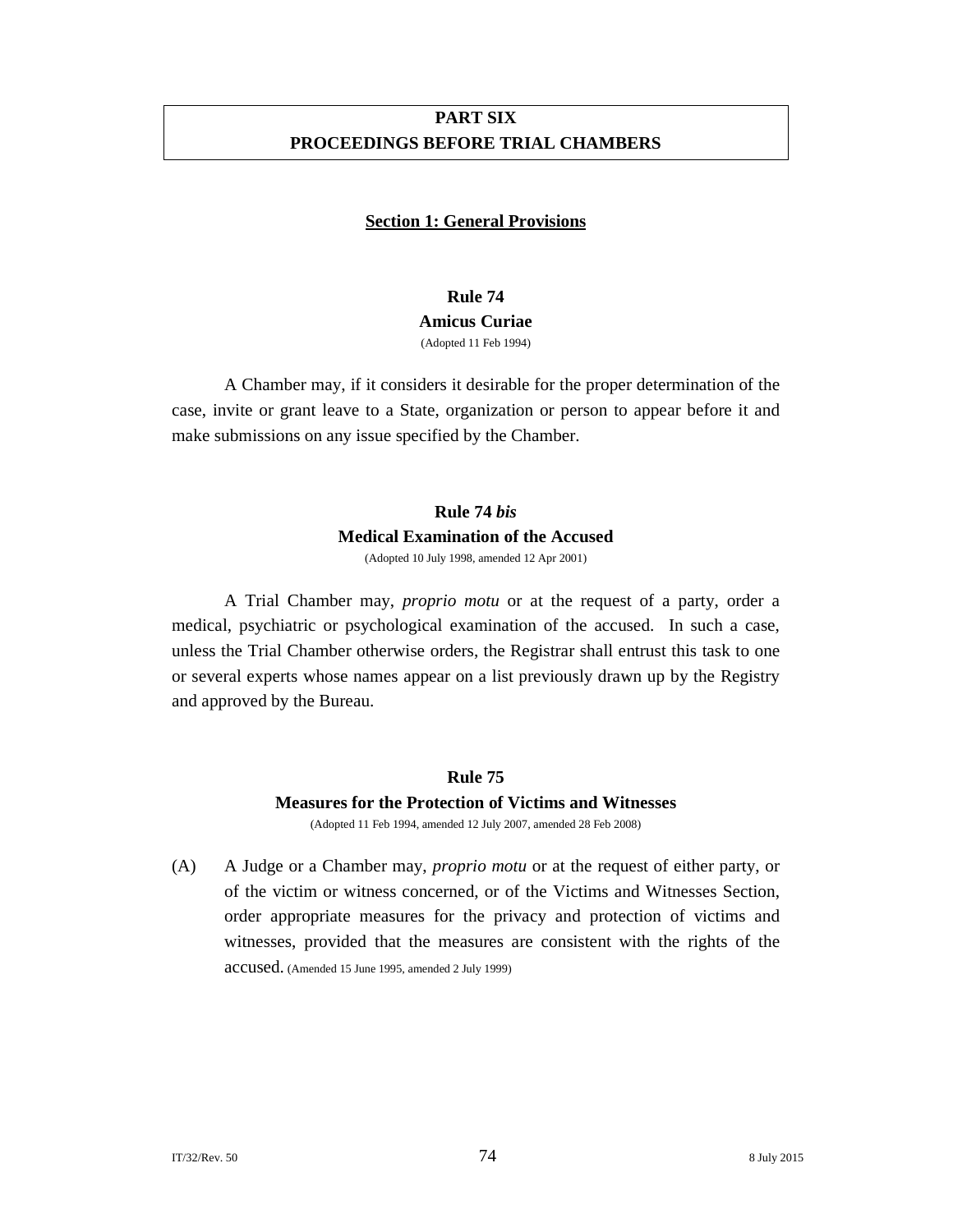- (B) A Chamber may hold an in camera proceeding to determine whether to order:
	- (i) measures to prevent disclosure to the public or the media of the identity or whereabouts of a victim or a witness, or of persons related to or associated with a victim or witness by such means as: (Amended 12 Nov 1997)
		- (a) expunging names and identifying information from the Tribunal's public records; (Amended 1 Dec 2000, amended 13 Dec 2000)
		- (b) non-disclosure to the public of any records identifying the victim or witness; (Amended 28 Feb 2008)
		- (c) giving of testimony through image- or voice- altering devices or closed circuit television; and
		- (d) assignment of a pseudonym;
	- (ii) closed sessions, in accordance with Rule 79;
	- (iii) appropriate measures to facilitate the testimony of vulnerable victims and witnesses, such as one-way closed circuit television. (Amended 30 Jan 1995)
- (C) The Victims and Witnesses Section shall ensure that the witness has been informed before giving evidence that his or her testimony and his or her identity may be disclosed at a later date in another case, pursuant to Rule 75 (F). (Amended 12 Dec 2002)
- (D) A Chamber shall, whenever necessary, control the manner of questioning to avoid any harassment or intimidation.
- (E) When making an order under paragraph (A) above, a Judge or Chamber shall wherever appropriate state in the order whether the transcript of those proceedings relating to the evidence of the witness to whom the measures relate shall be made available for use in other proceedings before the Tribunal or another jurisdiction. (Amended 12 July 2007)
- (F) Once protective measures have been ordered in respect of a victim or witness in any proceedings before the Tribunal (the "first proceedings"), such protective measures:
	- (i) shall continue to have effect *mutatis mutandis* in any other proceedings before the Tribunal ("second proceedings") or another jurisdiction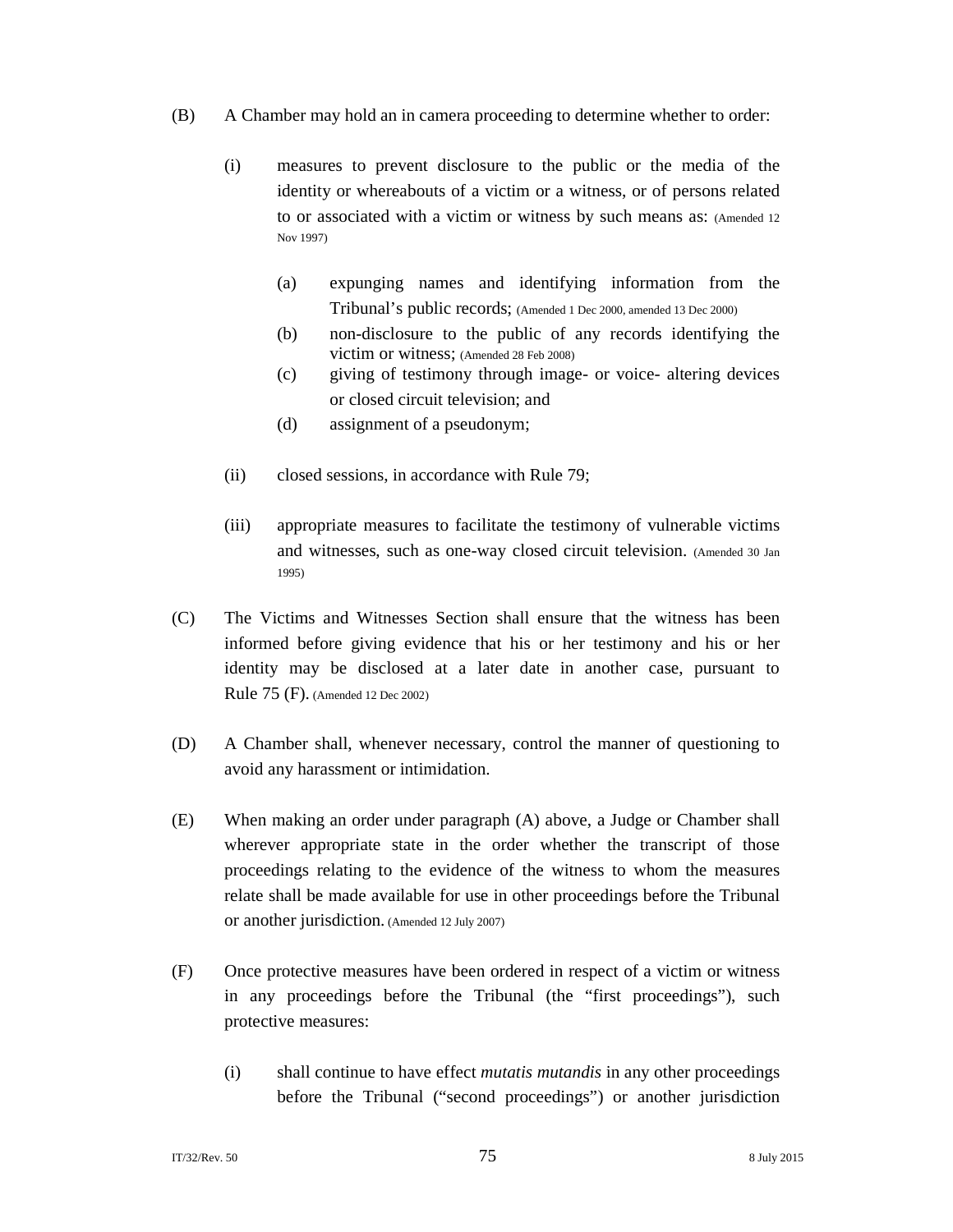unless and until they are rescinded, varied, or augmented in accordance with the procedure set out in this Rule; but

- (ii) shall not prevent the Prosecutor from discharging any disclosure obligation under the Rules in the second proceedings, provided that the Prosecutor notifies the Defence to whom the disclosure is being made of the nature of the protective measures ordered in the first proceedings. (Amended 17 Nov 1999, amended 1 Dec 2000, amended 13 Dec 2000, amended 13 Dec 2001, amended 12 July 2002, amended 12 July 2007)
- (G) A party to the second proceedings seeking to rescind, vary, or augment protective measures ordered in the first proceedings must apply:
	- (i) to any Chamber, however constituted, remaining seised of the first proceedings; or
	- (ii) if no Chamber remains seised of the first proceedings, to the Chamber seised of the second proceedings. (Amended 12 July 2002)
- (H) A Judge or Bench in another jurisdiction, parties in another jurisdiction authorised by an appropriate judicial authority, or a victim or witness for whom protective measures have been ordered by the Tribunal may seek to rescind, vary, or augment protective measures ordered in proceedings before the Tribunal by applying to the President of the Tribunal, who shall refer the application: (Amended 28 Feb 2008)
	- (i) to any Chamber, however constituted, remaining seised of the first proceedings;
	- (ii) if no Chamber remains seised of the first proceedings, to a Chamber seised of second proceedings; or,
	- (iii) if no Chamber remains seised, to a newly constituted Chamber. (Amended 12 July 2007)
- (I) Before determining an application under paragraph  $(G)(ii)$ ,  $(H)(ii)$ , or  $(H)(iii)$ above, the Chamber shall endeavour to obtain all relevant information from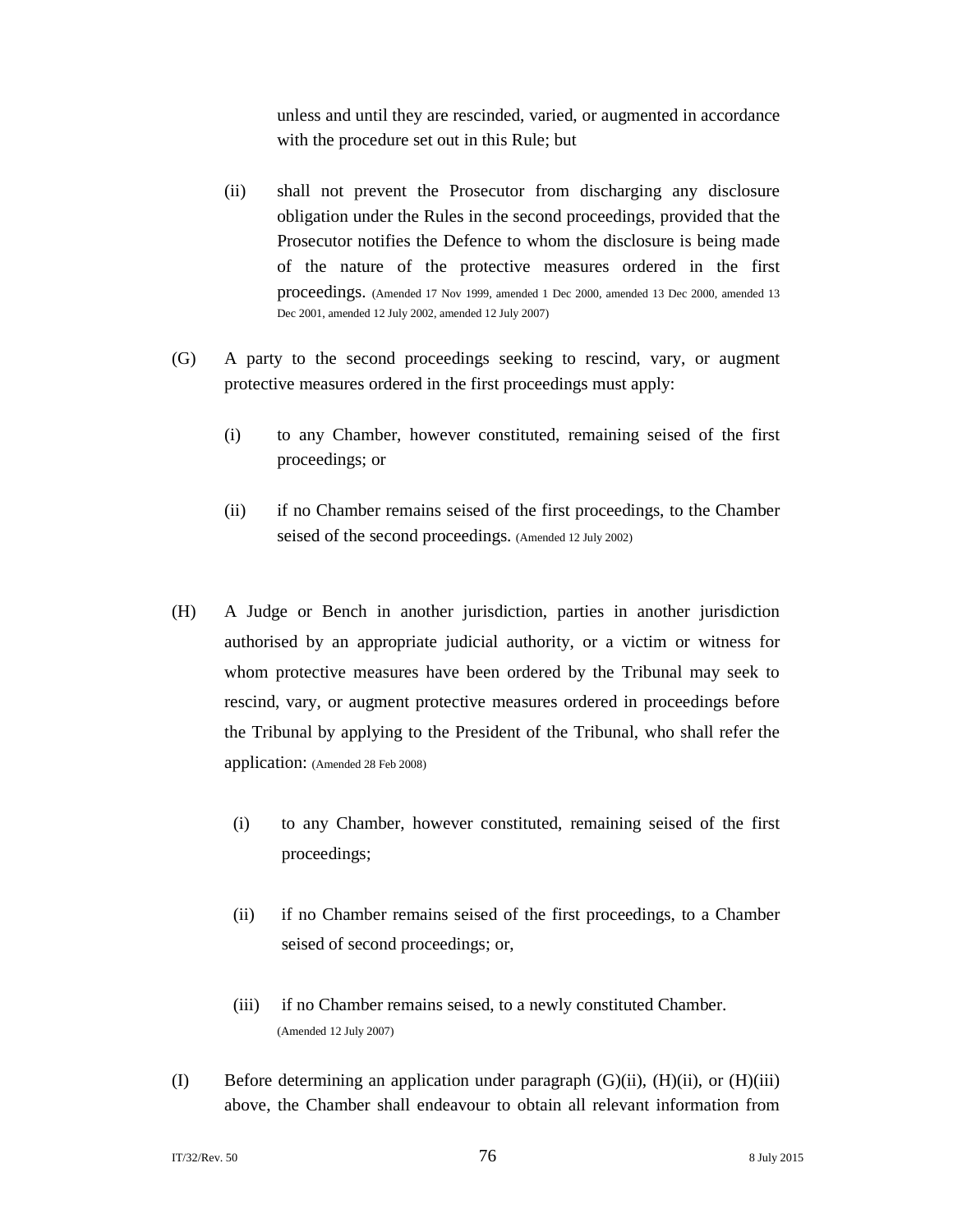the first proceedings, including from the parties to those proceedings, and shall consult with any Judge who ordered the protective measures in the first proceedings, if that Judge remains a Judge of the Tribunal. (Amended 12 July 2002, amended 12 Dec 2002, amended 12 July 2007)

- (J) The Chamber determining an application under paragraphs (G) and (H) above shall ensure through the Victims and Witnesses Section that the protected victim or witness has given consent to the rescission, variation, or augmentation of protective measures; however, on the basis of a compelling showing of exigent circumstances or where a miscarriage of justice would otherwise result, the Chamber may, in exceptional circumstances, order *proprio motu* the rescission, variation, or augmentation of protective measures in the absence of such consent. (Amended 12 July 2007, amended 28 Feb 2008)
- (K) An application to a Chamber to rescind, vary, or augment protective measures in respect of a victim or witness may be dealt with either by the Chamber or by a Judge of that Chamber, and any reference in this Rule to "a Chamber" shall include a reference to "a Judge of that Chamber". (Amended 12 July 2002)

# **Rule 75** *bis* **Requests for Assistance of the Tribunal in Obtaining Testimony**  (Adopted 8 Dec 2010)

- (A) A Judge or Bench in another jurisdiction or parties in another jurisdiction authorised by an appropriate judicial authority ("Requesting Authority") may request the assistance of the Tribunal in obtaining the testimony of a person under the authority of the Tribunal in ongoing proceedings in the jurisdiction of the Requesting Authority involving violations of international humanitarian law committed in the territory of the former Yugoslavia since 1991.
- (B) Requests pursuant to paragraph (A) shall be submitted to the President of the Tribunal, who shall refer the application to a specially appointed Chamber composed of three Judges of the Tribunal ("Specially Appointed Chamber").
- (C) Requests under paragraph (A) shall not be granted if granting the request may prejudice ongoing investigations or proceedings before the Tribunal.
- (D) The Specially Appointed Chamber, having heard the parties to the proceedings before the Tribunal, may grant a request pursuant to paragraph (A) after having verified that: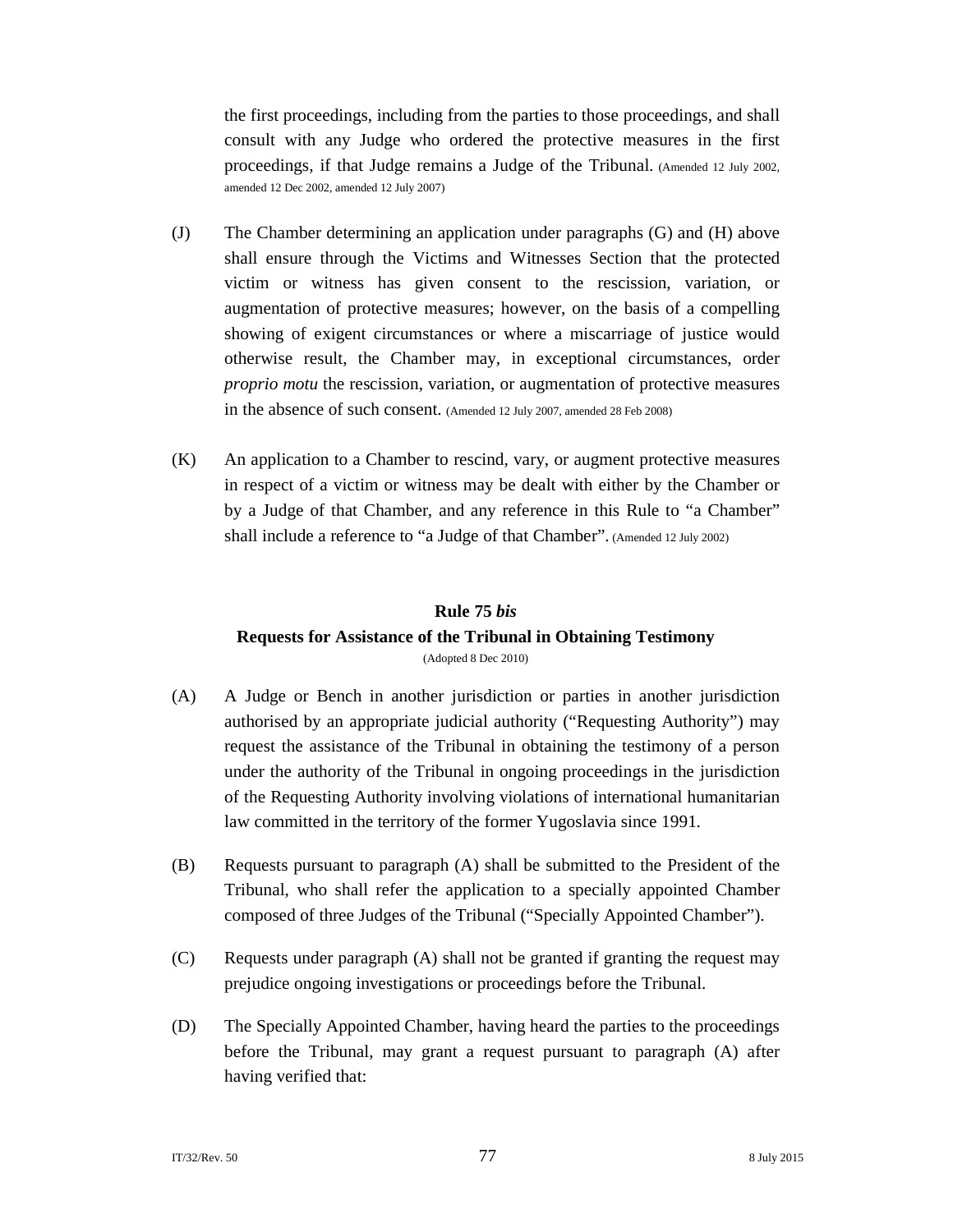- (i) granting the request will not prejudice the rights of the person under the authority of the Tribunal;
- (ii) provisions and assurances are in place for observing any protective measures granted by the Tribunal to the person under its authority;
- (iii) granting the request will not pose a danger or risk to any victim, witness, or other person; and
- (iv) no overriding grounds oppose granting the request.
- (E) The assistance will be rendered by way of video-conference link. If legal provisions in the jurisdiction of the Requesting Authority do not allow for the testimony to be received by way of video-conference link, the Specially Appointed Chamber may consider to render the assistance by way of granting the Requesting Authority access to the person to be heard on the premises of the Tribunal or the transfer of the person under Rule 75 *ter*.
- (F) Upon order of the Specially Appointed Chamber, the Registrar shall coordinate the arrangements for the video-conference link and be present during the hearing.
- (G) A Judge of the Specially Appointed Chamber shall be present during the hearing and shall ensure that Rule 75 *bis* (D)(i)–(iii) is respected.
- (H) The questioning of the person to be heard shall be conducted directly by, or under the direction of, the Requesting Authority in accordance with its own laws.
- (I) For purposes of this Rule, "person under the authority of the Tribunal" means an accused or convicted person detained on the premises of the detention unit of the Tribunal.
- (J) No decision taken under this Rule or Rule 75 *ter* is subject to appeal.
- (K) The President may in all cases request any document or additional information from the Requesting Authority.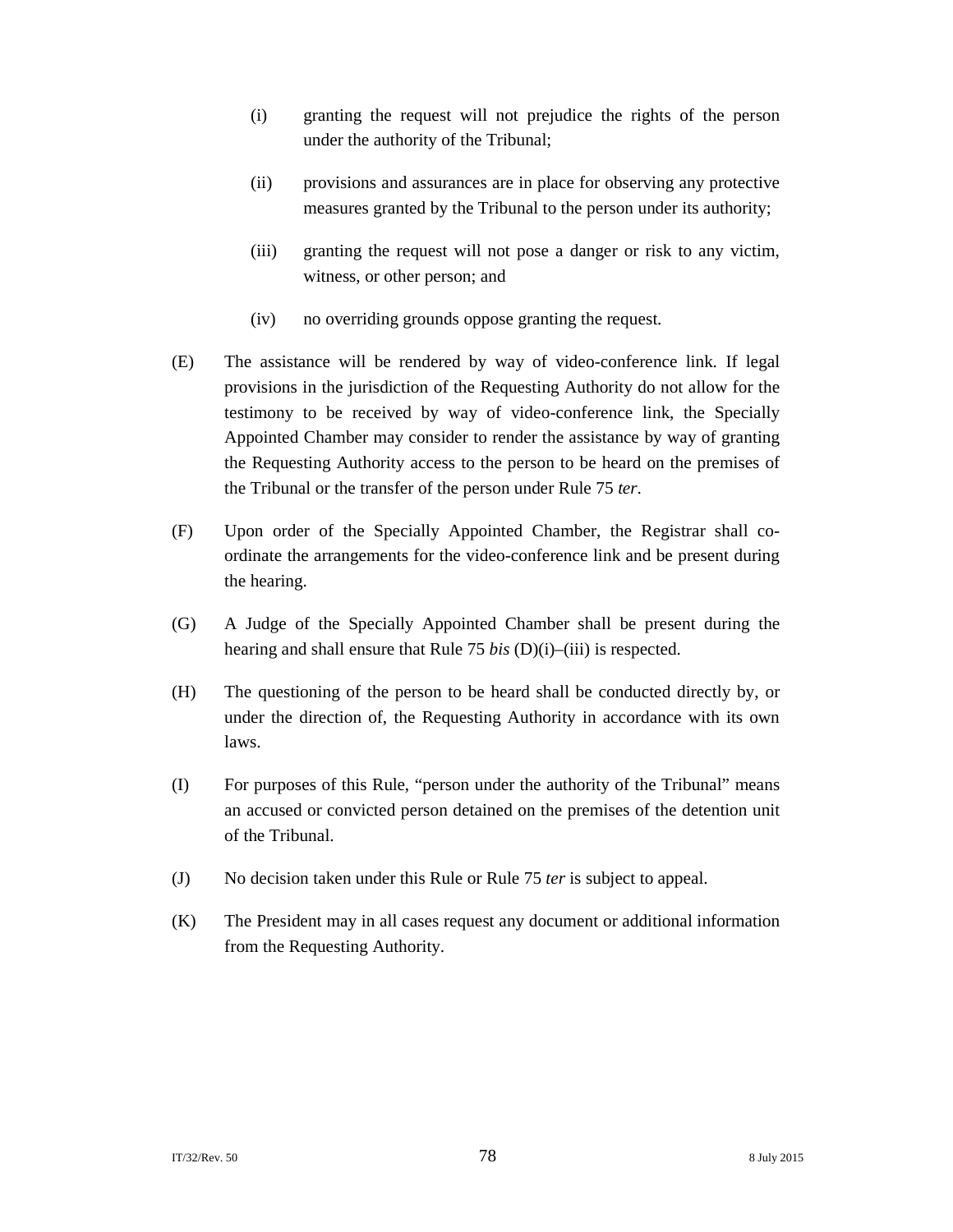### **Rule 75** *ter*

# **Transfer of Persons for the Purpose of Testimony in Proceedings Not Pending Before the Tribunal**

(Adopted 8 Dec 2010)

- (A) The Specially Appointed Chamber, considering the transfer of a person under Rule 75 *bis* (E), shall not grant such transfer unless:
	- (i) the person under the authority of the Tribunal has been duly summoned to testify;
	- (ii) the person under the authority of the Tribunal has provided his consent to the transfer;
	- (iii) the host country and the State to which the person under the authority of the Tribunal is to be transferred have been given the opportunity to be heard;
	- (iv) the State to where the person is to be transferred ("Requesting State") has provided written guarantees to the Tribunal as to the return of the transferred person within a stipulated period; the nontransfer of the person to a third State; the appropriate location of detention; and immunities from prosecution and service of process for acts, omissions, or convictions prior to the person's arrival in the territory of the Requesting State;
	- (v) the transfer of such person will not extend the period of the person's detention as foreseen by the Tribunal; and
	- (vi) there are no overriding grounds for not transferring the person to the territory of the Requesting State.
- (B) The Specially Appointed Chamber may impose such conditions upon the transfer of the person under the authority of the Tribunal as it may determine appropriate, including the execution of a bail bond and the observance of such conditions as are necessary to ensure the presence of the person for trial thereafter and the protection of others.
- (C) For purposes of this Rule, "person under the authority of the Tribunal" means an accused or convicted person detained on the premises of the detention unit of the Tribunal.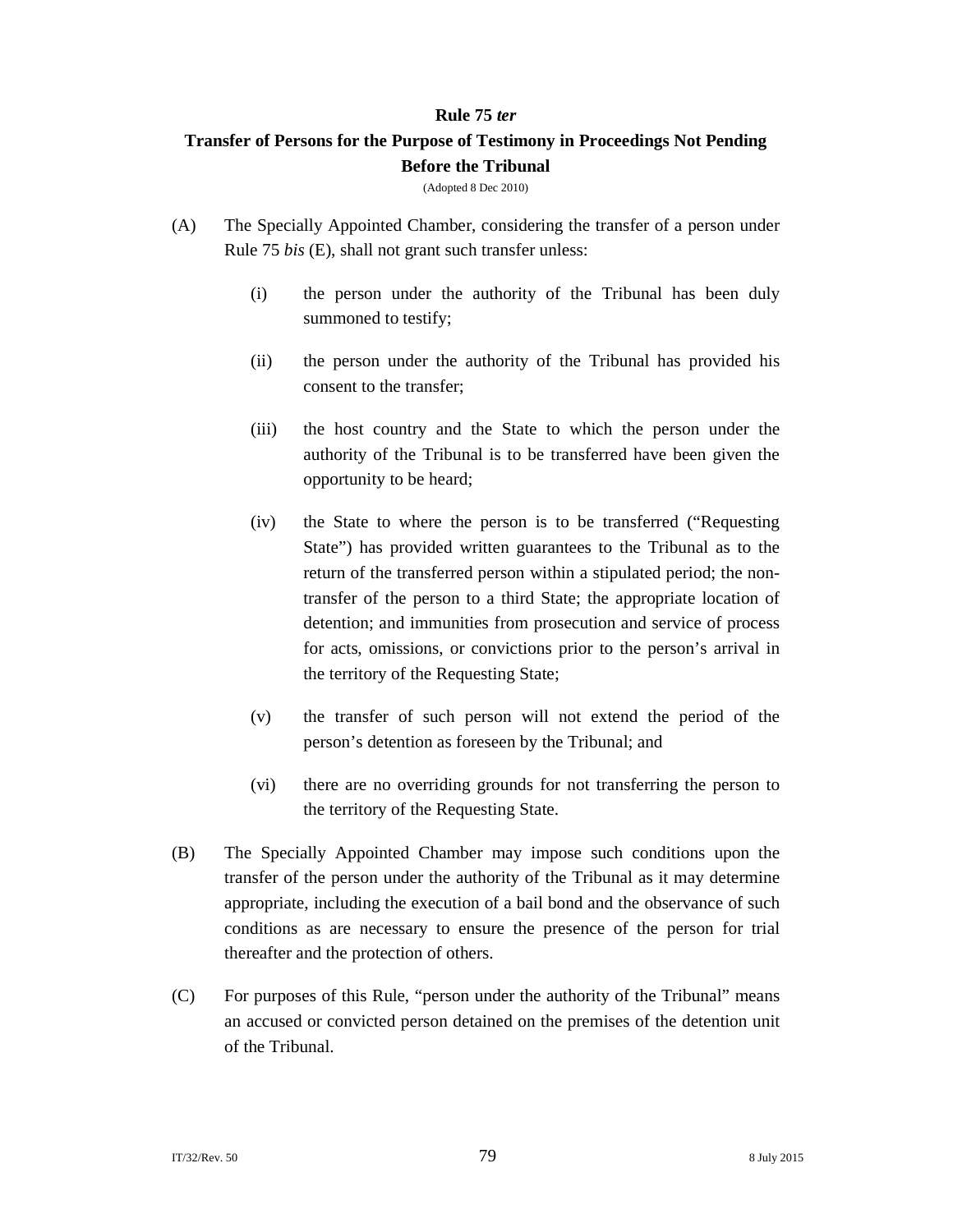- (D) If necessary, the Specially Appointed Chamber may issue a warrant of arrest to secure the presence of a person who has been transferred under this Rule. The provisions of Section 2 of Part Five shall apply mutatis mutandis.
- (E) At any time after an order has been issued pursuant to this Rule, the Specially Appointed Chamber may revoke the order and make a formal request for the return of the transferred person.

## **Rule 76 Solemn Declaration by Interpreters and Translators**  (Adopted 11 Feb 1994)

 Before performing any duties, an interpreter or a translator shall solemnly declare to do so faithfully, independently, impartially and with full respect for the duty of confidentiality.

## **Rule 77**

### **Contempt of the Tribunal**

(Adopted 11 Feb 1994, amended 30 Jan 1995, amended 25 July 1997, amended 12 Nov 1997, amended 13 Dec 2001)

- (A) The Tribunal in the exercise of its inherent power may hold in contempt those who knowingly and wilfully interfere with its administration of justice, including any person who
	- (i) being a witness before a Chamber, contumaciously refuses or fails to answer a question;
	- (ii) discloses information relating to those proceedings in knowing violation of an order of a Chamber; (Amended 4 Dec 1998)
	- (iii) without just excuse fails to comply with an order to attend before or produce documents before a Chamber;
	- (iv) threatens, intimidates, causes any injury or offers a bribe to, or otherwise interferes with, a witness who is giving, has given, or is about to give evidence in proceedings before a Chamber, or a potential witness; or (Amended 4 Dec 1998, amended 13 Dec 2001)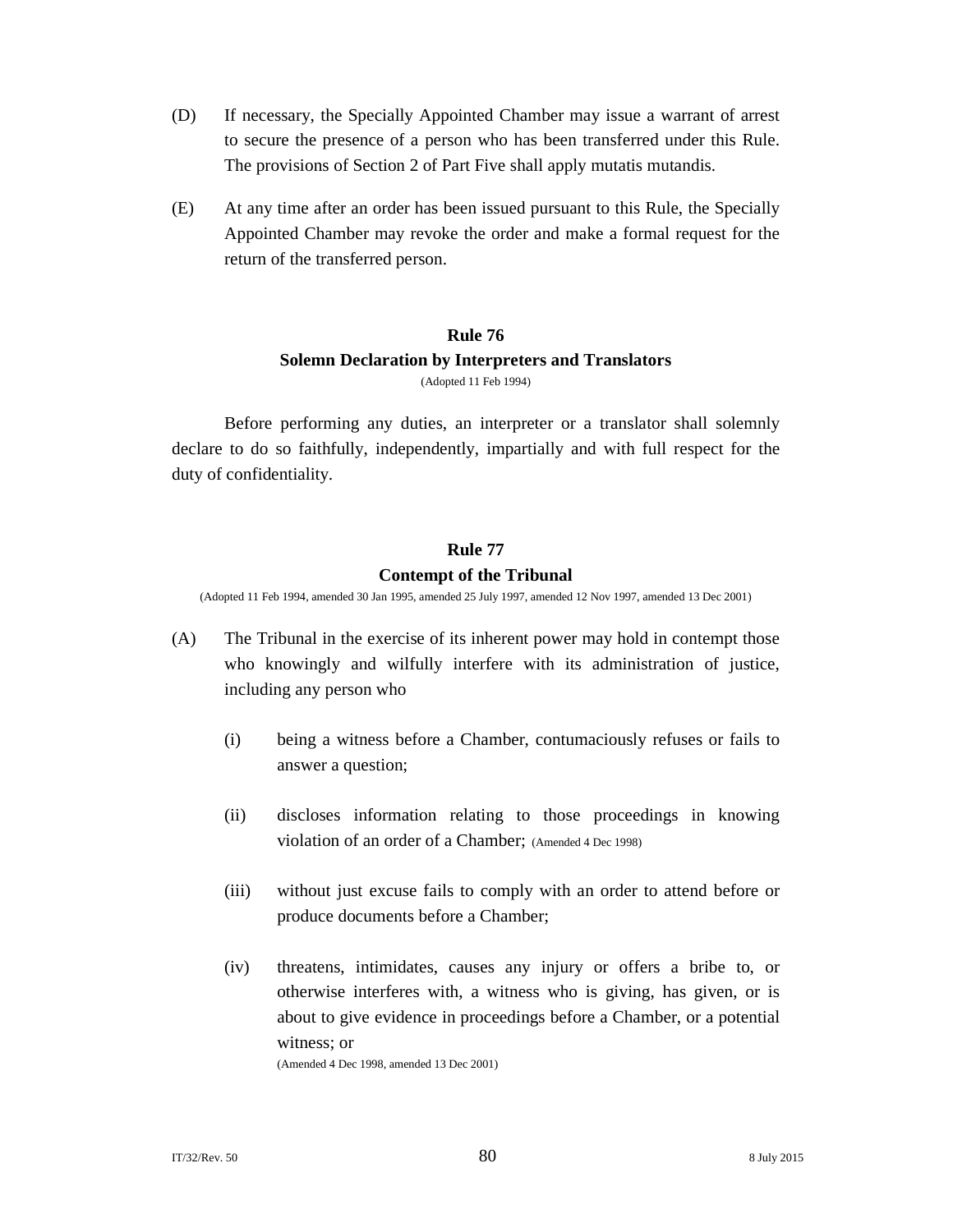(v) threatens, intimidates, offers a bribe to, or otherwise seeks to coerce any other person, with the intention of preventing that other person from complying with an obligation under an order of a Judge or Chamber.

(Amended 4 Dec 1998, amended 13 Dec 2001)

(Amended 10 July 1998, amended 12 Nov 1997, amended 13 Dec 2001)

- (B) Any incitement or attempt to commit any of the acts punishable under paragraph (A) is punishable as contempt of the Tribunal with the same penalties. (Amended 4 Dec 1998, amended 13 Dec 2001)
- (C) When a Chamber has reason to believe that a person may be in contempt of the Tribunal, it may:
	- (i) direct the Prosecutor to investigate the matter with a view to the preparation and submission of an indictment for contempt;
	- (ii) where the Prosecutor, in the view of the Chamber, has a conflict of interest with respect to the relevant conduct, direct the Registrar to appoint an *amicus curiae* to investigate the matter and report back to the Chamber as to whether there are sufficient grounds for instigating contempt proceedings; or
	- (iii) initiate proceedings itself.

(Amended 12 Nov 1997, amended 10 July 1998, amended 4 Dec 1998, amended 13 Dec 2001)

- (D) If the Chamber considers that there are sufficient grounds to proceed against a person for contempt, the Chamber may:
	- (i) in circumstances described in paragraph  $(C)(i)$ , direct the Prosecutor to prosecute the matter; or
	- (ii) in circumstances described in paragraph  $(C)(ii)$  or (iii), issue an order in lieu of an indictment and either direct *amicus curiae* to prosecute the matter or prosecute the matter itself.

(Amended 13 Dec 2001)

(E) The rules of procedure and evidence in Parts Four to Eight shall apply *mutatis mutandis* to proceedings under this Rule. The time limit for entering a plea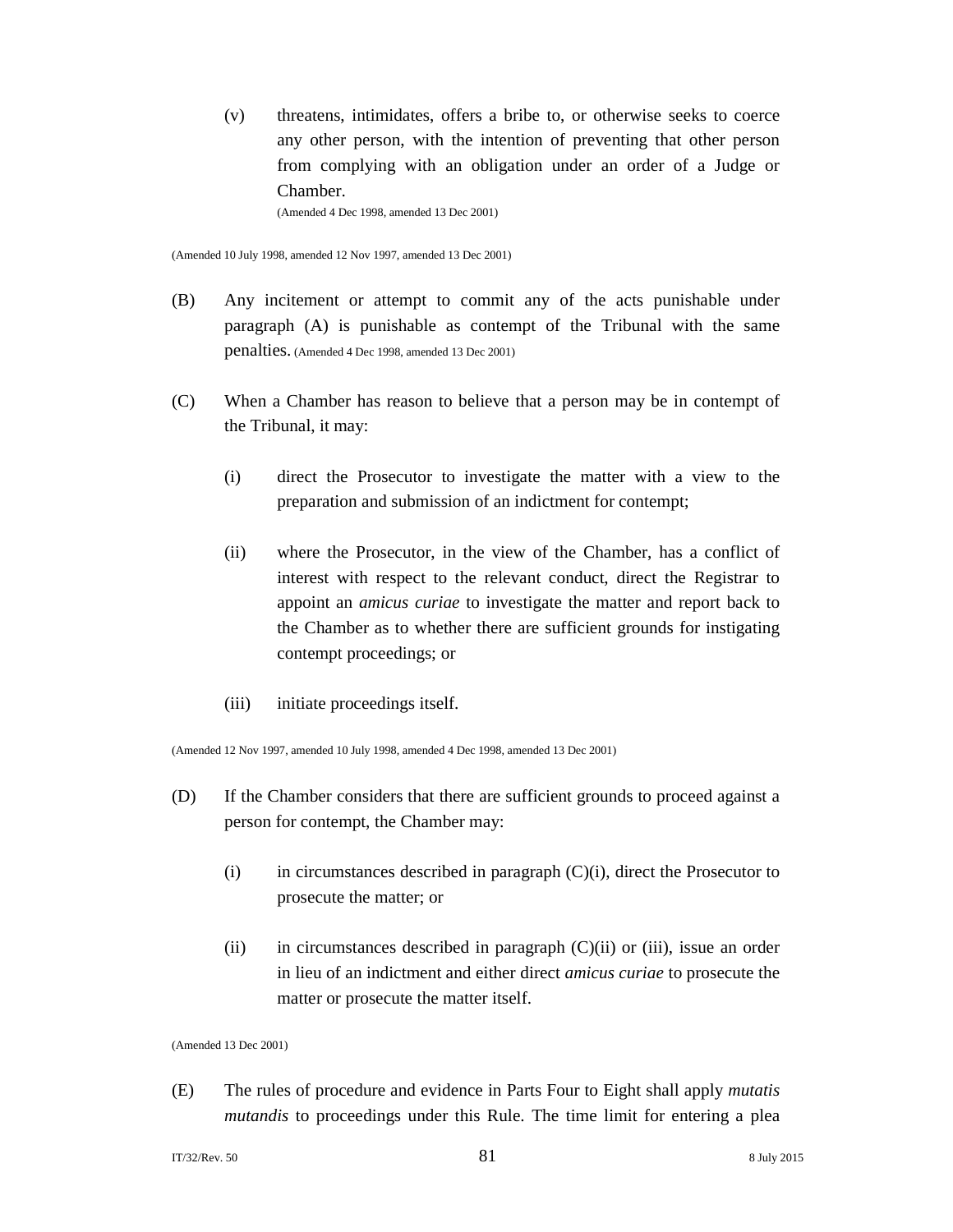pursuant to Rule  $62(A)$ , disclosure pursuant to Rule  $66(A)(i)$ , or filing of preliminary motions pursuant to Rule 72(A) shall each not exceed ten days. (Amended 13 Dec 2001, amended 22 July 2009)

- (F) Any person indicted for or charged with contempt shall, if that person satisfies the criteria for determination of indigence established by the Registrar, be assigned counsel in accordance with Rule 45. (Amended 12 Nov 1997, amended 13 Dec 2001)
- (G) The maximum penalty that may be imposed on a person found to be in contempt of the Tribunal shall be a term of imprisonment not exceeding seven years, or a fine not exceeding 100,000 Euros, or both. (Amended 4 Dec 1998, amended 1 Dec 2000, amended 13 Dec 2000, amended 13 Dec 2001)
- (H) Payment of a fine shall be made to the Registrar to be held in a separate account.
- (I) If a counsel is found guilty of contempt of the Tribunal pursuant to this Rule, the Chamber making such finding may also determine that counsel is no longer eligible to represent a suspect or accused before the Tribunal or that such conduct amounts to misconduct of counsel pursuant to Rule 46, or both. (Amended 13 Dec 2001)
- (J) Any decision rendered by a Trial Chamber under this Rule shall be subject to appeal. Notice of appeal shall be filed within fifteen days of filing of the impugned decision. Where such decision is rendered orally, the notice shall be filed within fifteen days of the oral decision, unless
	- (i) the party challenging the decision was not present or represented when the decision was pronounced, in which case the time-limit shall run from the date on which the challenging party is notified of the oral decision; or
	- (ii) the Trial Chamber has indicated that a written decision will follow, in which case the time-limit shall run from filing of the written decision.

(Amended 12 Nov 1997, amended 10 July 1998, amended 4 Dec 1998, amended 1 Dec 2000, amended 13 Dec 2000)

(K) In the case of decisions under this Rule by the Appeals Chamber sitting as a Chamber of first instance, an appeal may be submitted in writing to the President within fifteen days of the filing of the impugned decision. Such appeal shall be decided by five different Judges as assigned by the President.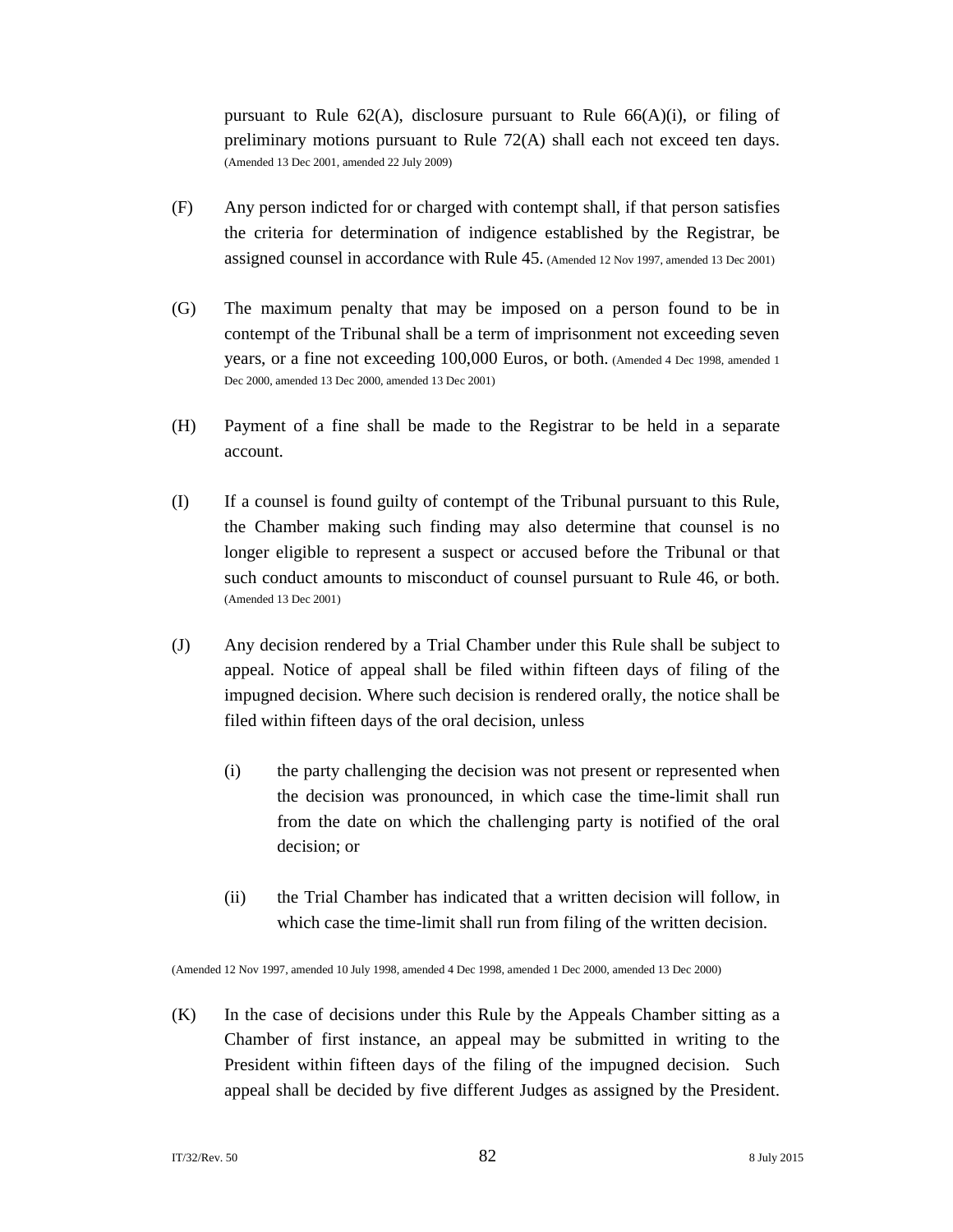Where the impugned decision is rendered orally, the appeal shall be filed within fifteen days of the oral decision, unless

- (i) the party challenging the decision was not present or represented when the decision was pronounced, in which case the time-limit shall run from the date on which the challenging party is notified of the oral decision; or
- (ii) the Appeals Chamber has indicated that a written decision will follow, in which case the time-limit shall run from filing of the written decision.

(Amended 12 July 2002)

### **Rule 77** *bis*

### **Payment of Fines**

(Adopted 2 July 1999)

- (A) In imposing a fine under Rule 77 or Rule 91, a Chamber shall specify the time for its payment. (Amended 13 Dec 2001)
- (B) Where a fine imposed under Rule 77 or Rule 91 is not paid within the time specified, the Chamber imposing the fine may issue an order requiring the person on whom the fine is imposed to appear before, or to respond in writing to, the Tribunal to explain why the fine has not been paid. (Amended 13 Dec 2001)
- (C) After affording the person on whom the fine is imposed an opportunity to be heard, the Chamber may make a decision that appropriate measures be taken, including:
	- (i) extending the time for payment of the fine;
	- (ii) requiring the payment of the fine to be made in instalments;
	- (iii) in consultation with the Registrar, requiring that the moneys owed be deducted from any outstanding fees owing to the person by the Tribunal where the person is a counsel retained by the Tribunal pursuant to the Directive on the Assignment of Defence Counsel; (Amended 17 Nov 1999)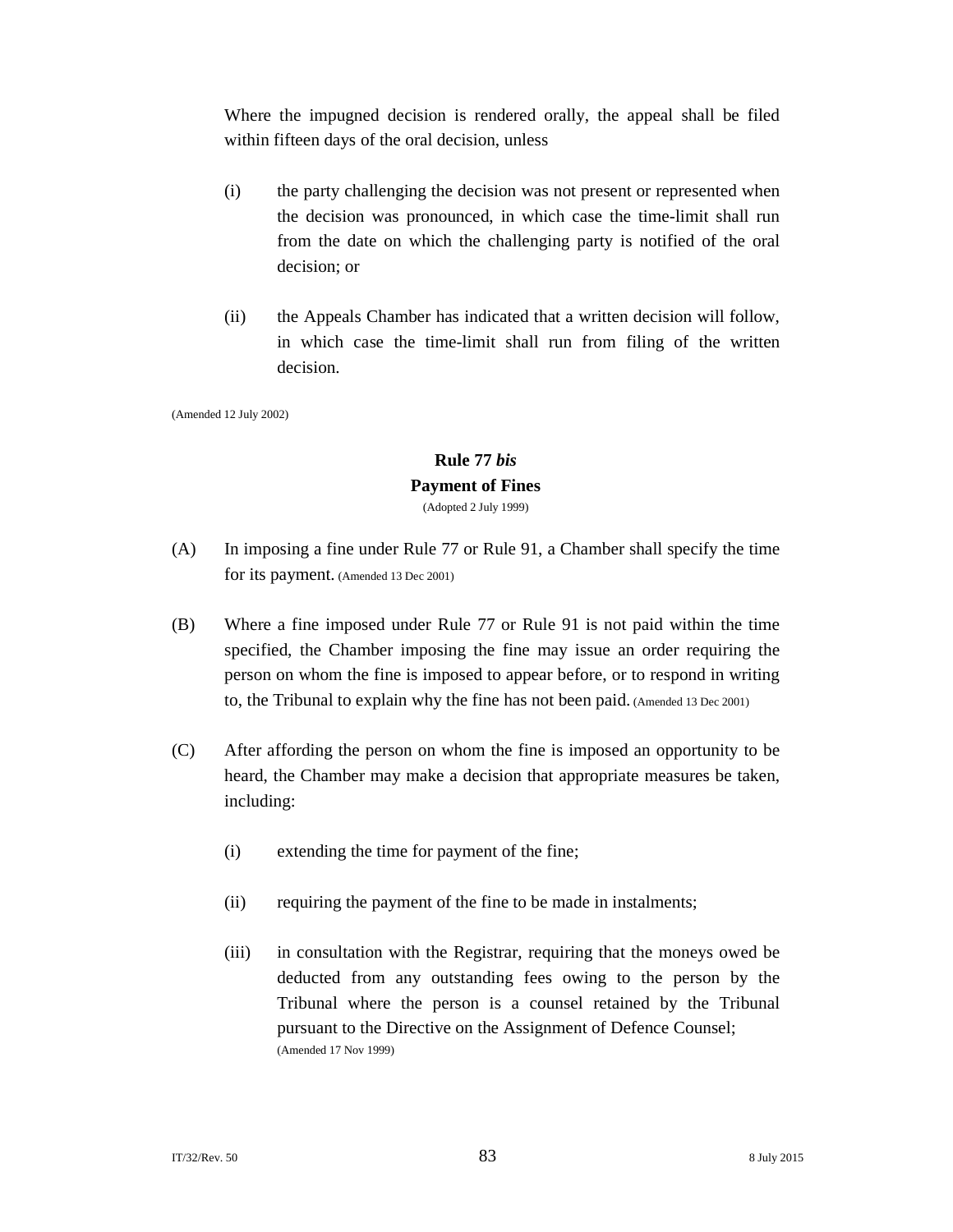(iv) converting the whole or part of the fine to a term of imprisonment not exceeding twelve months.

(Amended 17 Nov 1999, amended 13 Dec 2001)

- (D) In addition to a decision under paragraph (C), the Chamber may find the person in contempt of the Tribunal and impose a new penalty applying Rule 77 (G), if that person was able to pay the fine within the specified time and has wilfully failed to do so. This penalty for contempt of the Tribunal shall be additional to the original fine imposed. (Amended 12 Apr 2001, amended 13 Dec 2001)
- (E) The Chamber may, if necessary, issue an arrest warrant to secure the person's presence where he or she fails to appear before or respond in writing pursuant to an order under paragraph (B). A State or authority to whom such a warrant is addressed, in accordance with Article 29 of the Statute, shall act promptly and with all due diligence to ensure proper and effective execution thereof. Where an arrest warrant is issued under this Sub-rule, the provisions of Rules 45, 57, 58, 59, 59 *bis*, and 60 shall apply *mutatis mutandis*. Following the transfer of the person concerned to the Tribunal, the provisions of Rules 64, 65 and 99 shall apply *mutatis mutandis*. (Amended 12 Apr 2001, amended 13 Dec 2001)
- (F) Where under this Rule a penalty of imprisonment is imposed, or a fine is converted to a term of imprisonment, the provisions of Rules 102, 103 and 104 and Part Nine shall apply *mutatis mutandis*.
- (G) Any finding of contempt or penalty imposed under this Rule shall be subject to appeal as allowed for in Rule 77 (J).

### **Rule 78**

### **Open Sessions**

(Adopted 11 Feb 1994)

 All proceedings before a Trial Chamber, other than deliberations of the Chamber, shall be held in public, unless otherwise provided.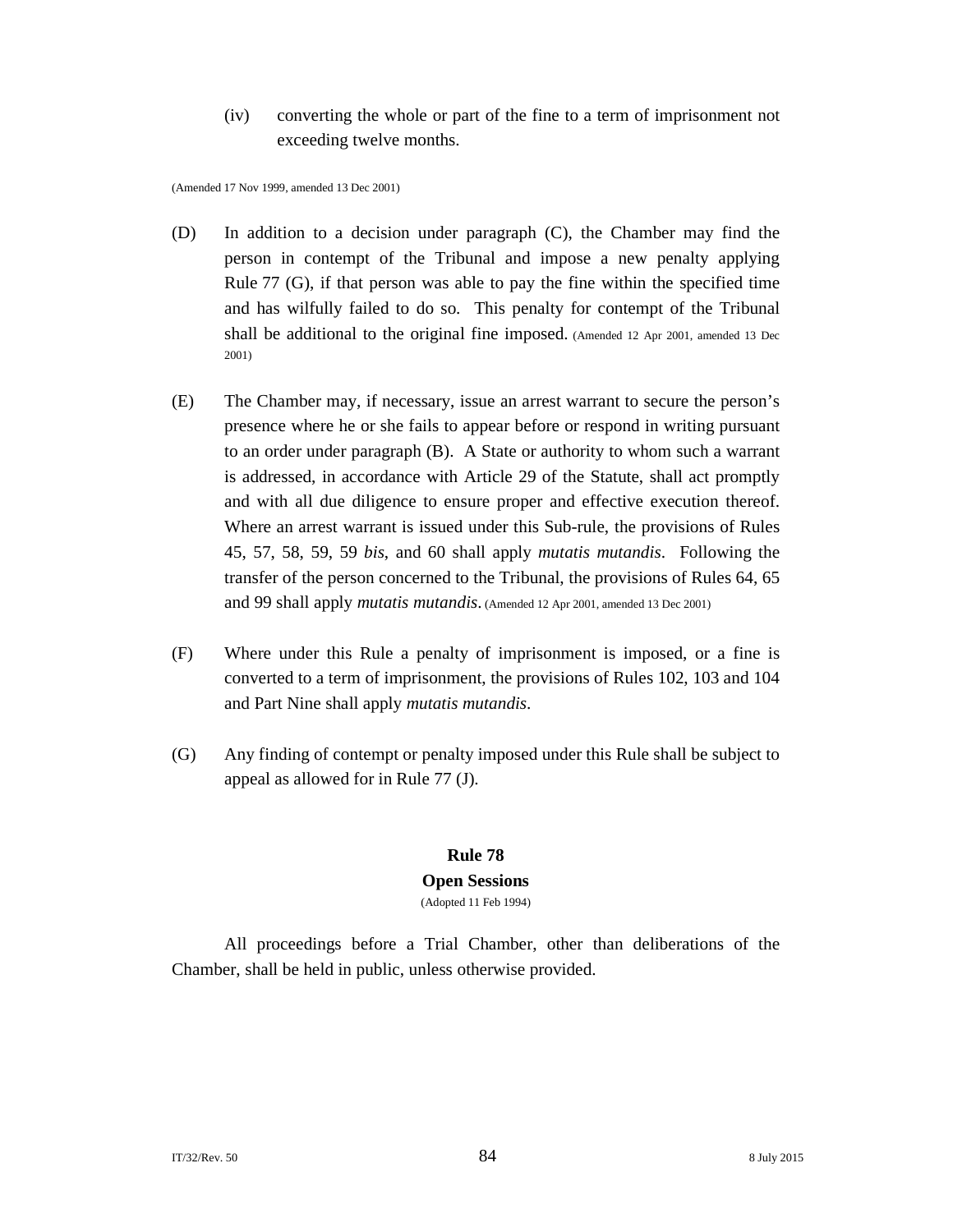### **Closed Sessions**

(Adopted 11 Feb 1994)

- (A) The Trial Chamber may order that the press and the public be excluded from all or part of the proceedings for reasons of:
	- (i) public order or morality;
	- (ii) safety, security or non-disclosure of the identity of a victim or witness as provided in Rule 75; or
	- (iii) the protection of the interests of justice.
- (B) The Trial Chamber shall make public the reasons for its order.

# **Rule 80 Control of Proceedings**

(Adopted 11 Feb 1994)

- (A) The Trial Chamber may exclude a person from the courtroom in order to protect the right of the accused to a fair and public trial, or to maintain the dignity and decorum of the proceedings.
- (B) The Trial Chamber may order the removal of an accused from the courtroom and continue the proceedings in the absence of the accused if the accused has persisted in disruptive conduct following a warning that such conduct may warrant the removal of the accused from the courtroom.

### **Rule 81**

# **Records of Proceedings and Evidence**

(Adopted 11 Feb 1994)

- (A) The Registrar shall cause to be made and preserve a full and accurate record of all proceedings, including audio recordings, transcripts and, when deemed necessary by the Trial Chamber, video recordings.
- (B) The Trial Chamber, after giving due consideration to any matters relating to witness protection, may order the disclosure of all or part of the record of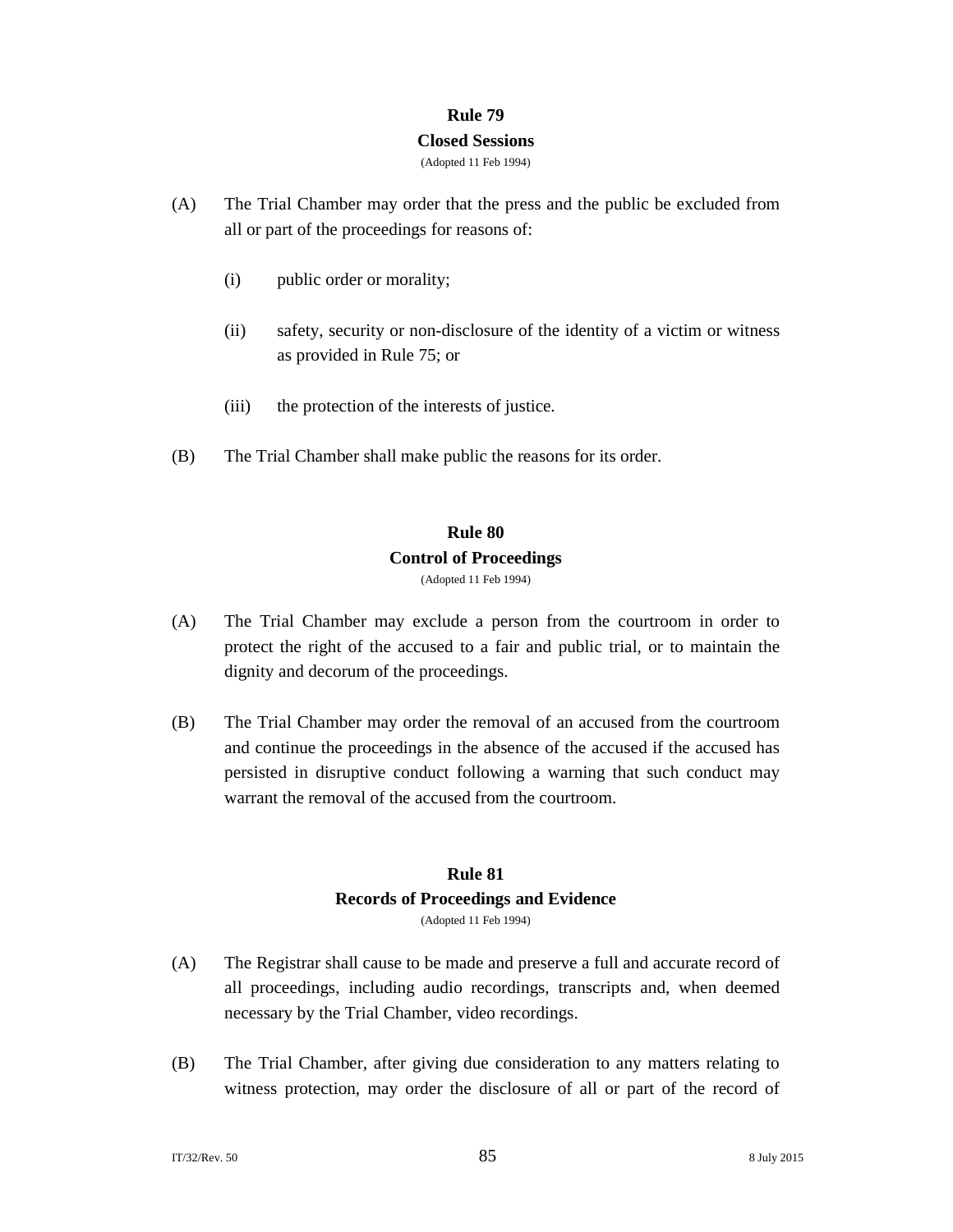closed proceedings when the reasons for ordering its non-disclosure no longer exist. (Amended 1 Dec 2000, amended 13 Dec 2000)

- (C) The Registrar shall retain and preserve all physical evidence offered during the proceedings subject to any Practice Direction or any order which a Chamber may at any time make with respect to the control or disposition of physical evidence offered during proceedings before that Chamber. (Amended 25 July 1997)
- (D) Photography, video-recording or audio-recording of the trial, otherwise than by the Registrar, may be authorised at the discretion of the Trial Chamber.

## **Rule 81** *bis* **Proceedings by Video-Conference Link**  (Adopted 12 July 2007)

 At the request of a party or *proprio motu,* a Judge or a Chamber may order, if consistent with the interests of justice, that proceedings be conducted by way of video-conference link.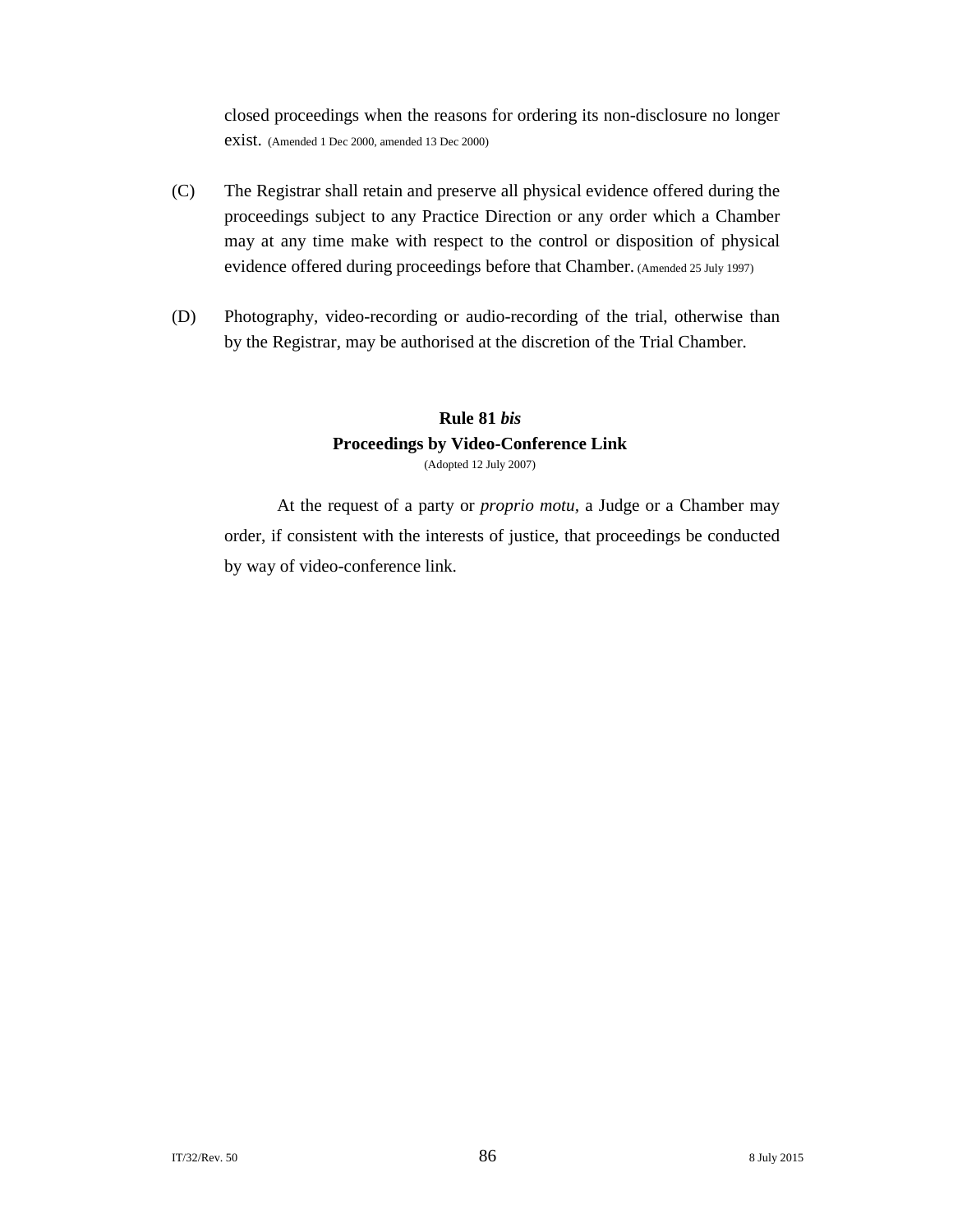### **Section 2: Case Presentation**

## **Rule 82 Joint and Separate Trials**

# (Adopted 11 Feb 1994)

- (A) In joint trials, each accused shall be accorded the same rights as if such accused were being tried separately. (Amended 12 Nov 1997)
- (B) The Trial Chamber may order that persons accused jointly under Rule 48 be tried separately if it considers it necessary in order to avoid a conflict of interests that might cause serious prejudice to an accused, or to protect the interests of justice.

# **Rule 83 Instruments of Restraint**

(Adopted 11 Feb 1994, amended 4 Dec 1998)

 Instruments of restraint, such as handcuffs, shall be used only on the order of the Registrar as a precaution against escape during transfer or in order to prevent an accused from self-injury, injury to others or to prevent serious damage to property. Instruments of restraint shall be removed when the accused appears before a Chamber or a Judge.

# **Rule 84 Opening Statements**

(Adopted 11 Feb 1994, amended 12 Nov 1997)

 Before presentation of evidence by the Prosecutor, each party may make an opening statement. The defence may, however, elect to make its statement after the conclusion of the Prosecutor's presentation of evidence and before the presentation of evidence for the defence.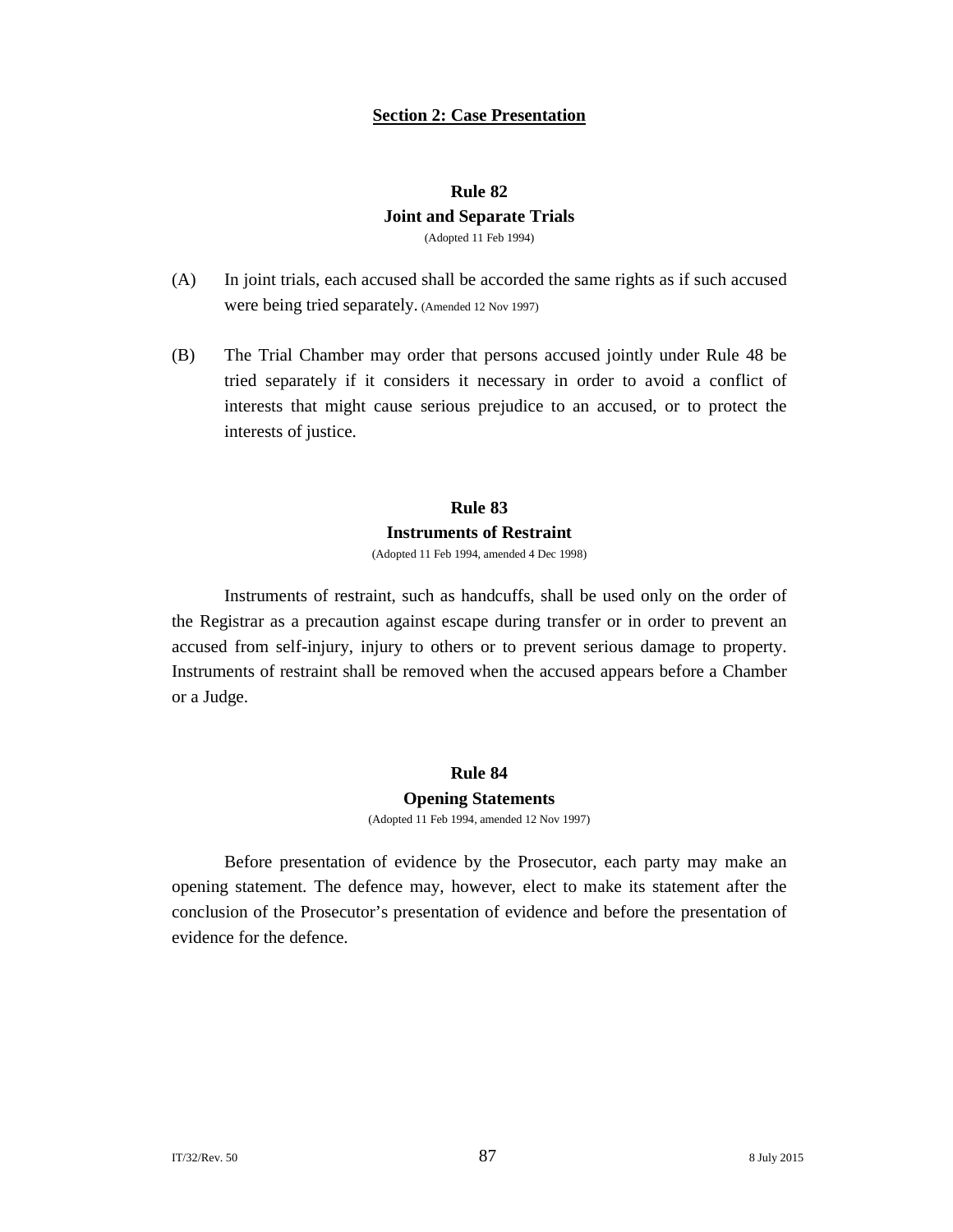# **Rule 84** *bis*  **Statement of the Accused**

(Adopted 2 July 1999)

- (A) After the opening statements of the parties or, if the defence elects to defer its opening statement pursuant to Rule 84, after the opening statement of the Prosecutor, if any, the accused may, if he or she so wishes, and the Trial Chamber so decides, make a statement under the control of the Trial Chamber. The accused shall not be compelled to make a solemn declaration and shall not be examined about the content of the statement.
- (B) The Trial Chamber shall decide on the probative value, if any, of the statement.

# **Rule 85 Presentation of Evidence**

(Adopted 11 Feb 1994)

- (A) Each party is entitled to call witnesses and present evidence. Unless otherwise directed by the Trial Chamber in the interests of justice, evidence at the trial shall be presented in the following sequence:
	- (i) evidence for the prosecution;
	- (ii) evidence for the defence;
	- (iii) prosecution evidence in rebuttal;
	- (iv) defence evidence in rejoinder;
	- (v) evidence ordered by the Trial Chamber pursuant to Rule 98; and (Amended 10 July 1998)
	- (vi) any relevant information that may assist the Trial Chamber in determining an appropriate sentence if the accused is found guilty on one or more of the charges in the indictment. (Amended 10 July 1998)
- (B) Examination-in-chief, cross-examination and re-examination shall be allowed in each case. It shall be for the party calling a witness to examine such witness in chief, but a Judge may at any stage put any question to the witness.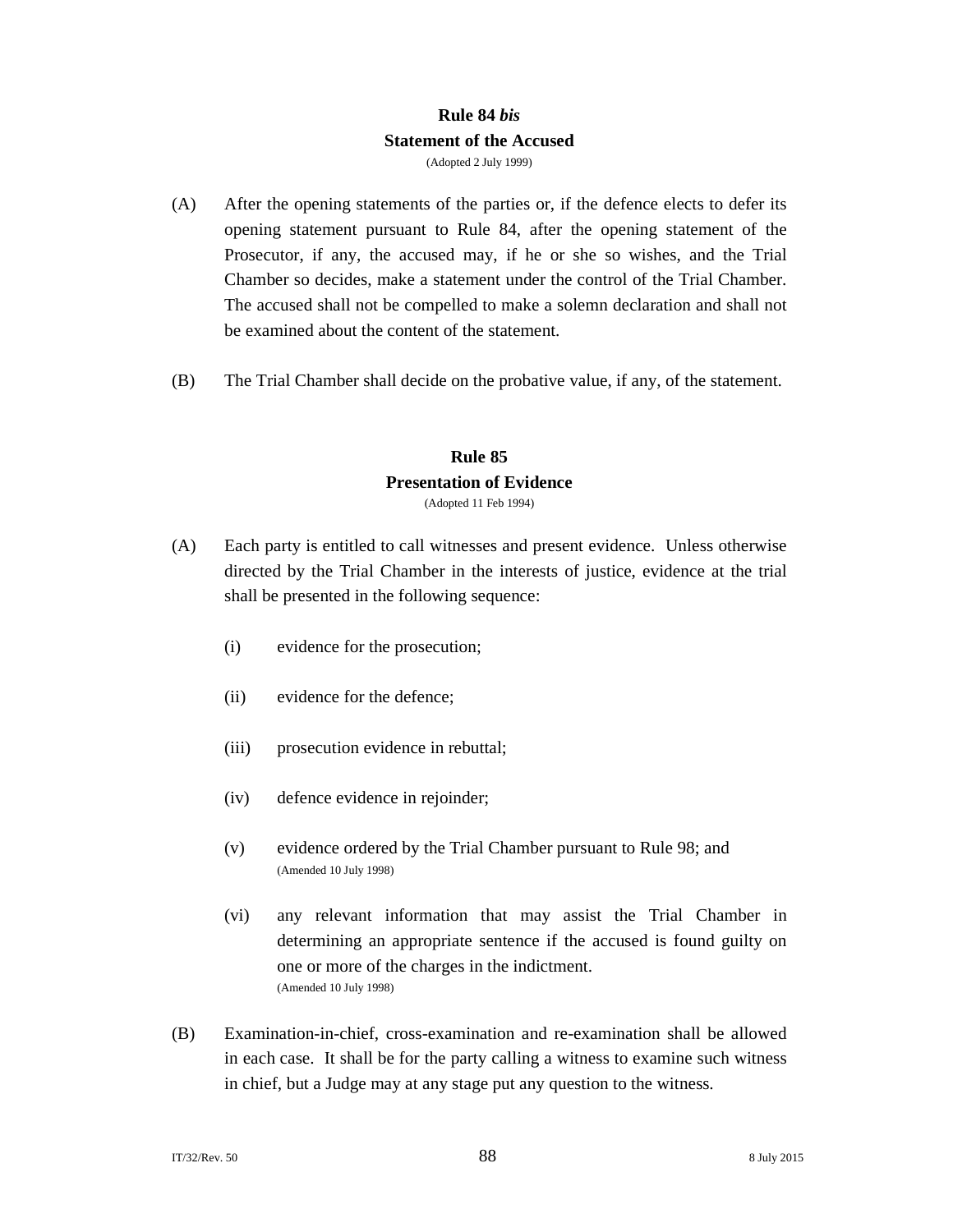(C) If the accused so desires, the accused may appear as a witness in his or her own defence.

## **Rule 86 Closing Arguments**

(Adopted 11 Feb 1994, amended 12 Nov 1997)

- (A) After the presentation of all the evidence, the Prosecutor may present a closing argument; whether or not the Prosecutor does so, the defence may make a closing argument. The Prosecutor may present a rebuttal argument to which the defence may present a rejoinder. (Amended 10 July 1998)
- (B) Not later than five days prior to presenting a closing argument, a party shall file a final trial brief. (Amended 10 July 1998, amended 1 Dec 2000, amended 13 Dec 2000)
- (C) The parties shall also address matters of sentencing in closing arguments. (Amended 10 July 1998)

## **Rule 87 Deliberations**

(Adopted 11 Feb 1994)

- (A) When both parties have completed their presentation of the case, the Presiding Judge shall declare the hearing closed, and the Trial Chamber shall deliberate in private. A finding of guilt may be reached only when a majority of the Trial Chamber is satisfied that guilt has been proved beyond reasonable doubt.
- (B) The Trial Chamber shall vote separately on each charge contained in the indictment. If two or more accused are tried together under Rule 48, separate findings shall be made as to each accused.
- (C) If the Trial Chamber finds the accused guilty on one or more of the charges contained in the indictment, it shall impose a sentence in respect of each finding of guilt and indicate whether such sentences shall be served consecutively or concurrently, unless it decides to exercise its power to impose a single sentence reflecting the totality of the criminal conduct of the accused. (Amended 10 July 1998, amended 1 Dec 2000, amended 13 Dec 2000)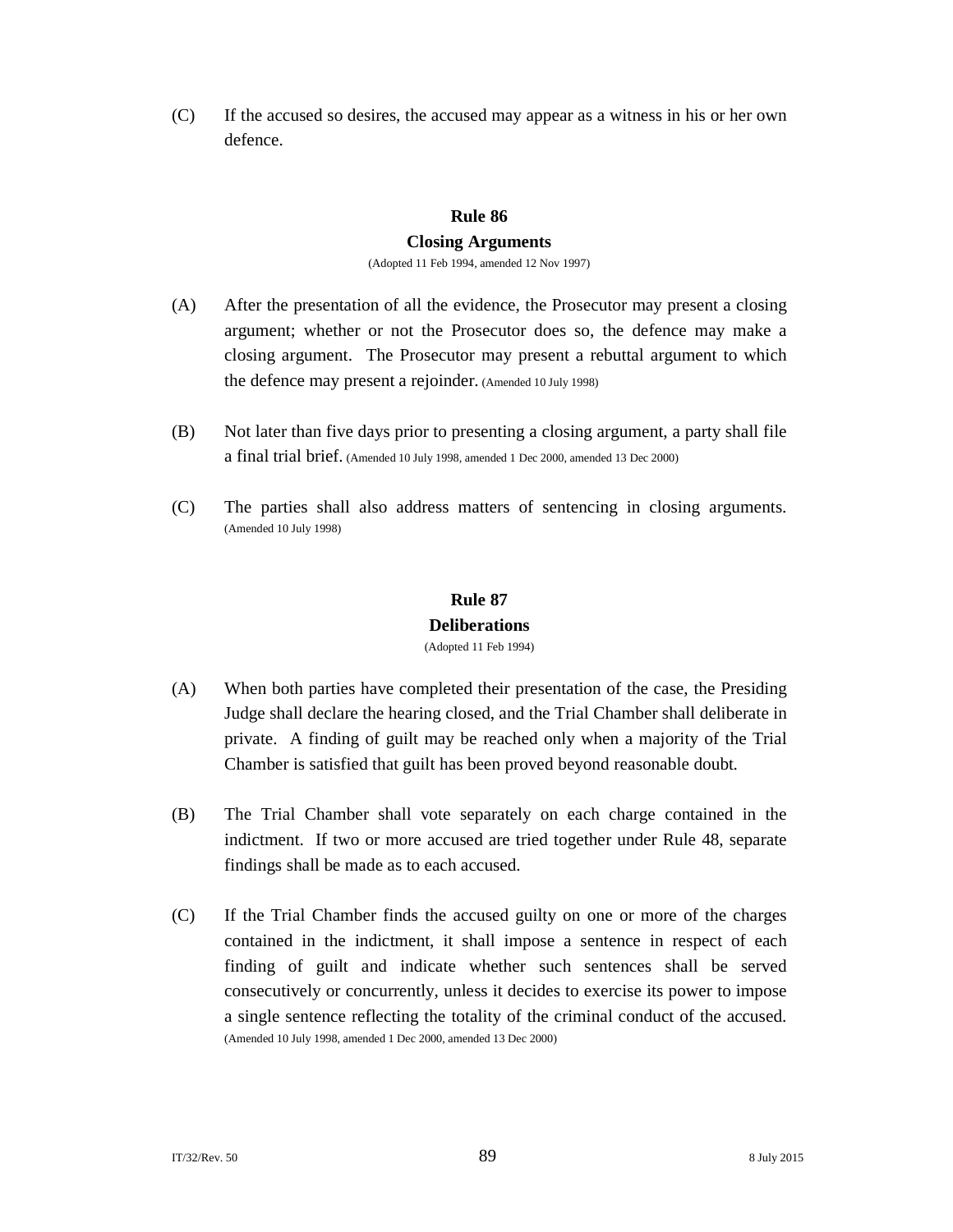### **[Deleted]**

(Adopted 11 Feb 1994, amended 30 Jan 1995, amended 12 Nov 1997, deleted 10 July 1998)

**Rule 88** *bis*

### **[Deleted]**

(Adopted 12 Nov 1997, deleted 10 July 1998)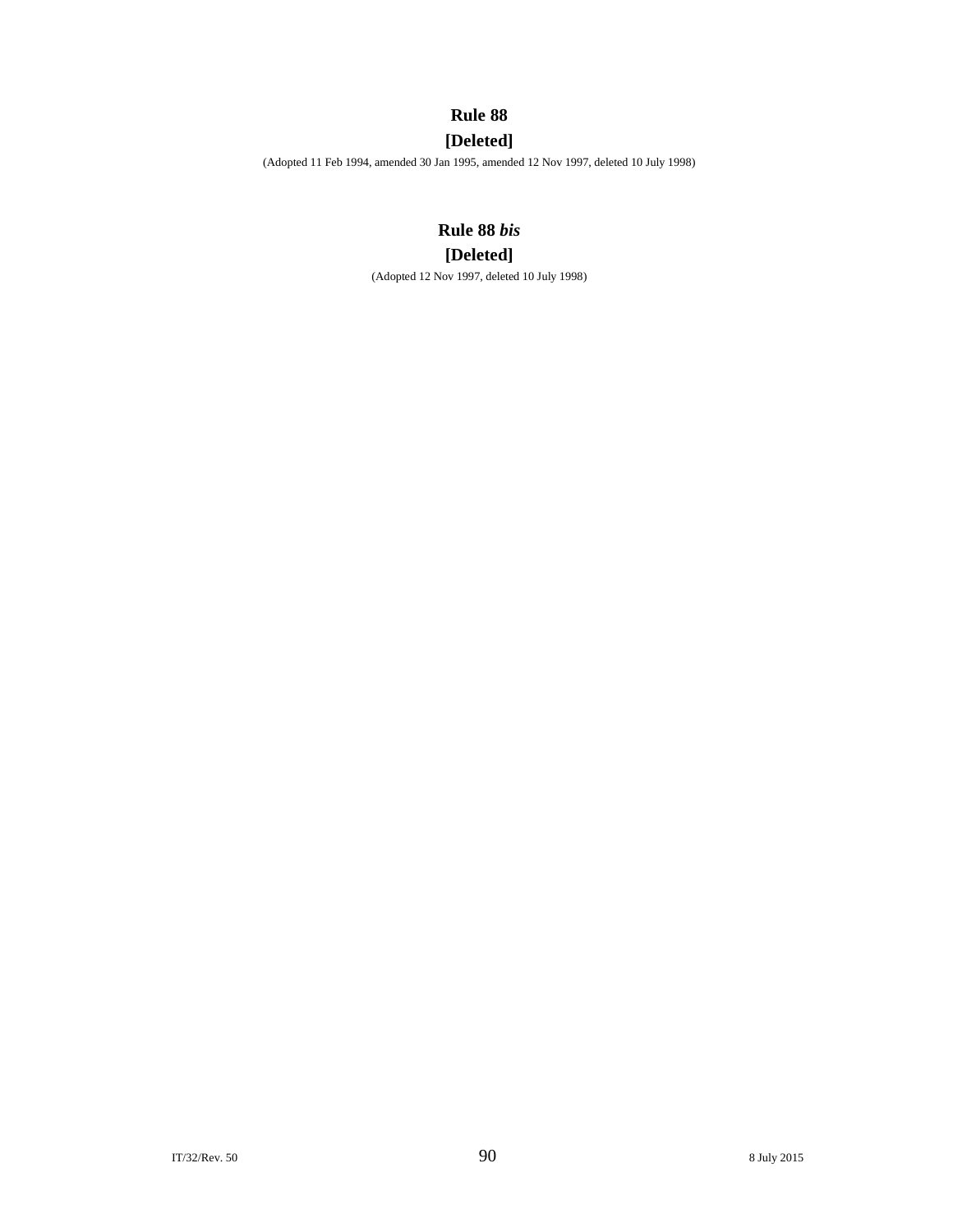### **Section 3: Rules of Evidence**

### **Rule 89**

### **General Provisions**

(Adopted 11 Feb 1994)

- (A) A Chamber shall apply the rules of evidence set forth in this Section, and shall not be bound by national rules of evidence. (Amended 1 Dec 2000, amended 13 Dec 2000)
- (B) In cases not otherwise provided for in this Section, a Chamber shall apply rules of evidence which will best favour a fair determination of the matter before it and are consonant with the spirit of the Statute and the general principles of law.
- (C) A Chamber may admit any relevant evidence which it deems to have probative value.
- (D) A Chamber may exclude evidence if its probative value is substantially outweighed by the need to ensure a fair trial.
- (E) A Chamber may request verification of the authenticity of evidence obtained out of court.
- (F) A Chamber may receive the evidence of a witness orally or, where the interests of justice allow, in written form. (Amended 1 Dec 2000, amended 13 Dec 2000)

#### **Rule 90**

#### **Testimony of Witnesses**

(Adopted 11 Feb 1994, amended 30 Jan 1995, amended 25 July 1997, amended 17 Nov 1999, amended 1 Dec 2000, amended 13 Dec 2000)

- (A) Every witness shall, before giving evidence, make the following solemn declaration: "I solemnly declare that I will speak the truth, the whole truth and nothing but the truth".
- (B) A child who, in the opinion of the Chamber, does not understand the nature of a solemn declaration, may be permitted to testify without that formality, if the Chamber is of the opinion that the child is sufficiently mature to be able to report the facts of which the child had knowledge and understands the duty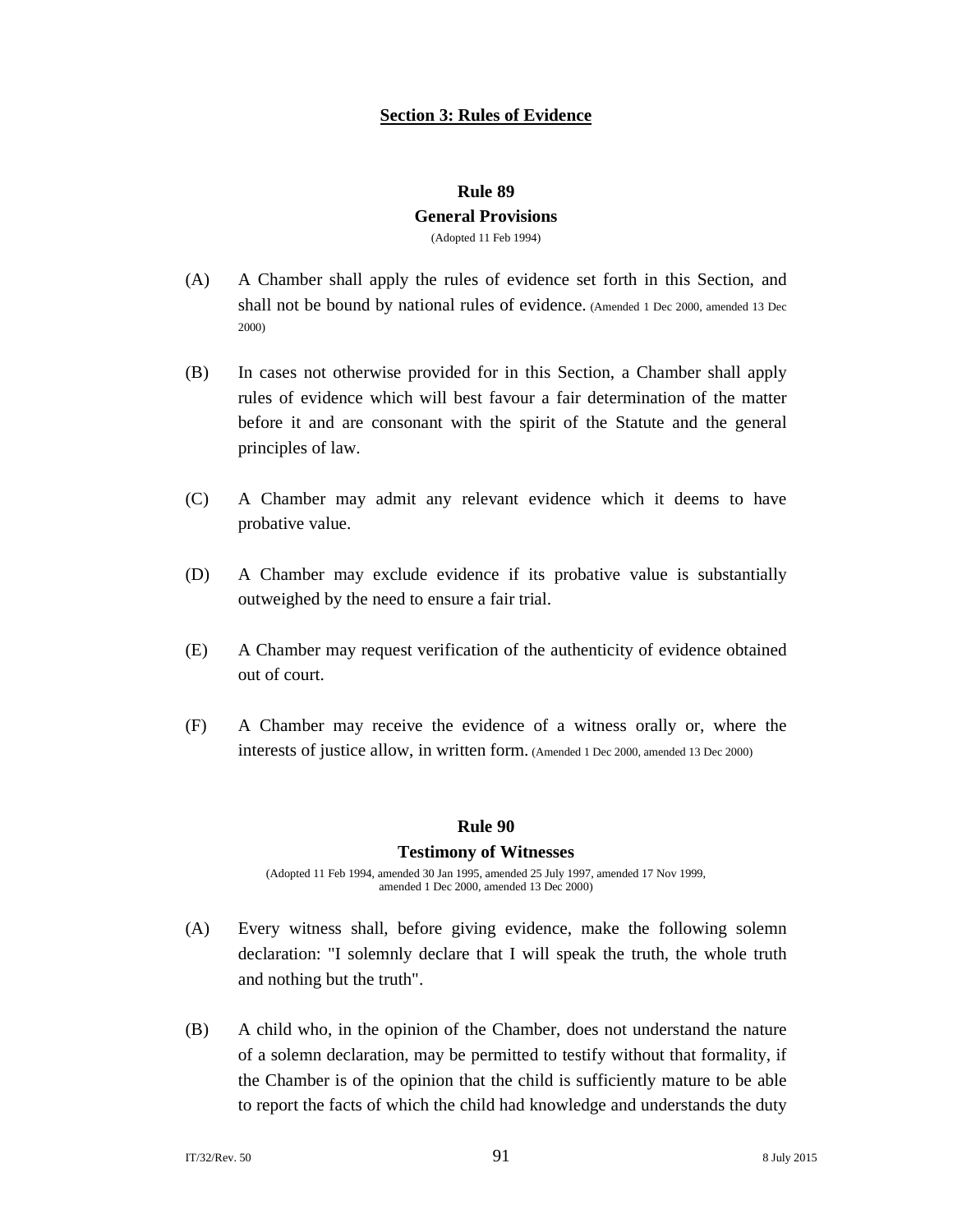to tell the truth. A judgement, however, cannot be based on such testimony alone. (Amended 30 Jan 1995)

- (C) A witness, other than an expert, who has not yet testified shall not be present when the testimony of another witness is given. However, a witness who has heard the testimony of another witness shall not for that reason alone be disqualified from testifying.
- (D) Notwithstanding paragraph (C), upon order of the Chamber, an investigator in charge of a party's investigation shall not be precluded from being called as a witness on the ground that he or she has been present in the courtroom during the proceedings. (Amended 25 July 1997, amended 1 Dec 2000, amended 13 Dec 2000)
- (E) A witness may object to making any statement which might tend to incriminate the witness. The Chamber may, however, compel the witness to answer the question. Testimony compelled in this way shall not be used as evidence in a subsequent prosecution against the witness for any offence other than false testimony. (Amended 30 Jan 1995, amended 1 Dec 2000, amended 13 Dec 2000)
- (F) The Trial Chamber shall exercise control over the mode and order of interrogating witnesses and presenting evidence so as to
	- (i) make the interrogation and presentation effective for the ascertainment of the truth; and
	- (ii) avoid needless consumption of time.

(Amended 10 July 1998)

- (G) The Trial Chamber may refuse to hear a witness whose name does not appear on the list of witnesses compiled pursuant to Rules 73 *bis* (C) and 73 *ter* (C). (Amended 12 Apr 2001)
- (H) (i) Cross-examination shall be limited to the subject-matter of the evidence-in-chief and matters affecting the credibility of the witness and, where the witness is able to give evidence relevant to the case for the cross-examining party, to the subject-matter of that case.
	- (ii) In the cross-examination of a witness who is able to give evidence relevant to the case for the cross-examining party, counsel shall put to that witness the nature of the case of the party for whom that counsel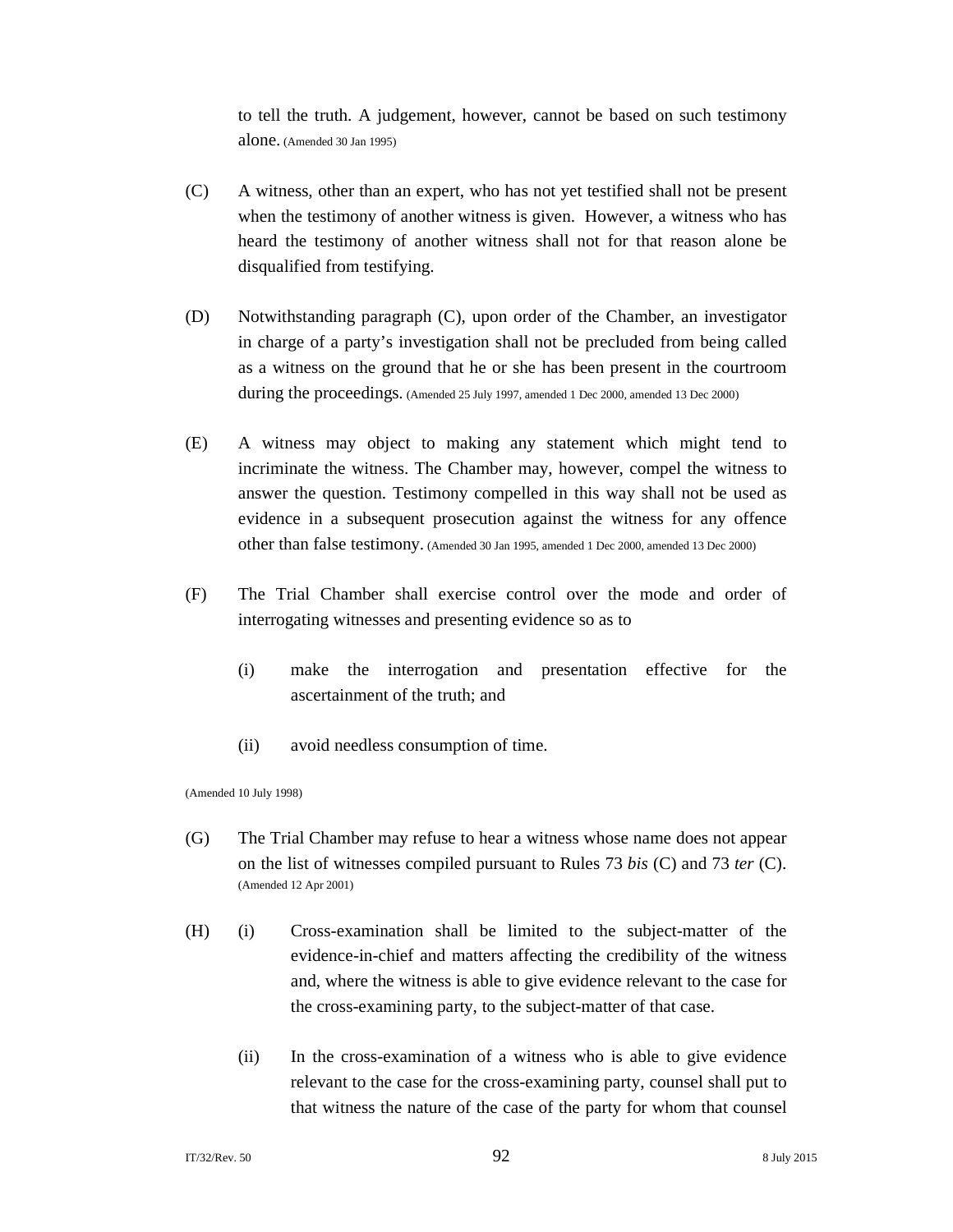appears which is in contradiction of the evidence given by the witness.

(iii) The Trial Chamber may, in the exercise of its discretion, permit enquiry into additional matters.

(Amended 10 July 1998, amended 17 Nov 1999)

## **Rule 90** *bis* **Transfer of a Detained Witness**  (Adopted 6 Oct 1995)

- (A) Any detained person whose personal appearance as a witness has been requested by the Tribunal shall be transferred temporarily to the detention unit of the Tribunal, conditional on the person's return within the period decided by the Tribunal.
- (B) The transfer order shall be issued by a permanent Judge or Trial Chamber only after prior verification that the following conditions have been met:
	- (i) the presence of the detained witness is not required for any criminal proceedings in progress in the territory of the requested State during the period the witness is required by the Tribunal;
	- (ii) transfer of the witness does not extend the period of detention as foreseen by the requested State.

(Amended 12 Apr 2001)

- (C) The Registrar shall transmit the order of transfer to the national authorities of the State on whose territory, or under whose jurisdiction or control, the witness is detained. Transfer shall be arranged by the national authorities concerned in liaison with the host country and the Registrar. (Amended 12 Nov 1997)
- (D) The Registrar shall ensure the proper conduct of the transfer, including the supervision of the witness in the detention unit of the Tribunal; the Registrar shall remain abreast of any changes which might occur regarding the conditions of detention provided for by the requested State and which may possibly affect the length of the detention of the witness in the detention unit and, as promptly as possible, shall inform the relevant Judge or Chamber. (Amended 12 Nov 1997)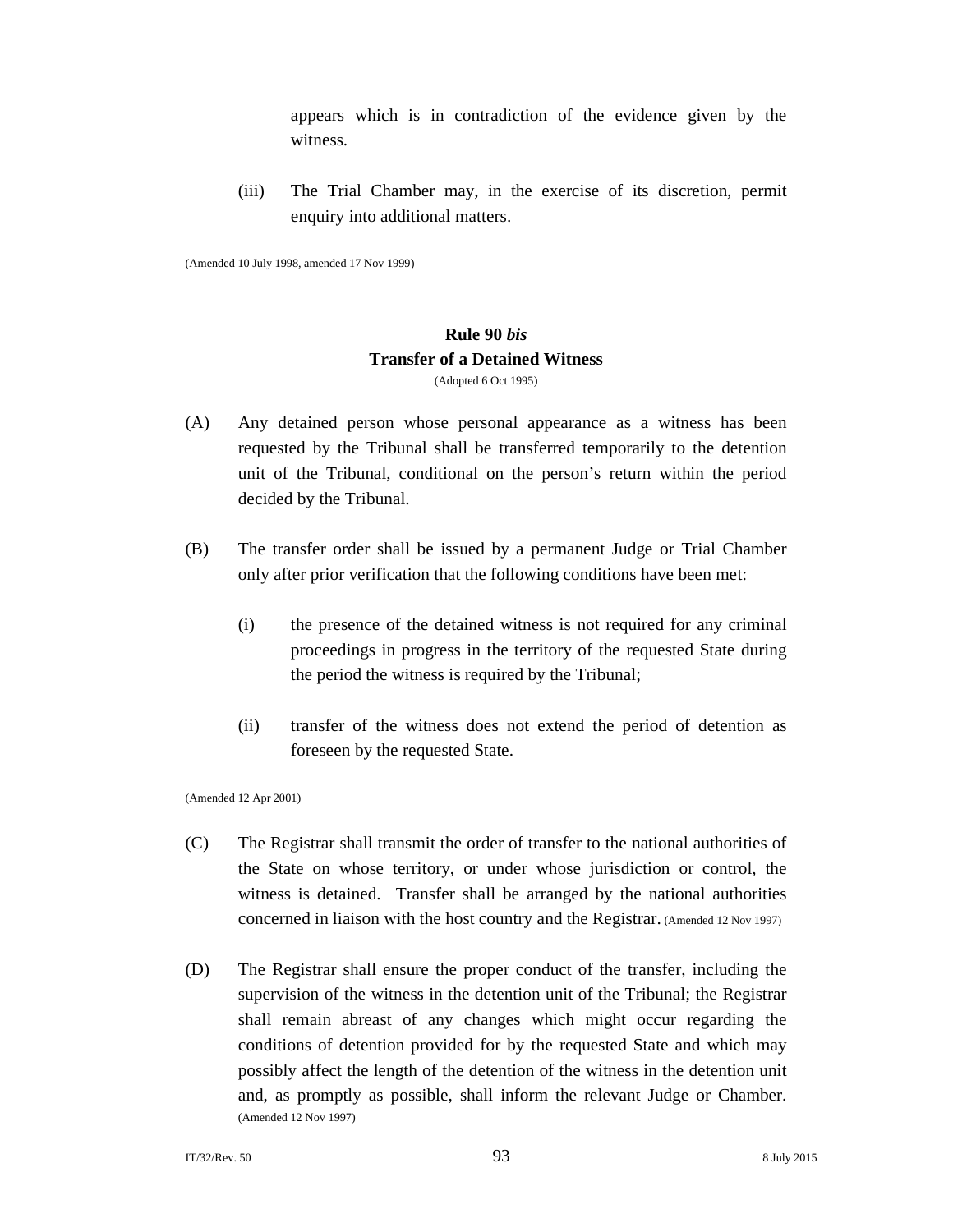- (E) On expiration of the period decided by the Tribunal for the temporary transfer, the detained witness shall be remanded to the authorities of the requested State, unless the State, within that period, has transmitted an order of release of the witness, which shall take effect immediately.
- (F) If, by the end of the period decided by the Tribunal, the presence of the detained witness continues to be necessary, a permanent Judge or Chamber may extend the period on the same conditions as stated in paragraph (B). (Amended 12 Apr 2001)

# **Rule 91 False Testimony under Solemn Declaration**

(Adopted 11 Feb 1994)

- (A) A Chamber, *proprio motu* or at the request of a party, may warn a witness of the duty to tell the truth and the consequences that may result from a failure to do so. (Amended 25 July 1997)
- (B) If a Chamber has strong grounds for believing that a witness has knowingly and wilfully given false testimony, it may:
	- (i) direct the Prosecutor to investigate the matter with a view to the preparation and submission of an indictment for false testimony; or (Amended 13 Dec 2001)
	- (ii) where the Prosecutor, in the view of the Chamber, has a conflict of interest with respect to the relevant conduct, direct the Registrar to appoint an *amicus curiae* to investigate the matter and report back to the Chamber as to whether there are sufficient grounds for instigating proceedings for false testimony. (Amended 13 Dec 2001)
- (C) If the Chamber considers that there are sufficient grounds to proceed against a person for giving false testimony, the Chamber may:
	- (i) in circumstances described in paragraph (B)(i), direct the Prosecutor to prosecute the matter; or
	- (ii) in circumstances described in paragraph (B)(ii), issue an order in lieu of an indictment and direct *amicus curiae* to prosecute the matter.

<sup>(</sup>Amended 13 Dec 2001)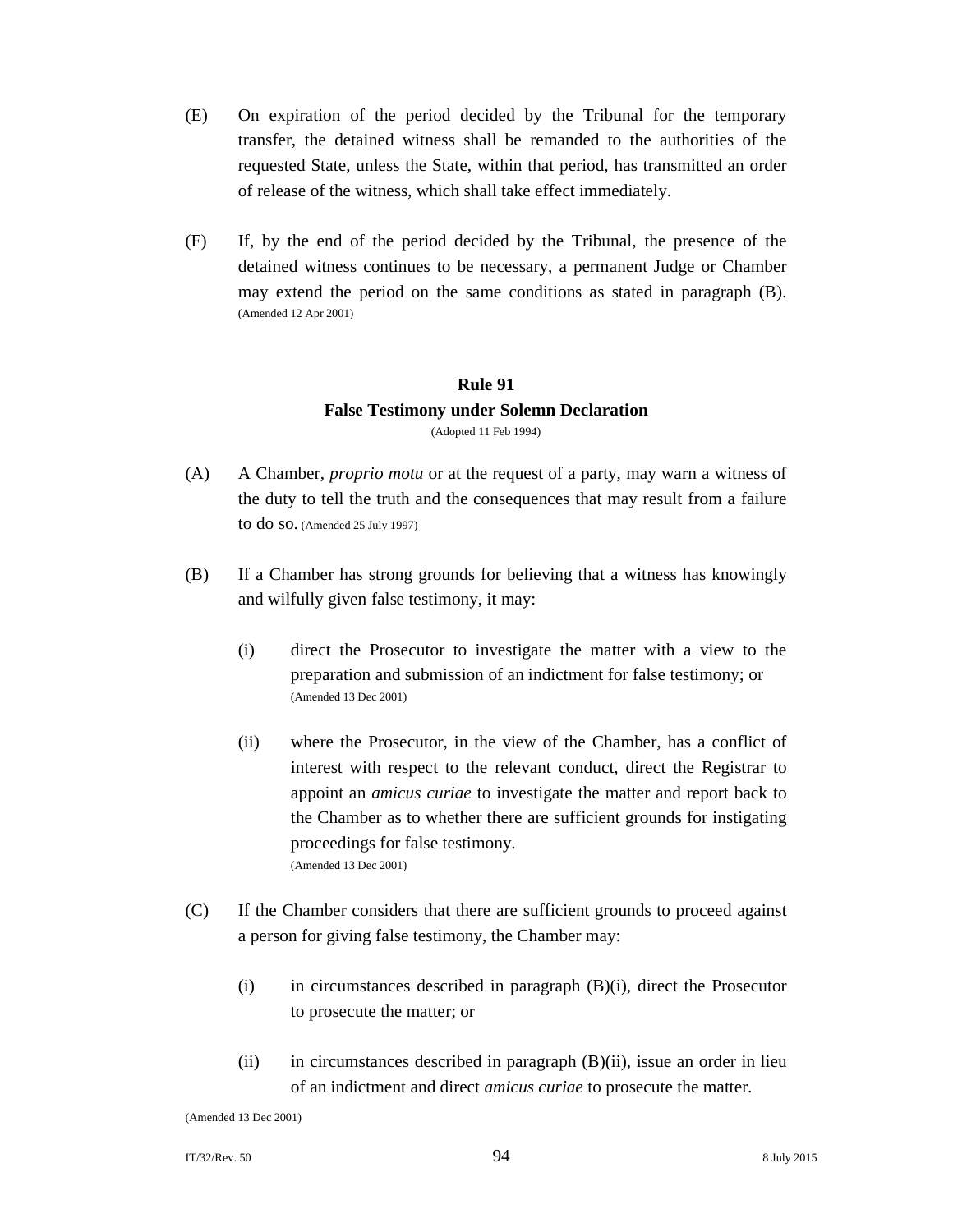- (D) The rules of procedure and evidence in Parts Four to Eight shall apply *mutatis mutandis* to proceedings under this Rule.
- (E) Any person indicted for or charged with false testimony shall, if that person satisfies the criteria for determination of indigence established by the Registrar, be assigned counsel in accordance with Rule 45. (Amended 13 Dec 2001)
- (F) No Judge who sat as a member of the Trial Chamber before which the witness appeared shall sit for the trial of the witness for false testimony.
- (G) The maximum penalty for false testimony under solemn declaration shall be a fine of 100,000 Euros or a term of imprisonment of seven years, or both. The payment of any fine imposed shall be paid to the Registrar to be held in the account referred to in Rule 77 (H). (Amended 18 Jan 1996, amended 25 July 1997, amended 12 Nov 1997, amended 4 Dec 1998, amended 1 Dec 2000, amended 13 Dec 2000, amended 13 Dec 2001)
- (H) Paragraphs (B) to (G) apply *mutatis mutandis* to a person who knowingly and willingly makes a false statement in a written statement taken in accordance with Rule 92 *bis* or Rule 92 *quater* which the person knows or has reason to know may be used as evidence in proceedings before the Tribunal. (Amended 17 Nov 1999, amended 1 Dec 2000, amended 13 Dec 2000, amended 13 Dec 2001, amended 13 Sept 2006)
- (I) Any decision rendered by a Trial Chamber under this Rule shall be subject to appeal. Notice of appeal shall be filed within fifteen days of filing of the impugned decision. Where such decision is rendered orally, the notice shall be filed within fifteen days of the oral decision, unless
	- (i) the party challenging the decision was not present or represented when the decision was pronounced, in which case the time-limit shall run from the date on which the challenging party is notified of the oral decision; or
	- (ii) the Trial Chamber has indicated that a written decision will follow, in which case the time-limit shall run from filing of the written decision.

(Amended 1 Dec 2000, amended 13 Dec 2000)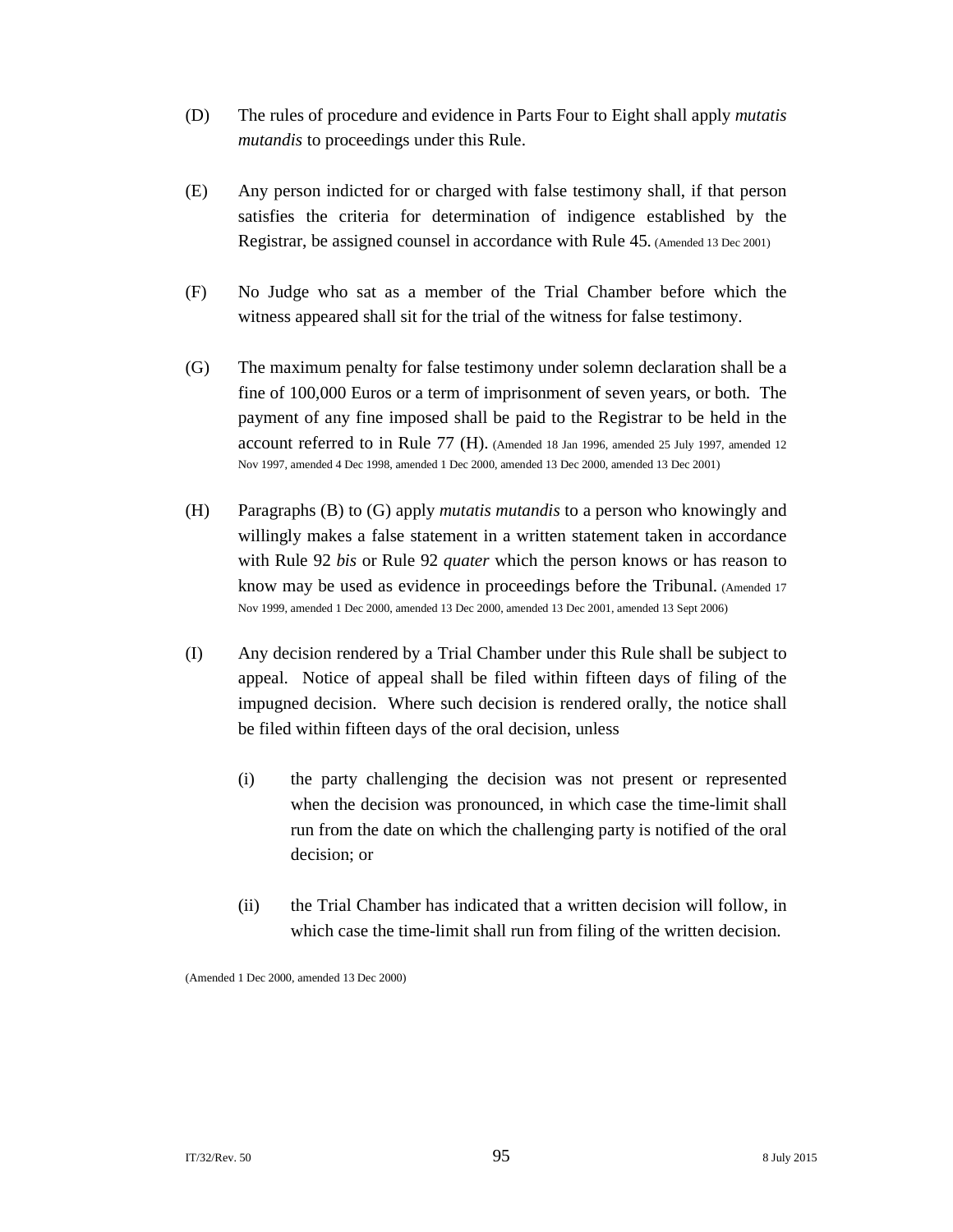### **Confessions**

(Adopted 11 Feb 1994)

 A confession by the accused given during questioning by the Prosecutor shall, provided the requirements of Rule 63 were strictly complied with, be presumed to have been free and voluntary unless the contrary is proved.

### **Rule 92** *bis*

# **Admission of Written Statements and Transcripts in Lieu of Oral Testimony**

(Adopted 1 Dec 2000, amended 13 Dec 2000, amended 13 Sept 2006)

- (A) A Trial Chamber may dispense with the attendance of a witness in person, and instead admit, in whole or in part, the evidence of a witness in the form of a written statement or a transcript of evidence, which was given by a witness in proceedings before the Tribunal, in lieu of oral testimony which goes to proof of a matter other than the acts and conduct of the accused as charged in the indictment.
	- (i) Factors in favour of admitting evidence in the form of a written statement or transcript include but are not limited to circumstances in which the evidence in question:
		- (a) is of a cumulative nature, in that other witnesses will give or have given oral testimony of similar facts;
		- (b) relates to relevant historical, political or military background;
		- (c) consists of a general or statistical analysis of the ethnic composition of the population in the places to which the indictment relates;
		- (d) concerns the impact of crimes upon victims;
		- (e) relates to issues of the character of the accused; or
		- (f) relates to factors to be taken into account in determining sentence.
	- (ii) Factors against admitting evidence in the form of a written statement or transcript include but are not limited to whether:
		- (a) there is an overriding public interest in the evidence in question being presented orally;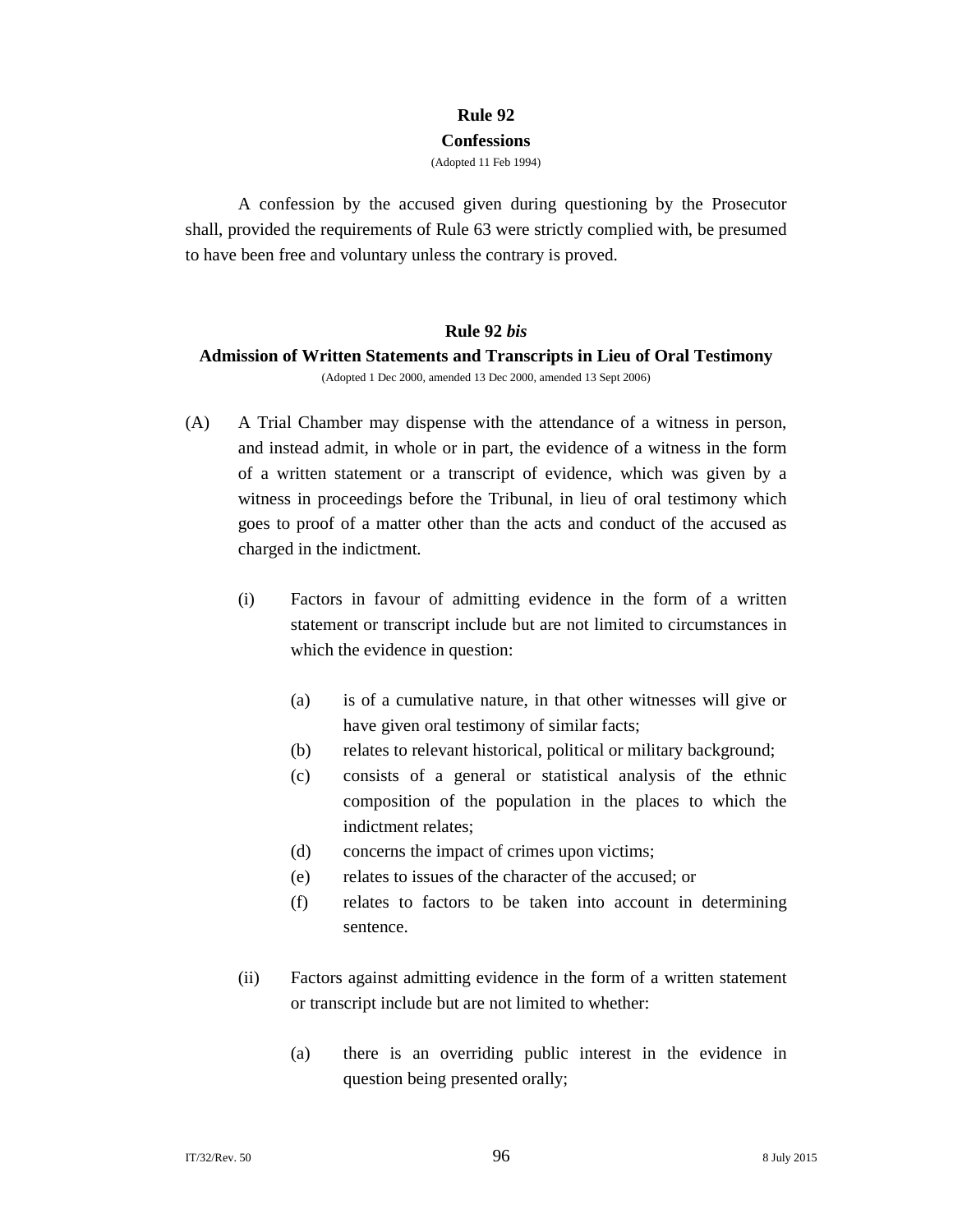- (b) a party objecting can demonstrate that its nature and source renders it unreliable, or that its prejudicial effect outweighs its probative value; or
- (c) there are any other factors which make it appropriate for the witness to attend for cross-examination.
- (B) If the Trial Chamber decides to dispense with the attendance of a witness, a written statement under this Rule shall be admissible if it attaches a declaration by the person making the written statement that the contents of the statement are true and correct to the best of that person's knowledge and belief and
	- (i) the declaration is witnessed by:
		- (a) a person authorised to witness such a declaration in accordance with the law and procedure of a State; or
		- (b) a Presiding Officer appointed by the Registrar of the Tribunal for that purpose; and
	- (ii) the person witnessing the declaration verifies in writing:
		- (a) that the person making the statement is the person identified in the said statement;
		- (b) that the person making the statement stated that the contents of the written statement are, to the best of that person's knowledge and belief, true and correct;
		- (c) that the person making the statement was informed that if the content of the written statement is not true then he or she may be subject to proceedings for giving false testimony; and
		- (d) the date and place of the declaration.

The declaration shall be attached to the written statement presented to the Trial Chamber.

(C) The Trial Chamber shall decide, after hearing the parties, whether to require the witness to appear for cross-examination; if it does so decide, the provisions of Rule 92 *ter* shall apply.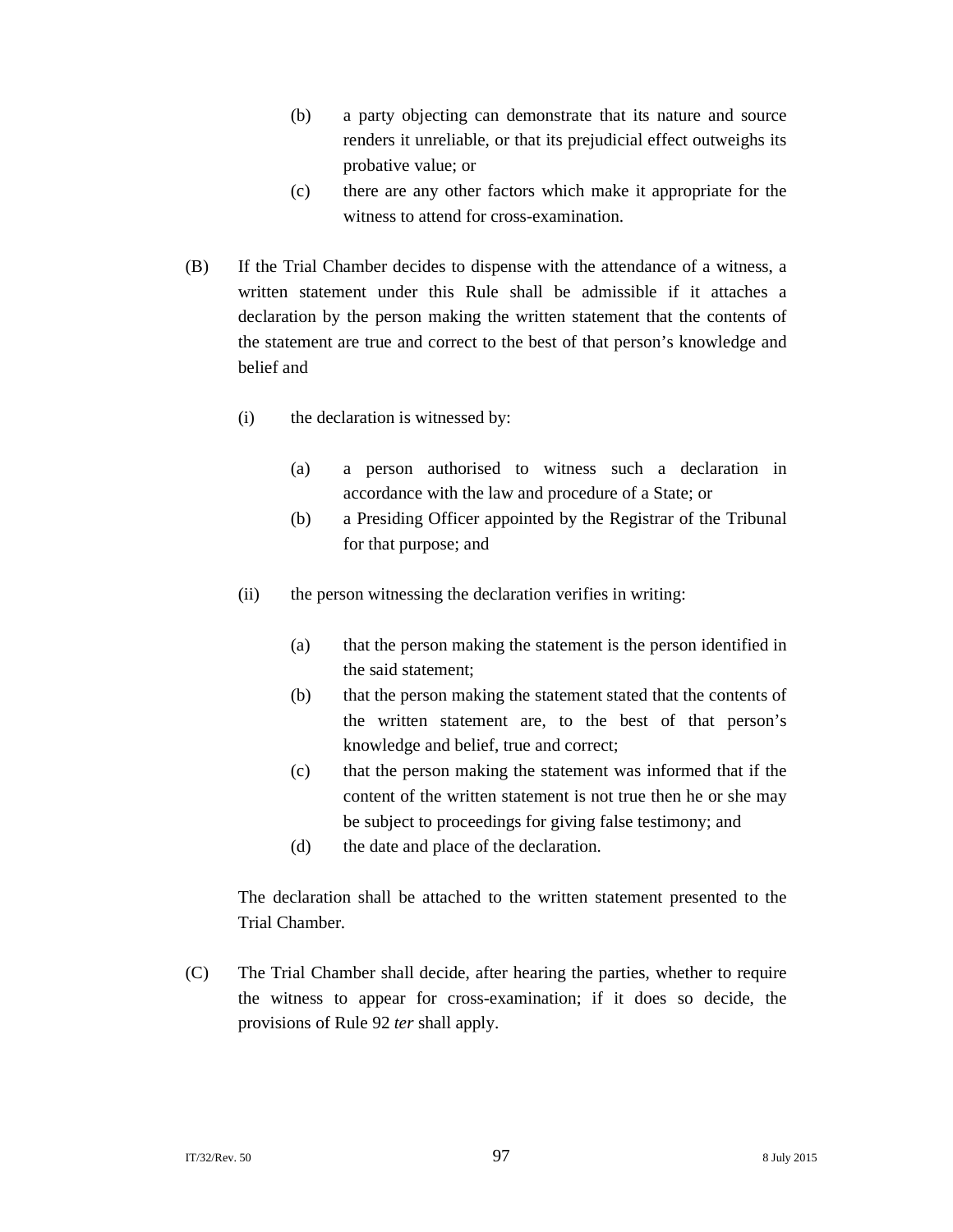### **Rule 92** *ter*

### **Other Admission of Written Statements and Transcripts**

(Adopted 13 Sept 2006)

- (A) A Trial Chamber may admit, in whole or in part, the evidence of a witness in the form of a written statement or transcript of evidence given by a witness in proceedings before the Tribunal, under the following conditions:
	- (i) the witness is present in court;
	- (ii) the witness is available for cross-examination and any questioning by the Judges; and
	- (iii) the witness attests that the written statement or transcript accurately reflects that witness' declaration and what the witness would say if examined.
- (B) Evidence admitted under paragraph (A) may include evidence that goes to proof of the acts and conduct of the accused as charged in the indictment.

## **Rule 92** *quater* **Unavailable Persons**  (Adopted 13 Sept 2006)

- (A) The evidence of a person in the form of a written statement or transcript who has subsequently died, or who can no longer with reasonable diligence be traced, or who is by reason of bodily or mental condition unable to testify orally may be admitted, whether or not the written statement is in the form prescribed by Rule 92 *bis*, if the Trial Chamber:
	- (i) is satisfied of the person's unavailability as set out above; and
	- (ii) finds from the circumstances in which the statement was made and recorded that it is reliable.
- (B) If the evidence goes to proof of acts and conduct of an accused as charged in the indictment, this may be a factor against the admission of such evidence, or that part of it.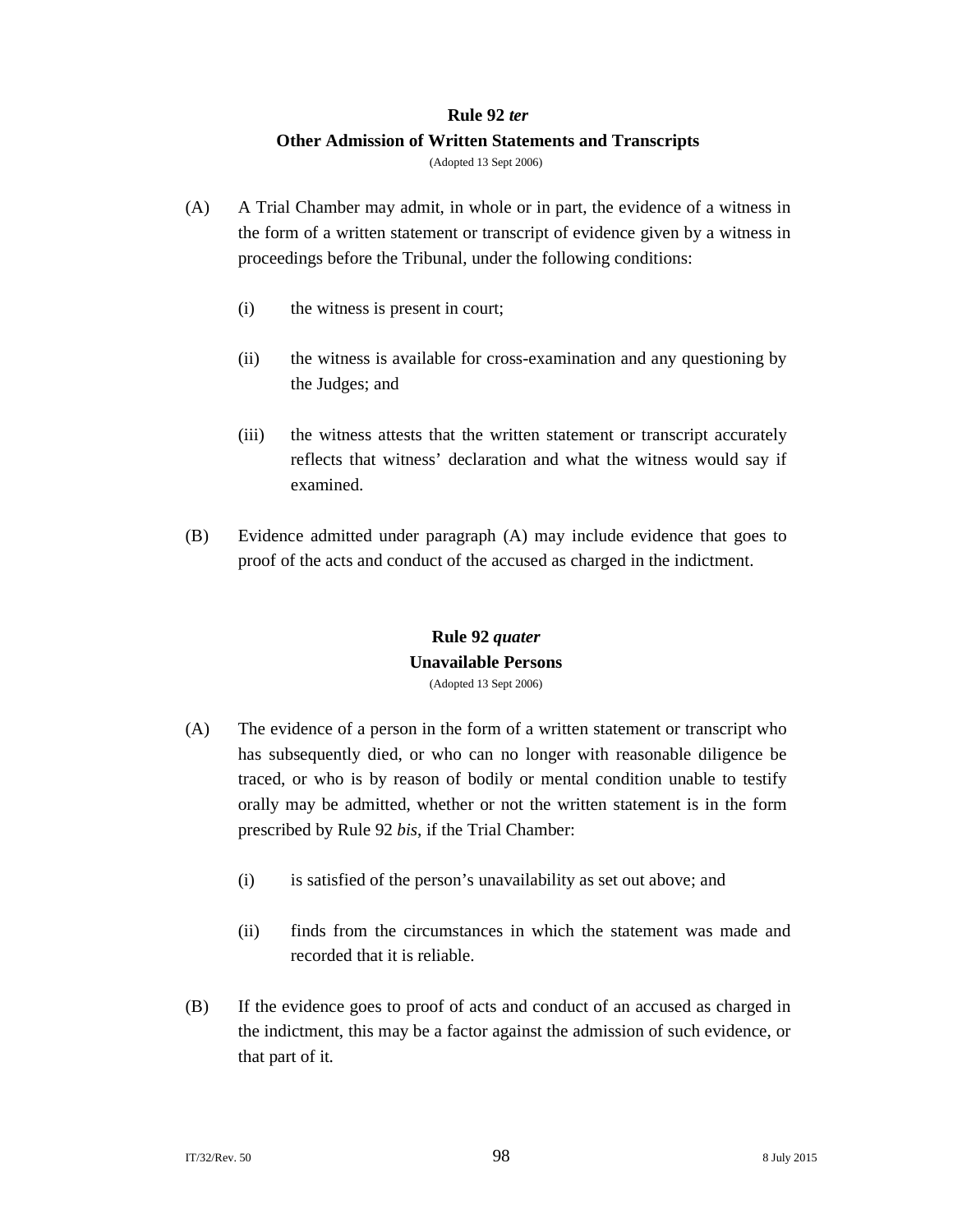## **Rule 92** *quinquies* **Admission of Statements and Transcripts of Persons Subjected to Interference**  (Adopted 10 Dec 2009)

- (A) A Trial Chamber may admit the evidence of a person in the form of a written statement or a transcript of evidence given by the person in proceedings before the Tribunal, where the Trial Chamber is satisfied that:
	- (i) the person has failed to attend as a witness or, having attended, has not given evidence at all or in a material respect;
	- (ii) the failure of the person to attend or to give evidence has been materially influenced by improper interference, including threats, intimidation, injury, bribery, or coercion;
	- (iii) where appropriate, reasonable efforts have been made pursuant to Rules 54 and 75 to secure the attendance of the person as a witness or, if in attendance, to secure from the witness all material facts known to the witness; and
	- (iv) the interests of justice are best served by doing so.
- (B) For the purposes of paragraph (A):
	- (i) An improper interference may relate *inter alia* to the physical, economic, property, or other interests of the person or of another person;
	- (ii) the interests of justice include:

 (a) the reliability of the statement or transcript, having regard to the circumstances in which it was made and recorded;

 (b) the apparent role of a party or someone acting on behalf of a party to the proceedings in the improper interference; and

(c) whether the statement or transcript goes to proof of the acts and conduct of the accused as charged in the indictment.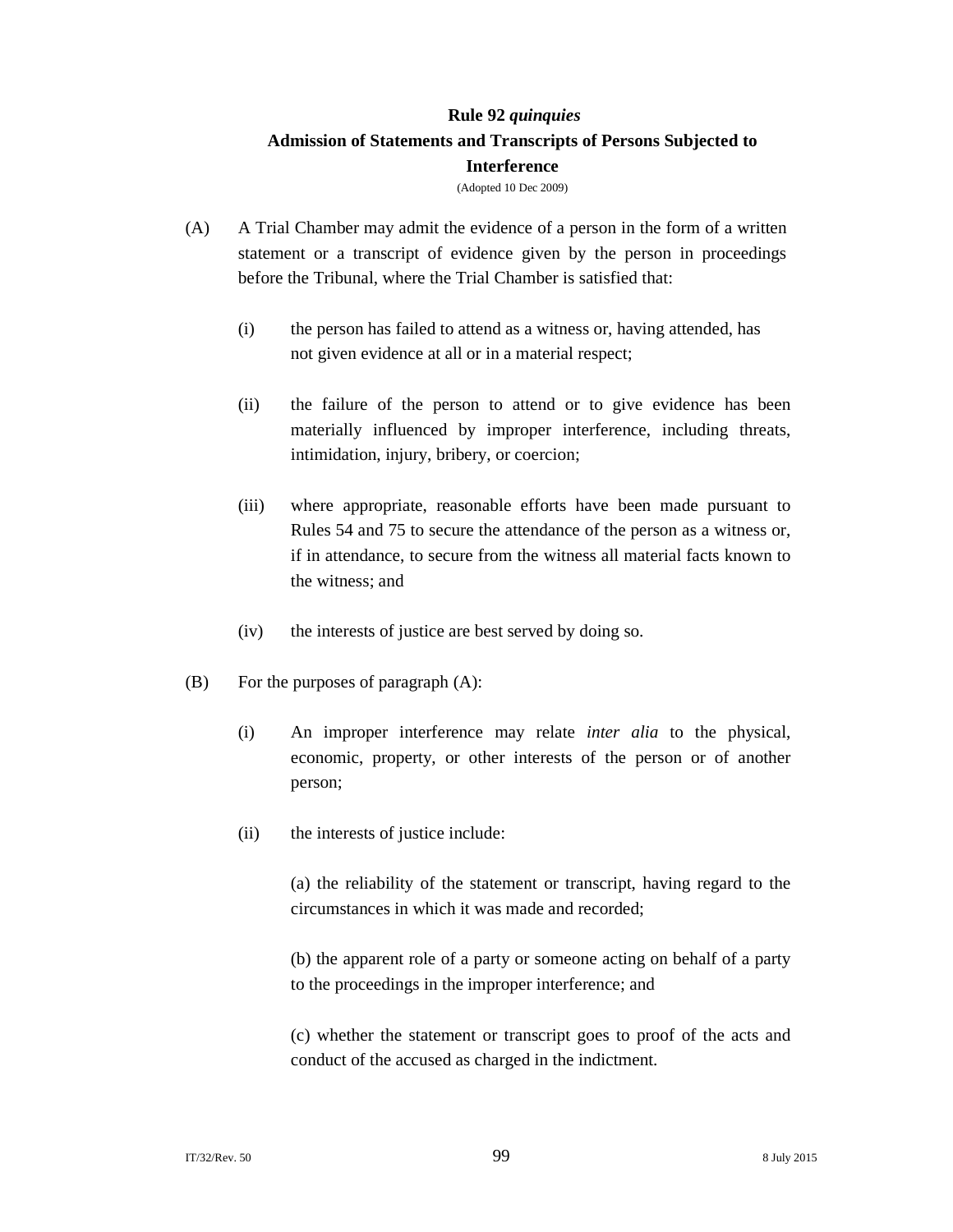- (iii) Evidence admitted under paragraph (A) may include evidence that goes to proof of the acts and conduct of the accused as charged in the indictment.
- (C) The Trial Chamber may have regard to any relevant evidence, including written evidence, for the purpose of applying this Rule.

### **Rule 93 Evidence of Consistent Pattern of Conduct**  (Adopted 11 Feb 1994)

- (A) Evidence of a consistent pattern of conduct relevant to serious violations of international humanitarian law under the Statute may be admissible in the interests of justice. (Amended 18 Jan 1996)
- (B) Acts tending to show such a pattern of conduct shall be disclosed by the Prosecutor to the defence pursuant to Rule 66. (Amended 30 Jan 1995)

### **Rule 94 Judicial Notice**  (Adopted 11 Feb 1994)

- (A) A Trial Chamber shall not require proof of facts of common knowledge but shall take judicial notice thereof.
- (B) At the request of a party or *proprio motu*, a Trial Chamber, after hearing the parties, may decide to take judicial notice of adjudicated facts or of the authenticity of documentary evidence from other proceedings of the Tribunal relating to matters at issue in the current proceedings. (Amended 10 July 1998, amended 8 Dec 2010)

## **Rule 94** *bis* **Testimony of Expert Witnesses**  (Adopted 10 July 1998)

(A) The full statement and/or report of any expert witness to be called by a party shall be disclosed within the time-limit prescribed by the Trial Chamber or by the pre-trial Judge. (Amended 14 July 2000, amended 1 Dec 2000, amended 13 Dec 2000, amended 13 Dec 2001, amended 13 Sept 2006)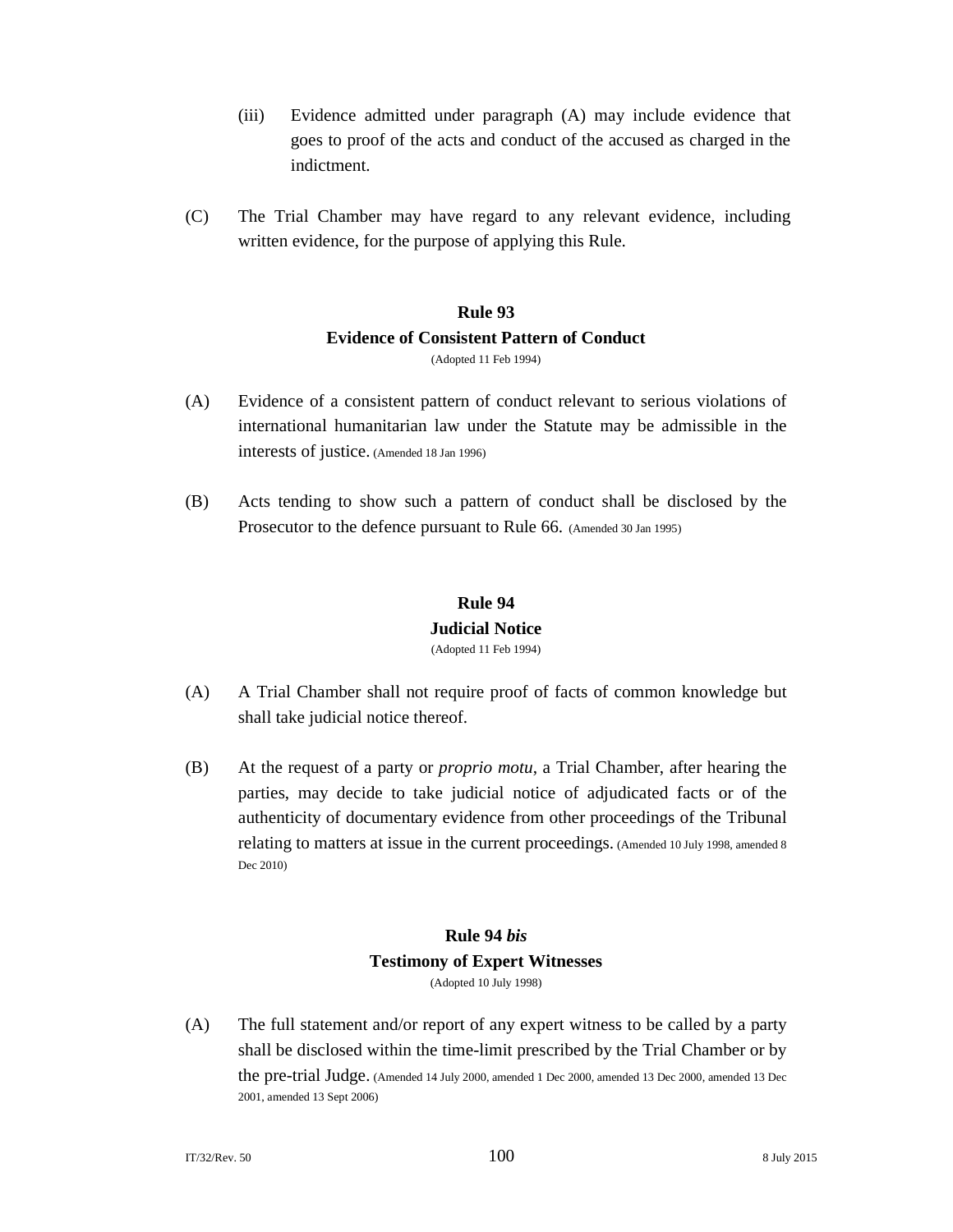- (B) Within thirty days of disclosure of the statement and/or report of the expert witness, or such other time prescribed by the Trial Chamber or pre-trial Judge, the opposing party shall file a notice indicating whether:
	- (i) it accepts the expert witness statement and/or report; or (Amended 13 Sept 2006)
	- (ii) it wishes to cross-examine the expert witness; and
	- (iii) it challenges the qualifications of the witness as an expert or the relevance of all or parts of the statement and/or report and, if so, which parts. (Amended 12 Dec 2002, amended 13 Sept 2006)

(Amended 13 Dec 2001, amended 13 Sept 2006)

(C) If the opposing party accepts the statement and/or report of the expert witness, the statement and/or report may be admitted into evidence by the Trial Chamber without calling the witness to testify in person. (Amended 13 Sept 2006)

### **Rule 94** *ter*

### **[Deleted]**

(Adopted 4 Dec 1998, amended 17 Nov 1999, deleted 1 Dec 2000, deleted 13 Dec 2000)

### **Rule 95**

#### **Exclusion of Certain Evidence**

(Adopted 11 Feb 1994, amended 30 Jan 1995, amended 12 Nov 1997)

No evidence shall be admissible if obtained by methods which cast substantial doubt on its reliability or if its admission is antithetical to, and would seriously damage, the integrity of the proceedings.

# **Rule 96 Evidence in Cases of Sexual Assault**

(Adopted 11 Feb 1994)

In cases of sexual assault:

(i) no corroboration of the victim's testimony shall be required;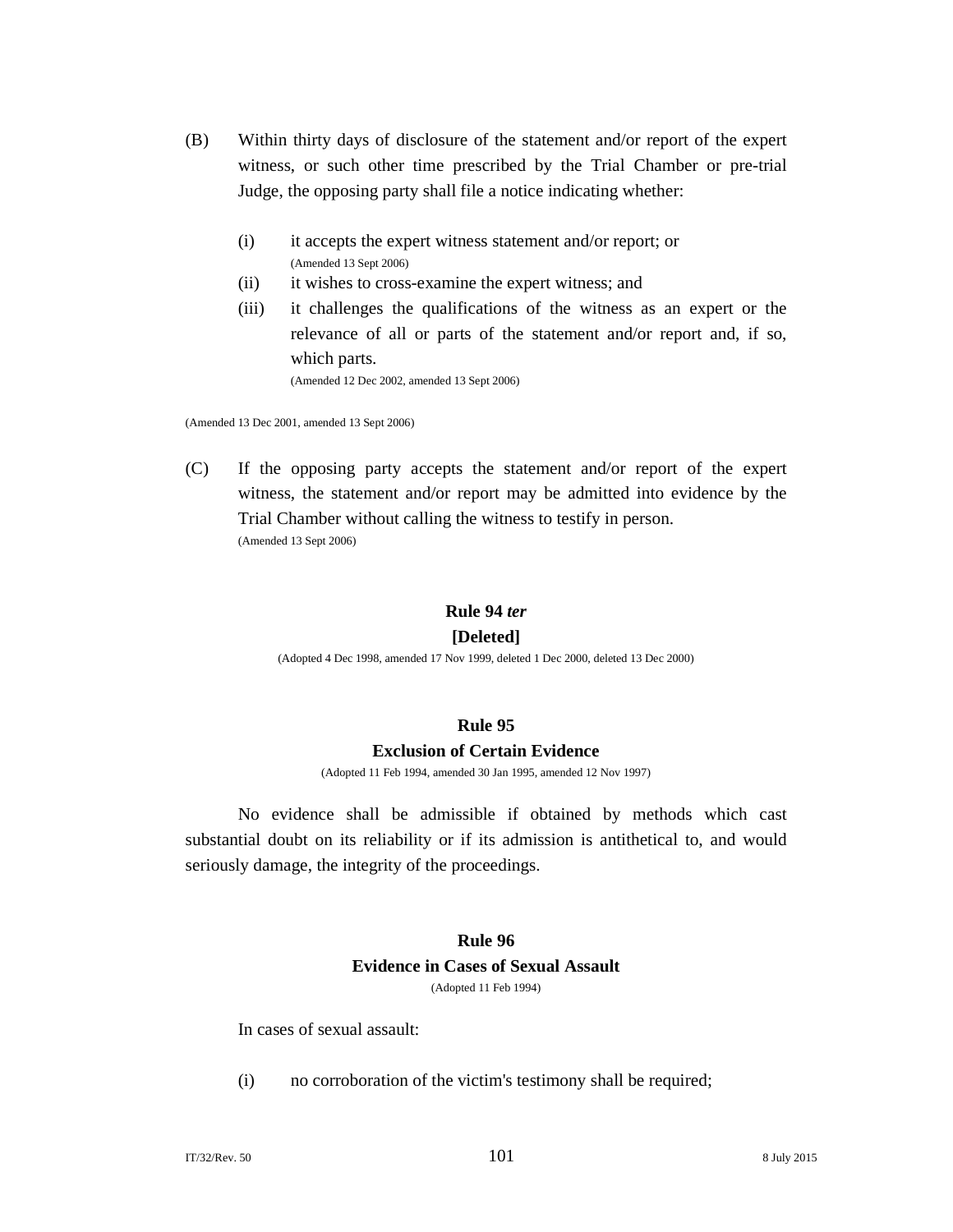- (ii) consent shall not be allowed as a defence if the victim
	- (a) has been subjected to or threatened with or has had reason to fear violence, duress, detention or psychological oppression, or
	- (b) reasonably believed that if the victim did not submit, another might be so subjected, threatened or put in fear; (Amended 3 May 1995)
- (iii) before evidence of the victim's consent is admitted, the accused shall satisfy the Trial Chamber in camera that the evidence is relevant and credible; (Amended 30 Jan 1995)
- (iv) prior sexual conduct of the victim shall not be admitted in evidence.

# **Rule 97 Lawyer-Client Privilege**

(Adopted 11 Feb 1994)

 All communications between lawyer and client shall be regarded as privileged, and consequently not subject to disclosure at trial, unless:

- (i) the client consents to such disclosure; or
- (ii) the client has voluntarily disclosed the content of the communication to a third party, and that third party then gives evidence of that disclosure.

# **Rule 98 Power of Chambers to Order Production of Additional Evidence**

(Adopted 11 Feb 1994, amended 25 July 1997)

 A Trial Chamber may order either party to produce additional evidence. It may *proprio motu* summon witnesses and order their attendance.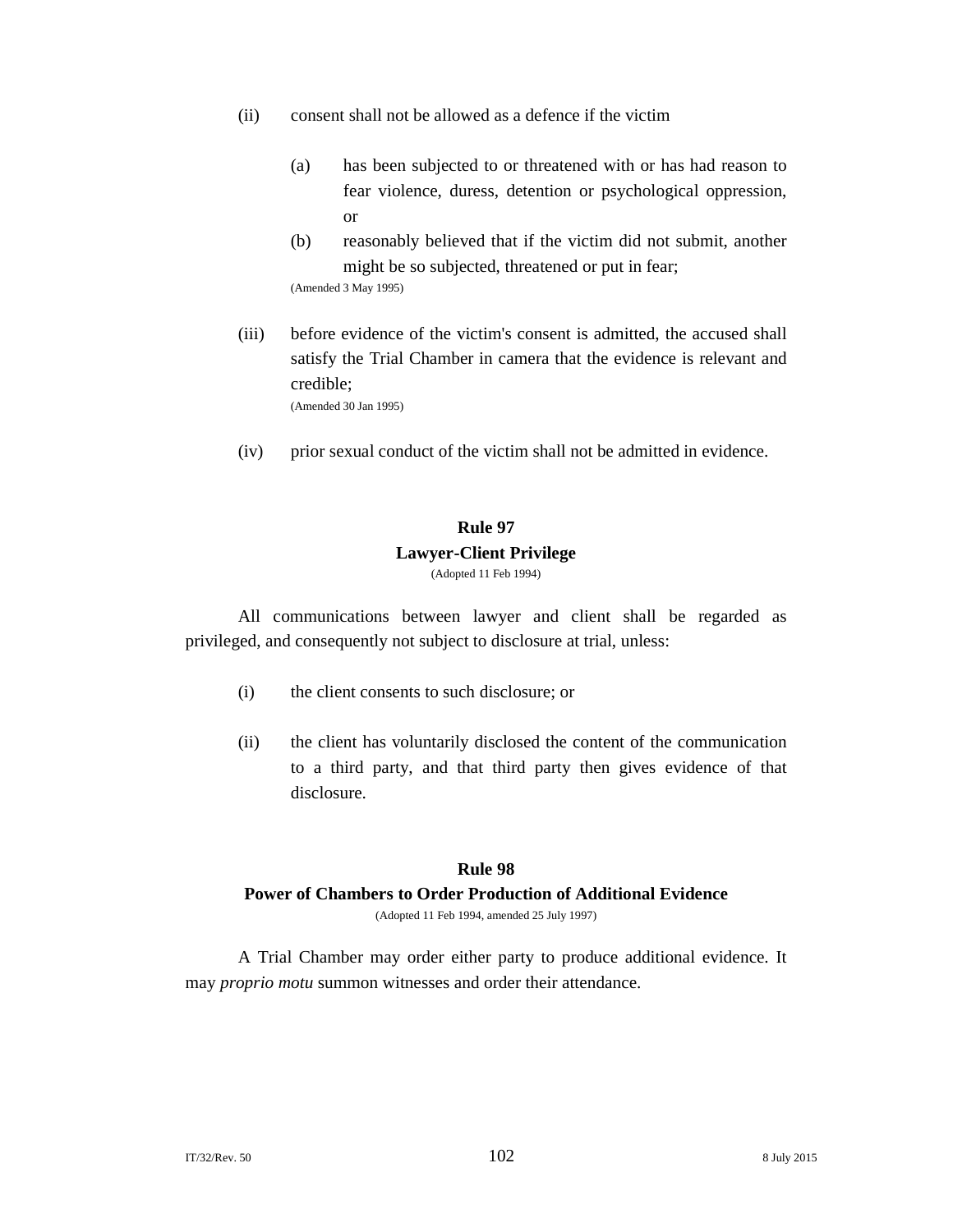### **Section 4: Judgement**

### **Rule 98** *bis*

### **Judgement of Acquittal**

(Adopted 10 July 1998, amended 17 Nov 1999, amended 8 Dec 2004)

At the close of the Prosecutor's case, the Trial Chamber shall, by oral decision and after hearing the oral submissions of the parties, enter a judgement of acquittal on any count if there is no evidence capable of supporting a conviction.

## **Rule 98** *ter* **Judgement**

#### (Adopted 10 July 1998)

- (A) The judgement shall be pronounced in public, on a date of which notice shall have been given to the parties and counsel and at which they shall be entitled to be present, subject to the provisions of Rule 102 (B). (Amended 10 July 1998, amended 12 Apr 2001)
- (B) If the Trial Chamber finds the accused guilty of a crime and concludes from the evidence that unlawful taking of property by the accused was associated with it, it shall make a specific finding to that effect in its judgement. The Trial Chamber may order restitution as provided in Rule 105.
- (C) The judgement shall be rendered by a majority of the Judges. It shall be accompanied or followed as soon as possible by a reasoned opinion in writing, to which separate or dissenting opinions may be appended.
- (D) A copy of the judgement and of the Judges' opinions in a language which the accused understands shall as soon as possible be served on the accused if in custody. Copies thereof in that language and in the language in which they were delivered shall also as soon as possible be provided to counsel for the accused.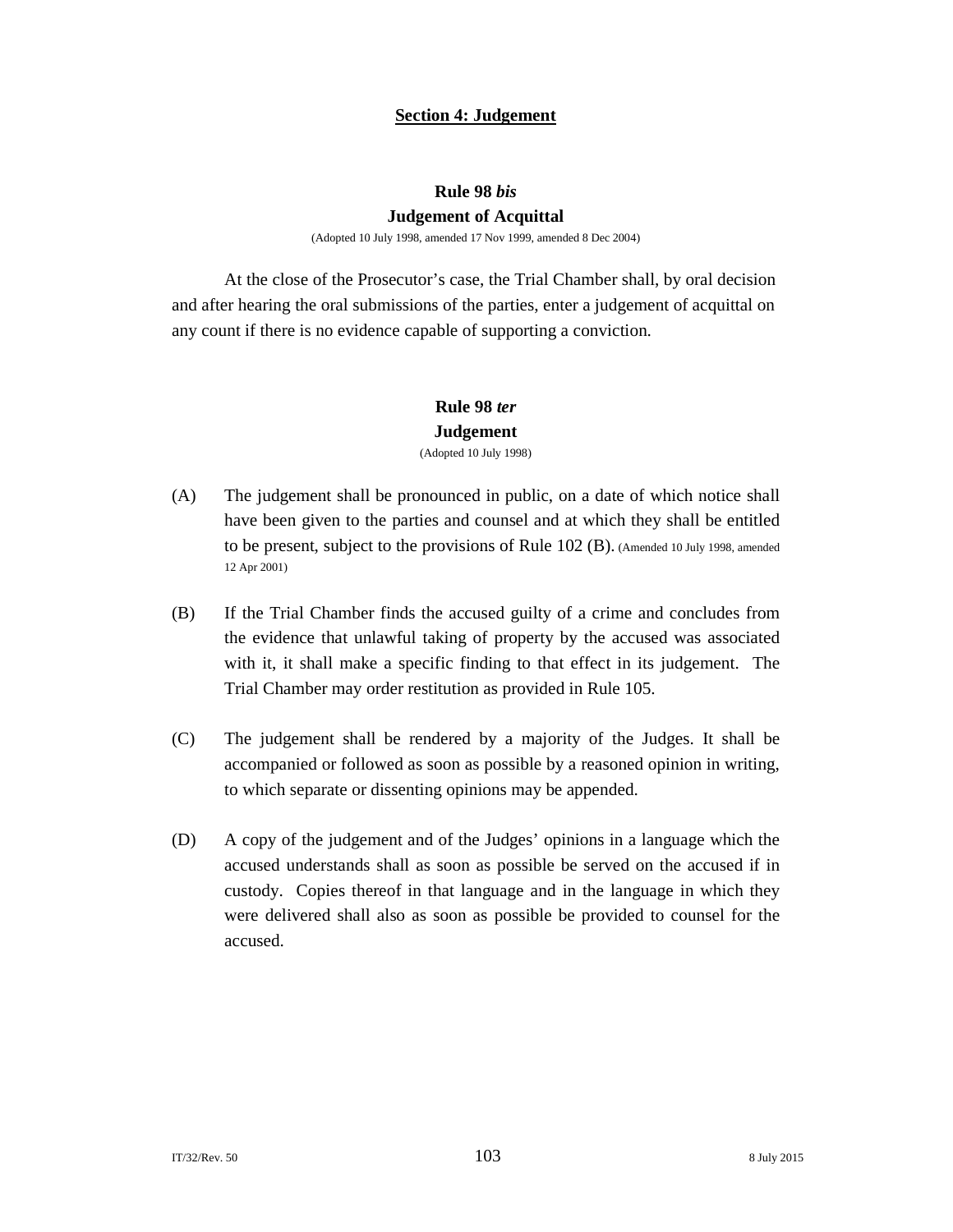### **Status of the Acquitted Person**

(Adopted 11 Feb 1994, amended 12 Nov 1997)

- (A) Subject to paragraph (B), in the case of an acquittal or the upholding of a challenge to jurisdiction, the accused shall be released immediately. (Amended 12 Apr 2001)
- (B) If, at the time the judgement is pronounced, the Prosecutor advises the Trial Chamber in open court of the Prosecutor's intention to file notice of appeal pursuant to Rule 108, the Trial Chamber may, on application in that behalf by the Prosecutor and upon hearing the parties, in its discretion, issue an order for the continued detention of the accused, pending the determination of the appeal. (Amended 10 July 1998)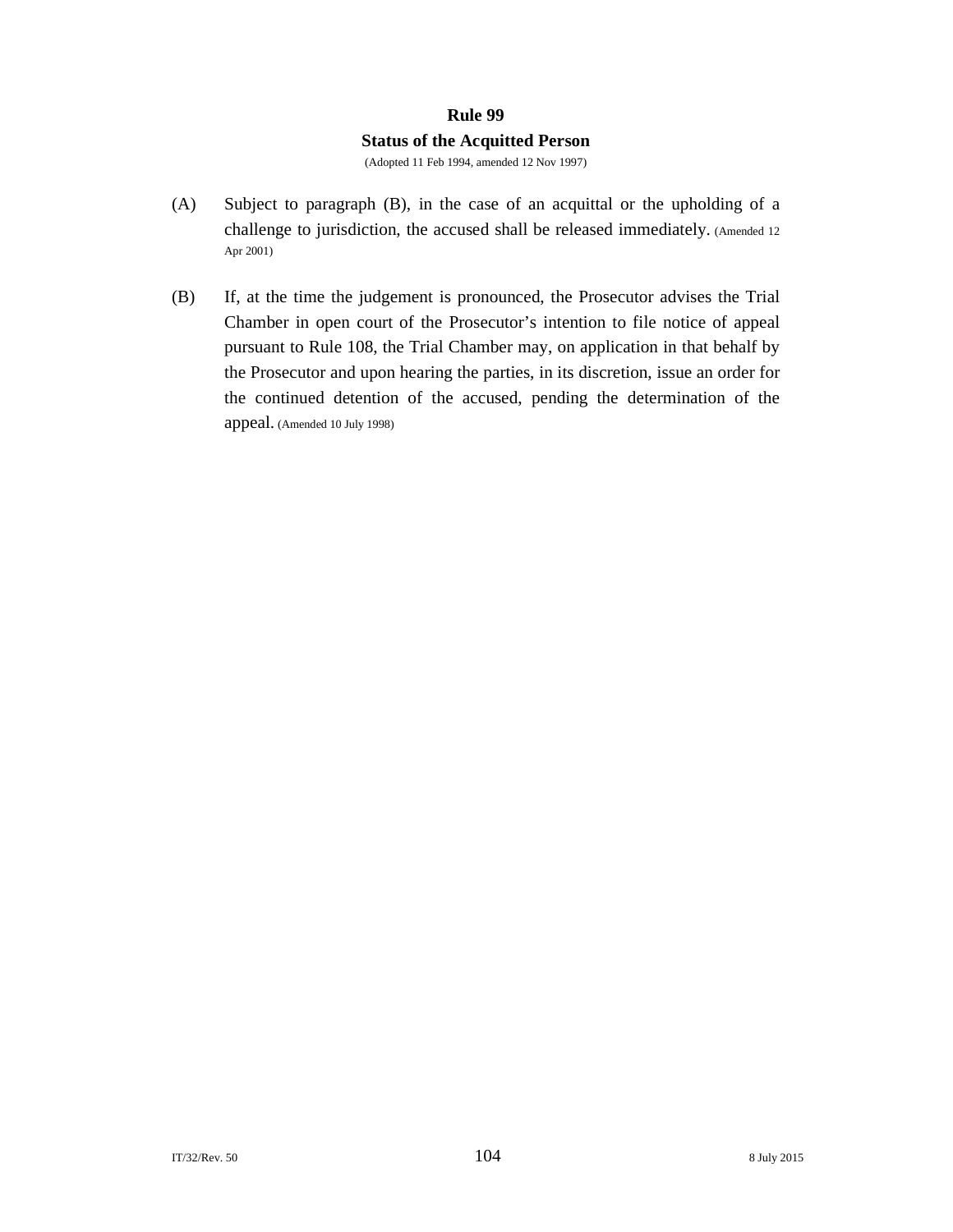### **Section 5: Sentencing and Penalties**

#### **Rule 100**

### **Sentencing Procedure on a Guilty Plea**

(Adopted 11 Feb 1994, amended 10 July 1998)

- (A) If the Trial Chamber convicts the accused on a guilty plea, the Prosecutor and the defence may submit any relevant information that may assist the Trial Chamber in determining an appropriate sentence. (Amended 25 June 1996, amended 5 July 1996)
- (B) The sentence shall be pronounced in a judgement in public and in the presence of the convicted person, subject to Rule 102 (B).

### **Rule 101**

### **Penalties**

(Adopted 11 Feb 1994, amended 30 Jan 1995, amended 10 July 1998, amended 1 Dec 2000, amended 13 Dec 2000)

- (A) A convicted person may be sentenced to imprisonment for a term up to and including the remainder of the convicted person's life. (Amended 12 Nov 1997)
- (B) In determining the sentence, the Trial Chamber shall take into account the factors mentioned in Article 24, paragraph 2, of the Statute, as well as such factors as:
	- (i) any aggravating circumstances;
	- (ii) any mitigating circumstances including the substantial cooperation with the Prosecutor by the convicted person before or after conviction;
	- (iii) the general practice regarding prison sentences in the courts of the former Yugoslavia;
	- (iv) the extent to which any penalty imposed by a court of any State on the convicted person for the same act has already been served, as referred to in Article 10, paragraph 3, of the Statute. (Amended 30 Jan 1995, amended 10 July 1998)

(Amended 10 July 1998)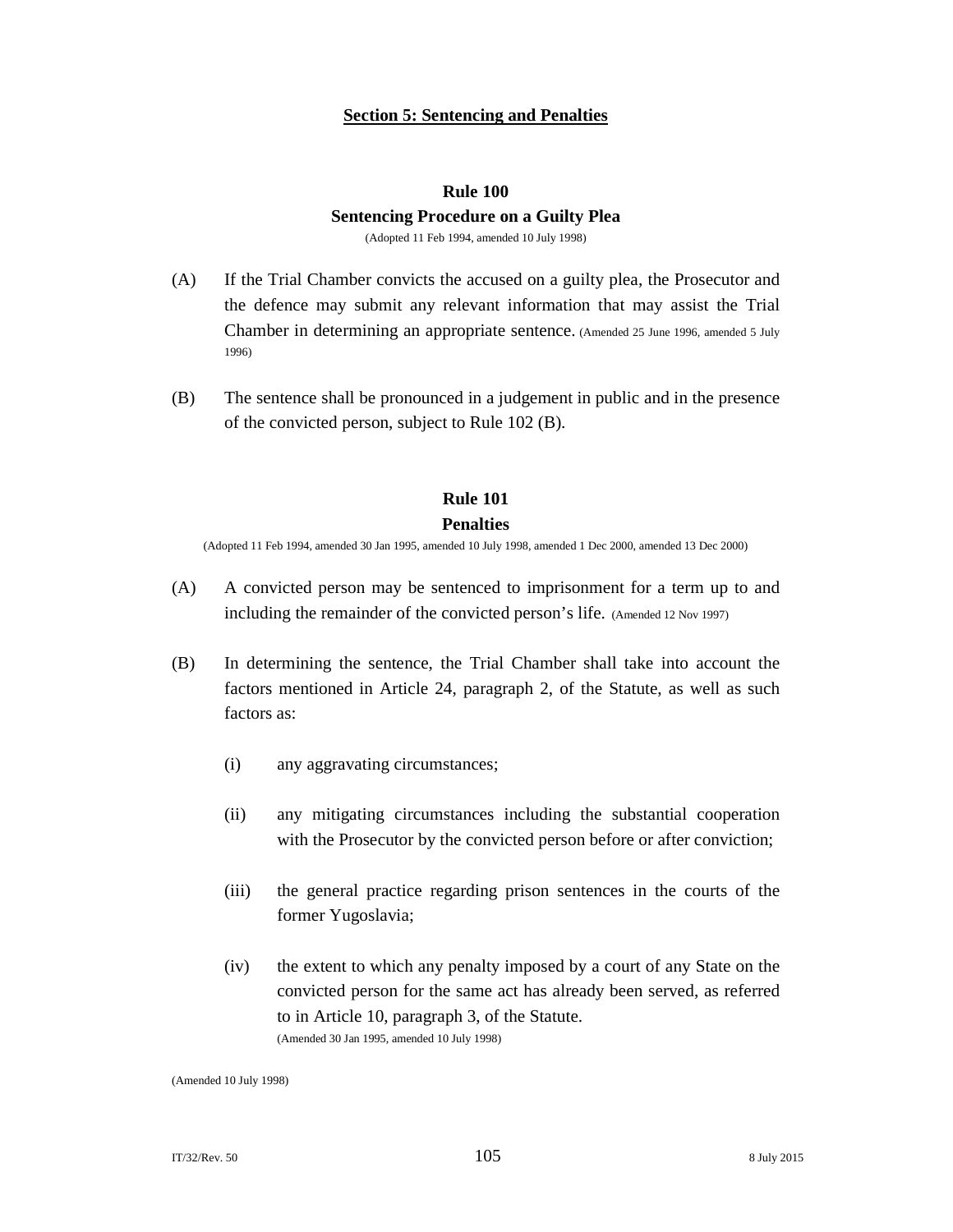(C) Credit shall be given to the convicted person for the period, if any, during which the convicted person was detained in custody pending surrender to the Tribunal or pending trial or appeal. (Amended 30 Jan 1995)

# **Rule 102 Status of the Convicted Person**

(Adopted 11 Feb 1994)

- (A) The sentence shall begin to run from the day it is pronounced. However, as soon as notice of appeal is given, the enforcement of the judgement shall thereupon be stayed until the decision on the appeal has been delivered, the convicted person meanwhile remaining in detention, as provided in Rule 64. (Amended 10 July 1998)
- (B) If, by a previous decision of the Trial Chamber, the convicted person has been released, or is for any other reason at liberty, and is not present when the judgement is pronounced, the Trial Chamber shall issue a warrant for the convicted person's arrest. On arrest, the convicted person shall be notified of the conviction and sentence, and the procedure provided in Rule 103 shall be followed. (Amended 12 Nov 1997)

### **Rule 103 Place of Imprisonment**  (Adopted 11 Feb 1994)

- (A) Imprisonment shall be served in a State designated by the President of the Tribunal from a list of States which have indicated their willingness to accept convicted persons. (Amended 10 July 1998)
- (B) Transfer of the convicted person to that State shall be effected as soon as possible after the time-limit for appeal has elapsed.
- (C) Pending the finalisation of arrangements for his or her transfer to the State where his or her sentence will be served, the convicted person shall remain in the custody of the Tribunal. (Amended 4 Dec 1998)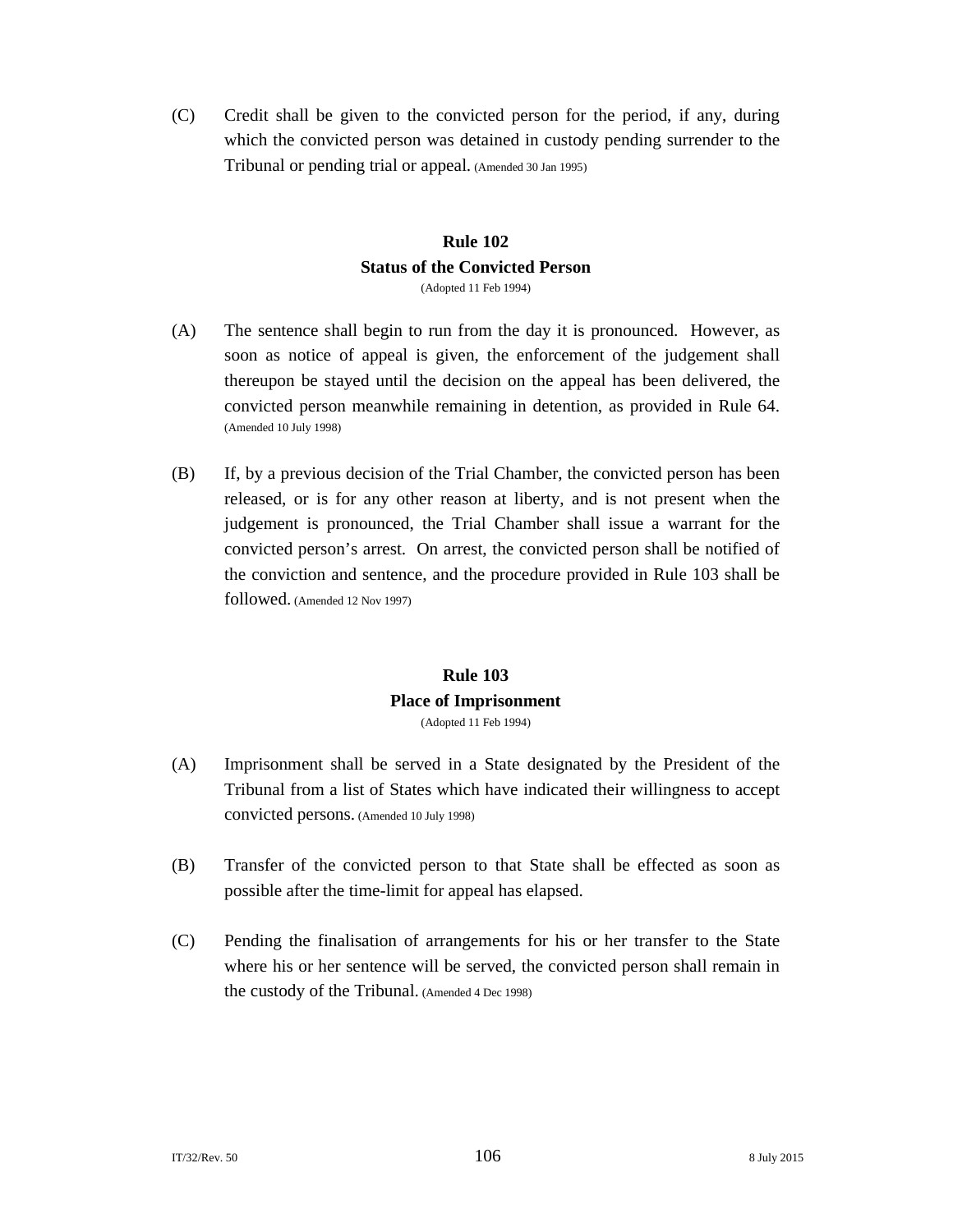# **Rule 104 Supervision of Imprisonment**

(Adopted 11 Feb 1994)

 All sentences of imprisonment shall be supervised by the Tribunal or a body designated by it.

### **Rule 105 Restitution of Property**  (Adopted 11 Feb 1994)

- (A) After a judgement of conviction containing a specific finding as provided in Rule 98 *ter* (B), the Trial Chamber shall, at the request of the Prosecutor, or may, *proprio motu*, hold a special hearing to determine the matter of the restitution of the property or the proceeds thereof, and may in the meantime order such provisional measures for the preservation and protection of the property or proceeds as it considers appropriate. (Amended 25 July 1997, amended 10 July 1998, amended 12 Apr 2001)
- (B) The determination may extend to such property or its proceeds, even in the hands of third parties not otherwise connected with the crime of which the convicted person has been found guilty.
- (C) Such third parties shall be summoned before the Trial Chamber and be given an opportunity to justify their claim to the property or its proceeds.
- (D) Should the Trial Chamber be able to determine the rightful owner on the balance of probabilities, it shall order the restitution either of the property or the proceeds or make such other order as it may deem appropriate. (Amended 30 Jan 1995)
- (E) Should the Trial Chamber not be able to determine ownership, it shall notify the competent national authorities and request them so to determine.
- (F) Upon notice from the national authorities that an affirmative determination has been made, the Trial Chamber shall order the restitution either of the property or the proceeds or make such other order as it may deem appropriate. (Amended 30 Jan 1995)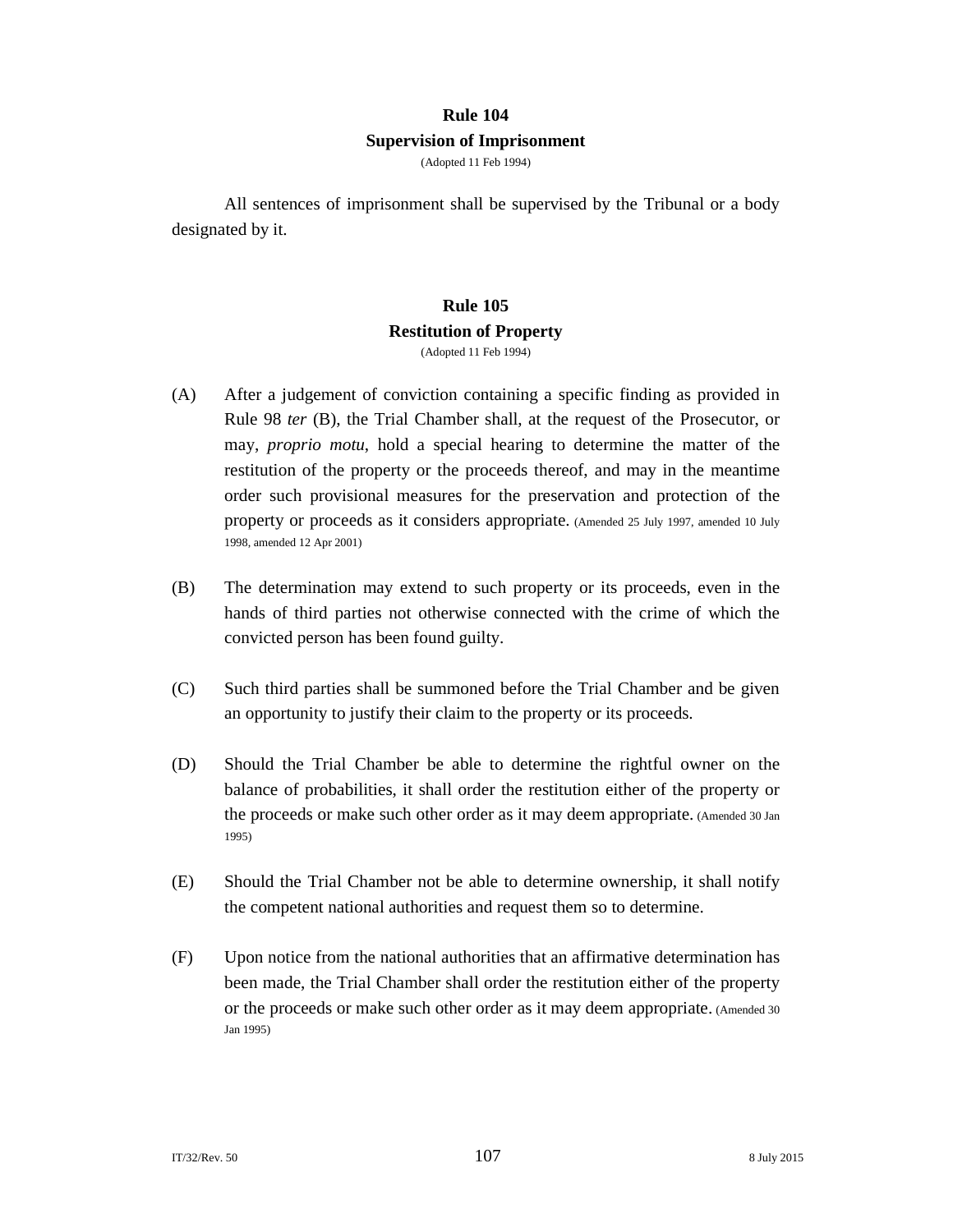(G) The Registrar shall transmit to the competent national authorities any summonses, orders and requests issued by a Trial Chamber pursuant to paragraphs (C), (D), (E) and (F). (Amended 30 Jan 1995, amended 12 Apr 2001)

# **Rule 106 Compensation to Victims**

(Adopted 11 Feb 1994)

- (A) The Registrar shall transmit to the competent authorities of the States concerned the judgement finding the accused guilty of a crime which has caused injury to a victim.
- (B) Pursuant to the relevant national legislation, a victim or persons claiming through the victim may bring an action in a national court or other competent body to obtain compensation. (Amended 12 Nov 1997)
- (C) For the purposes of a claim made under paragraph (B) the judgement of the Tribunal shall be final and binding as to the criminal responsibility of the convicted person for such injury. (Amended 12 Apr 2001)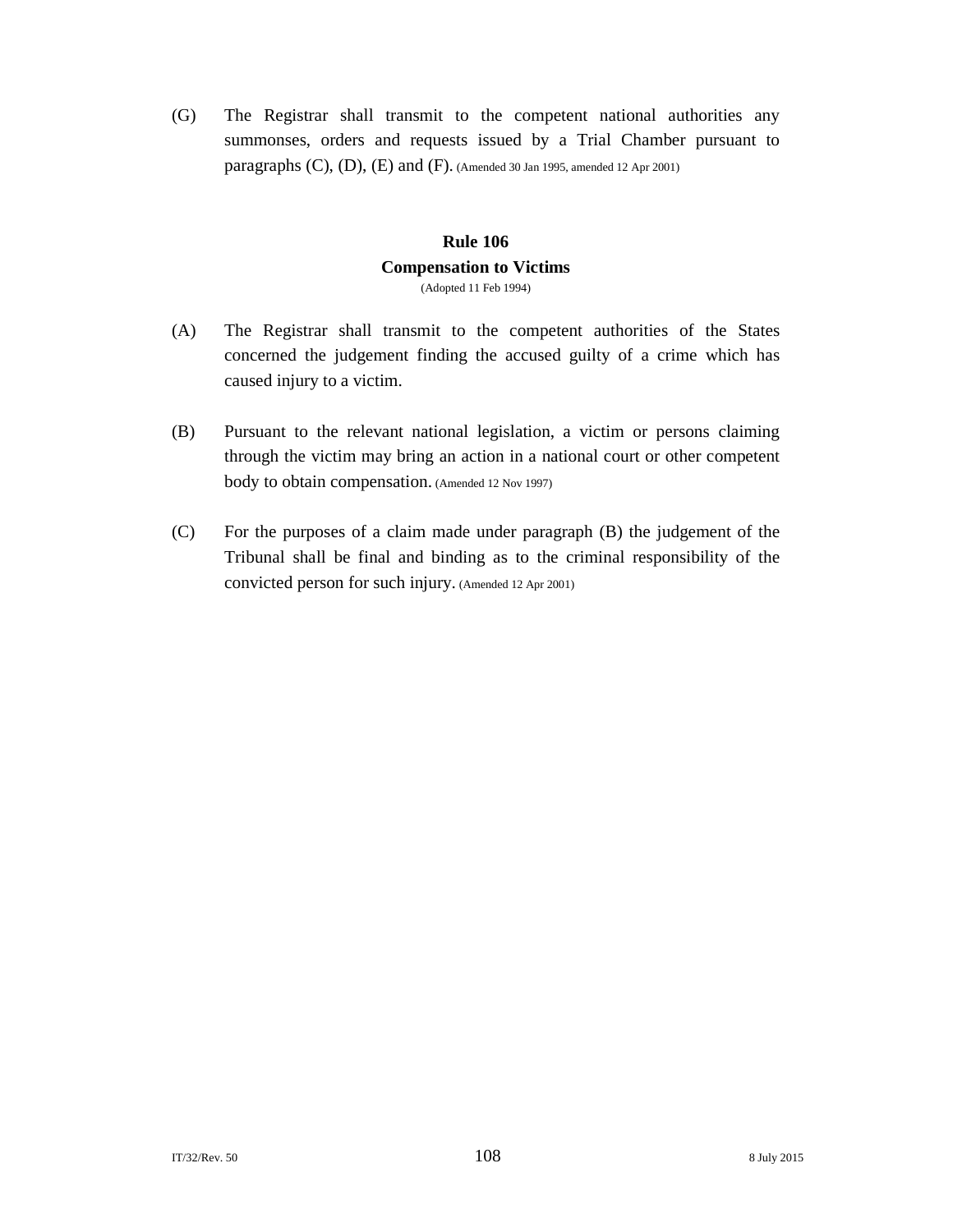## **PART SEVEN APPELLATE PROCEEDINGS**

# **Rule 107 General Provision**

(Adopted 11 Feb 1994)

 The rules of procedure and evidence that govern proceedings in the Trial Chambers shall apply *mutatis mutandis* to proceedings in the Appeals Chamber.

### **Rule 108**

#### **Notice of Appeal**

(Adopted 11 Feb 1994, amended 30 Jan 1995, amended 25 July 1997, amended 12 Nov 1997, amended 10 July 1998, amended 2 July 1999, amended 17 Nov 1999, amended 13 Dec 2001)

A party seeking to appeal a judgement shall, not more than thirty days from the date on which the judgement was pronounced, file a notice of appeal, setting forth the grounds. The Appellant should also identify the order, decision or ruling challenged with specific reference to the date of its filing, and/or the transcript page, and indicate the substance of the alleged errors and the relief sought. The Appeals Chamber may, on good cause being shown by motion, authorise a variation of the grounds of appeal.

## **Rule 108** *bis* **State Request for Review**  (Adopted 25 July 1997)

- (A) A State directly affected by an interlocutory decision of a Trial Chamber may, within fifteen days from the date of the decision, file a request for review of the decision by the Appeals Chamber if that decision concerns issues of
	- (B) The party upon whose motion the Trial Chamber issued the impugned decision shall be heard by the Appeals Chamber. The other party may be heard if the Appeals Chamber considers that the interests of justice so require. (Amended 17 Nov 1999)

general importance relating to the powers of the Tribunal. (Amended 2 July 1999)

- (C) The Appeals Chamber may at any stage suspend the execution of the impugned decision. (Amended 17 Nov 1999)
- (D) Rule 116 *bis* shall apply *mutatis mutandis*.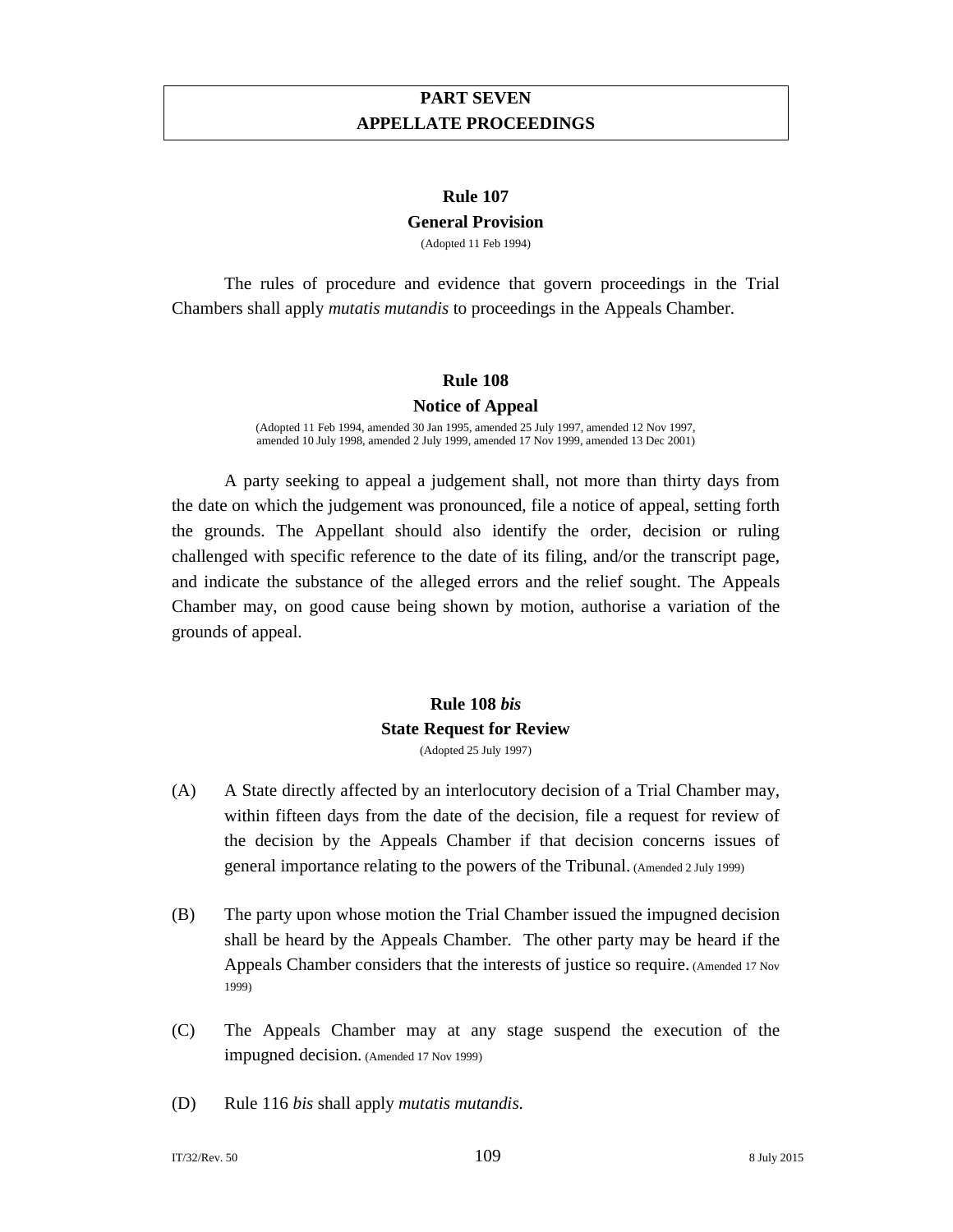### **Record on Appeal**

(Adopted 11 Feb 1994, amended 12 Nov 1997, amended 1 Dec 2000, amended 13 Dec 2000)

 The record on appeal shall consist of the trial record, as certified by the Registrar.

### **Rule 110**

# **Copies of Record**

(Adopted 11 Feb 1994)

 The Registrar shall make a sufficient number of copies of the record on appeal for the use of the Judges of the Appeals Chamber and of the parties.

### **Rule 111**

### **Appellant's Brief**

(Adopted 11 Feb 1994, amended 12 Nov 1997, amended 10 July 1998, amended 17 Nov 1999, amended 13 Dec 2001, amended 21 July 2005)

- (A) An Appellant's brief setting out all the arguments and authorities shall be filed within seventy-five days of filing of the notice of appeal pursuant to Rule 108. Where limited to sentencing, an Appellant's brief shall be filed within thirty days of filing of the notice of appeal pursuant to Rule 108.
- (B) Where the Prosecutor is the Appellant, the Prosecutor shall make a declaration in the Appellant's brief that disclosure has been completed with respect to the material available to the Prosecutor at the time of filing the brief.

### **Rule 112**

### **Respondent's Brief**

(Adopted 11 Feb 1994, amended 17 Nov 1999, amended 13 Dec 2001, 21 July 2005)

- (A) A Respondent's brief of argument and authorities shall be field within forty days of filing of the Appellant's brief. Where limited to sentencing, a Respondent's brief shall be filed within thirty days of filing of the Appellant's brief.
- (B) Where the Prosecutor is the Respondent, the Prosecutor shall make a declaration in the Respondent's brief that disclosure had been completed with respect to the material available to the Prosecutor at the time of filing the brief.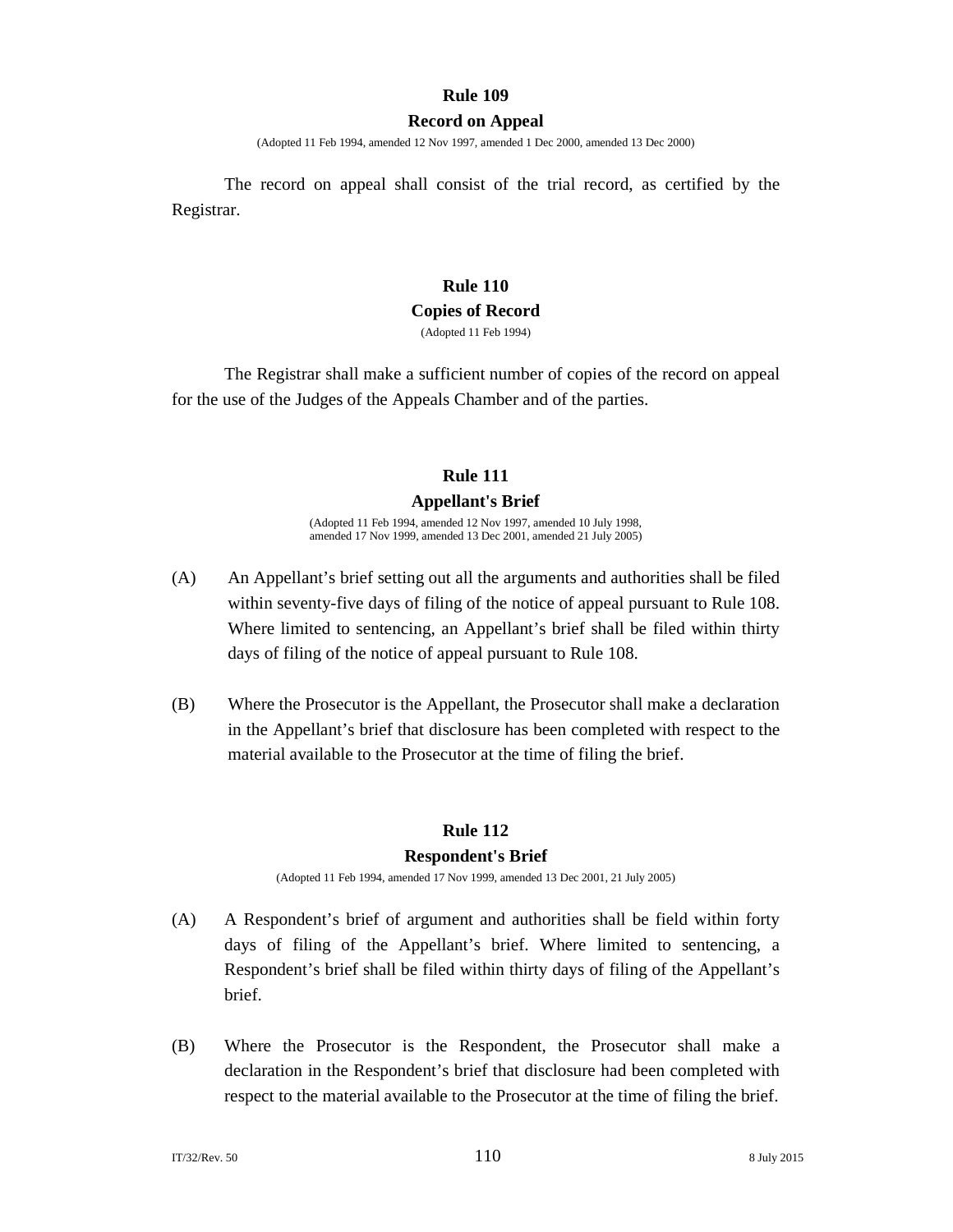#### **Brief in Reply**

(Adopted 11 Feb 1994, amended 21 July 2005)

An Appellant may file a brief in reply within fifteen days of filing of the Respondent's brief. Where limited to sentencing, a brief in reply shall be filed within ten days of filing of the Respondent's brief.

### **Rule 114 Date of Hearing**  (Adopted 11 Feb 1994)

 After the expiry of the time-limits for filing the briefs provided for in Rules 111, 112 and 113, the Appeals Chamber shall set the date for the hearing and the Registrar shall notify the parties.

# **Rule 115 Additional Evidence**

(Adopted 11 Feb 1994, amended 12 July 2002)

- (A) A party may apply by motion to present additional evidence before the Appeals Chamber. Such motion shall clearly identify with precision the specific finding of fact made by the Trial Chamber to which the additional evidence is directed, and must be served on the other party and filed with the Registrar not later than thirty days from the date for filing of the brief in reply, unless good cause or, after the appeal hearing, cogent reasons are shown for a delay. Rebuttal material may be presented by any party affected by the motion. Parties are permitted to file supplemental briefs on the impact of the additional evidence within fifteen days of the expiry of the time limit set for the filing of rebuttal material, if no such material is filed, or if rebuttal material is filed, within fifteen days of the decision on the admissibility of that material. (Amended 30 Sept 2002, amended 21 July 2005)
- (B) If the Appeals Chamber finds that the additional evidence was not available at trial and is relevant and credible, it will determine if it could have been a decisive factor in reaching the decision at trial. If it could have been such a factor, the Appeals Chamber will consider the additional evidence and any rebuttal material along with that already on the record to arrive at a final judgement in accordance with Rule 117.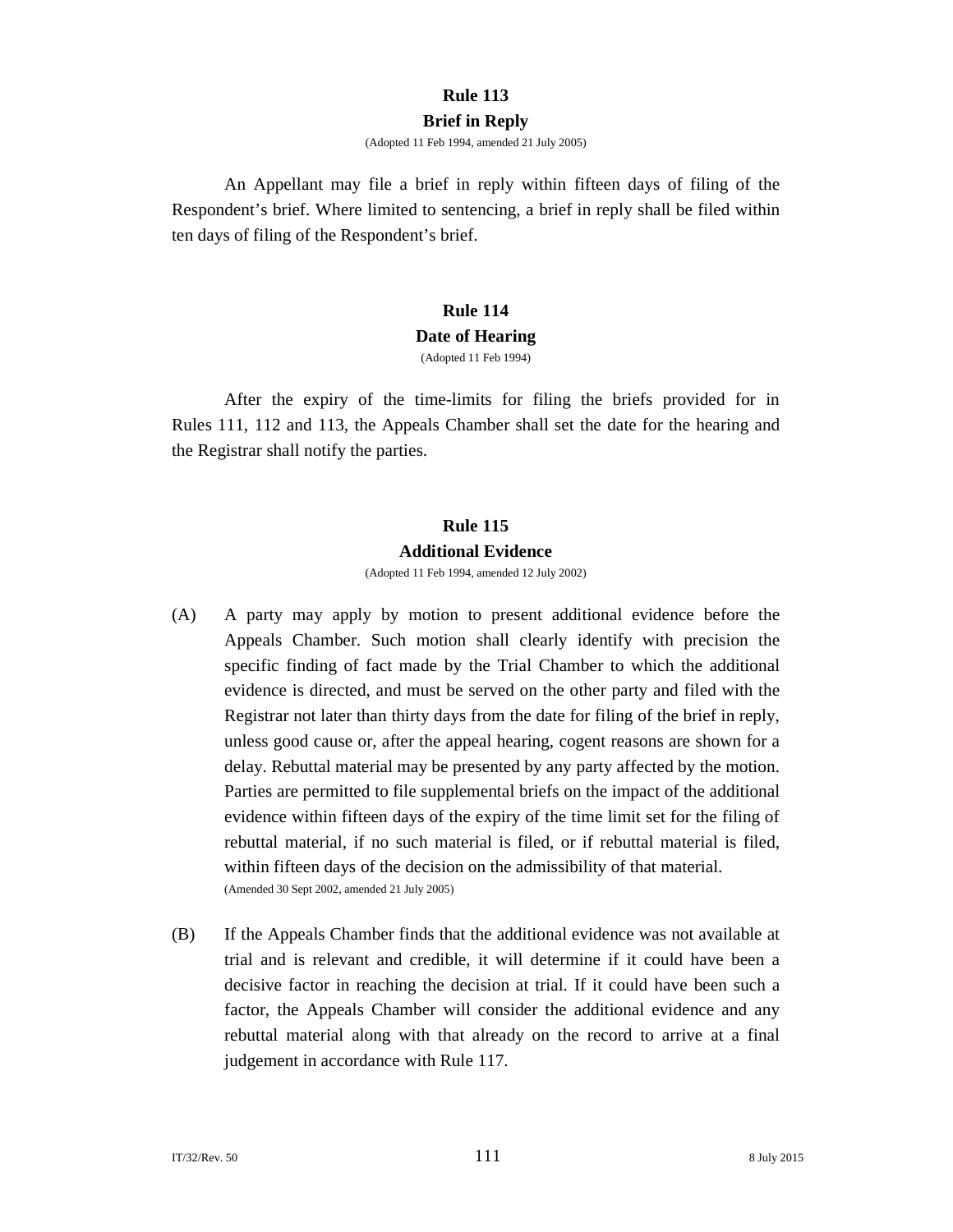- (C) The Appeals Chamber may decide the motion prior to the appeal, or at the time of the hearing on appeal. It may decide the motion with or without an oral hearing.
- (D) If several defendants are parties to the appeal, the additional evidence admitted on behalf of any one of them will be considered with respect to all of them, where relevant.

## **Rule 116 [Deleted]**

(Adopted 11 Feb 1994, deleted 12 Nov 1997)

## **Rule 116** *bis* **Expedited Appeals Procedure**

(Adopted 30 Jan 1995, amended 17 Nov 1999, amended 1 Dec 2000, amended 13 Dec 2000)

- (A) An appeal under Rule 72 or Rule 73 or appeal from a decision rendered under Rule 11 *bis,* Rule 54 *bis*, Rule 65, Rule 73 *bis* (E), Rule 77 or Rule 91 shall be heard expeditiously on the basis of the original record of the Trial Chamber. Appeals may be determined entirely on the basis of written briefs. (Amended 12 Nov 1997, amended 17 Nov 1999, amended 14 July 2000, amended 1 Dec 2000, amended 13 Dec 2000, amended 13 Dec 2001, amended 21 July 2005, amended 30 May 2006)
- (B) Rules 109 to 114 shall not apply to such appeals.
- (C) The Presiding Judge, after consulting the members of the Appeals Chamber, may decide not to apply Rule 117 (D). (Amended 25 July 1997, amended 17 Nov 1999, amended 1 Dec 2000, amended 13 Dec 2000)

# **Rule 117**

# **Judgement on Appeal**

(Adopted 11 Feb 1994)

- (A) The Appeals Chamber shall pronounce judgement on the basis of the record on appeal together with such additional evidence as has been presented to it.
- (B) The judgement shall be rendered by a majority of the Judges. It shall be accompanied or followed as soon as possible by a reasoned opinion in writing, to which separate or dissenting opinions may be appended. (Amended 30 Jan 1995)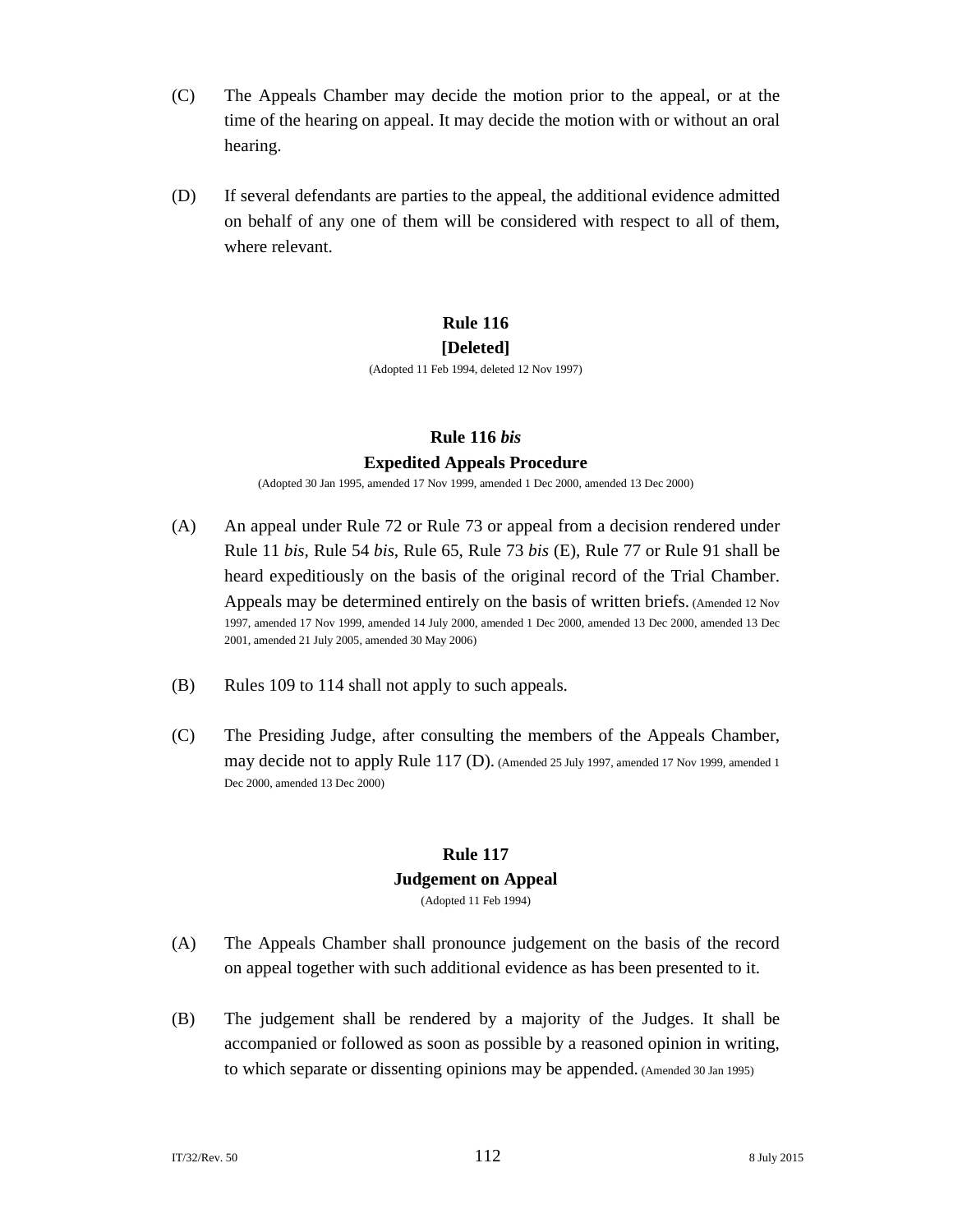- (C) In appropriate circumstances the Appeals Chamber may order that the accused be retried according to law. (Amended 30 Jan 1995)
- (D) The judgement shall be pronounced in public, on a date of which notice shall have been given to the parties and counsel and at which they shall be entitled to be present. (Amended 30 Jan 1995)

# **Rule 118 Status of the Accused following Appeal**

(Adopted 11 Feb 1994)

- (A) A sentence pronounced by the Appeals Chamber shall be enforced immediately.
- (B) Where the accused is not present when the judgement is due to be delivered, either as having been acquitted on all charges or as a result of an order issued pursuant to Rule 65, or for any other reason, the Appeals Chamber may deliver its judgement in the absence of the accused and shall, unless it pronounces an acquittal, order the arrest or surrender of the accused to the Tribunal. (Amended 12 Nov 1997)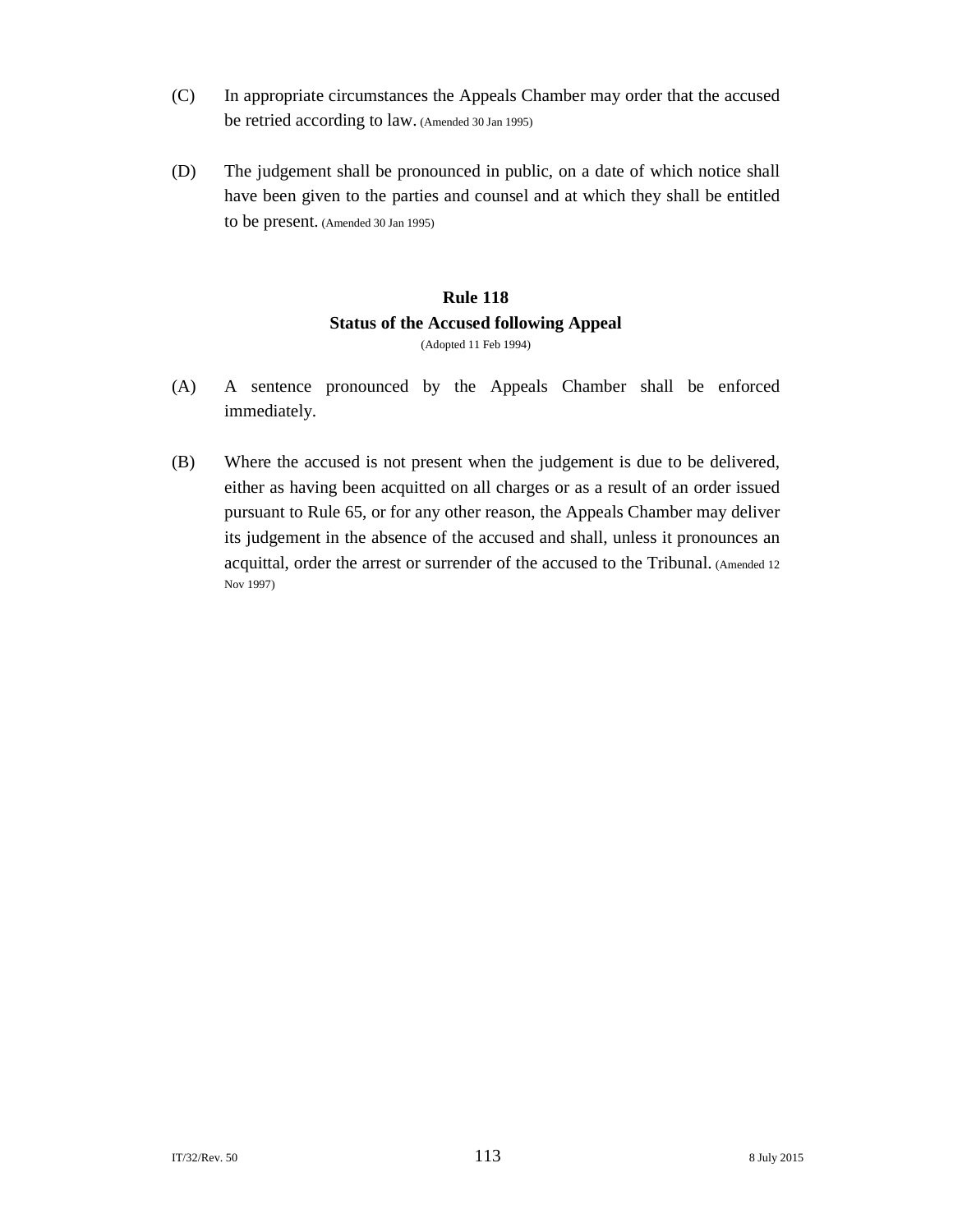## **PART EIGHT REVIEW PROCEEDINGS**

# **Rule 119 Request for Review**

(Adopted 11 Feb 1994)

- (A) Where a new fact has been discovered which was not known to the moving party at the time of the proceedings before a Trial Chamber or the Appeals Chamber, and could not have been discovered through the exercise of due diligence, the defence or, within one year after the final judgement has been pronounced, the Prosecutor, may make a motion to that Chamber for review of the judgement. If, at the time of the request for review, any of the Judges who constituted the original Chamber are no longer Judges of the Tribunal, the President shall appoint a Judge or Judges in their place. (Amended 12 July 2001)
- (B) Any brief in response to a request for review shall be filed within forty days of the filing of the request. (Amended 12 July 2002)
- (C) Any brief in reply shall be filed within fifteen days after the filing of the response. (Amended 12 July 2002)

# **Rule 120 Preliminary Examination**

(Adopted 11 Feb 1994, amended 12 July 2001)

 If a majority of Judges of the Chamber constituted pursuant to Rule 119 agree that the new fact, if proved, could have been a decisive factor in reaching a decision, the Chamber shall review the judgement, and pronounce a further judgement after hearing the parties.

## **Rule 121 Appeals**  (Adopted 11 Feb 1994)

 The judgement of a Trial Chamber on review may be appealed in accordance with the provisions of Part Seven.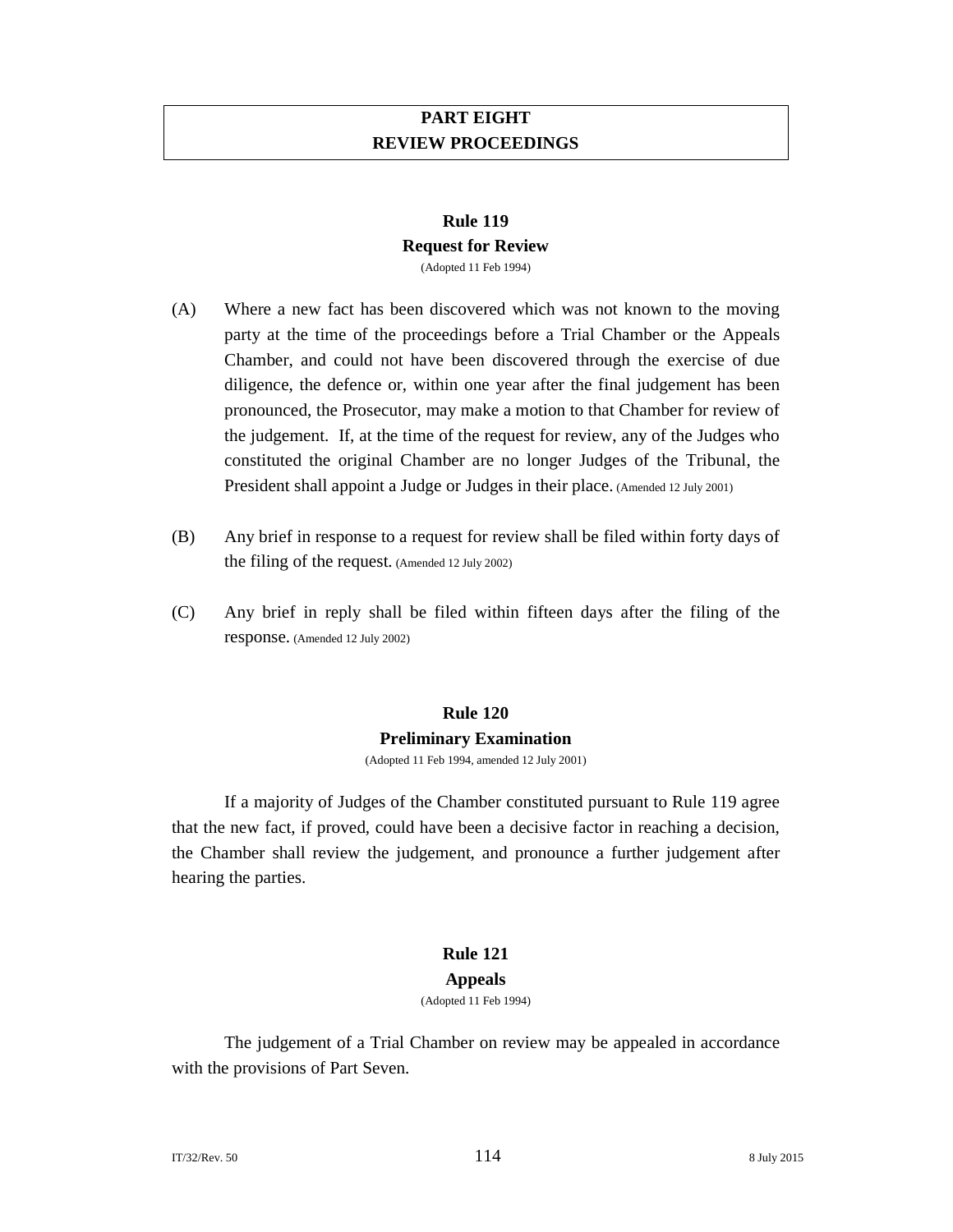# **Rule 122 Return of Case to Trial Chamber**

(Adopted 11 Feb 1994)

 If the judgement to be reviewed is under appeal at the time the motion for review is filed, the Appeals Chamber may return the case to the Trial Chamber for disposition of the motion.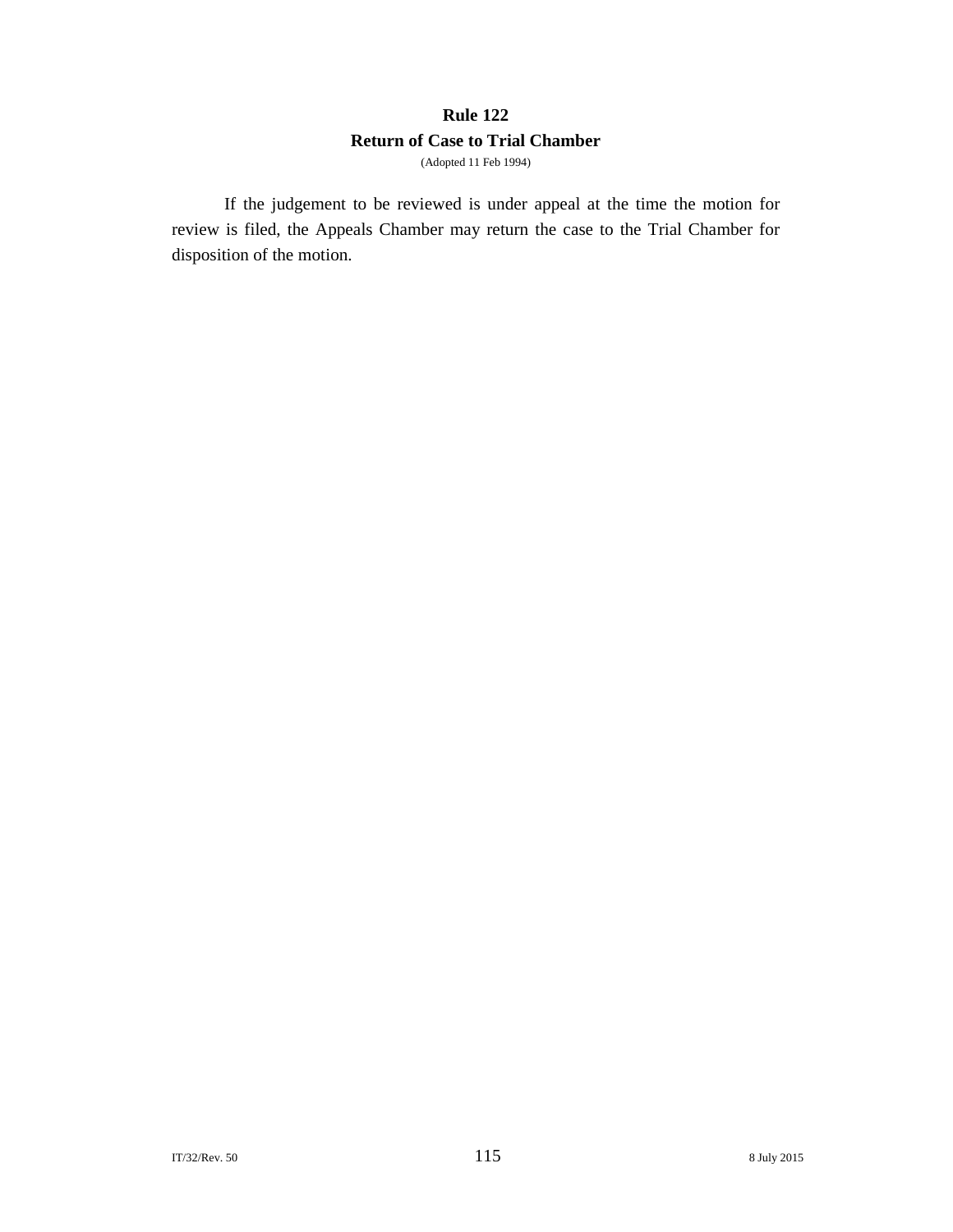## **PART NINE PARDON AND COMMUTATION OF SENTENCE**

### **Rule 123**

### **Notification by States**

(Adopted 11 Feb 1994, amended 5 May 1994, amended 12 Nov 1997)

 If, according to the law of the State of imprisonment, a convicted person is eligible for pardon or commutation of sentence, the State shall, in accordance with Article 28 of the Statute, notify the Tribunal of such eligibility.

## **Rule 124 Determination by the President**

(Adopted 11 Feb 1994, amended 12 Apr 2001, amended 11 Feb 2005)

 The President shall, upon such notice, determine, in consultation with the members of the Bureau and any permanent Judges of the sentencing Chamber who remain Judges of the Tribunal, whether pardon or commutation is appropriate.

### **Rule 125 General Standards for Granting Pardon or Commutation**  (Adopted 11 Feb 1994)

 In determining whether pardon or commutation is appropriate, the President shall take into account, inter alia, the gravity of the crime or crimes for which the prisoner was convicted, the treatment of similarly-situated prisoners, the prisoner's demonstration of rehabilitation, as well as any substantial cooperation of the prisoner with the Prosecutor.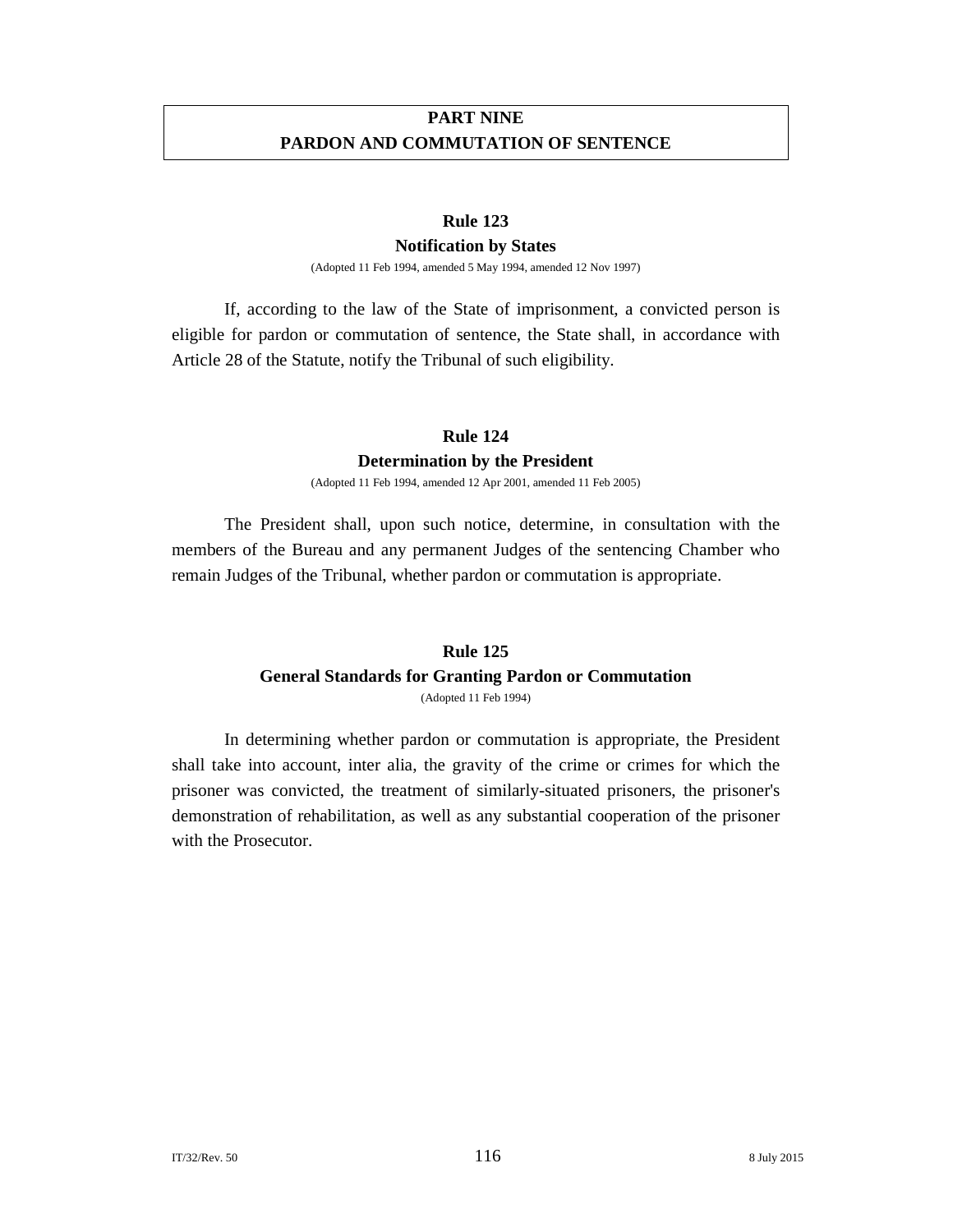### **General Provisions**

(Adopted 12 Nov 1997, amended 13 Dec 2001, amended 22 May 2013)

- (A) Where the time prescribed by or under these Rules for the doing of any act is to run as from the occurrence of an event, that time shall begin to run as from the date of the event.
- (B) Where the Rules, or the practice Directions and Directives issued under the Rules, prescribe that the time for the doing of any act is to run from the filing of a relevant document, that time shall begin to run as from the date of the distribution of the document. (Adopted 22 May 2013)
- (C) Should the last day of a time prescribed by a Rule or directed by a Chamber fall upon a day when the Registry of the Tribunal does not accept documents for filing it shall be considered as falling on the first day thereafter when the Registry does accept documents for filing. (Amended 12 July 2002)

# **Rule 126** *bis* **Time for Filing Responses to Motions**

(Adopted 13 Dec 2001)

Unless otherwise ordered by a Chamber either generally or in the particular case, a response, if any, to a motion filed by a party shall be filed within fourteen days of the filing of the motion. A reply to the response, if any, shall be filed within seven days of the filing of the response, with the leave of the relevant Chamber.

### **Rule 127**

### **Variation of Time-limits**

(Adopted 12 Nov 1997)

- (A) Save as provided by paragraph (C), a Trial Chamber or Pre-Trial Judge may, on good cause being shown by motion,
	- (i) enlarge or reduce any time prescribed by or under these Rules;
	- (ii) recognize as validly done any act done after the expiration of a time so prescribed on such terms, if any, as is thought just and whether or not that time has already expired. (Amended 1 Dec 2000, amended 13 Dec 2000, amended 21 July 2005)